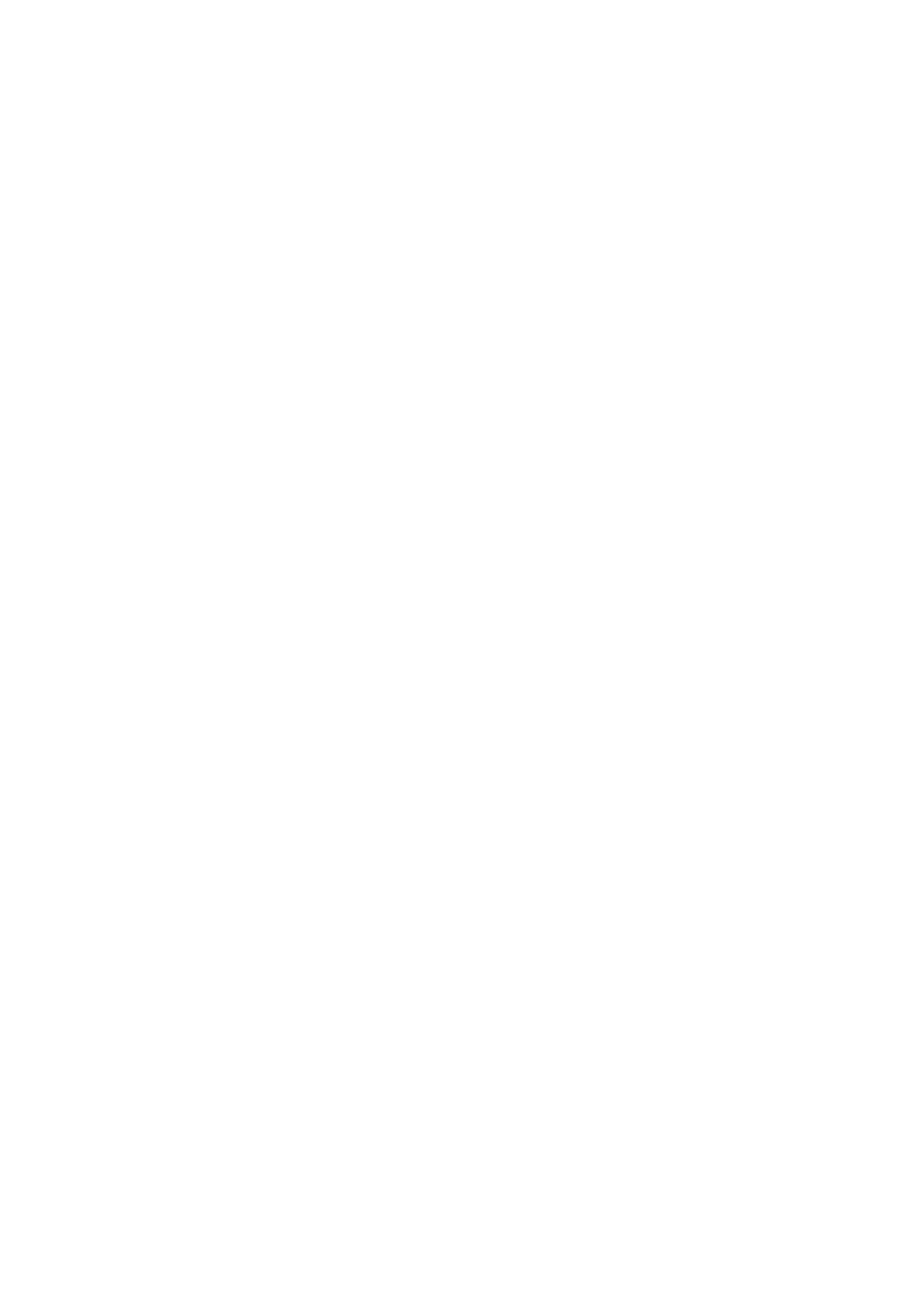### University of Washington Graduate School

This is to certify that I have examined this copy of a doctoral dissertation by

Roopesh Ranjan

and have found that it is complete and satisfactory in all respects, and that any and all revisions required by the final examining committee have been made.

Chair of the Supervisory Committee:

Tilmann Gneiting

Reading Committee:

Tilmann Gneiting

Donald Percival

Adrian Raftery

Date: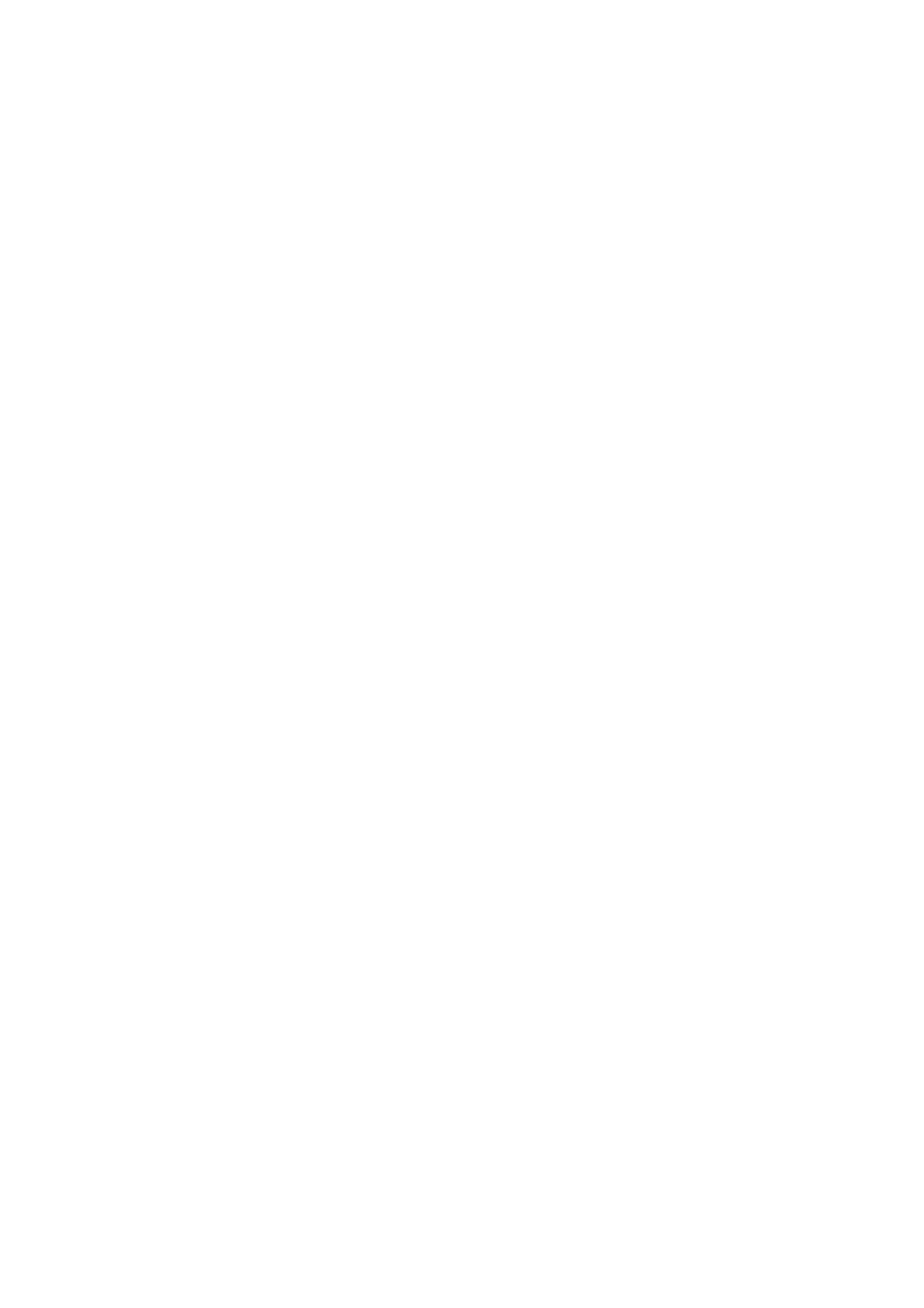In presenting this dissertation in partial fulfillment of the requirements for the doctoral degree at the University of Washington, I agree that the Library shall make its copies freely available for inspection. I further agree that extensive copying of the dissertation is allowable only for scholarly purposes, consistent with "fair use" as prescribed in the U.S. Copyright Law. Requests for copying or reproduction of this dissertation may be referred to ProQuest Information and Learning, 300 North Zeeb Road, Ann Arbor, MI 48106-1346, 1-800-521-0600, to whom the author has granted "the right to reproduce and sell (a) copies of the manuscript in microform and/or (b) printed copies of the manuscript made from microform."

Signature

Date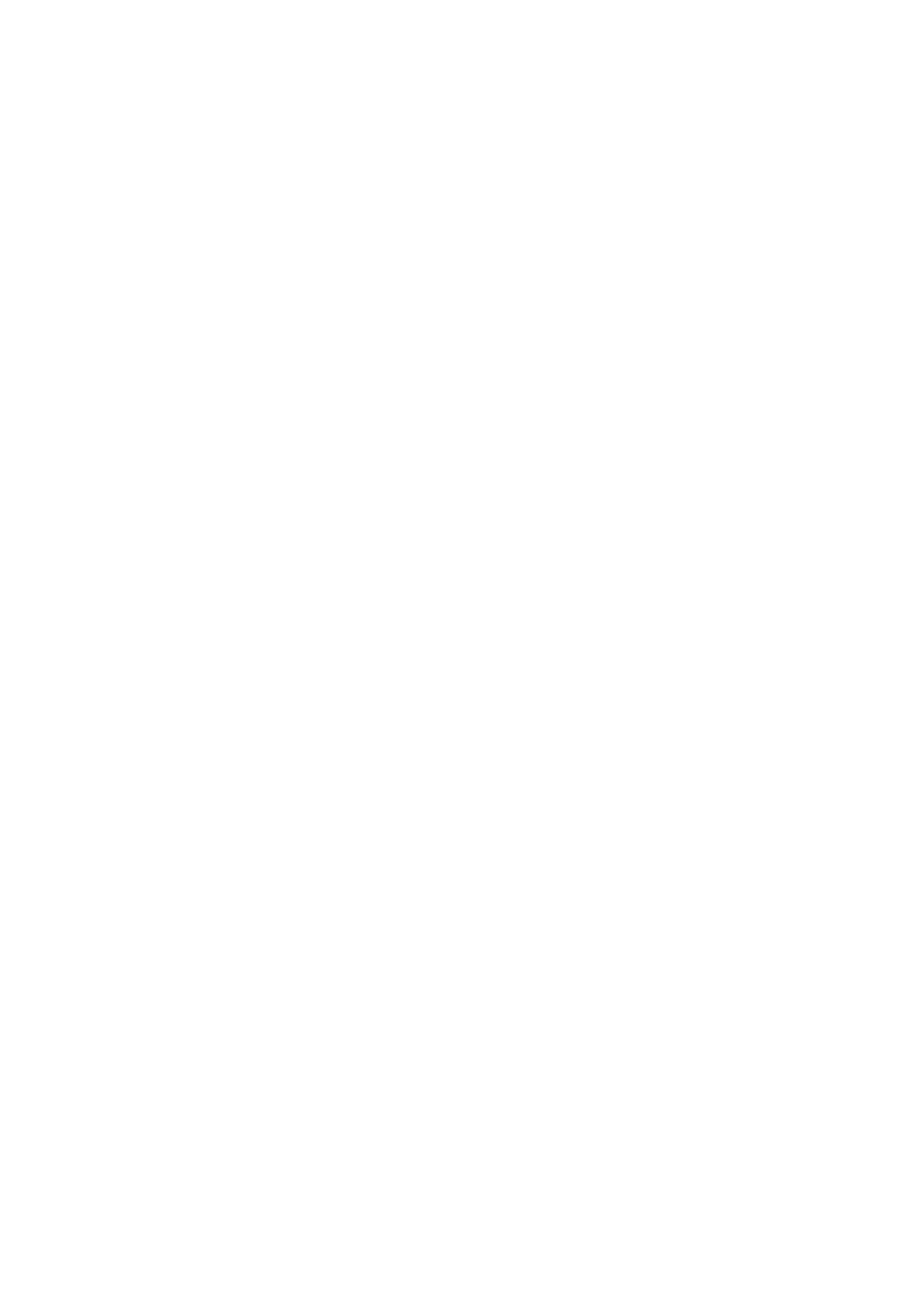#### University of Washington

#### Abstract

Combining and Evaluating Probabilistic Forecasts

#### Roopesh Ranjan

Chair of the Supervisory Committee: Professor Tilmann Gneiting **Statistics** 

Over the past one to two decades, there has been a shift of paradigms from deterministic (or point) forecasts to probabilistic (or distributional) forecasts. Probabilistic forecasts take uncertainty in the prediction into account and forecast a probability distribution function (pdf) for the unknown quantity of interest. In the case of binary events, the probabilistic forecast is the probability that the event will occur. In the case of continuous variables, the probabilistic forecast is the predictive density or distribution for the variable of interest. Calibration and sharpness are two important components of a probabilistic forecast. Calibration refers to statistical consistency between the forecasts and the realizations. Sharpness refers to the spread of the forecast pdf. The narrower the pdf, the sharper the forecast. Proper scoring rules combine calibration and sharpness together. They are a function of the probability forecast and observation that materializes. Using proper scoring rules a forecaster maximizes his expected gain by giving his true belief.

We propose a method for comparing density forecasts which is based on weighted versions of the continuous ranked probability score (CRPS). The weighting emphasizes regions of interest, such as the tails or the center of a variable's range, while encouraging the forecaster to give his true belief (propriety), as opposed to a recently developed weighted likelihood ratio test which encourages forecasters to deviate from their true beliefs (hedging). Threshold and quantile based decompositions of the CRPS can be illustrated graphically and prompt insights into the strengths and deficiencies of a forecasting method. We illustrate the use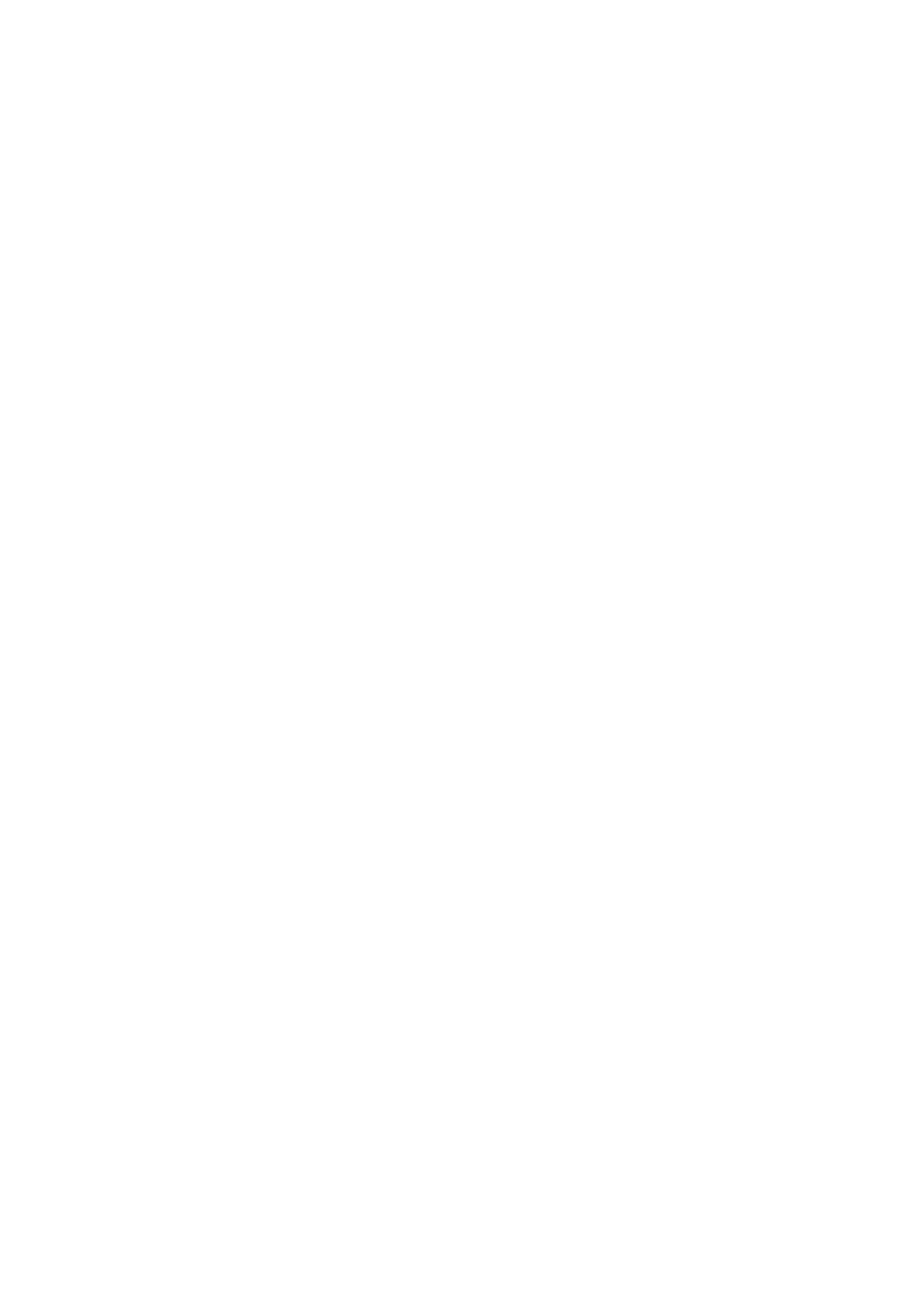of the weighted CRPS and graphical tools in case studies on the Bank of England's density forecasts of quarterly inflation rates in the United Kingdom, and probabilistic predictions of wind resources in the Pacific Northwest.

We also consider the problem of combining probabilistic forecasts. Linear pooling is by far the most popular method for combining probabilistic forecasts. However, any nontrivial weighted average of two or more distinct calibrated probability or density forecasts is necessarily uncalibrated and lacks sharpness. In view of this, linear pooling requires recalibration, even in the ideal case in which the individual forecasts are calibrated. Toward this end, we propose a beta transformed linear opinion pool (BLP) for the aggregation of probability forecasts or densities from distinct, calibrated or uncalibrated sources. The BLP method fits an optimal nonlinearly recalibrated forecast combination, by compositing a beta transform and the traditional linear opinion pool. The technique is illustrated in simulation examples and case studies on probability of precipitation forecasts in the Pacific Northwest and density forecasts of temperature at the Sea-Tac Airport.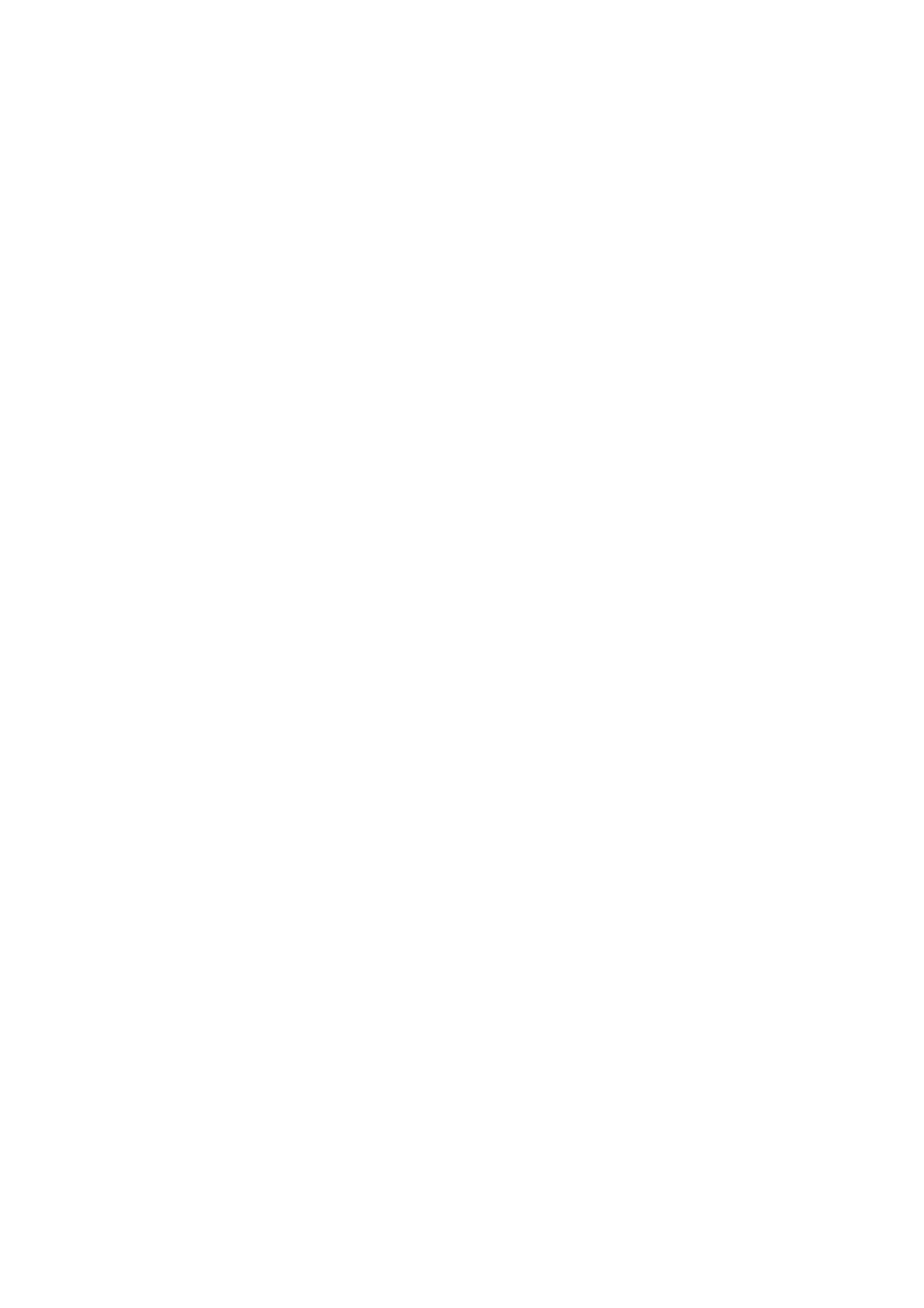# TABLE OF CONTENTS

|            |                                                                           | Page           |
|------------|---------------------------------------------------------------------------|----------------|
|            |                                                                           | iii            |
|            |                                                                           | vi             |
| Chapter 1: |                                                                           | $\mathbf{1}$   |
| 1.1        |                                                                           | $\overline{2}$ |
| 1.2        |                                                                           | 6              |
| 1.3        |                                                                           | $\overline{7}$ |
| Chapter 2: | Comparing Density Forecasts Using Threshold and Quantile Weighted         | 11             |
| 2.1        |                                                                           | 11             |
| 2.2        | Hedging Strategies For the Weighted Likelihood Ratio Test                 | 17             |
| 2.3        | Weighting and Testing With the Continuous Ranked Probability Score        | 19             |
| 2.4        |                                                                           | 25             |
| 2.5        |                                                                           | 33             |
| Chapter 3: |                                                                           | 36             |
| 3.1        |                                                                           | 36             |
| 3.2        | Some Shortcomings of Linearly Combined Probability Forecasts              | 38             |
| 3.3        |                                                                           | 43             |
| 3.4        | Case Study: Probability of Precipitation Forecasts                        | 53             |
| 3.5        |                                                                           | 60             |
| Chapter 4: | Density Forecast Combination, Calibration, and Recalibration              | 66             |
| 4.1        |                                                                           | 66             |
| 4.2        |                                                                           | 67             |
| 4.3        | Density forecasts for daily maximum temperature at Seattle-Tacoma Airport | 81             |
| 4.4        |                                                                           | 86             |
| 4.5        |                                                                           | 88             |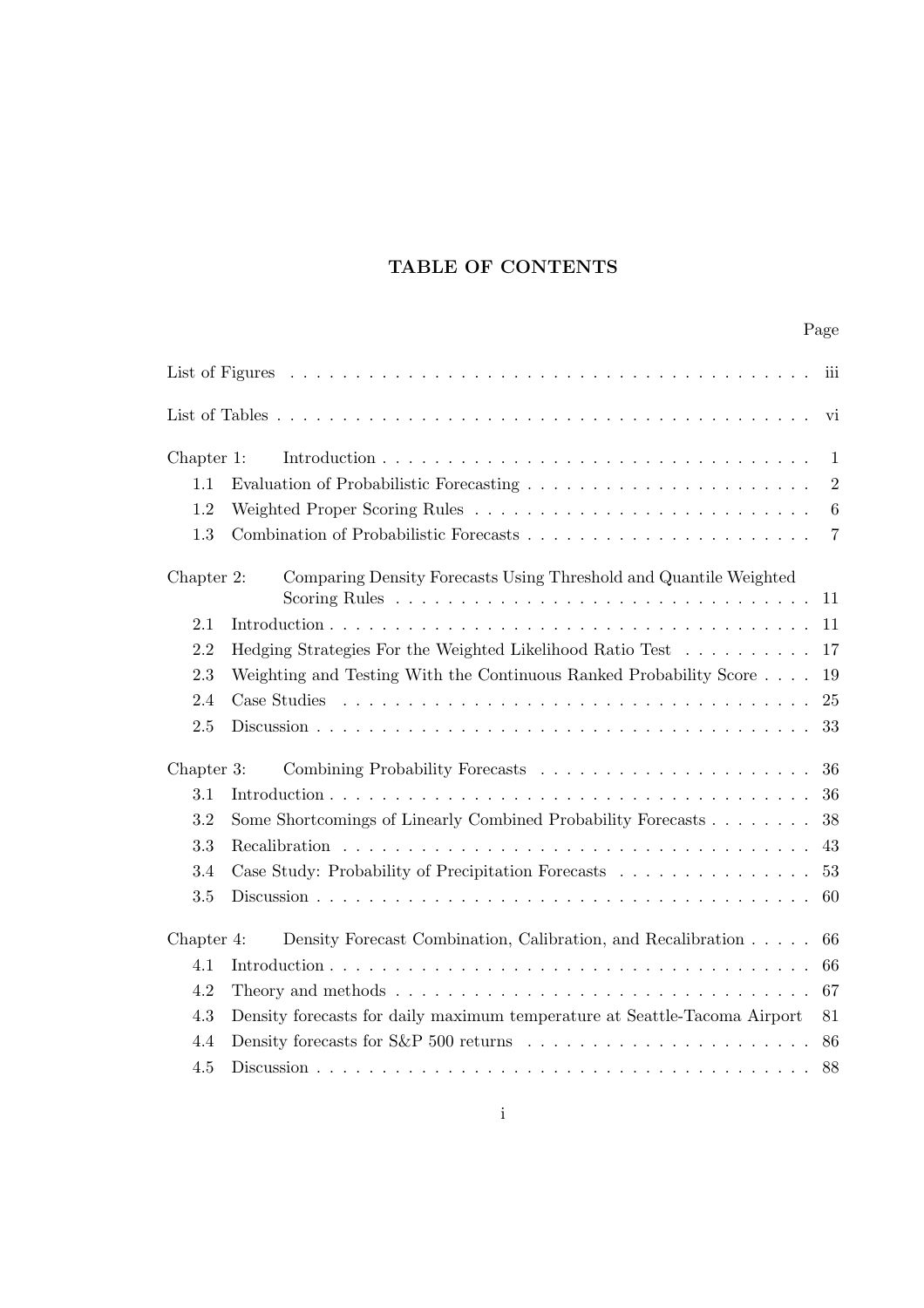|--|--|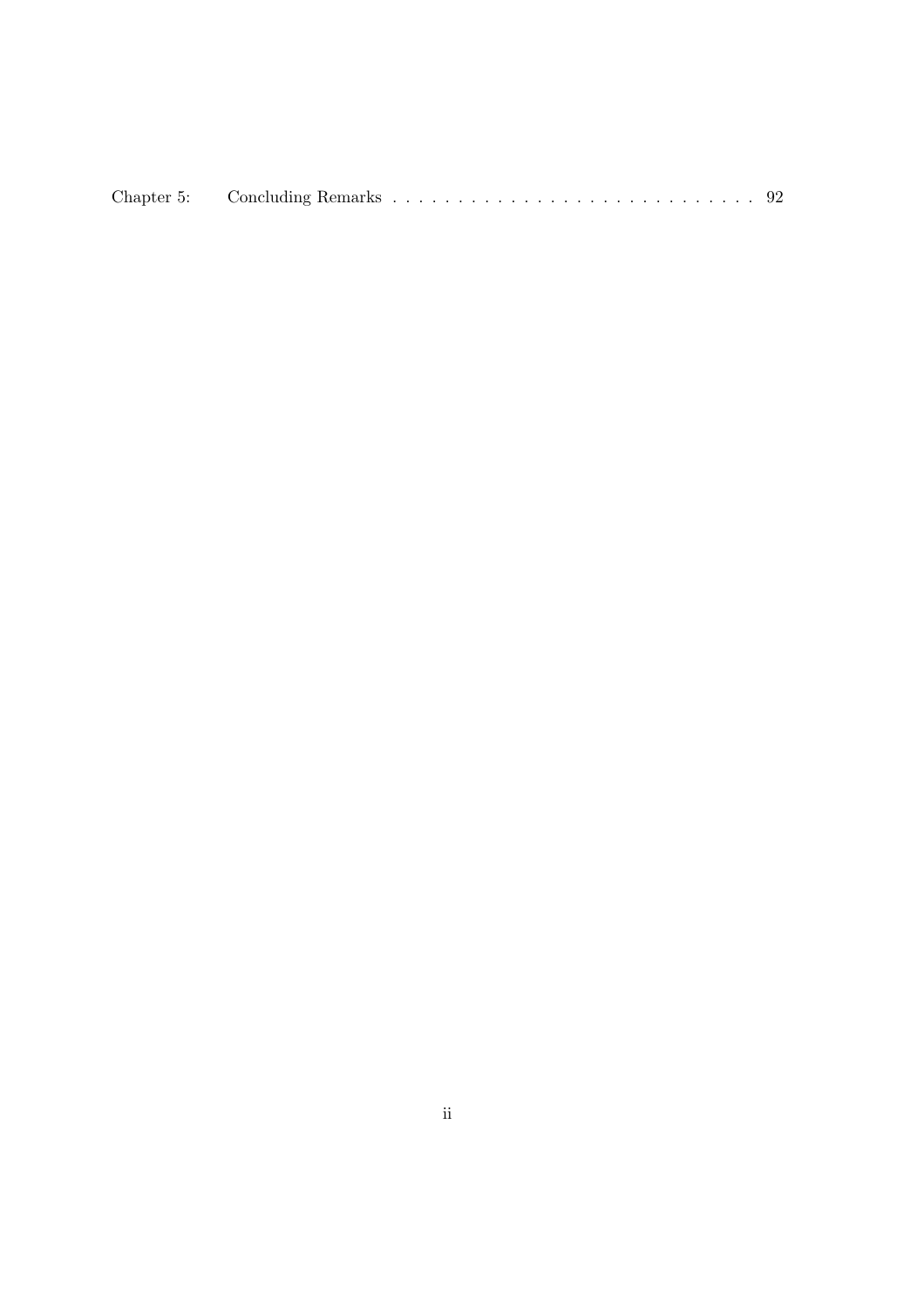### LIST OF FIGURES

Figure Number Page

# 1.1 Reliability Diagram of a calibrated forecast, left, an under-confident forecast, middle, and an over-confident forecast, right. . . . . . . . . . . . . . . . . . 4 1.2 Sharpness Diagram of a more sharp forecast left, and a less sharp forecast, right. . . . . . . . . . . . . . . . . . . . . . . . . . . . . . . . . . . . . . . . . 4

### 1.3 PIT histograms of calibrated (left), under-dispersed (middle) and over-dispersed (right) forecasts. . . . . . . . . . . . . . . . . . . . . . . . . . . . . . . . . . . 10

| 2.1 | Threshold and quantile decomposition of the mean continuous ranked proba-                                      |
|-----|----------------------------------------------------------------------------------------------------------------|
|     | bility score for density forecasts for the conditionally heteroscedastic process                               |
|     | (2.5). The density forecast $\hat{f}_{t+1} = \mathcal{N}(0, \hat{\sigma}_{t+1}^2)$ is estimated under the cor- |
|     | rect model assumption. Its competitor $\hat{q}_{t+1}$ is deliberately misspecified as                          |
|     |                                                                                                                |
|     | 2.2 Threshold and quantile decomposition of the mean continuous ranked prob-                                   |
|     | ability score for Bank of England (BoE) and autoregressive (AR) density                                        |

### 2.3 Threshold and quantile decomposition of the mean continuous ranked probability score for Bank of England (BoE) and autoregressive (AR) density forecasts of inflation rates, at a prediction horizon of seven quarters. . . . . . 29

forecasts of inflation rates, at a prediction horizon of one quarter. . . . . . . 28

### 2.4 Bank of England (BoE) and autoregressive (AR) forecasts of inflation rates, at a prediction horizon of seven quarters ahead, for the third quarter of 1994 through the third quarter of 2005. The plot shows the 50th and 90th percentiles of the density forecasts for the two methods along with the observed rates. . . . . . . . . . . . . . . . . . . . . . . . . . . . . . . . . . . . . . . . . 30

### 2.5 Threshold and quantile decomposition of the mean continuous ranked probability score for regime-switching space-time (RST) and autoregressive (AR) probabilistic forecasts of hourly average wind speed at the Stateline wind energy center, at a prediction horizon of two hours. . . . . . . . . . . . . . . 31

3.1 Calibration curves and 95% bootstrap intervals under the null hypothesis of calibration for the individual and linearly combined forecasts in the simulation example of Section 3.2.2. The histograms show the empirical distribution of the forecast values over the unit interval. . . . . . . . . . . . . . . . . . . . 44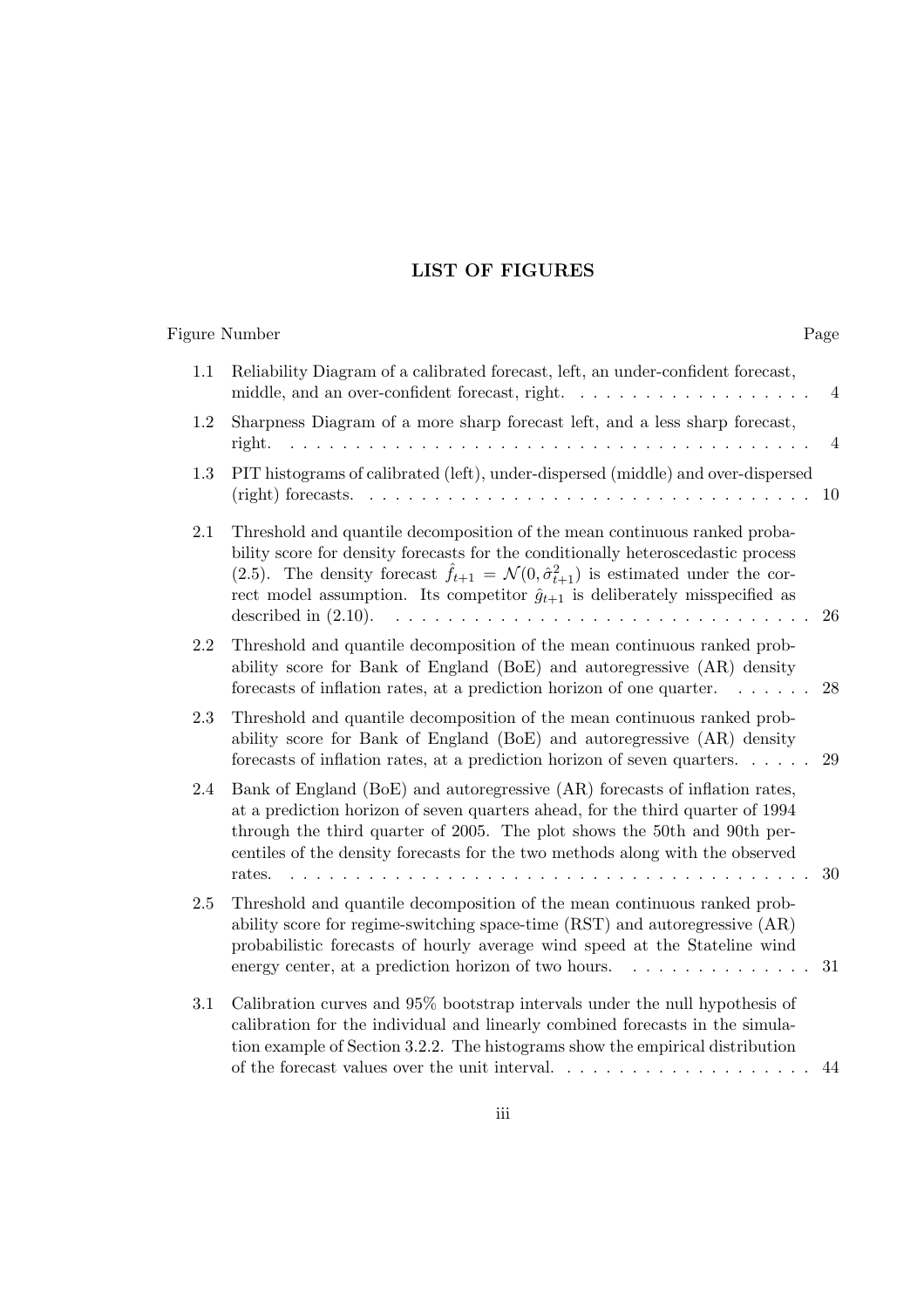| 3.2 | Calibration curve and 95% bootstrap intervals under the null hypothesis of<br>calibration for the BLP forecast in the simulation example of Sections 3.2.2<br>and 3.3.2, for the same independent test sample as that used before. The<br>histogram shows the empirical distribution of the forecast values over the<br>unit interval. | 49 |
|-----|----------------------------------------------------------------------------------------------------------------------------------------------------------------------------------------------------------------------------------------------------------------------------------------------------------------------------------------|----|
| 3.3 | Calibration curve and 95% bootstrap intervals under the null hypothesis of<br>calibration for the uncalibrated source $p_2^*$ in the simulation example of Section<br>3.3.3. The histogram shows the empirical distribution of the forecast values<br>over the unit interval.                                                          | 52 |
| 3.4 | Calibration curves and 95% bootstrap intervals under the null hypothesis of<br>calibration for the BLP forecasts in the simulation example of Section 3.3.3.<br>The histograms show the empirical distribution of the forecast values over<br>the unit interval.                                                                       | 54 |
| 3.5 | Calibration curves and 95% bootstrap intervals under the null hypothesis of<br>calibration for the four individual probability of precipitation forecasts in the<br>test period. The histograms show the empirical distribution of the forecast<br>values over the unit interval.                                                      | 55 |
| 3.6 | Calibration curves and 95% bootstrap intervals under the null hypothesis of<br>calibration for the OLP and BLP probability of precipitation forecasts in the<br>test period, using the statistical forecasts only. The histograms show the<br>empirical distribution of the forecast values over the unit interval.<br>a a caracter    | 57 |
| 3.7 | Same as Figure 3.6 but now using all four individual forecasts, including the<br>NWS forecast.<br>.<br>$\mathbf{L}$                                                                                                                                                                                                                    | 59 |
| 4.1 | The variance (4.2) of the PIT, $Z_{\sigma} = f_{\sigma}(Y)$ , for the density forecast $f_{\sigma}$ in<br>Example 4.2.3 as a function of the predictive standard deviation, $\sigma$ . The<br>horizontal line is at $\frac{1}{12}$ and indicates a neutrally dispersed forecast.                                                       | 69 |
| 4.2 | PIT histograms for the density forecast $f_{\sigma}$ in Example 4.2.3 where $\sigma = \frac{3}{4}$<br>(underdispersed), $\sigma = 1$ (neutrally dispersed and calibrated) and $\sigma = \frac{3}{4}$<br>(overdispersed). Details are given in the text.                                                                                | 69 |
| 4.3 | PIT histograms for the individual and combined density forecasts in the sim-                                                                                                                                                                                                                                                           | 78 |
| 4.4 | PIT histograms for the individual and combined density forecasts in the sim-                                                                                                                                                                                                                                                           | 79 |
| 4.5 | Two-day ahead density forecasts for the maximum temperature at Seattle-<br>Tacoma Airport on June 28, 2008. The vertical line is at the verifying maxi-<br>mum, at 32.8 degrees Celsius or 91 degrees Fahrenheit                                                                                                                       | 82 |
| 4.6 | PIT histograms for the individual and combined density forecasts in the tem-                                                                                                                                                                                                                                                           | 84 |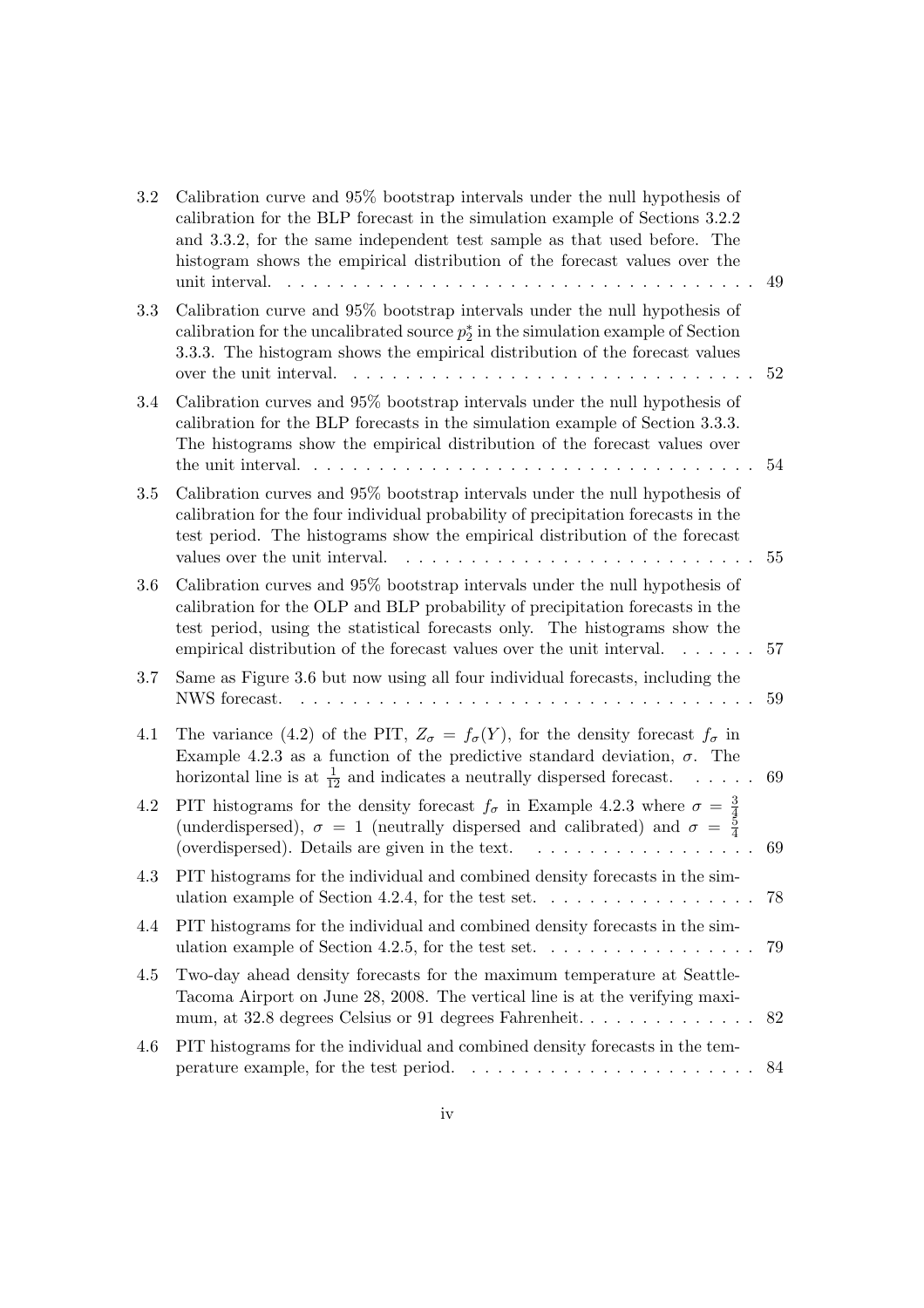| 4.7 PIT histograms for the combined density forecasts in the S&P 500 example, |  |
|-------------------------------------------------------------------------------|--|
|                                                                               |  |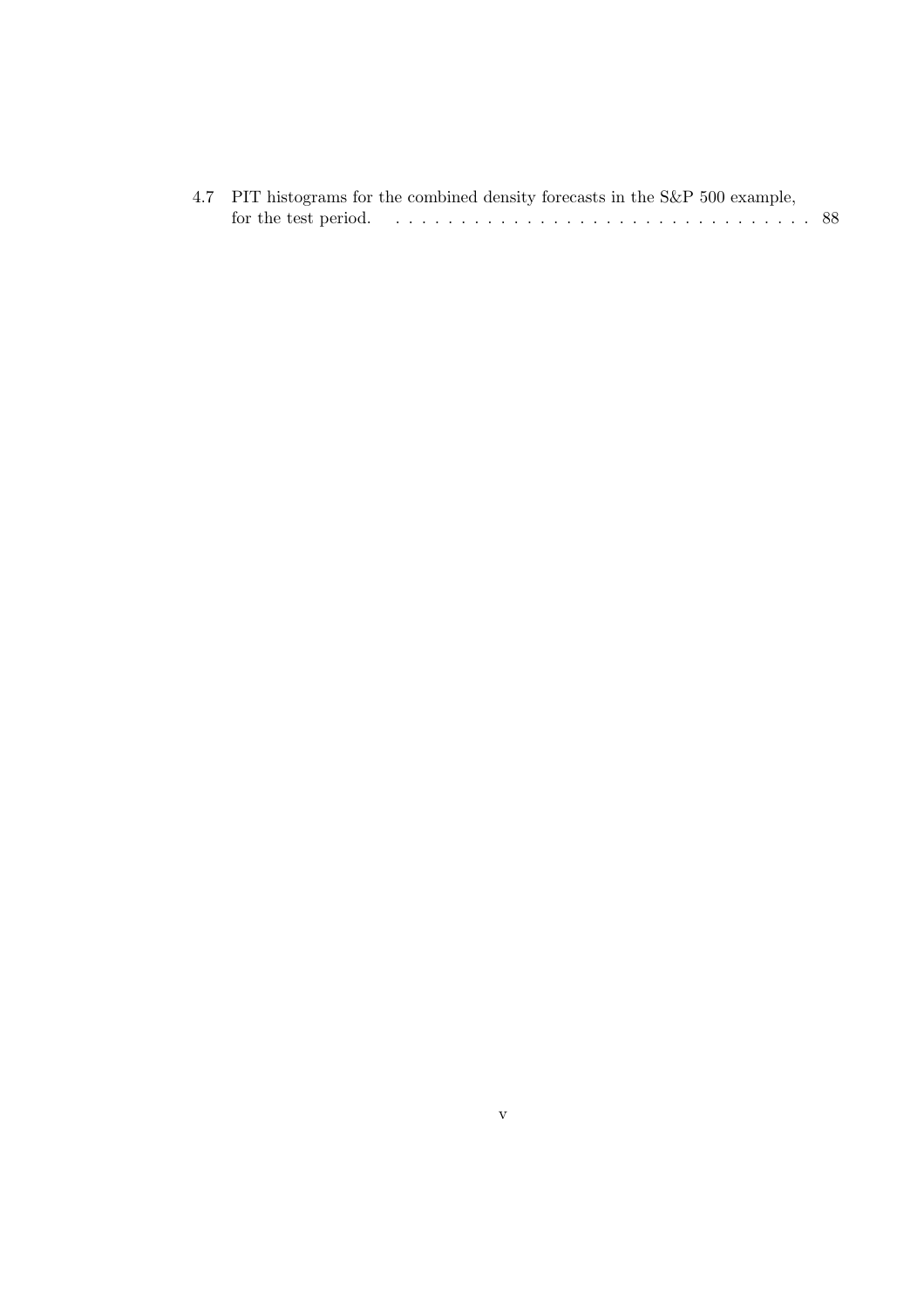## LIST OF TABLES

| Table Number |                                                                                                                                                                                                                                                                                                                                                                                                                                                                                                                                                                                                                                                                            | Page            |
|--------------|----------------------------------------------------------------------------------------------------------------------------------------------------------------------------------------------------------------------------------------------------------------------------------------------------------------------------------------------------------------------------------------------------------------------------------------------------------------------------------------------------------------------------------------------------------------------------------------------------------------------------------------------------------------------------|-----------------|
| 1.1          | Strictly proper scoring rules for binary forecasts.                                                                                                                                                                                                                                                                                                                                                                                                                                                                                                                                                                                                                        | 5               |
| 1.2          | Strictly proper scoring rules for density forecasts, where $f$ is the density and<br>$F$ is the corresponding cumulative distribution function.<br>and a straight and                                                                                                                                                                                                                                                                                                                                                                                                                                                                                                      | $6\phantom{.}6$ |
| $2.1\,$      | Weighted likelihood ratio tests for density forecasts for the conditionally het-<br>eroscedastic process (2.5). The density forecast $\hat{f}_{t+1} = \mathcal{N}(0, \hat{\sigma}_{t+1}^2)$ is esti-<br>mated under the correct model assumption. Its competitor $\hat{g}_{t+1} = \mathcal{N}(0, \frac{1}{2}\hat{\sigma}_{t+1}^2)$<br>uses a deliberately misspecified predictive variance. The width of the sliding<br>training window is $m = 100$ , and we consider $n = 900$ one-step-ahead density<br>forecasts. Counterintuitive test statistic is shown in bold. See text for details.                                                                              | 13              |
| $2.2\,$      | Weighted CRPS tests for density forecasts for the conditionally heteroscedas-<br>tic process (2.5). The density forecast $\hat{f}_{t+1} = \mathcal{N}(0, \hat{\sigma}_{t+1}^2)$ is estimated under<br>the correct model assumption. Its competitor $\hat{g}_{t+1} = \mathcal{N}(0, \frac{1}{2}\hat{\sigma}_{t+1}^2)$ uses a de-<br>liberately misspecified predictive variance. The width of the sliding training<br>window is $m = 100$ , and we consider $n = 900$ one-step-ahead density fore-<br>casts. In contrast to the weighted likelihood ratio test, all tests prefer $f$ over<br>$\mathbf{1}$ and $\mathbf{1}$ and $\mathbf{1}$ and $\mathbf{1}$<br>$q_{\star}$ | 16              |
| 2.3          | Weighted likelihood ratio tests for density forecasts for the conditionally het-<br>eroscedastic process (2.5). The density forecast $\hat{f}_{t+1} = \mathcal{N}(0, \hat{\sigma}_{t+1}^2)$ is esti-<br>mated under the correct model assumption. Its competitor $\hat{g}_{t+1}$ is deliber-<br>ately misspecified as described in $(2.10)$ . Counterintuitive test statistic is<br>shown in bold. See text for details.                                                                                                                                                                                                                                                   | 18              |
| 2.4          | Proposed weight functions for threshold and quantile weighted versions of<br>the continuous ranked probability score. The threshold weight functions are<br>specified in terms of the probability density function $\phi_{a,b}$ and the cumula-<br>tive distribution function $\Phi_{a,b}$ of the normal distribution with mean a and<br>standard deviation b.<br>.                                                                                                                                                                                                                                                                                                        | 20              |
| 2.5          | Threshold and quantile weighted CRPS tests for density forecasts for the<br>conditionally heteroscedastic process (2.5). The density forecast $\hat{f}_{t+1}$ =<br>$\mathcal{N}(0, \hat{\sigma}_{t+1}^2)$ is estimated under the correct model assumption. Its competi-<br>tor $\hat{g}_{t+1}$ is deliberately misspecified as described in (2.10).                                                                                                                                                                                                                                                                                                                        | 26              |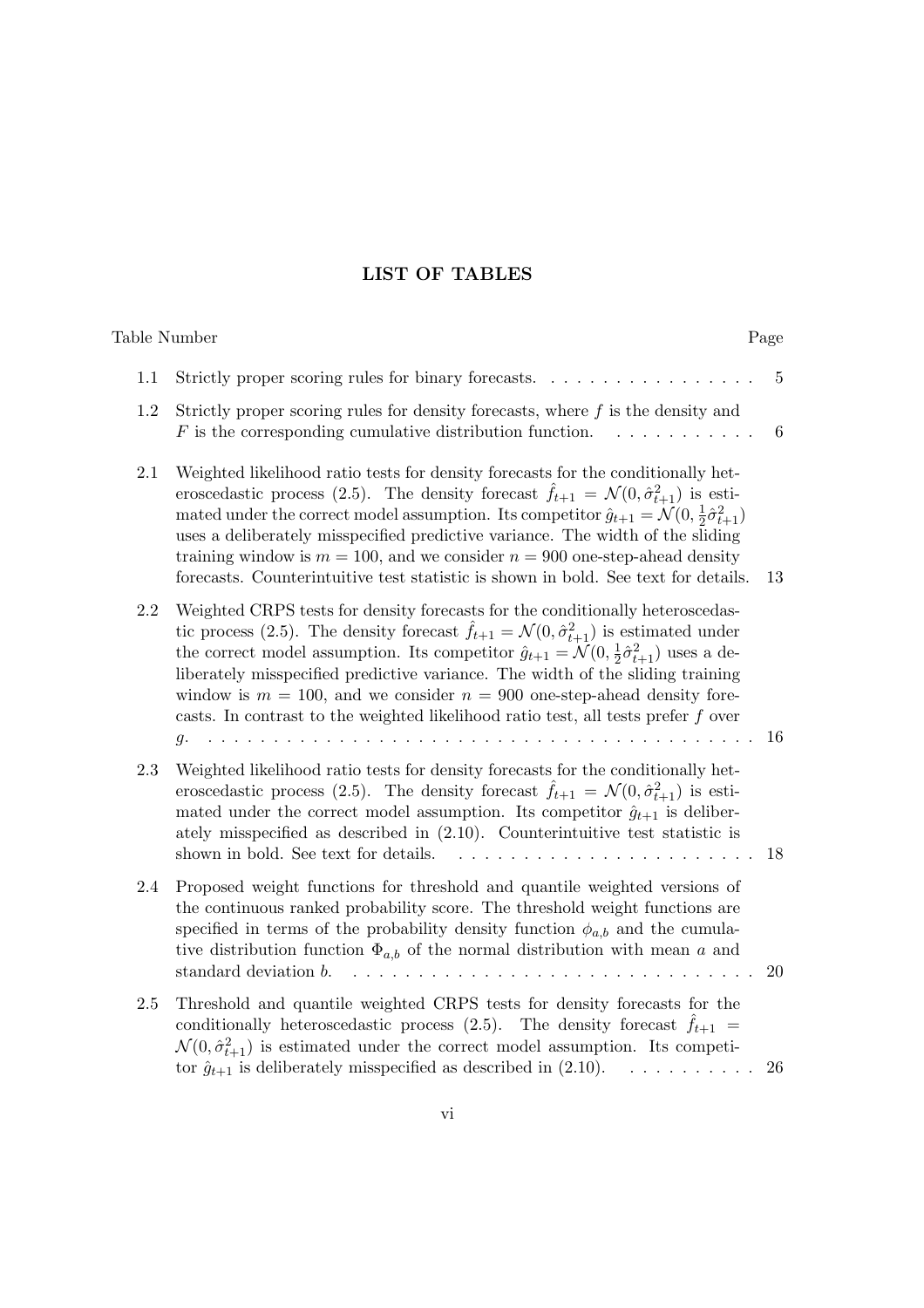| 2.6 | Threshold and quantile weighted CRPS tests for density forecasts of inflation<br>rates, at a prediction horizon of one quarter, in percent. The Bank of England<br>forecast takes the role of $f$ and the autoregressive benchmark the role of $g$ .                 | 28       |
|-----|----------------------------------------------------------------------------------------------------------------------------------------------------------------------------------------------------------------------------------------------------------------------|----------|
| 2.7 | Threshold and quantile weighted CRPS tests for density forecasts of inflation<br>rates, at a prediction horizon of seven quarters. The Bank of England forecast<br>takes the role of f and the autoregressive benchmark the role of $g$                              | 29       |
| 2.8 | Threshold and quantile weighted CRPS tests in the wind example.<br>The<br>regime-switching space-time (RST) forecast takes the role of $f$ and the au-<br>toregressive benchmark the role of $g$ .<br>.                                                              | 31       |
| 3.1 | Maximum likelihood estimates of OLP and BLP parameters in the simulation<br>example of Sections 3.2.2 and 3.3.2, with standard errors in brackets.<br>$\cdots$                                                                                                       | 48       |
| 3.2 | Out-of-sample mean Brier score (BS) and its reliability (REL), resolution<br>(RES) and uncertainty (UNC) components for the probability forecasts in<br>the simulation example of Sections 3.2.2 and 3.3.2.<br>.                                                     | $51\,$   |
| 3.3 | Maximum likelihood estimates of OLP and BLP parameters in the simulation<br>example of Section 3.3.3, with standard errors in brackets.<br>.                                                                                                                         | 53       |
| 3.4 | Out-of-sample mean Brier score (BS) and its reliability (REL), resolution<br>(RES) and uncertainty (UNC) components for the probability forecasts in<br>the simulation example of Section 3.3.3.<br>.                                                                | 53       |
| 3.5 | Combined probability forecasts in the precipitation example, using the sta-<br>tistical forecasts only. Maximum likelihood estimates for the OLP and BLP<br>parameters from the training period with standard errors in brackets.                                    | 58       |
| 3.6 | Mean Brier score (BS) and its reliability (REL), resolution (RES) and uncer-<br>tainty (UNC) components for individual and combined probability of precip-<br>itation forecasts in the test period, using the statistical forecasts only                             | 59       |
| 3.7 | Same as Table 3.5 but now using all four individual forecasts, including the<br>NWS forecast.<br>$\begin{array}{cccccccccccccc} . & . & . & . & . & . & . & . & . & . & . & . & . \end{array}$                                                                       | 60       |
| 3.8 | Same as Table 3.6 but now using all four individual forecasts, including the<br>NWS forecast.<br>and a car                                                                                                                                                           | 65       |
| 4.1 | Maximum likelihood estimates with approximate standard errors (in brack-<br>ets) for the parameters of the combined density forecasts in the simulation<br>example of Section 4.2.4.                                                                                 | 77       |
| 4.2 | Mean logarithmic score for the individual and combined density forecasts in<br>the simulation example of Section 4.2.4, for the training set and an indepen-                                                                                                         |          |
| 4.3 | Maximum likelihood estimates with approximate standard errors (in brack-<br>ets) for the parameters of the combined density forecasts in the simulation<br>example of Section 4.2.5. $\dots \dots \dots \dots \dots \dots \dots \dots \dots \dots \dots \dots \dots$ | 77<br>77 |
|     |                                                                                                                                                                                                                                                                      |          |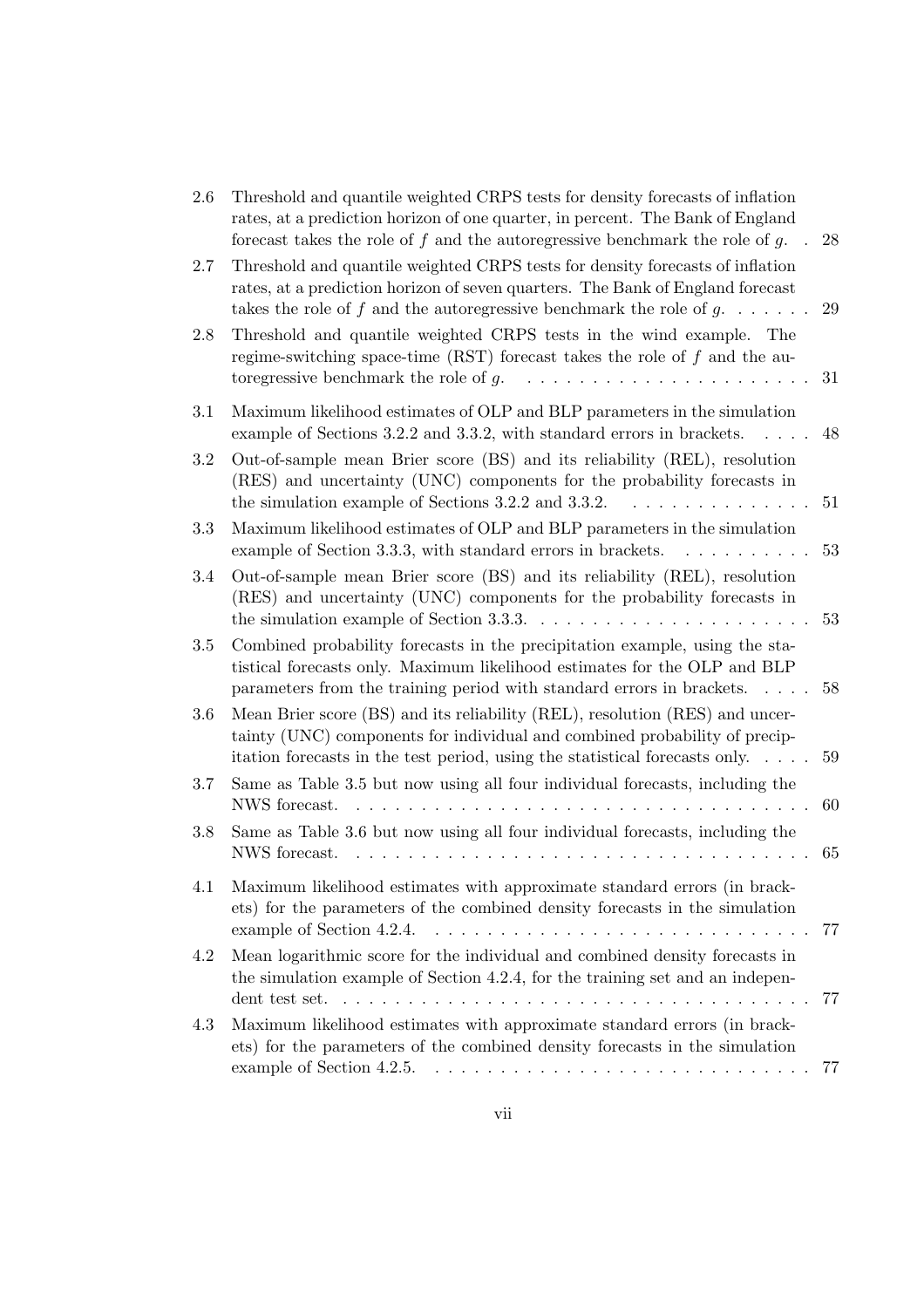| 4.4 | Mean logarithmic score for the individual and combined density forecasts in<br>the simulation example of Section 4.2.5, for the training set and an indepen-                                                                                                                                                                                                                                                                                             |     |
|-----|----------------------------------------------------------------------------------------------------------------------------------------------------------------------------------------------------------------------------------------------------------------------------------------------------------------------------------------------------------------------------------------------------------------------------------------------------------|-----|
| 4.5 | Composition of the eight-member University of Washington Mesoscale En-<br>semble (UWME; Eckel and Mass 2005), with member acronyms and orga-<br>nizational sources for initial and lateral boundary conditions. The United<br>States National Centers for Environmental Prediction supply two distinct<br>sets of initial and lateral boundary conditions, namely, from its Global Fore-<br>cast System (GFS) and Limited-Area Mesoscale Model (ETA). 83 |     |
| 4.6 | Maximum likelihood estimates for the predictive standard deviation, $\sigma_i$ , for<br>the individual, member specific density forecasts in the temperature example.                                                                                                                                                                                                                                                                                    | -83 |
| 4.7 | Maximum likelihood estimates for the parameters of the combined density<br>forecasts in the temperature example. $\dots \dots \dots \dots \dots \dots \dots \dots \dots$ 83                                                                                                                                                                                                                                                                              |     |
| 4.8 | Mean logarithmic score for the individual and combined density forecasts in<br>the temperature example, for the training period and the test period 83                                                                                                                                                                                                                                                                                                   |     |
| 4.9 | Maximum likelihood estimates of the parameters for the combined density<br>forecasts in the S&P 500 example. $\ldots \ldots \ldots \ldots \ldots \ldots \ldots \ldots \ldots 87$                                                                                                                                                                                                                                                                         |     |
|     | 4.10 Mean logarithmic score for the individual and combined density forecasts in                                                                                                                                                                                                                                                                                                                                                                         |     |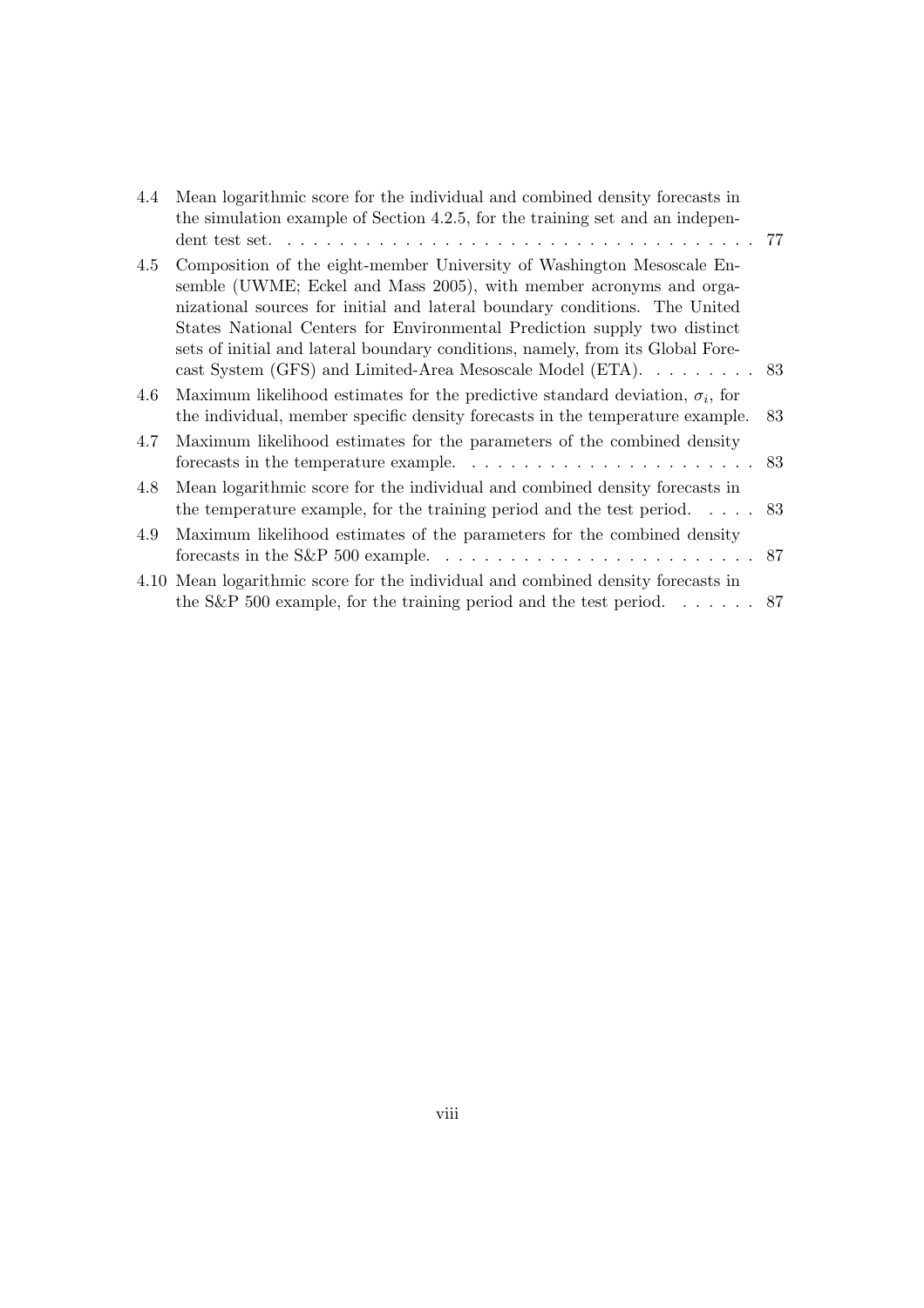## ACKNOWLEDGMENTS

The author wishes to express sincere appreciation of the Students, Faculty and Staff of the University of Washington, Department of Statistics.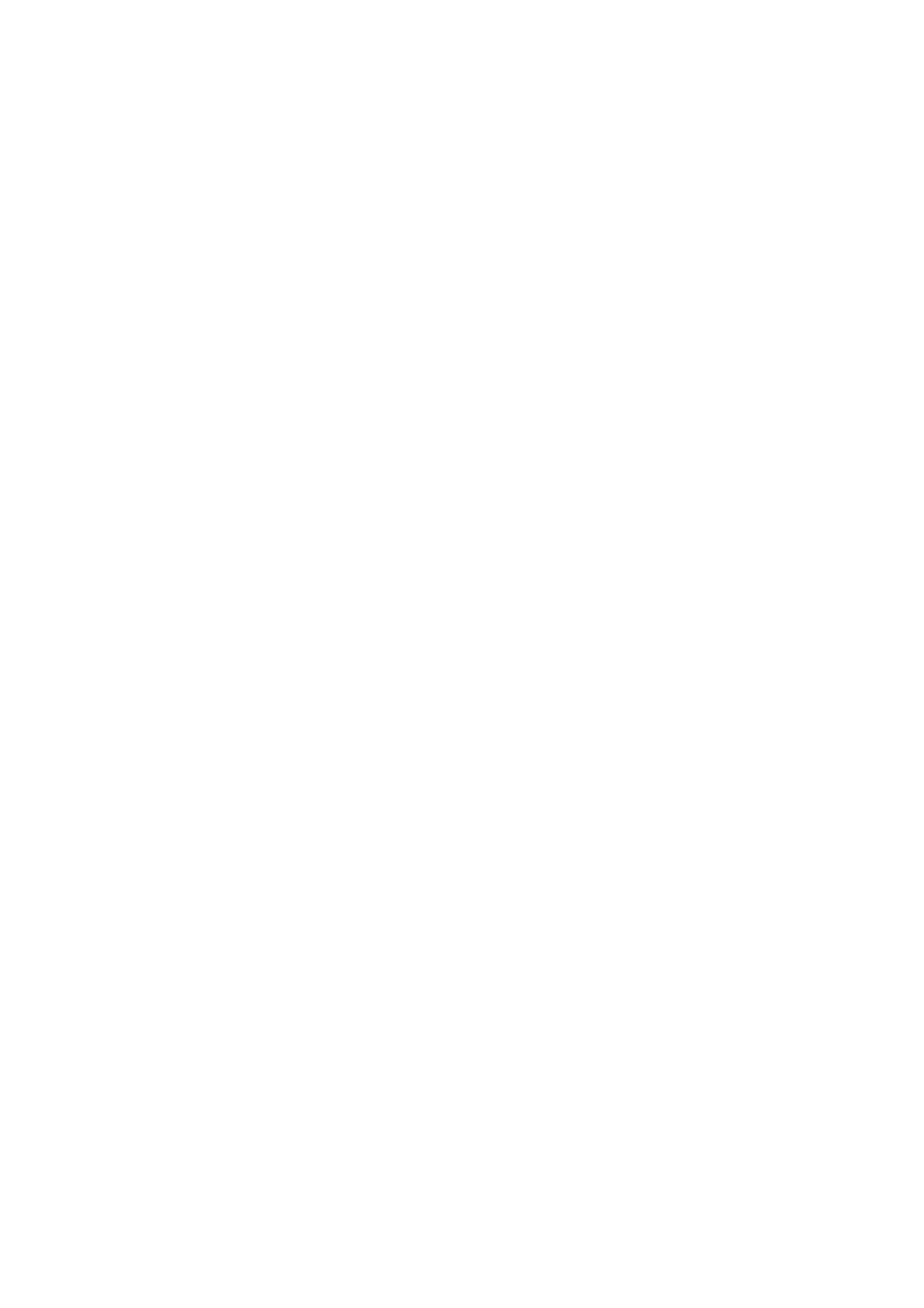#### Chapter 1

#### INTRODUCTION

Probabilistic forecasts take forecast uncertainty into account by giving forecast distribution or predictive probability density function (pdf) of the future quantity of interest. The simplest case is that of a future binary event, such as a recession versus no recession, or rain versus no rain. In the binary case, a predictive pdf is simply the probability for the event to occur. While the roots of probability forecasting can be traced back to 18th century, the transition to probability of precipitation forecasts by the U.S. National Weather Service in 1965 was perhaps the most influential and important event in its development (Murphy 1998; Winkler and Jose 2008). In the continuous case, the Bank of England's Monetary Policy Committee (MPC) has issued probabilistic forecasts of inflation rates every quarter since February 1996 using fan charts to visualize the deciles of the predictive distributions (Wallis 2003, 2004; Clements 2004; Mitchell and Hall 2005). The archived inflation forecasts can be downloaded at http://www.bankofengland.co.uk/publications/inflationreport/ irprobab.htm. As another example, the University of Washington Mesoscale Ensemble system routinely produces probabilistic forecasts of temperature and precipitation which are postprocessed using Bayesian model averaging (Raftery et al. 2005; Sloughter et al. 2005). This information is communicated to the user via the website http://www.probcast.com/. It is widely acknowledged that these distributional forecasts are more useful than merely giving point forecasts, which do not take into account the uncertainty in forecasting. Of course, there are many other important applications of probabilistic forecasts including medical diagnosis (Pepe 2005), educational testing, and political and socio-economic foresight (Tetlock 2005). One can discern a transition from point forecasts to distributional forecasts in a multidisciplinary strand of literature (Gneiting 2008).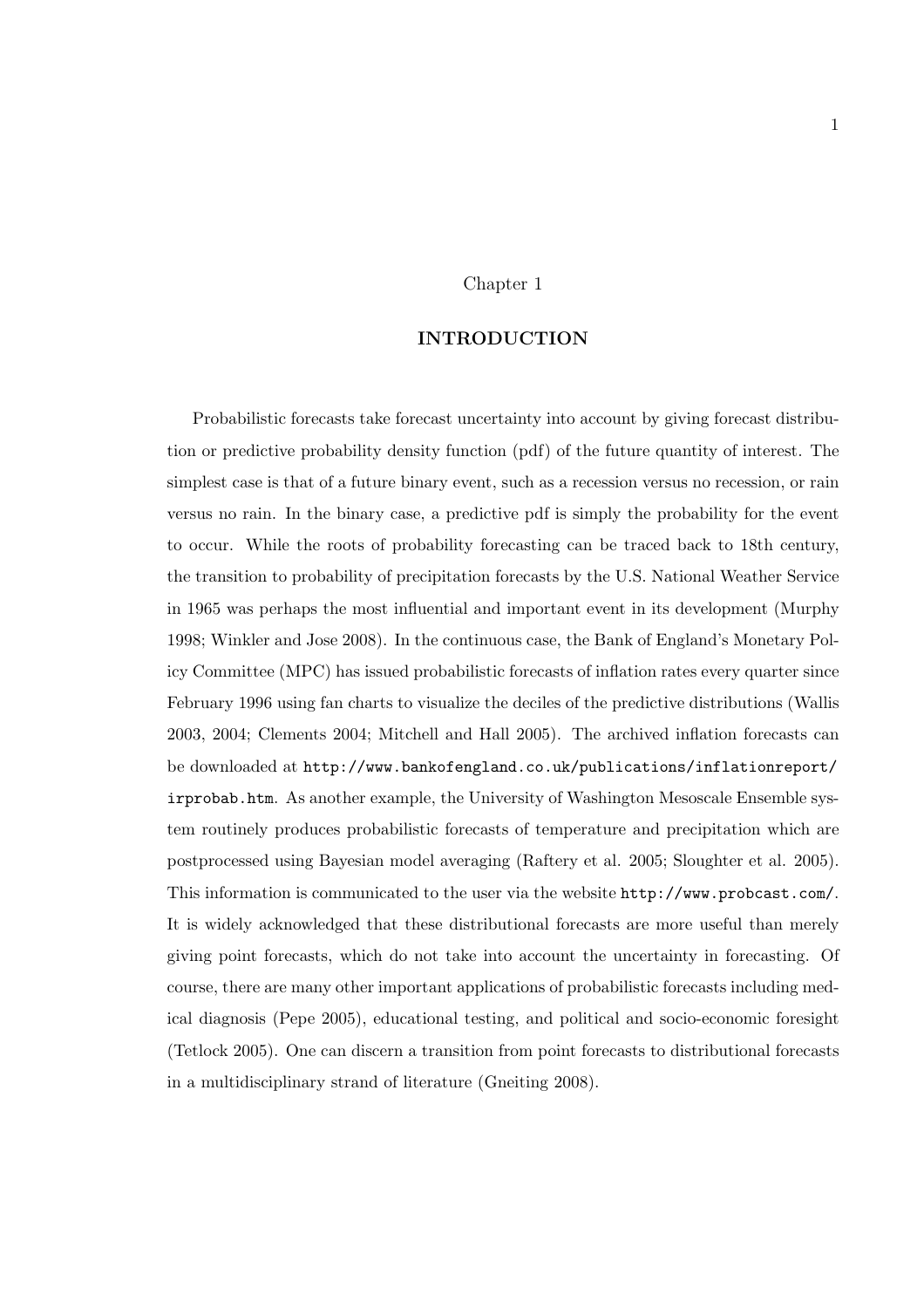#### 1.1 Evaluation of Probabilistic Forecasting

With the continued use of probabilistic forecasts evaluation methods have been developed. These methods differ from the classical evaluation techniques like mean square error or mean absolute error used for point forecasts. We present below some techniques used for evaluating probability forecasts of binary events and density forecasts of continuous quantities.

#### 1.1.1 Evaluation of binary forecasts

A special set of tools have been developed for use in the case of binary forecasts: Calibration diagram, sharpness diagram and proper scoring rules.

#### Calibration or Reliability diagram

Suppose a forecaster gives the probability forecast of rain on the coming day, a day in advance. Assume that we have collected information on past forecasts and realized observation (rain or no rain) for the last couple of years. We can now look at all those days when the probability forecast is close to 80%. For a good forecaster we would expect that the proportion of rainy days in those days when the forecast was 80% is close to 0.8. If this happens, we say that the forecaster is *calibrated (reliable) at 0.8*. If a forecaster is calibrated at all probabilities which she forecasts, then we say that she is calibrated or reliable. The drawing which plots against each probability the empirical frequency of the event is called the reliability diagram or calibration plot. For a well calibrated forecaster his calibration diagram is close to a diagonal line. Similarly, a forecaster is said to be under (or over) confident if his forecasts are less (or more) extreme than empirical frequencies. For an under-confident forecaster the reliability diagram is S-shaped. Figure 1.1 gives an example of a well calibrated, an over-confident and an under-confident forecast.

The above definition of calibration is an empirical one and will be made mathematically rigorous in Chapter 3.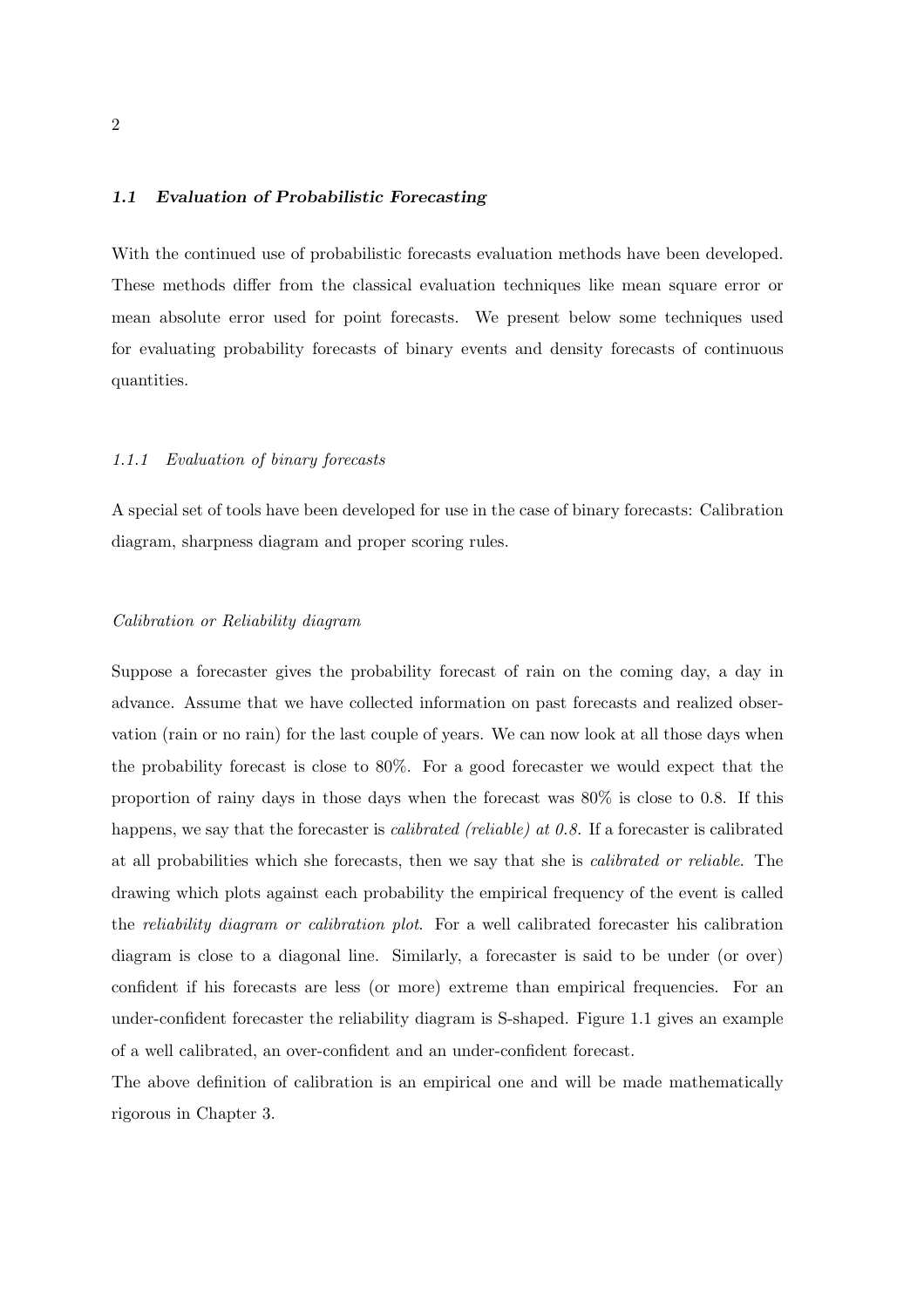#### Sharpness

From the preceding paragraph we see that reliability is an important criteria for evaluating forecast probabilities. However, we shall quickly see that it is not enough to have a reliable forecast. Let's assume a forecaster who forecasts every day the chance of rain to be the empirical frequency of rain in the last 5 years (say, 30%). Now assuming that precipitation pattern is relatively stationary over the last six years in the region of interest, he is going to be calibrated. But, this forecaster is not very useful in making decisions. So, we need more than calibration to evaluate a probabilistic forecast. We need the forecasts to be as extreme as possible. A forecast which is close to 0 or 1 is more informative than a forecast which falls in the middle of the interval. So, a sharp forecast is one whose forecast probabilities are close to 0 or 1. Therefore, we can say that the goal of probabilistic forecasting is to maximize sharpness subject to calibration (Murphy and Winkler 1987; Gneiting, Balabdaoui and Raftery 2007; Pal 2009). To assess sharpness we plot the histogram of forecast probabilities. For a sharp forecast the histogram is U-shaped. Figure 1.2 gives examples of forecasts with high and low sharpness.

#### Proper scoring rules for binary forecasts

Scoring rules are a way to measure the quality of a probabilistic forecast. They are a function of the forecast probability  $p$  and the binary outcome  $Y$  and are interpreted as the reward obtained by the forecaster (Jolliffe and Stephenson 2003; Gneiting and Raftery 2007). Let  $S(p, Y)$  denote the score obtained when the forecast is p and the observation realized is Y. We can define its expected score when the true probability is  $q$  by,

$$
S(p,q) = E_q s(p,Y) = qS(p,1) + (1-q)S(p,0).
$$

A scoring rule is called proper, if it is maximized by forecasting the true probability i.e.

$$
S(p,q) \leq S(q,q) \ \forall \ p,q.
$$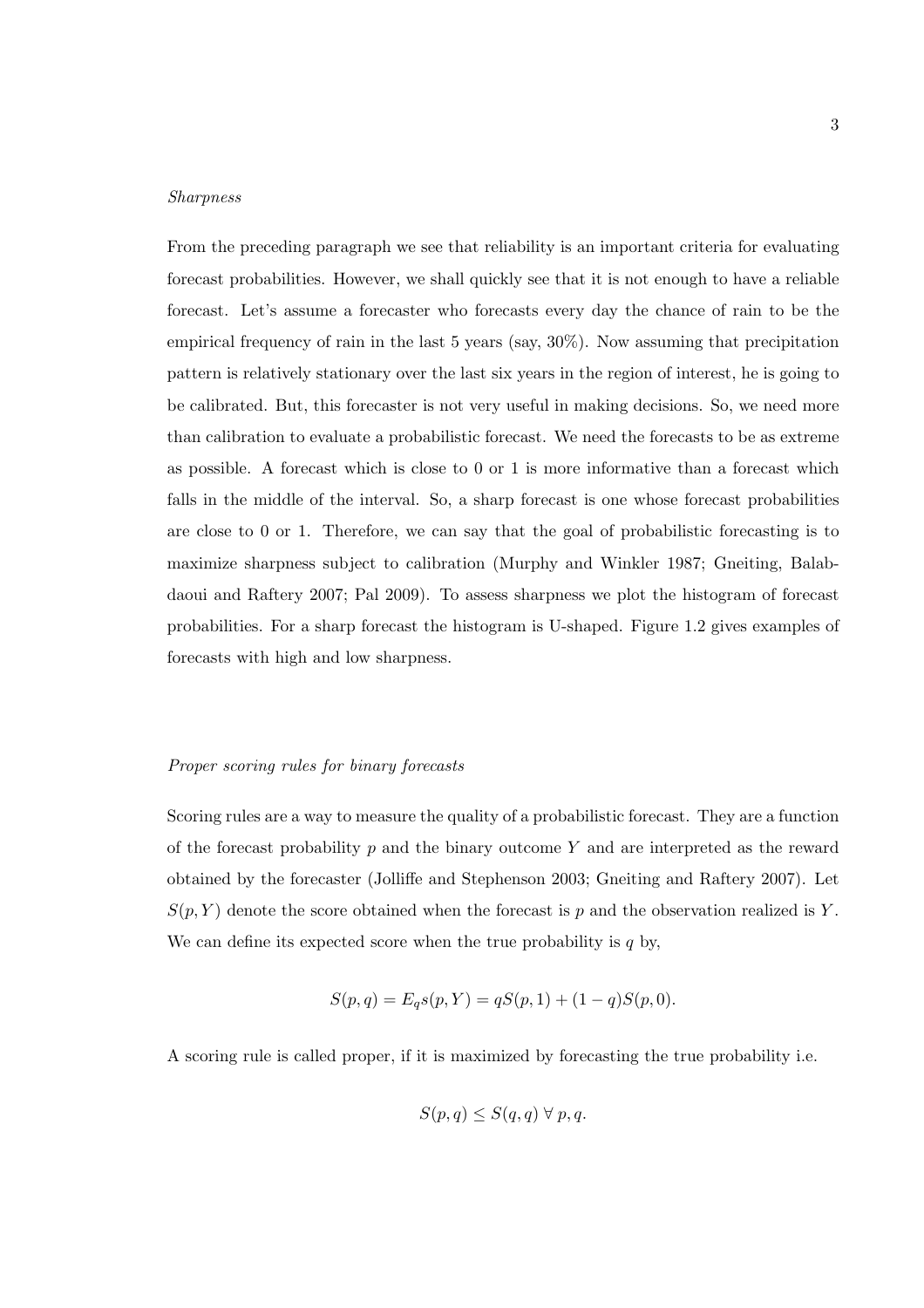

Figure 1.1: Reliability Diagram of a calibrated forecast, left, an under-confident forecast, middle, and an over-confident forecast, right.



Figure 1.2: Sharpness Diagram of a more sharp forecast left, and a less sharp forecast, right.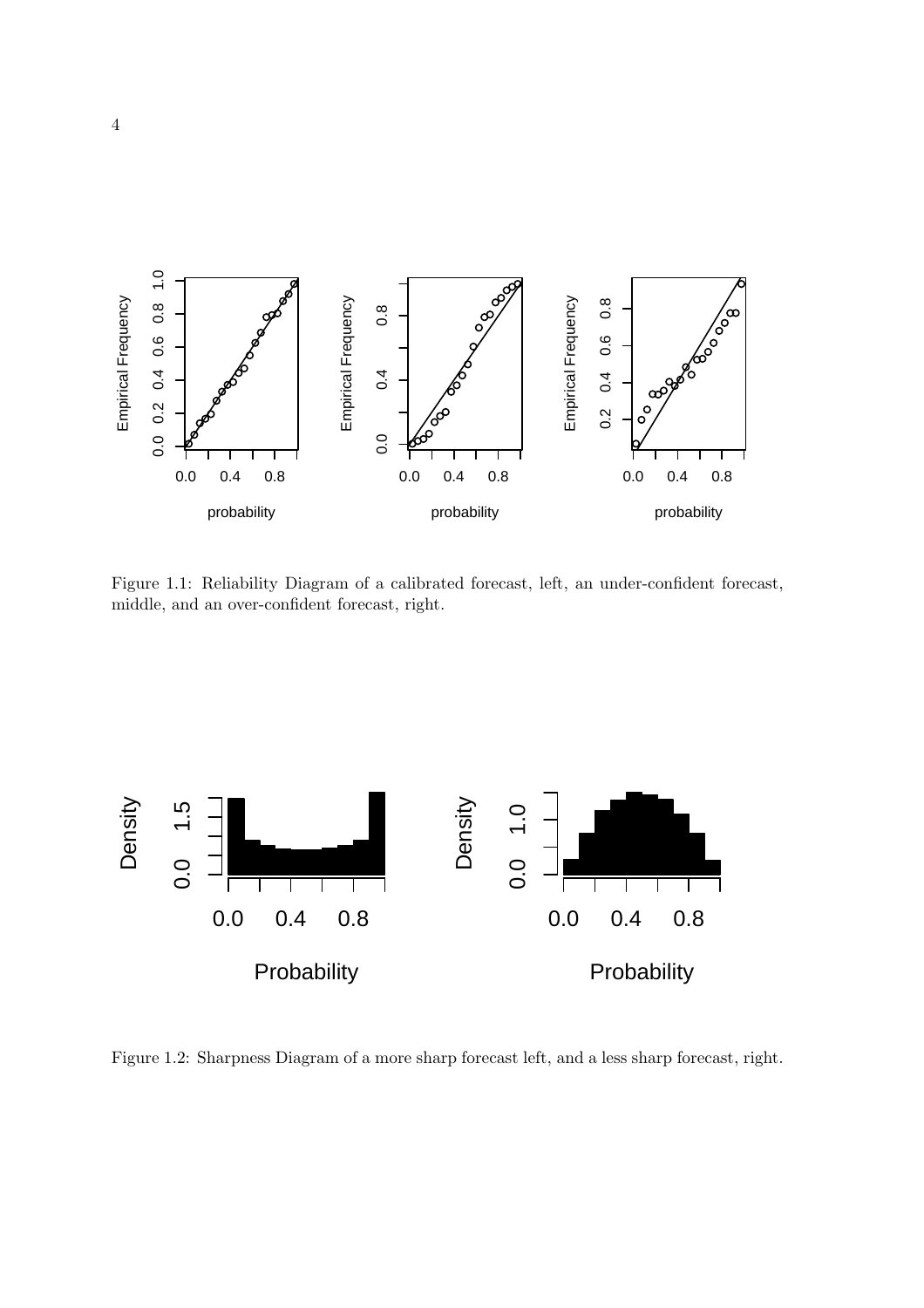Table 1.1: Strictly proper scoring rules for binary forecasts.

| Name                     | S(p,0)     | S(p,1)      |
|--------------------------|------------|-------------|
| Brier score (Brier 1950) |            | $- (1-p)^2$ |
| Log score (Good $1952$ ) | $log(1-p)$ | log(p)      |
| Spherical score          |            |             |

It is called strictly proper when strict inequality holds for all  $p \neq q$ . Strictly proper scoring rules reward honesty and truthfulness in reporting in that, a forecaster maximizes his expected score by reporting his true belief (Winkler and Murphy 1968). Proper scoring rules combine calibration and sharpness together (Gneiting et al. 2008). Table 1.1 gives examples of strictly proper scoring rules for binary forecasts.

#### 1.1.2 Evaluation of density forecasts

#### Probability Integral Transform (PIT) histogram

Let  $F(\cdot)$  be a continuous predictive distribution and Y the realized value. Then, we define the *probability integral transform (PIT)* of  $Y$  by,

$$
Z = F(Y).
$$

If Y has the distribution F, then  $Z \sim U(0, 1)$ . Now assume that we have a sequence of observations in time  $Y_1, Y_2, \ldots, Y_T$ . Under the assumption that  $F_t$  is the true conditional distribution of  $Y_t$  given the past  $Y_1, Y_2, \ldots, Y_{t-1}$ , Diebold et al. (1998) show that  $Z_t$ ,  $t = 1, 2, \ldots, T$  are independently distributed as  $U(0,1)$ . Thus, checking for calibration requires checking for the uniformity of the PIT histogram of  $Z_t$ ,  $t = 1, 2, \ldots, T$ . Although Diebold et al. (1998) derived their results in the context of time series, operationally the use of PIT doesn't require that the probabilistic forecasts be evaluated in a time series framework, and is quite general. For a calibrated sequence of density forecasts the PIT histogram resembles uniform histogram. If the density forecasts are under-dispersed or over-dispersed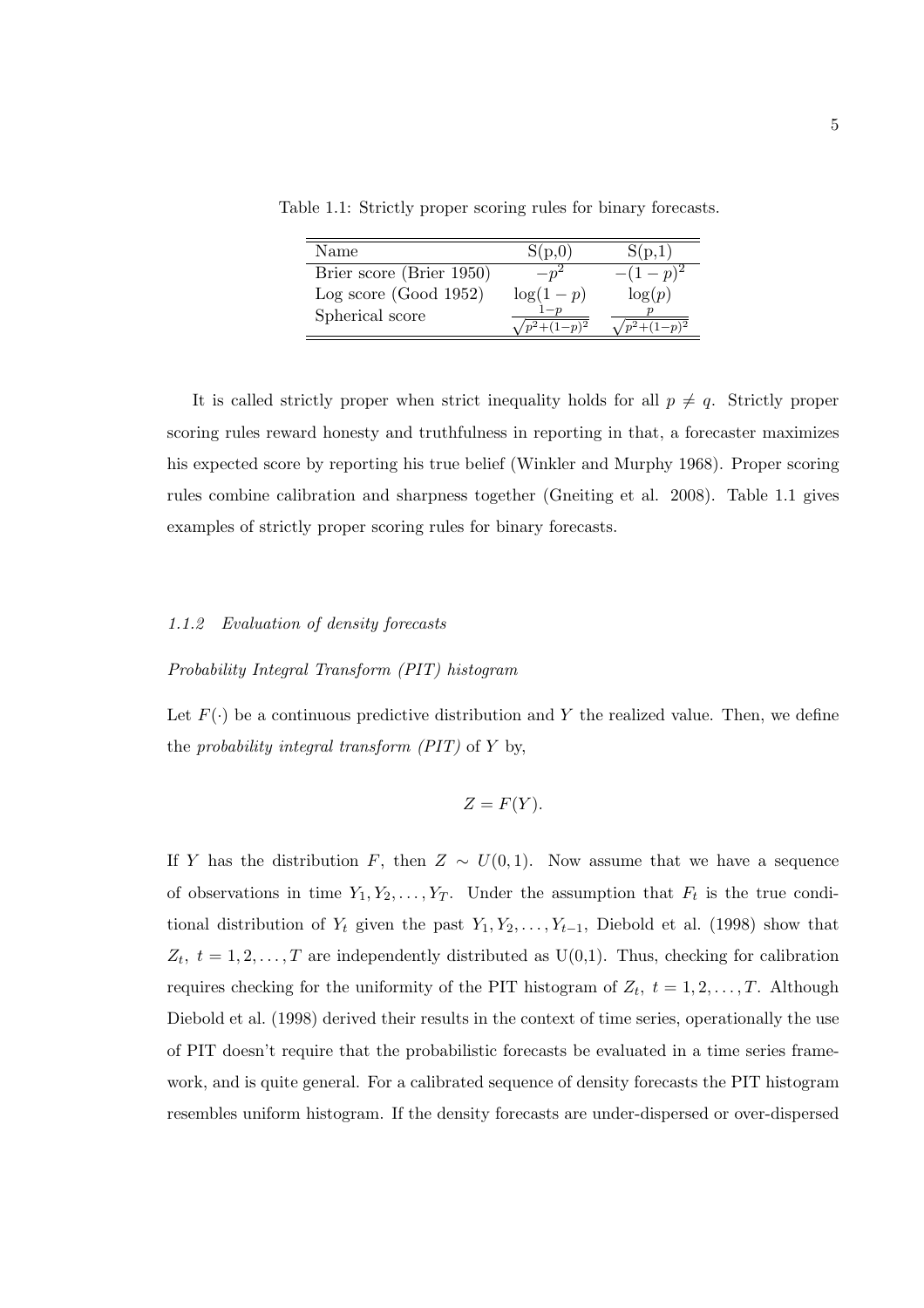Table 1.2: Strictly proper scoring rules for density forecasts, where  $f$  is the density and  $F$ is the corresponding cumulative distribution function.

| Name                                   | S(f,Y)                                                          |
|----------------------------------------|-----------------------------------------------------------------|
| Log score $(Good 1952)$                | $\log f(Y)$                                                     |
| CRPS score (Matheson and Winkler 1976) | $-\int_{-\infty}^{\infty} (F(z) - \mathbb{I}\{Y \leq z\})^2 dz$ |
| Quadratic score                        | $2f(Y) - E_f f(Y)$                                              |
| Spherical score                        | $\frac{f(Y)}{\ f\ }, \ f\  = (\int f(z)^2 dz)^{\frac{1}{2}}$    |

the PIT histogram will be U-shaped and hump shaped respectively. Figure 1.3 gives an example of each type of forecast.

#### Scoring rules for density forecasts

Scoring rule for a density forecast is the reward  $S(f, Y)$  the forecaster obtains when he forecasts a density f and the observation Y is realized. If the true density of Y is g then the expected score of the forecaster who forecasts  $f$  is given by,

$$
S(f,g) = E_g S(f, Y).
$$

A scoring rule is called proper if

$$
s(f,g) \le S(g,g) \,\forall\, f,g.
$$

It is called strictly proper if the inequality is strict for all  $f \neq g$ . Strictly proper scoring rules encourage honesty in reporting the density forecast, in that, the expected score of the forecaster is maximized for his true belief g (Winkler and Murphy 1968). Table 1.2 gives examples of strictly proper scoring rules for density forecasts.

#### 1.2 Weighted Proper Scoring Rules

As discussed above scoring rules are used to evaluate density forecasts. However, in certain situations different regions of the density are of higher importance. In such situations,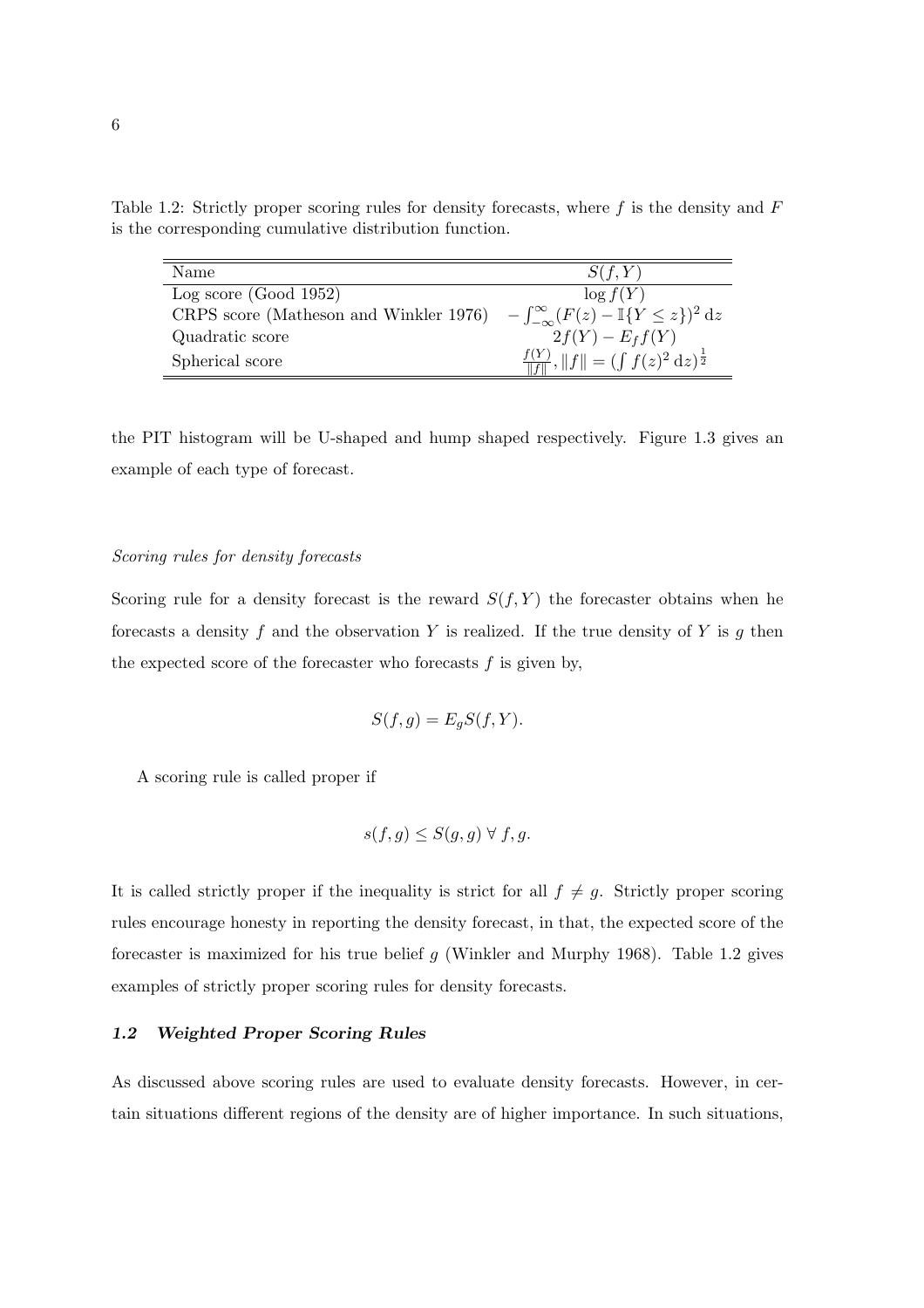it is necessary to use scoring rules which emphasize different regions of the density like tails, center, right-tail and left-tail while retaining propriety. Recently, Amisano and Giacomini (2007) have proposed the use of weighted version of log score for comparing the performance of competing density forecasts. In Chapter 2, we will show that the score proposed by them is not proper and can be hedged. Hence, we suggest the use of weighted versions of continuous ranked probability score (CRPS), which are proper. Threshold and quantile based decompositions of the CRPS can be illustrated graphically and give insights into the strengths and deficiencies of a forecasting method in different regions of interest. We illustrate the use of weighted scoring rules and graphical tools in case studies on the Bank of England's density forecasts of quarterly inflation rates in the United Kingdom, and probabilistic predictions of wind resources in the Pacific Northwest.

#### 1.3 Combination of Probabilistic Forecasts

In many situations, we can have multiple models or experts generating probabilistic forecasts. In such situations, it would be important to combine various forecasts for the same quantity to generate a single probabilistic forecast. In the density case, Mitchell & Hall (2005) and Hora (2004) have among others considered the problem of combining. In the case of binary forecast, various ways of combining probability forecasts into a single aggregated forecast have been proposed. For comprehensive reviews we refer the reader to Genest and Zidek (1986), Wallsten et al. (1997), Clemen and Winkler (2007) and Primo et al. (2009).

#### 1.3.1 Combination of binary forecasts

In practice, the most commonly used approach of aggregating forecast probabilities is to take a simple average or a weighted average of the individual probability forecasts, which is often referred to as the linear opinion pool (Stone 1961; Genest and McConway 1990; DeGroot and Mortera 1991). Empirical evidence shows the benefits of linear opinion pools over individual forecasts, with successful applications in meteorology (Sanders 1963; Vislocky and Fritsch 1995; Baars and Mass 2005), economics (Graham 1996), psychology (Ariely et al. 2000), and medical diagnosis (Winkler and Poses 1993), among other fields.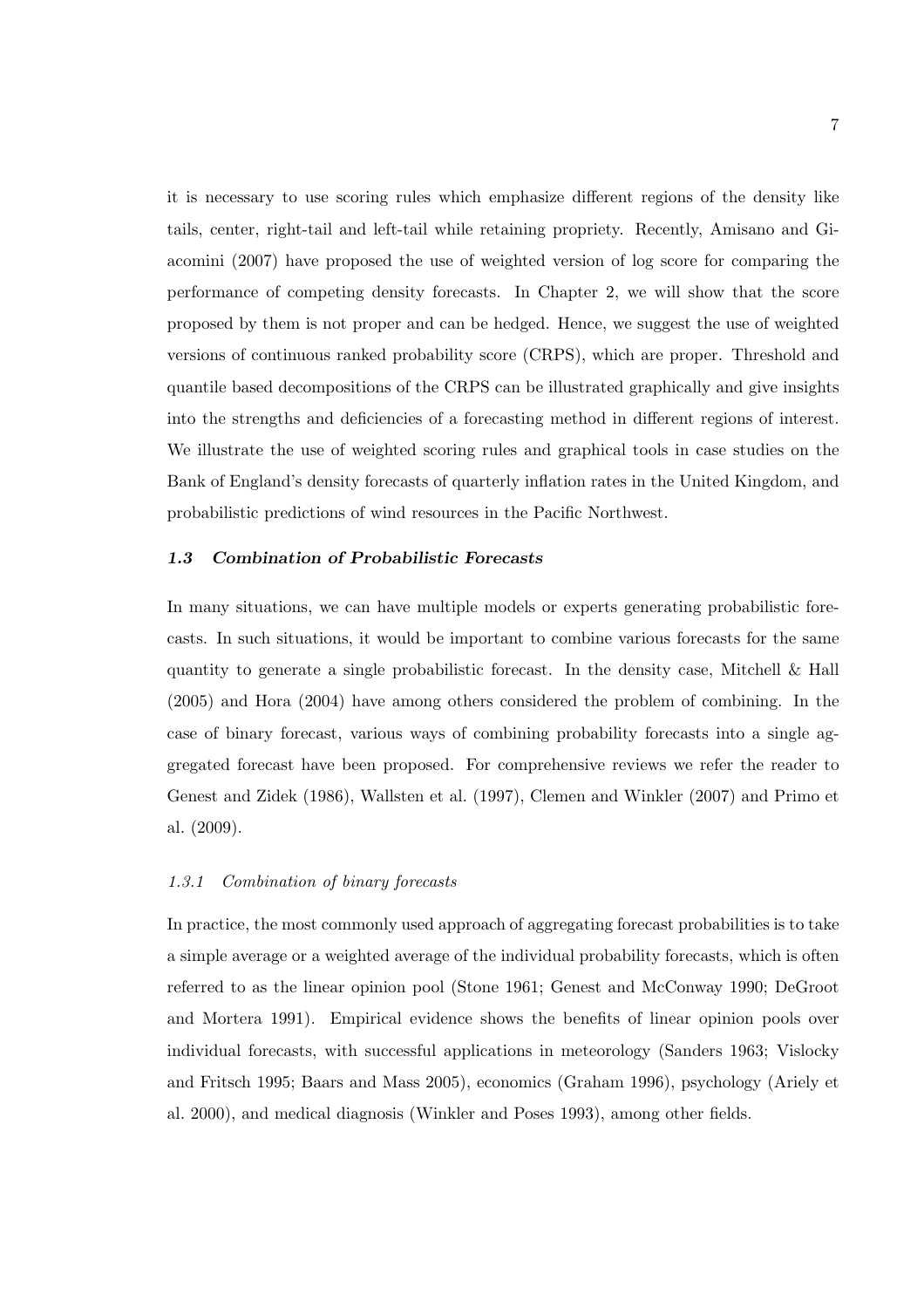Gneiting, Balabdaoui and Raftery (2007) contend that the goal in probabilistic forecasting is to maximize sharpness of the forecast subject to calibration. In view of this it is important to aggregate probability forecasts in a way such that the combined forecast is both calibrated and sharp. In Chapter 3, we will point out some of the major deficiencies of the linear opinion pool. In particular, we will show that the linear opinion pool lacks calibration even when the individual forecasts are calibrated. We will also show that linear opinion pool lacks sharpness in the sense it tends to move away from the extreme probabilities 0 and 1. Hence, linear pooling requires recalibration, even in the ideal case in which the individual forecasts are calibrated. To accomplish this we need a non-linear generalization of the linear opinion pool to bring the linear average towards 0 or 1. We propose a beta transformed linear opinion pool (BLP) for the combination of probability forecasts from distinct, calibrated or uncalibrated sources. The BLP method applies a non-linear beta cumulative distribution function (cdf) transform to the linear average to aggregate probabilities. The weights and the parameters of the beta cdf transform are obtained simultaneously by maximizing the log-score of the combined forecast.

The method is illustrated in a simulation example and in a case study on statistical and National Weather Service probability of precipitation forecasts at 29 major cities in the continental US. In practice, we fit the combination parameters in a training set and use it to generate combined forecasts on the test set. The BLP combined forecast is both calibrated and sharp and outperforms the individual forecasts and linear opinion pools.

#### 1.3.2 Combination of density forecasts

Here again, the most commonly used method appears to be a weighted linear combination of the individual density forecasts. The weights are determined using some optimality criteria. However, Hora (2004) proves a very interesting result. He shows that for combining two experts the linear combination of two distinct calibrated density forecasts is necessarily uncalibrated.

In Chapter 4 we will generalize Hora's result to the case of more than two experts and provide a more general proof. Unlike Hora's proof which doesn't show the direction of depar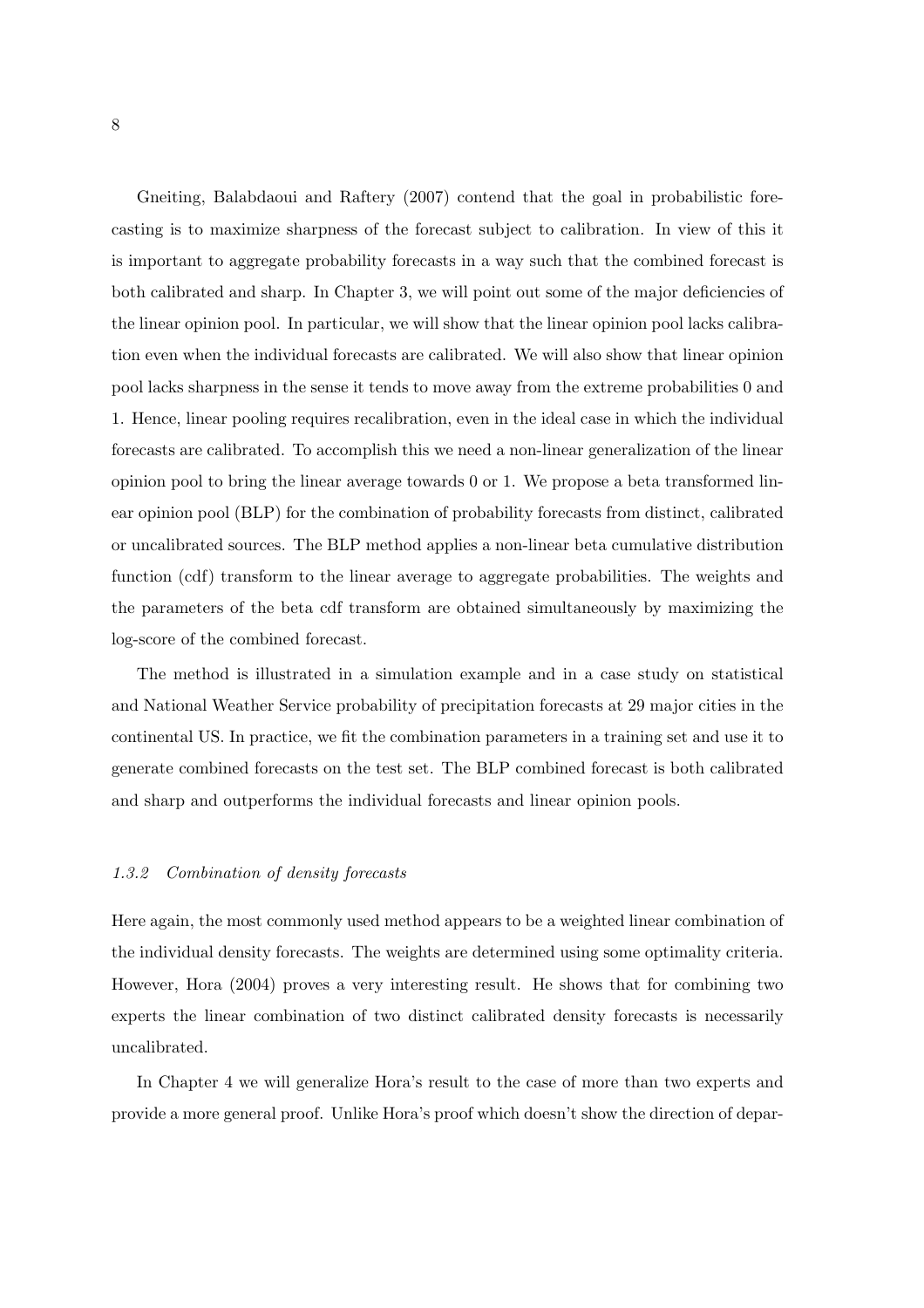ture from calibration, our proof also indicates that the deviation from calibration is towards overdispersion. So, the linearly combined forecasts are overdispersed and give prediction intervals that are too wide on average. This result undermines the use of linear combination for combining density forecasts. The overdispersion of the linear opinion pool can be addressed empirically by spread adjustments to the density components, as implemented in the deflated linear pool (DLP), or via nonlinear recalibration transforms, such as the beta transformed linear pool (BLP). In the DLP method, we require the component densities to be parameterized by a scale parameter. The scale parameter is adjusted for spread by deflating it by a constant and then the spread adjusted densities are combined linearly. The adjustment parameter and the weights are estimated simultaneously by maximizing the log score. In the BLP method, a beta cdf is applied to the weighted average of the forecast distributions to get the combined cumulative distribution function. Again the weights and the recalibration parameters are estimated simultaneously.

Both methods can be used effectively to combine calibrated as well as uncalibrated sources. The effects and techniques are demonstrated theoretically, in simulation examples and in case studies on density forecasts for S&P 500 returns and daily maximum temperature at Seattle-Tacoma Airport. They also have relevance in the fusion of expert opinions that are expressed in terms of probability densities.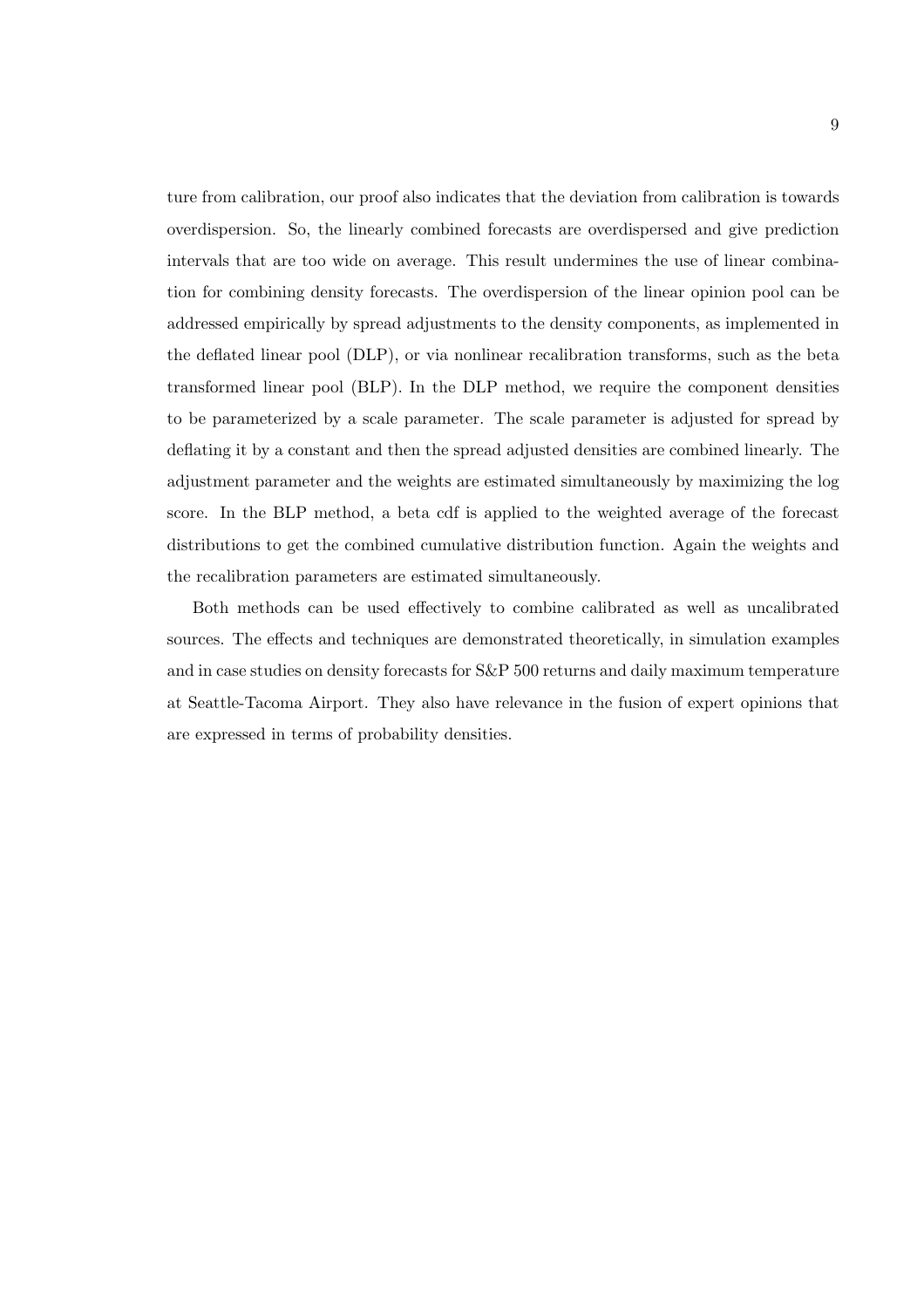

Figure 1.3: PIT histograms of calibrated (left), under-dispersed (middle) and over-dispersed (right) forecasts.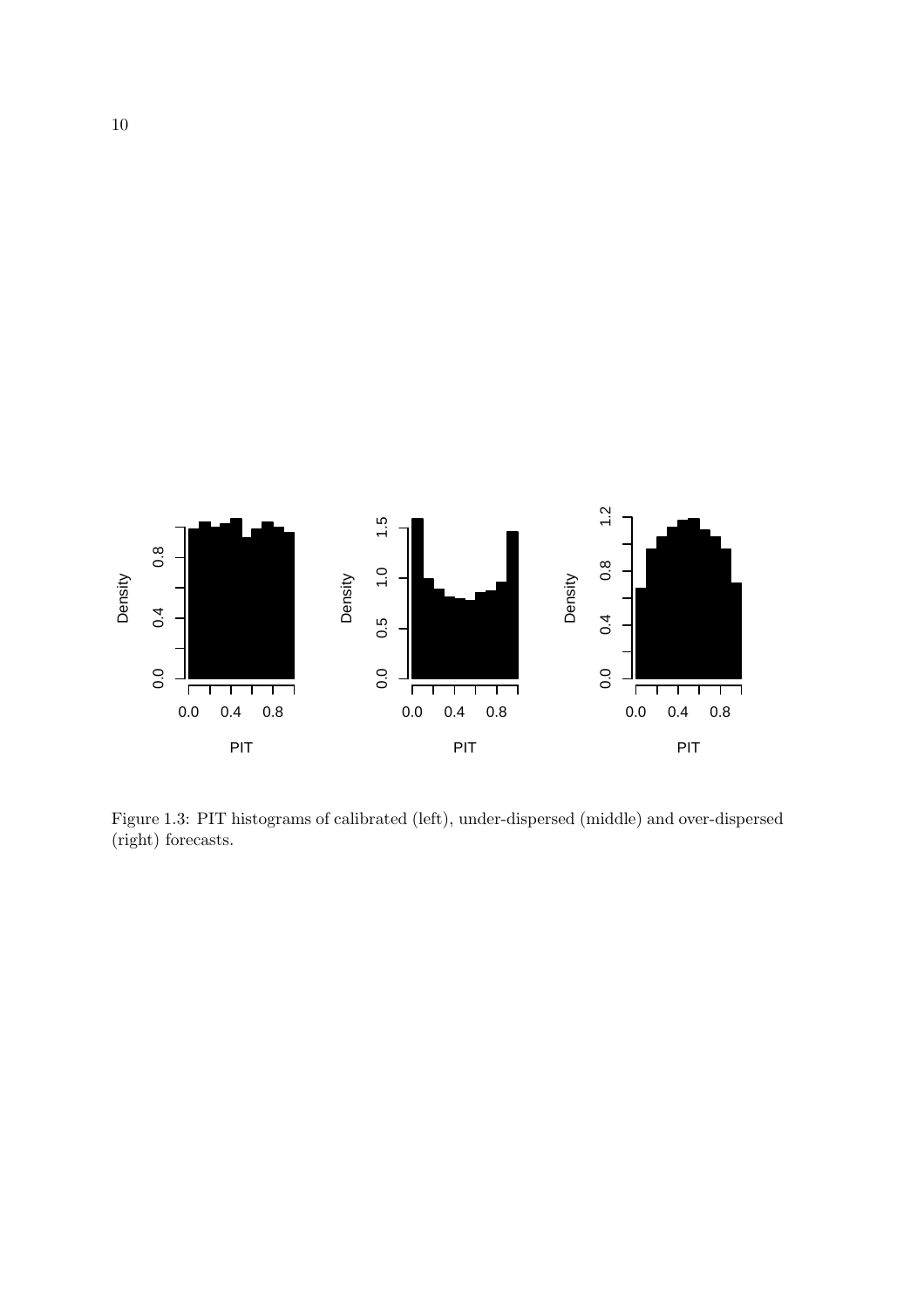#### Chapter 2

### COMPARING DENSITY FORECASTS USING THRESHOLD AND QUANTILE WEIGHTED SCORING RULES

#### 2.1 Introduction

One of the major tasks of statistical analysis is to make forecasts for the future. To realize their full potential, forecasts ought to be probabilistic in nature, taking the form of probability distributions over future quantities or events (Dawid 1984). Here we are concerned with density forecasts of a continuous variable, such as inflation rate, gross domestic product, temperature or wind speed, to name but a few examples. With the continued proliferation of probabilistic forecasts in economic, environmental and meteorological applications, among others, there is a critical need for principled techniques for the comparison and ranking of density forecasts (Timmermann 2000; Elliott and Timmermann 2008; Gneiting 2008a).

Following Amisano and Giacomini (2007), we consider density forecasts in a time series context, in which a rolling window consisting of the past m observations is used to fit a density forecast for a future observation that lies k time steps ahead. The reason for using a rolling window of size m instead of using all past observations is that the rolling window approach will be able to exploit the non-stationary in data more effectively. Specifically, suppose that  $\mathbf{Z}_1, \ldots, \mathbf{Z}_T$  is a stochastic process which can be partitioned as  $\mathbf{Z}_t = (Y_t, \mathbf{X}_t)$ where  $Y_t$  is the variable of interest and  $\boldsymbol{X}_t$  is a vector of predictors. Suppose that  $T = m+n$ . At times  $t = m, \ldots, m+n-k$ , density forecasts  $\hat{f}_{t+k}$  and  $\hat{g}_{t+k}$  for  $Y_{t+k}$  are generated, each of which depends only on  $\mathbf{Z}_{t-m+1}, \ldots, \mathbf{Z}_{t}$ . In this framework, the only requirement imposed on how the forecasts are produced is that they are measurable functions of the data in the rolling estimation window. We are interested in comparing and ranking the competing density forecasting methods.

The comparison typically uses a proper scoring rule. A scoring rule is a loss function  $S(f, y)$  whose arguments are the density forecast, f, and the realization, y, of the future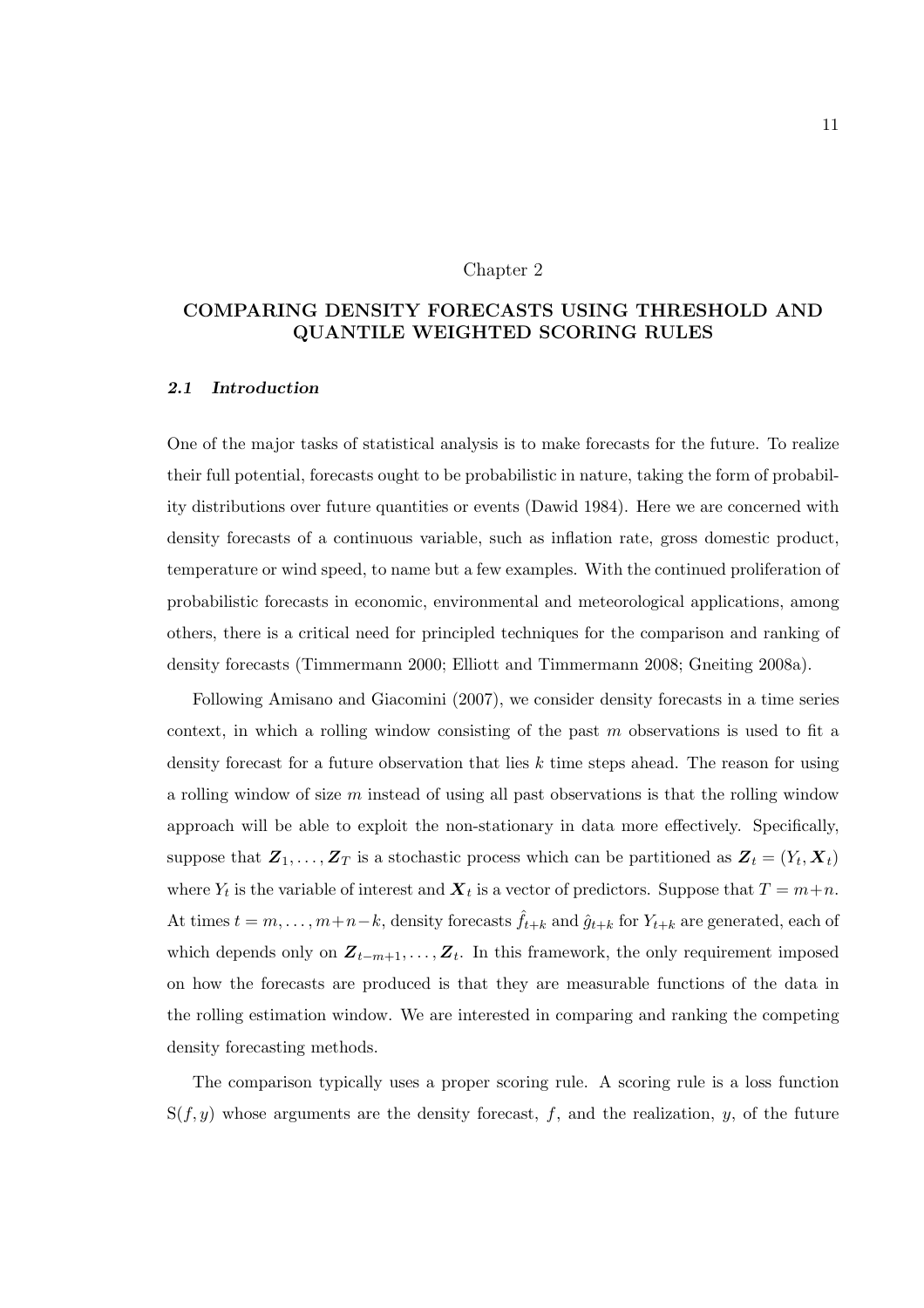observation, Y. The density forecast is ideal if the conditional sampling density of  $Y$  is indeed f. Diebold et al. (1998) and Granger and Pesaran (2000) argue powerfully that the ideal forecast is preferred by any rational user, irrespectively of the cost-loss structure at hand. Hence, it is critically important that a scoring rule be proper, in the sense that

$$
\mathbb{E}_f S(f, Y) = \int f(y) S(f, y) dy
$$
  
\n
$$
\leq \int f(y) S(g, y) dy = \mathbb{E}_f S(g, Y)
$$
\n(2.1)

for all density functions f and q. A scoring rule is strictly proper if  $(2.1)$  holds, with equality if and only if  $f = g$  almost surely. Clearly, a strictly proper scoring rule prefers the ideal forecaster over any other. Prominent examples of strictly proper scoring rules include the logarithmic, quadratic, spherical, and continuous ranked probability scores (Matheson and Winkler 1976; Good 1952; Diebold and Rudebusch 1989; Winkler 1996; Gneiting and Raftery 2007). We take scoring rules to be negatively oriented penalties, so the lower the score, the better.

Density forecast methods are then ranked by comparing their average scores. Specifically, if

$$
\overline{S}_n^f = \frac{1}{n-k+1} \sum_{t=m}^{m+n-k} S(\hat{f}_{t+k}, y_{t+k}) \text{ and } \overline{S}_n^g = \frac{1}{n-k+1} \sum_{t=m}^{m+n-k} S(\hat{g}_{t+k}, y_{t+k}),
$$

then we prefer  $f$  if  $\overline{S}_n^f < \overline{S}_n^g$  $_n^9$ , and prefer g otherwise. Amisano and Giacomini (2007) consider tests of equal forecast performance based on the test statistic

$$
t_n = \sqrt{n} \frac{\overline{\mathbf{S}}_n^f - \overline{\mathbf{S}}_n^g}{\hat{\sigma}_n},\tag{2.2}
$$

where

$$
\hat{\sigma}_n^2 = \frac{1}{n-k+1} \sum_{j=-(k-1)}^{k-1} \sum_{t=m}^{m+n-k-|j|} \Delta_{t,k} \Delta_{t+|j|,k} \quad \text{and} \quad \Delta_{t,k} = \mathcal{S}(\hat{f}_{t+k}, y_{t+k}) - \mathcal{S}(\hat{g}_{t+k}, y_{t+k}),\tag{2.3}
$$

as proposed by Diebold and Mariano (1995). Assuming suitable regularity conditions, the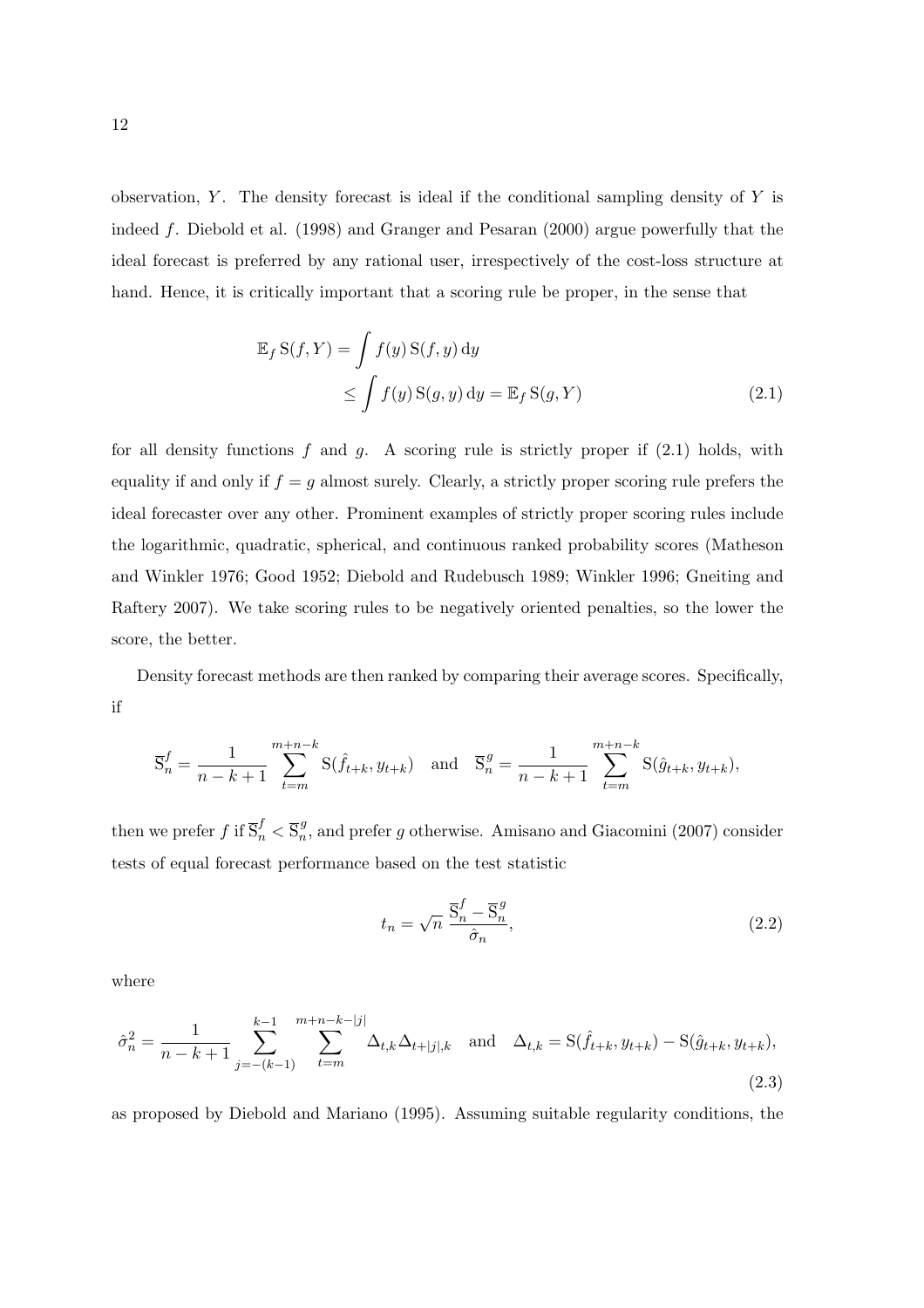Table 2.1: Weighted likelihood ratio tests for density forecasts for the conditionally heteroscedastic process (2.5). The density forecast  $\hat{f}_{t+1} = \mathcal{N}(0, \hat{\sigma}_{t+1}^2)$  is estimated under the correct model assumption. Its competitor  $\hat{g}_{t+1} = \mathcal{N}(0, \frac{1}{2})$  $\frac{1}{2}\hat{\sigma}_{t+1}^2$ ) uses a deliberately misspecified predictive variance. The width of the sliding training window is  $m = 100$ , and we consider  $n = 900$  one-step-ahead density forecasts. Counterintuitive test statistic is shown in bold. See text for details.

| Weight Function                | Emphasis   | $\overline{S}_n^f$ | $\overline{S}_n^g$ | $\hat{\sigma}_n$    | $t_n$   |              |
|--------------------------------|------------|--------------------|--------------------|---------------------|---------|--------------|
| $w_0(x) = 1$                   | uniform    | 1.312              | 1.490              | 0.862               | $-6.20$ | < 0.001      |
| $w_1(x) = \phi(x)$             | center     | 0.294              | 0.267              | 0.100               | 7.98    | < 0.001      |
| $w_2(x) = 1 - \phi(x)/\phi(0)$ | tails      | 0.575              |                    | $0.820 \quad 0.759$ | $-9.69$ | < 0.001      |
| $w_3(x) = \Phi(x)$             | right tail |                    | $0.667$ $0.767$    | 0.633               | $-4.73$ | < 0.001      |
| $w_4(x) = 1 - \Phi(x)$         | left tail  | 0.645              | 0.723              | $0.542\,$           | $-4.34$ | $\leq 0.001$ |

statistic  $t_n$  is asymptotically standard normal under the null hypothesis of vanishing expected score differentials (Amisano and Giacomini, 2007). In the case of rejection, f is chosen if  $t_n$  is negative and g is chosen if  $t_n$  is positive.<sup>1</sup>

What scoring rule should be used? Amisano and Giacomini (2007) consider a weighted logarithmic scoring rule,  $\overline{a}$  $\mathbf{r}$ 

$$
S(f, y) = w\left(\frac{y - \mu}{\sigma}\right) S_0(f, y), \qquad (2.4)
$$

where w is a fixed, nonnegative weight function,  $\mu$  and  $\sigma$  are estimates of the unconditional mean and standard deviation of the predictand, based on the past  $m$  observations, and  $S_0$  is the logarithmic scoring rule,  $S_0(f, y) = -\log f(y)$ . The weight function emphasizes regions of interest, such as the tails or the center of a variable's range. With  $\phi$  and  $\Phi$  denoting the standard normal probability density and cumulative distribution function, the weight functions  $w_1(x) = \phi(x)$ ,  $w_2(x) = 1 - \phi(x)/\phi(0)$ ,  $w_3(x) = \Phi(x)$  and  $w_4(x) = 1 - \Phi(x)$ emphasize the center, the tails, the right tail and the left tail, respectively. The approach of Mitchell and Hall (2005) and Bao, Lee and Saltoğlu (2007) employs the unweighted, original logarithmic score.

The weighting approach seems appealing; however, it corresponds to the use of an im-

<sup>&</sup>lt;sup>1</sup>Amisano and Giacomini (2007) use the logarithmic score in positive orientation, so they choose f if  $t_n$ is positive and  $q$  if  $t_n$  is negative.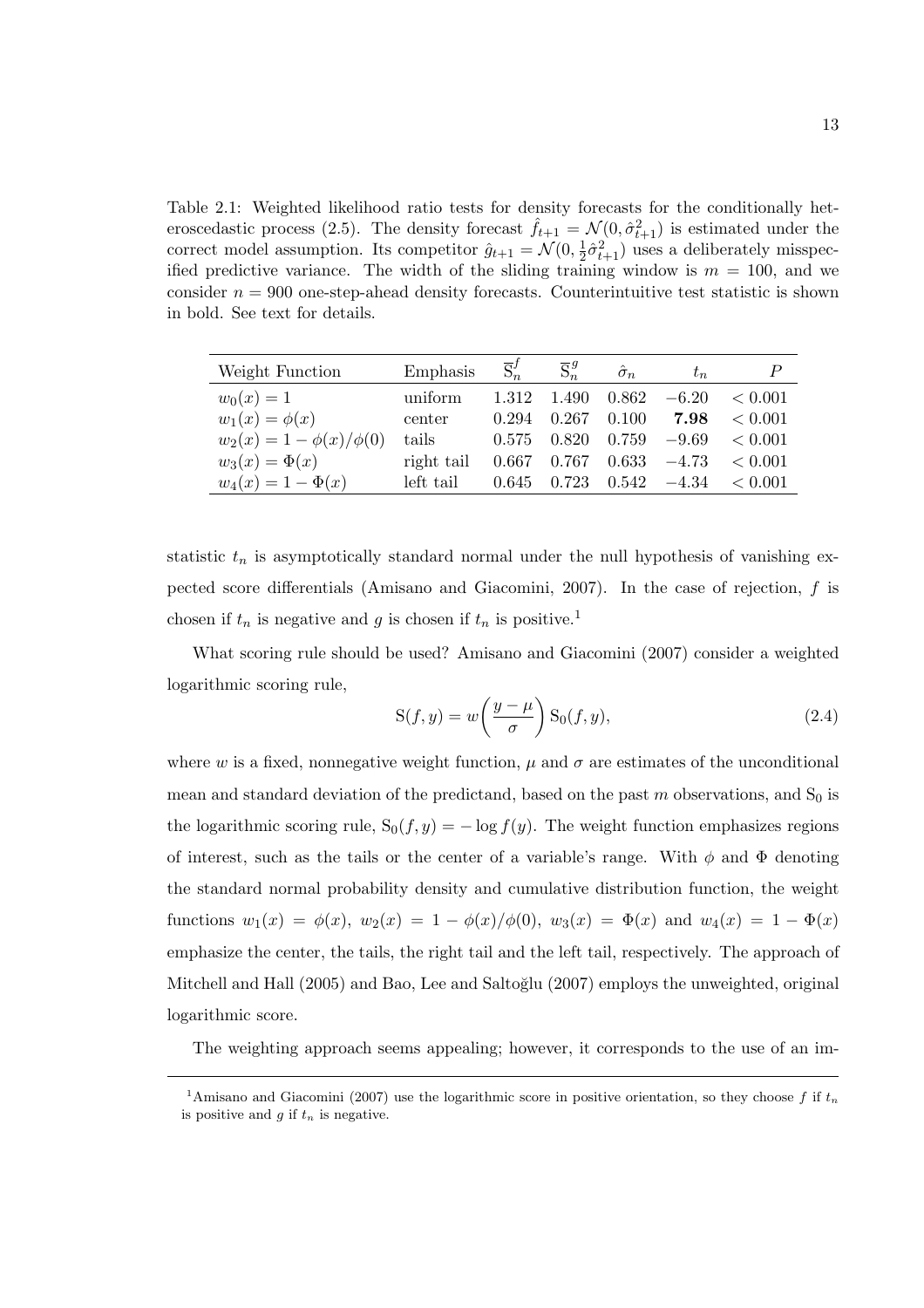proper scoring rule and incurs misguided inferences. For instance, consider the Gaussian GARCH $(1,1)$  process  $Y_1, Y_2, \ldots$ , where

$$
Y_{t+1} = \epsilon_{t+1}, \qquad \epsilon_{t+1} \sim \mathcal{N}(0, \sigma_{t+1}^2), \qquad \sigma_{t+1}^2 = \alpha \epsilon_t^2 + \beta \sigma_t^2 + \gamma. \tag{2.5}
$$

Following Christoffersen and Diebold (1996), we set the GARCH parameters at  $\alpha = 0.2$ and  $\beta = 0.75$ , which are typical of estimates reported in the literature, and we let  $\gamma = 0.05$ , which normalizes the unconditional process variance to  $1<sup>2</sup>$ . The rolling estimation window is of size  $m = 100$ , and we consider  $n = 900$  density forecasts at the prediction horizon  $k = 1$ . The density forecast  $\hat{f}_{t+1}$  is Gaussian with mean zero and variance  $\hat{\sigma}^2$ , which is derived from a GARCH fit for (2.5). Except for uncertainty in parameter estimation, this is the ideal density forecast. In contrast, the density forecast  $\hat{g}_{t+1}$  is Gaussian with mean zero and variance one half time times  $\hat{\sigma}^2$ , deliberately misspecifying the conditional variance. Results for the weighted likelihood ratio test are shown in Table 2.1. Using the weight functions  $w_0, w_2, w_3$  and  $w_4$  the test prefers f, as expected. With the weight function  $w_1$ , the test prefers the misspecified density forecast g, which is a counterintuitive result.

The goal of this chapter is to propose a test that adopts the weighting approach of Amisano and Giacomini (2007), avoids misguided inferences, and comes with associated graphical tools that can be used to diagnose strengths and weaknesses of a forecasting method. We retain the test statistic (2.2), but base our test on appropriately weighted, proper versions of the continuous ranked probability score (CRPS; Matheson and Winkler 1976; Gneiting and Raftery 2007; Laio and Tamea 2007). Any density forecast f induces a probability forecast for the binary event  ${Y \leq z}$  via the value of the corresponding cumulative distribution function (cdf)  $F(z)$  at the threshold  $z \in \mathbb{R}$ . Similarly, it induces the quantile forecast  $F^{-1}(\alpha)$  at the level  $\alpha \in (0,1)$ . The continuous ranked probability score is then defined as

$$
CRPS(f, y) = \int_{-\infty}^{\infty} PS(F(z), \mathbb{I}\{y \le z\}) dz = \int_{0}^{1} QS_{\alpha}(F^{-1}(\alpha), y) d\alpha,
$$
 (2.6)

<sup>2</sup>See Engle (1982) and Bollerslev (1986) for details on ARCH and GARCH processes. We set the initial See Engle (1982) and Bollerslev (1986) for details on ARCH and GARCH processes. We set the initial conditional variance equal to  $\sqrt{609}/7$ , that is, the unconditional variance plus one standard deviation of the conditional variance, and discard the first 1,000 values.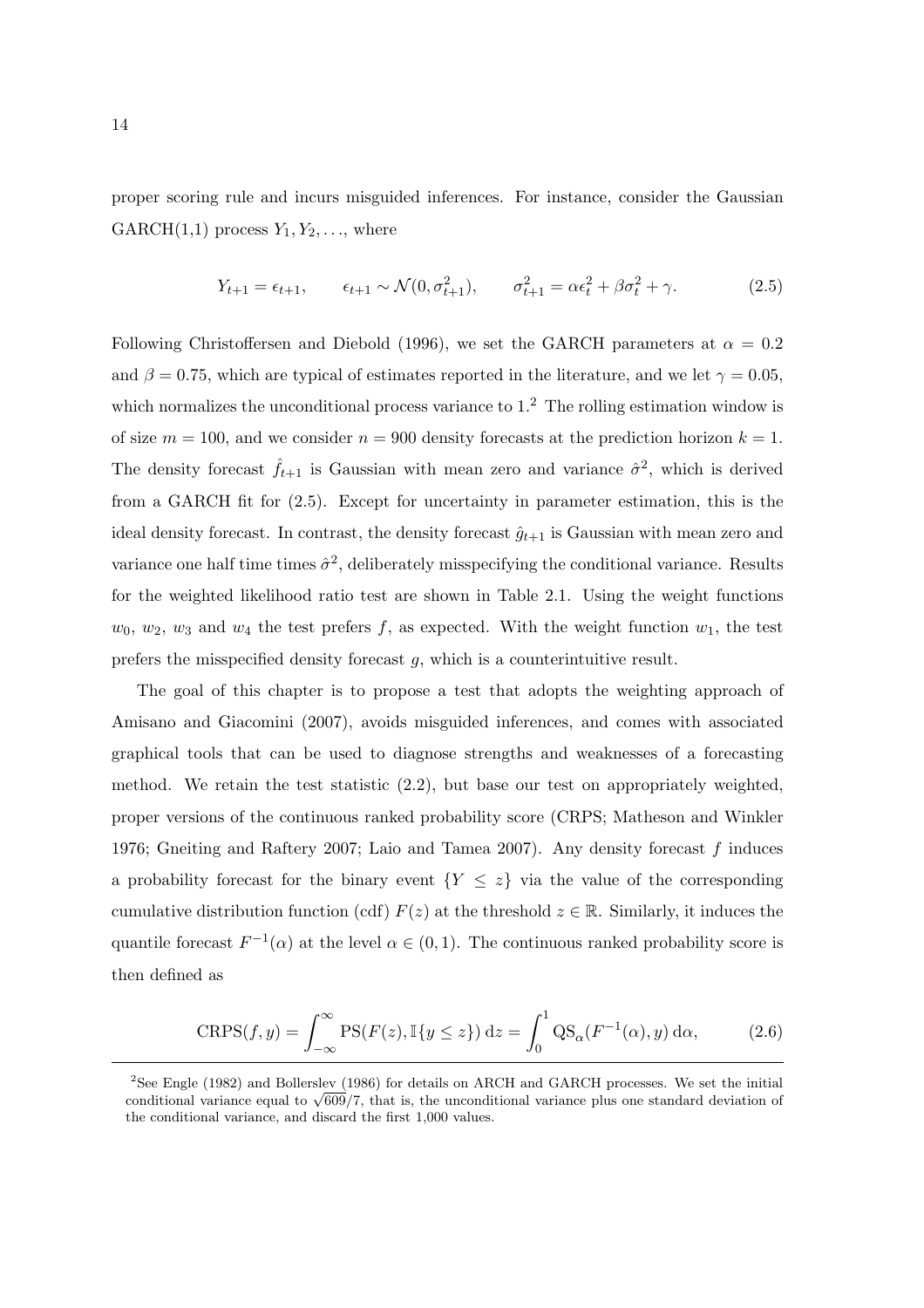where

$$
PS(F(z), \mathbb{I}\{y \le z\}) = (F(z) - \mathbb{I}\{y \le z\})^2
$$

is the Brier probability score (Selten 1998; Gneiting and Raftery 2007) for the probability forecast  $F(z)$  of the binary event  $\{Y \leq z\}$  at the threshold  $z \in \mathbb{R}$ , and

$$
QS_{\alpha}(F^{-1}(\alpha), y) = 2(\mathbb{I}\{y \le F^{-1}(\alpha)\} - \alpha)(F^{-1}(\alpha) - y)
$$

is the quantile score (Gneiting and Raftery 2007) for the quantile forecast  $F^{-1}(\alpha)$  at the level  $\alpha \in (0,1)$ . Here and in the following, the symbol I stands for an indicator function. The second equality in (2.6) is due to Laio and Tamea (2007) and will be reviewed below.

Following Matheson and Winkler (1976) and Gneiting and Raftery (2007), it is straightforward to construct weighted versions of the continuous ranked probability score (2.6) that emphasize regions of interest and retain propriety. A threshold weighted version of the continuous ranked probability score is obtained as

$$
S(f, y) = \int_{-\infty}^{\infty} PS(F(z), \mathbb{I}\{y \le z\}) u(z) dz,
$$
\n(2.7)

where  $u$  is a nonnegative weight function on the real line. Similarly, a quantile weighted version is obtained as

$$
S(f, y) = \int_0^1 \text{QS}_{\alpha}(F^{-1}(\alpha), y) v(\alpha) d\alpha,
$$
\n(2.8)

where  $v$  is a nonnegative weight function on the unit interval. For a constant weight function, both (2.7) and (2.8) reduce to the unweighted score (2.6).

Table 2.2 returns to the simulation study for the GARCH model (2.5) and reports results based on the test statistic (2.2) and threshold or quantile weighted versions of the continuous ranked probability score, which are proper (Matheson and Winkler 1976), as opposed to the weighted logarithmic score. In contrast to the results for the weighted likelihood ratio test, all  $t_n$  values in Table 2.2 are negative, favoring the nearly ideal density forecast f over its deliberately misspecified competitor g.

The remainder of the chapter is organized as follows. In Section 2.2 we show that the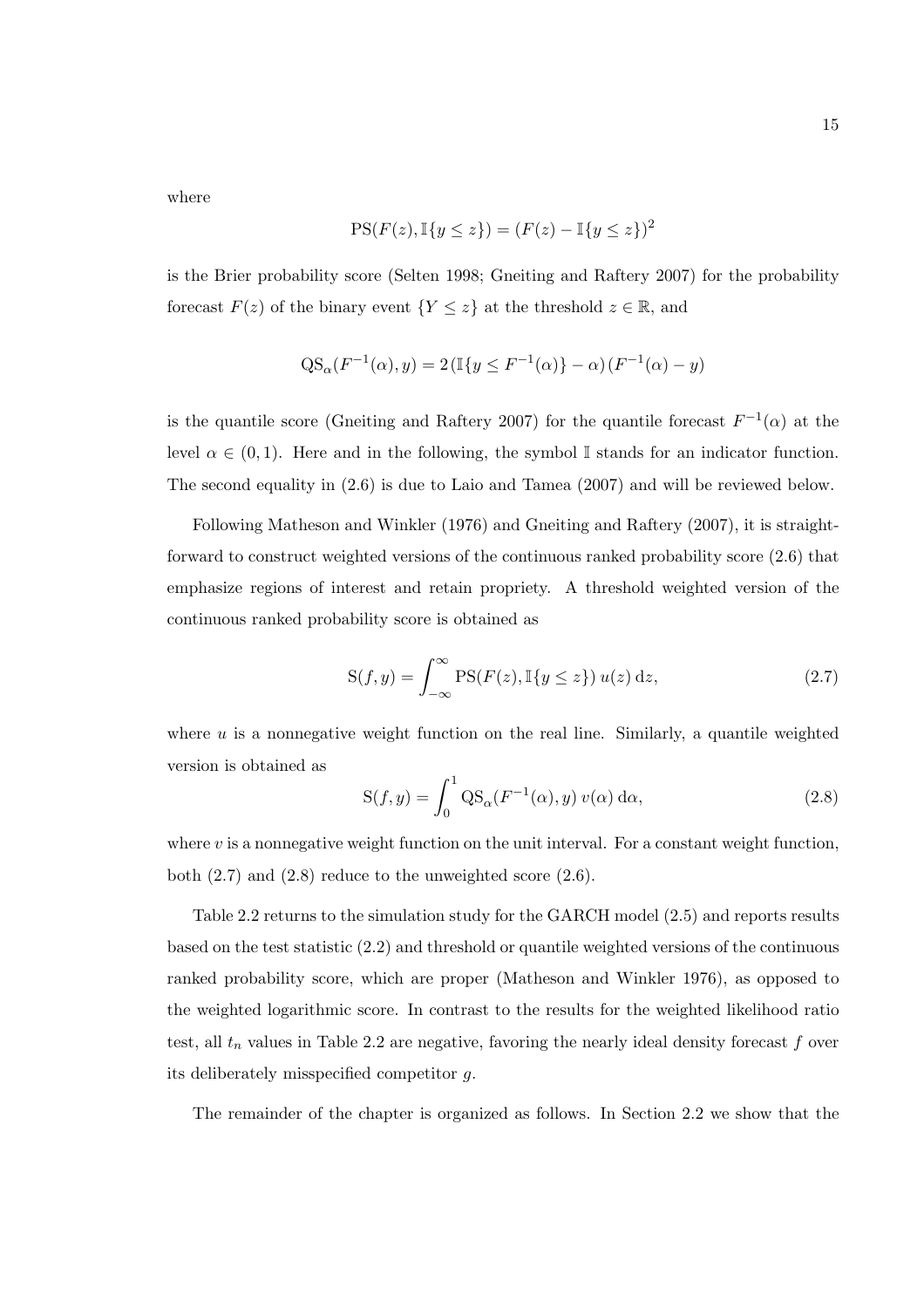Table 2.2: Weighted CRPS tests for density forecasts for the conditionally heteroscedastic process (2.5). The density forecast  $\hat{f}_{t+1} = \mathcal{N}(0, \hat{\sigma}_{t+1}^2)$  is estimated under the correct model assumption. Its competitor  $\hat{g}_{t+1} = \mathcal{N}(0, \frac{1}{2})$  $\frac{1}{2}\hat{\sigma}_{t+1}^2$ ) uses a deliberately misspecified predictive variance. The width of the sliding training window is  $m = 100$ , and we consider  $n = 900$ one-step-ahead density forecasts. In contrast to the weighted likelihood ratio test, all tests prefer  $f$  over  $g$ .

| Threshold Weight                 | Emphasis   | $\overline{S}_n^f$ | $\overline{S}_n^g$ | $\hat{\sigma}_n$ | $t_n$   | $\, P \,$      |
|----------------------------------|------------|--------------------|--------------------|------------------|---------|----------------|
| $u_0(z) = 1$                     | uniform    | 0.511              | 0.521              | 0.070            | $-3.94$ | < 0.001        |
| $u_1(z) = \phi(z)$               | center     | 0.153              | 0.155              | 0.018            | $-4.24$ | < 0.001        |
| $u_2(z) = 1 - \phi(z)/\phi(0)$   | tails      | 0.129              | 0.132              | 0.030            | $-2.88$ | 0.004          |
| $u_3(z) = \Phi(z)$               | right tail | 0.258              | 0.262              | 0.046            | $-2.83$ | 0.005          |
| $u_4(z) = 1 - \Phi(z)$           | left tail  | 0.254              | 0.259              | 0.046            | $-3.24$ | 0.001          |
|                                  |            |                    |                    |                  |         |                |
| Quantile Weight                  | Emphasis   | $\overline{S}_n^f$ | $\overline{S}_n^g$ | $\hat{\sigma}_n$ | $t_n$   | $\overline{P}$ |
| $v_0(\alpha) = 1$                | uniform    | 0.511              | 0.521              | 0.070            | $-3.95$ | < 0.001        |
| $v_1(\alpha) = \alpha(1-\alpha)$ | center     | 0.100              | 0.101              | 0.009            | $-2.79$ | 0.005          |
| $v_2(\alpha) = (2\alpha - 1)^2$  | tails      | 0.113              | 0.118              | 0.036            | $-4.85$ | < 0.001        |
| $v_3(\alpha) = \alpha^2$         | right tail | 0.157              | 0.161              | 0.041            | $-2.53$ | 0.012          |
| $v_4(\alpha) = (1 - \alpha)^2$   | left tail  | 0.155              | 0.159              | 0.041            | $-3.00$ | 0.003          |

weighted likelihood ratio test incurs the use of an improper scoring rule, and we explore ways in which the test can be hedged. In Section 2.3 we study threshold and quantile weighted versions of the continuous ranked probability score in further detail, and discuss conditions under which the test statistic  $t_n$  is asymptotically standard normal. We also note graphical representations of the threshold and quantile decompositions of the continuous ranked probability score, which can be used diagnostically to assess strengths and deficiencies of forecasting techniques. Section 2.4 applies these methods to compare density forecasts for quarterly inflation rates in the United Kingdom and wind resources in the North American Pacific Northwest. The chapter closes with a discussion in Section 2.5.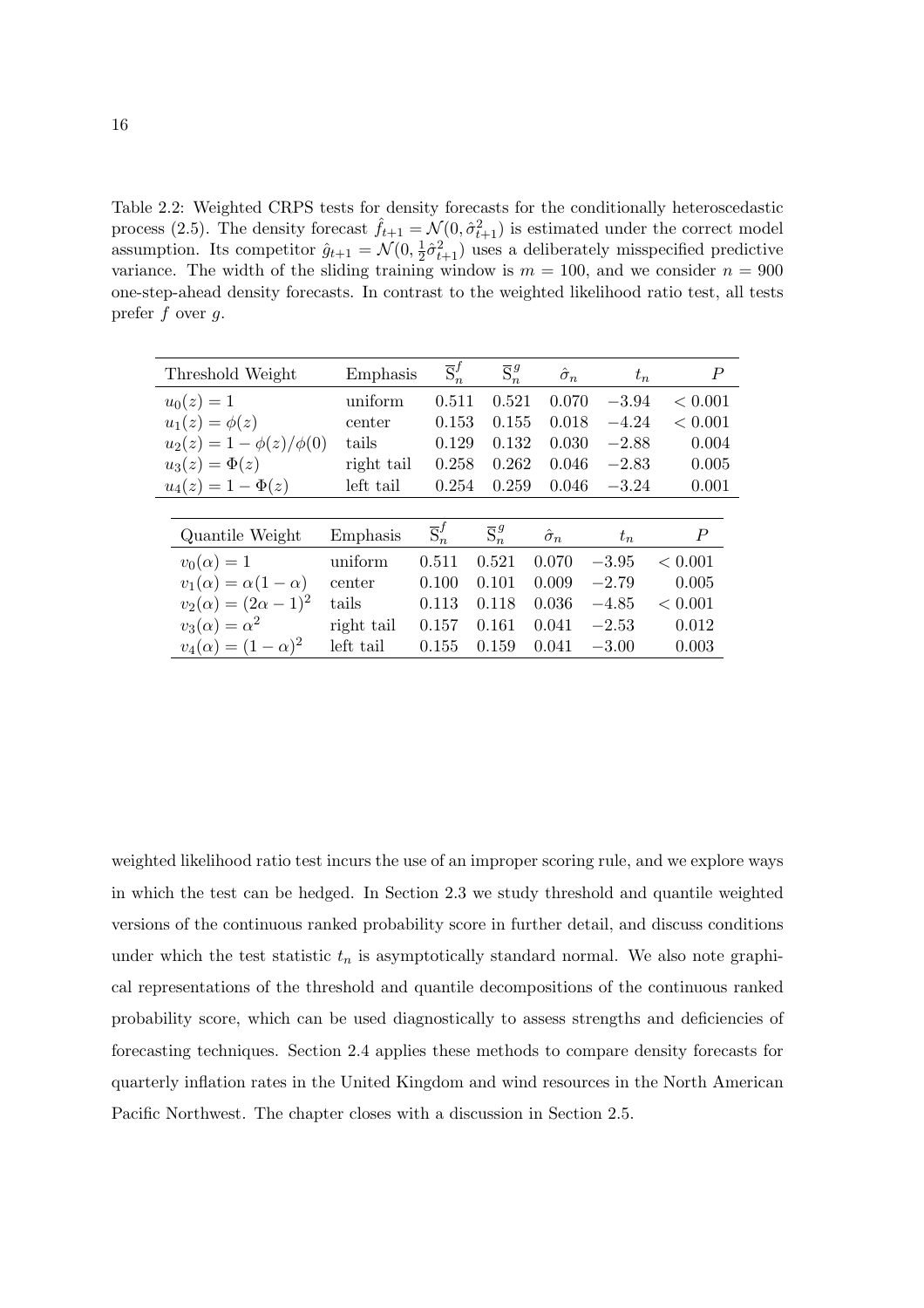### 2.2 Hedging Strategies For the Weighted Likelihood Ratio Test

Recall that a scoring rule  $S(f, y)$  for a density forecast is proper if

$$
\mathbb{E}_f S(f, Y) = \int f(y) S(f, y) dy
$$
  
\n
$$
\leq \int f(y) S(g, y) dy = \mathbb{E}_f S(g, Y)
$$

for all density functions  $f$  and  $g$ . It is strictly proper if the above holds, with equality if and only if  $f = g$  almost surely. Examples of proper scoring rules for density forecasts include the logarithmic score,  $S(f, y) = -\log f(y)$ , the quadratic score,  $S(f, y) = -2f(y) + ||f||^2$ , and the spherical score  $S(f, y) = -f(y)/||f||$ , where

$$
||f|| = \left(\int_{-\infty}^{\infty} f(y)^2 dy\right)^{1/2}.
$$

The continuous ranked probability score and its weighted versions are also proper (Matheson and Winkler 1976; Gneiting and Raftery 2007).

The following result shows that if  $S_0(f, y)$  is a strictly proper scoring rule, then its product with a non-negative weight function  $w(y)$  is improper, unless the weight function is constant.

**Theorem 2.2.1.** Suppose that f is the sampling density of the random variable Y. Let  $S_0$ be any proper scoring rule and let  $w$  be a weight function such that  $0 <$ R  $w(y) f(y) dy < \infty$ . Then the expected value of the weighted score

$$
S(g, Y) = w(Y) S_0(g, Y)
$$
\n
$$
(2.9)
$$

is minimized if we issue the density forecast

$$
g(y) = \frac{w(y)f(y)}{\int w(y)f(y) \, dy}.
$$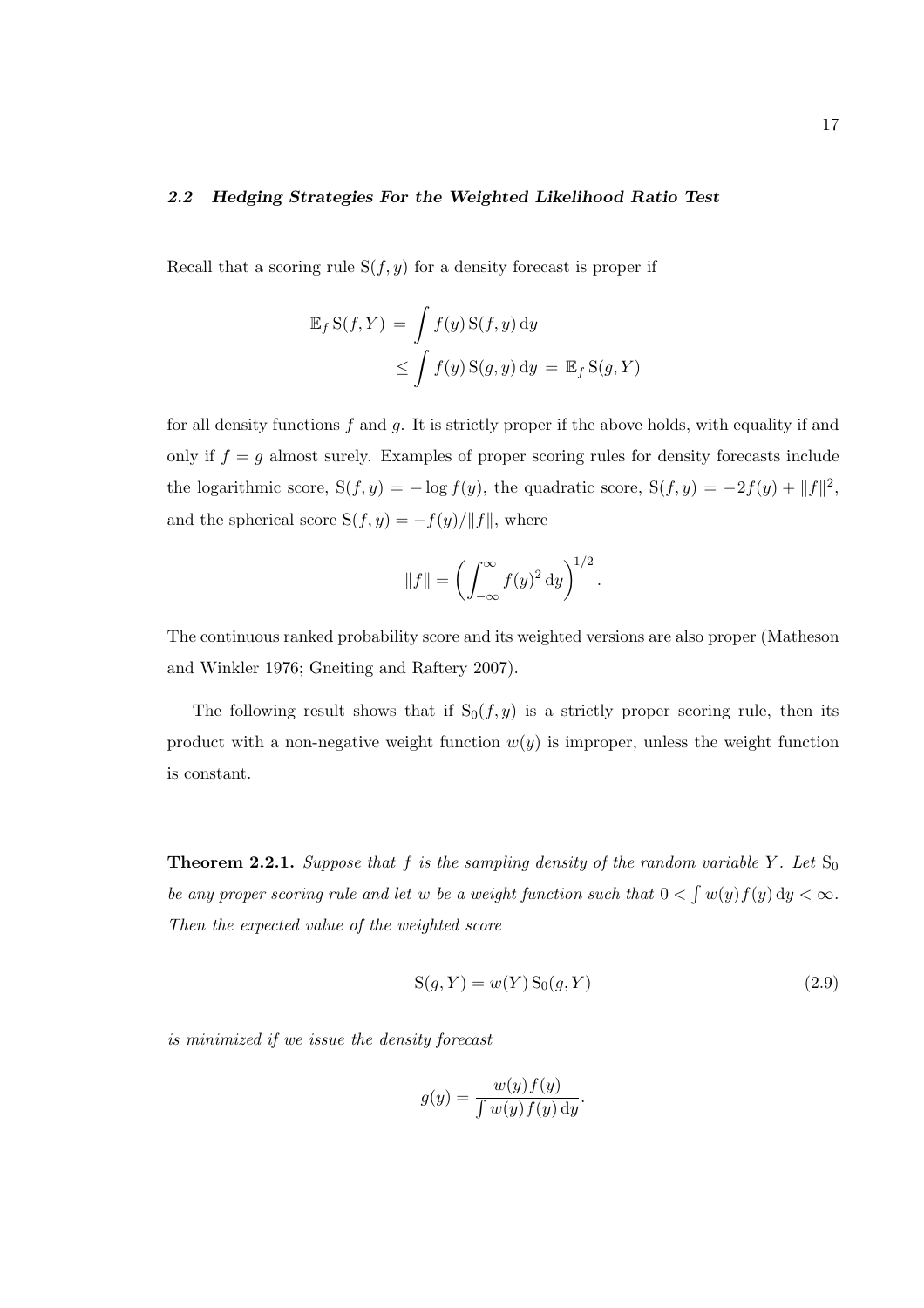Table 2.3: Weighted likelihood ratio tests for density forecasts for the conditionally heteroscedastic process (2.5). The density forecast  $\hat{f}_{t+1} = \mathcal{N}(0, \hat{\sigma}_{t+1}^2)$  is estimated under the correct model assumption. Its competitor  $\hat{g}_{t+1}$  is deliberately misspecified as described in (2.10). Counterintuitive test statistic is shown in bold. See text for details.

| Weight Function                | Emphasis   | $\overline{S}_n^f$ | $\overline{S}_n^g$ | $\hat{\sigma}_n$ | $t_n$          |         |
|--------------------------------|------------|--------------------|--------------------|------------------|----------------|---------|
| $w_0(x) = 1$                   | uniform    | 1.312              | 1.611              |                  | $0.727 -12.31$ | < 0.001 |
| $w_1(x) = \phi(x)$             | center     | 0.294              | 0.436              | 0.215            | $-19.84$       | < 0.001 |
| $w_2(x) = 1 - \phi(x)/\phi(0)$ | tails      | 0.575              |                    | $0.518$ $0.331$  | 5.23           | < 0.001 |
| $w_3(x) = \Phi(x)$             | right tail | 0.667              | 0.744              | 0.515            | $-4.48$        | < 0.001 |
| $w_4(x) = 1 - \Phi(x)$         | left tail  | 0.645              | 0.867              | 0.310            | $-21.51$       | < 0.001 |

Proof. Let h be any density forecast. Then

$$
\mathbb{E}_f S(g, Y) = \int w(y) f(y) S_0(g, y) dy = \int w(y) f(y) dy \int g(y) S_0(g, y) dy
$$
  
\n
$$
\leq \int w(y) f(y) dy \int g(y) S_0(h, y) dy = \int w(y) f(y) S_0(h, y) dy = \mathbb{E}_f S(h, Y),
$$

 $\Box$ 

where the inequality reflects the propriety of  $S_0$ .

In particular, we are now in a position to explain the failure of the weighted likelihood ratio test in the simulation example in table 2.1 of the introduction. The weighted logarithmic score (2.4) is similar to the composite scoring rule (2.9) where  $S_0$  is the logarithmic score, and the composite score is improper, unless the weight function is constant. Moreover, Theorem 2.2.1 suggests a hedging strategy if forecasters are compared by the weighted likelihood ratio test, namely to issue the density function g that is proportional to the product of the forecaster's true belief, f, and the weight function, w. For example, if both  $f = \phi$ and  $w = \phi$  are standard normal, the suggested hedge uses a normal density function g with mean zero and variance one half. Essentially, this is the situation in the simulation study in the introduction. The misspecified density forecast  $\hat{g}_{t+1}$  halves the estimated Gaussian variance; hence, to a good degree of approximation, it is proportional to the product of the true belief,  $f_{t+1}$ , and the weight function,  $w_1 = \phi$ . Not surprisingly, the weighted likelihood ratio test with weight function  $w_1$  fails.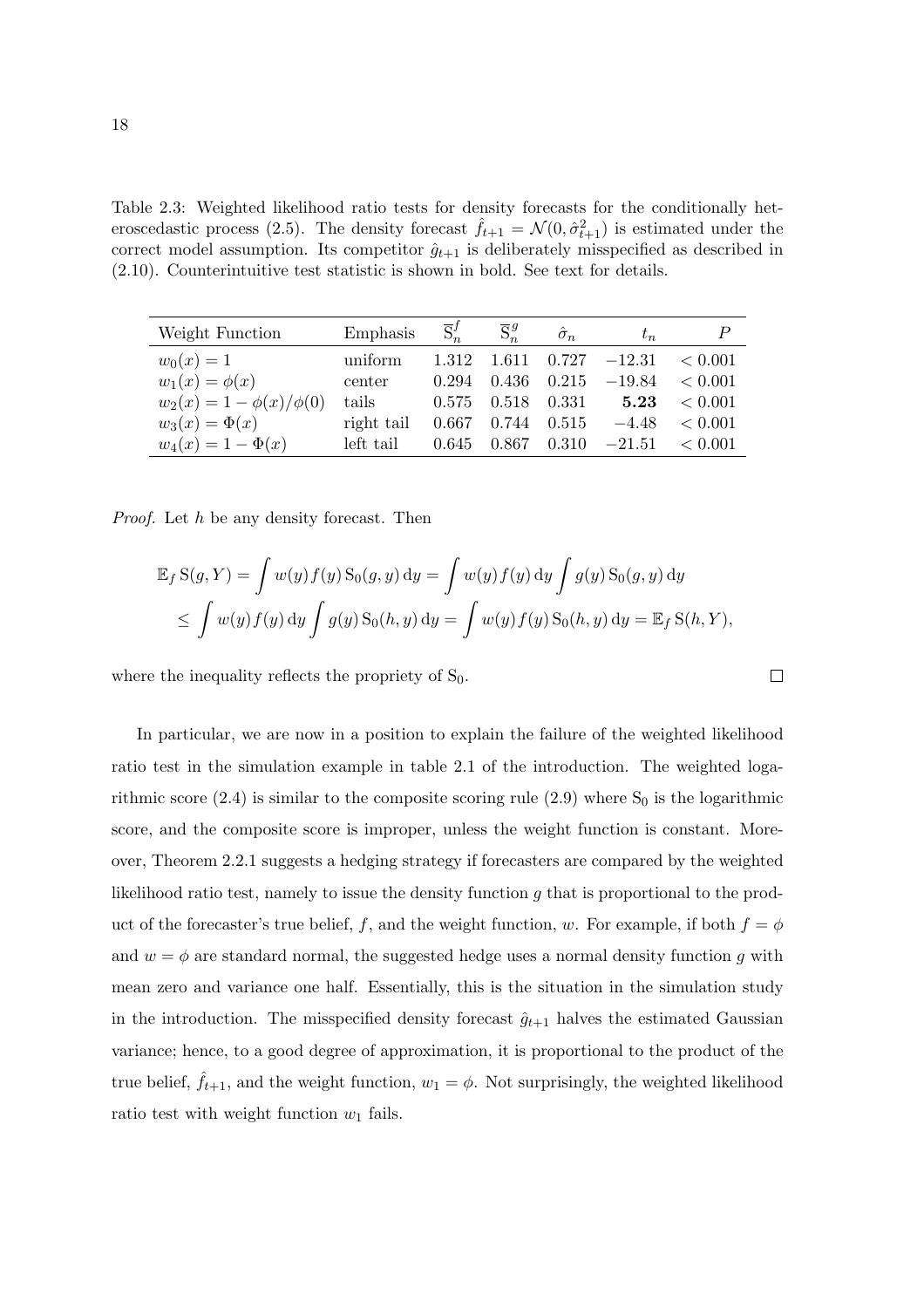Before closing this section, we present another simulation study in which the weighted likelihood ratio test yields counterintuitive results. Once again, we study density forecasts for the conditionally heteroscedastic process (2.5) with parameter values  $\alpha = 0.2$ ,  $\beta = 0.75$ and  $\gamma = 0.05$ . The rolling estimation window is of size  $m = 100$ , and we issue  $n = 900$ density forecasts at the prediction horizon  $k = 1$ . As previously, the density forecast  $\hat{f}_{t+1}$  is Gaussian with mean zero and variance  $\hat{\sigma}_{t+1}^2$ , derived from a GARCH fit under the correct model specification. Except for estimation uncertainty, this is the ideal density forecast. Its competitor is the density forecast  $\hat{g}_{t+1}$ , which is deliberately misspecified as

$$
\hat{g}_{t+1}(y) = \hat{f}_{t+1}(y) \left( \mathbb{I}\{y < -\hat{\sigma}_{t+1}\} + \frac{1}{2} \mathbb{I}\{|y| \le \hat{\sigma}_{t+1}\} + \frac{1}{2(1 - \Phi(1))} \mathbb{I}\{y > \hat{\sigma}_{t+1}\} \right). \tag{2.10}
$$

Note that  $\hat{g}_{t+1}$  is identical to  $\hat{f}_{t+1}$  in the left tail, underspecifies the center of the distribution, and makes this up in the right tail. Table 2.3 shows results for the weighted likelihood ratio test, which are misguided and inconsistent. Specifically, the test suggests that both in the left tail and in the right tail  $f$  is preferable. Looking at both tails simultaneously, the test stipulates that  $q$  is better.

#### 2.3 Weighting and Testing With the Continuous Ranked Probability Score

#### 2.3.1 Threshold and quantile weighting for the continuous ranked probability score

Suppose that the density forecast is f and y realizes. Let  $F$  denote the CDF corresponding to the density f, and write  $F^{-1}(\alpha)$  for the quantile at level  $\alpha \in (0,1)$ . The continuous ranked probability score then can be defined in three equivalent ways, as

$$
CRPS(f, y) = \int_{-\infty}^{\infty} (F(z) - \mathbb{I}\{y \le z\})^2 dz \qquad (2.11)
$$

$$
= 2 \int_0^1 (\mathbb{I}\{y \le F^{-1}(\alpha)\} - \alpha) (F^{-1}(\alpha) - y) d\alpha \qquad (2.12)
$$

$$
= \mathbb{E}_f |Y - y| - \frac{1}{2} \mathbb{E}_f |Y - Y'|,
$$
\n(2.13)

where Y and Y' are independent random variables with common sampling density  $f$ . Laio and Tamea (2007) showed the equivalence of the traditional form (2.11), to which we refer to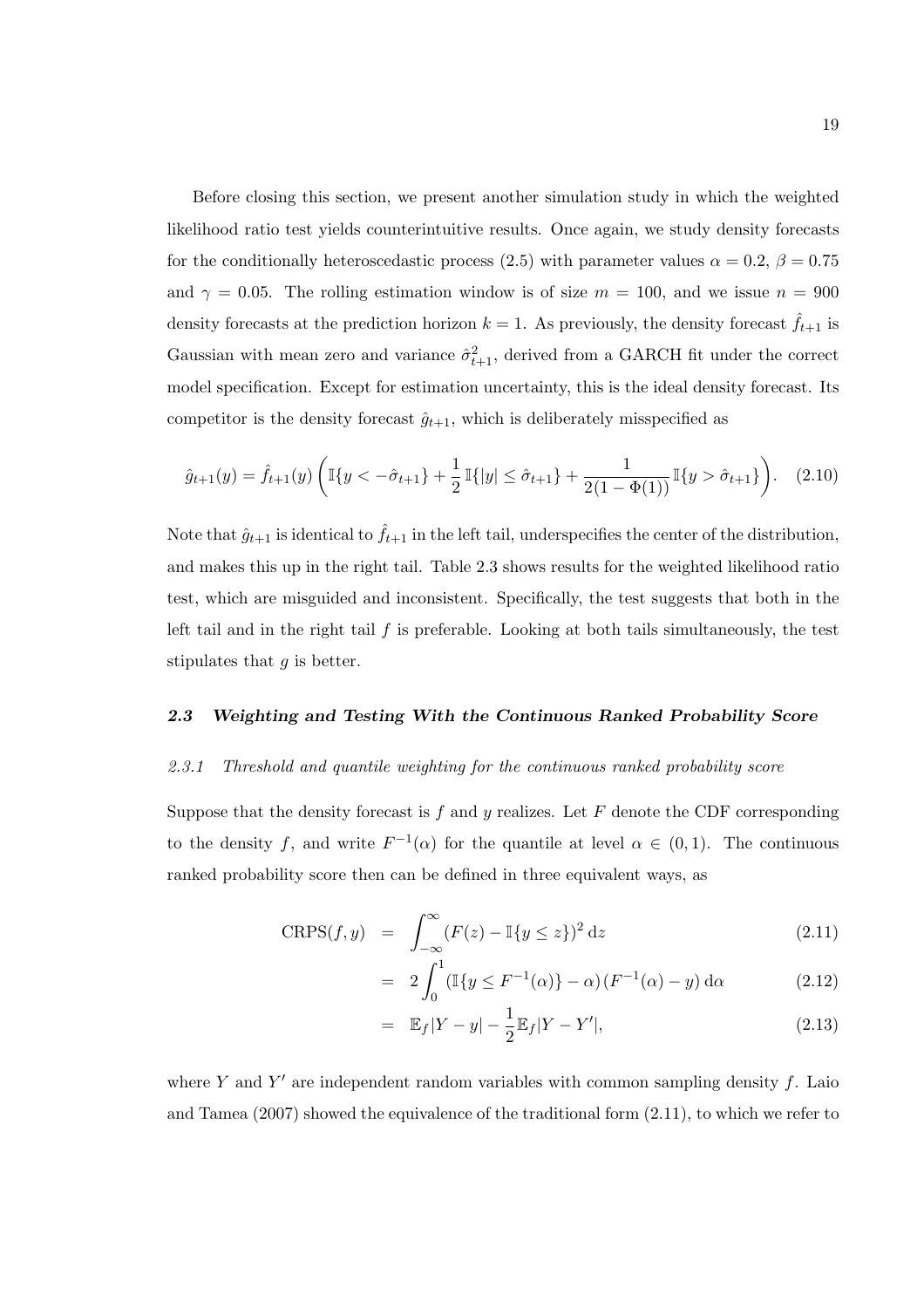Table 2.4: Proposed weight functions for threshold and quantile weighted versions of the continuous ranked probability score. The threshold weight functions are specified in terms of the probability density function  $\phi_{a,b}$  and the cumulative distribution function  $\Phi_{a,b}$  of the normal distribution with mean a and standard deviation b.

| Emphasis   | Threshold Weight Function                  | Quantile Weight Function         |
|------------|--------------------------------------------|----------------------------------|
| center     | $u_1(z) = \phi_{a,b}(z)$                   | $v_1(\alpha) = \alpha(1-\alpha)$ |
| tails      | $u_2(z) = 1 - \phi_{a,b}(z)/\phi_{a,b}(a)$ | $v_2(\alpha) = (2\alpha - 1)^2$  |
| right tail | $u_3(z) = \Phi_{a,b}(z)$                   | $v_3(\alpha) = \alpha^2$         |
| left tail  | $u_4(z) = 1 - \Phi_{a,b}(z)$               | $v_4(\alpha) = (1 - \alpha)^2$   |

as the threshold decomposition of the continuous ranked probability score, and the quantile score representation (2.12). The equivalence to the kernel score representation (2.13) was noted and proved by Gneiting and Raftery (2007). Both (2.12) and (2.13) show that the continuous ranked probability score is reported in the same unit as the observations. The score is strictly proper within the class of the forecast densities that have finite first moment, and attains an infinite value otherwise. It applies to predictive distributions with discrete components, and reduces to the absolute error in the case of a point forecast.

The integrand in the traditional representation (2.11) equals the quadratic or Brier probability score (Selten 1998; Gneiting and Raftery 2007)

$$
PS(F(z), \mathbb{I}\{y \le z\}) = (F(z) - \mathbb{I}\{y \le z\})^2
$$

for the probability forecast  $F(z)$  of the binary event  ${Y \leq z}$  at the threshold  $z \in \mathbb{R}$ . The integrand in (2.12) equals the quantile score

$$
QS_{\alpha}(F^{-1}(\alpha), y) = 2(\mathbb{I}\{y \le F^{-1}(\alpha)\} - \alpha)(F^{-1}(\alpha) - y)
$$

for the quantile forecast  $F^{-1}(\alpha)$  (Cervera and Muñoz 1996; Gneiting and Raftery 2007). It has also been referred to as the tick loss function (Giacomini and Komunjer 2005) or, more traditionally, as the asymmetric linear or lin-lin loss function (Koenker and Basset 1978; Christoffersen and Diebold 1996).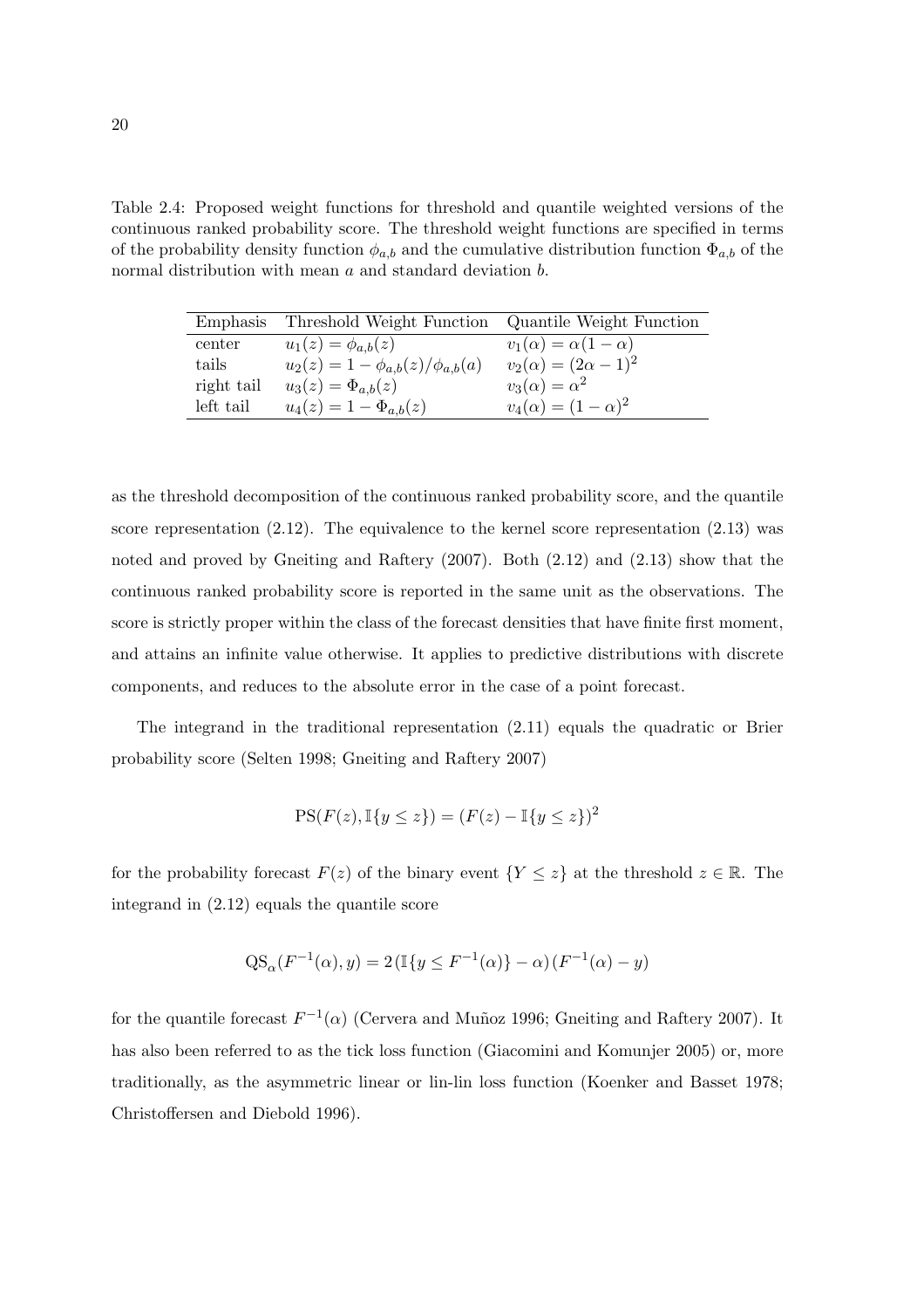Using the Brier probability score, we define threshold weighted versions of the continuous ranked probability score as

$$
S(f, y) = \int_{-\infty}^{\infty} PS(F(z), \mathbb{I}\{y \le z\}) u(z) dz,
$$
\n(2.14)

where u is a nonnegative weight function on the real line; if  $u \equiv 1$ , this reduces to the unweighted score (2.11). Table 2.4 lists some potential weight functions that emphasize the center or tails of a variable's range. The threshold weight functions resemble the suggestions of Amisano and Giacomini (2007); however, in our implementation, the parameters are fixed and user specified, depending on the application at hand. For instance, in the case of inflation rates we fix  $a$  at the policy target. If the weight function is integrable, such as in the case of the center weight function  $\phi_{a,b}$ , the threshold-weighted continuous ranked probability score (2.14) is finite and bounded by the integral of the weight function. Other options for integrable weight functions with center emphasis include t and Laplace densities.

Similarly, we define quantile weighted versions of the continuous ranked probability score as

$$
S(f, y) = \int_0^1 QS_\alpha(F^{-1}(\alpha), y) v(\alpha) d\alpha,
$$
\n(2.15)

where  $v$  is a nonnegative weight function on the unit interval. Table 2.4 suggests weight functions with center or tail emphasis.

From a decision-theoretic perspective, the quantile score  $QS_{\alpha}(F^{-1}(\alpha), y)$  can be interpreted as follows. Suppose that a point forecast,  $x$ , for the future quantity  $y$  is sought, and that the ex post loss is  $L(x, y) = 2(1 - \alpha)|y - x|$  in the case of an overprediction  $(y \leq x)$ , and  $L(x, y) = 2\alpha |y - x|$  in the case of an underprediction  $(y > x)$ . In this setting, the optimal point forecast or Bayes rule is the  $\alpha$ -quantile,  $F^{-1}(\alpha)$ , of the predictive distribution, F (Granger 1969; Matheson and Winkler 1976), and the quantile score,  $QS_{\alpha}(F^{-1}(\alpha), y)$ , equals the corresponding loss. The unweighted continuous ranked probability score (2.12) assigns uniform weight,  $v(\alpha) \equiv 1$ , to the potential values of the asymmetry parameter  $\alpha \in (0,1)$ . In many applications, such as those described by Pinson, Chevallier and Kariniotakis (2007) and Laio and Tamea (2008), this may not represent realistic assumptions on actual cost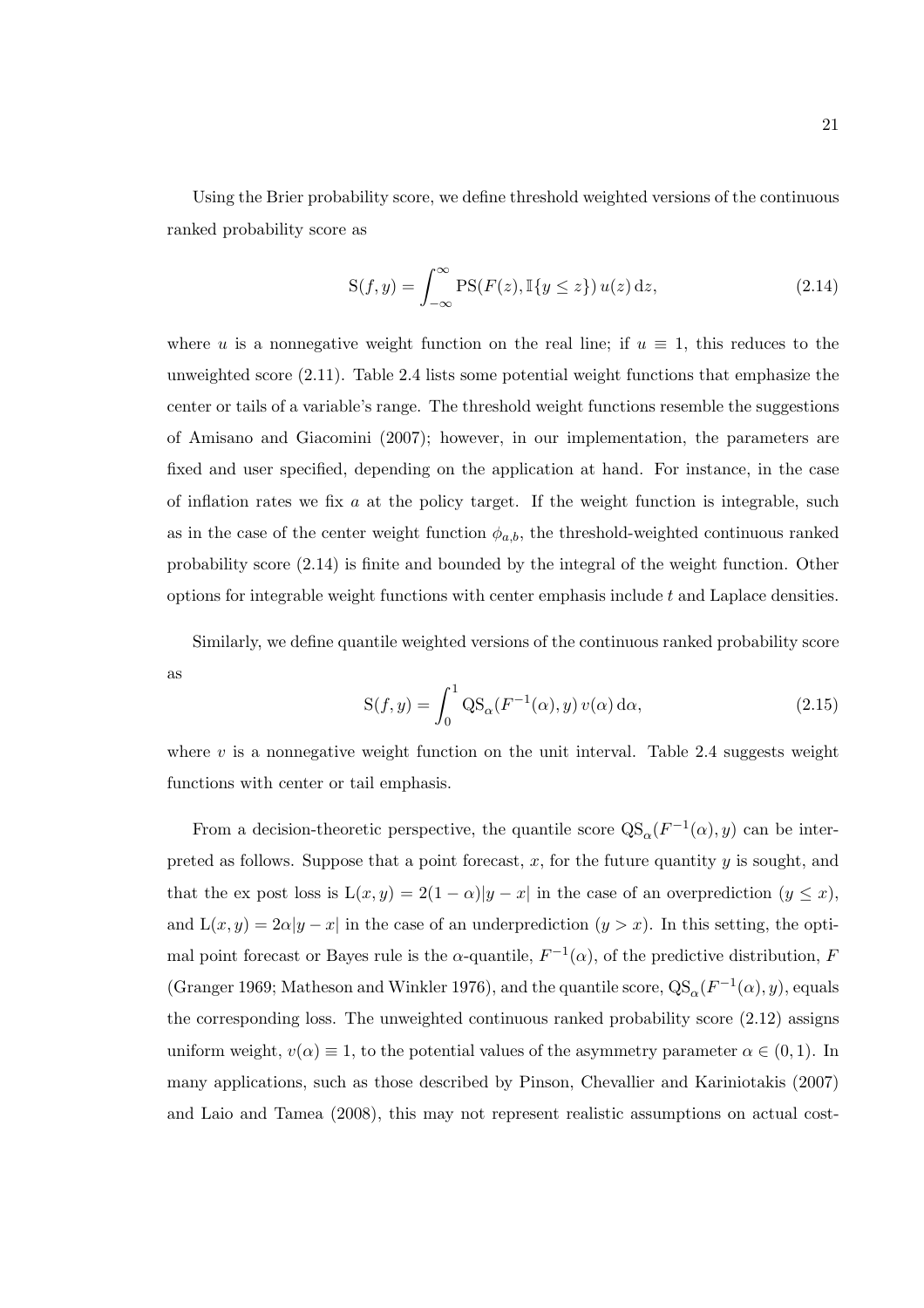loss ratios. However, the application at hand may suggest alternative, non-uniform quantile weight functions, of which we give an example in Section 2.4.2.

The threshold and quantile weighting approaches can be traced back at least to Matheson and Winkler (1976), who showed that the scoring rules in (2.14) and (2.15) are proper. The threshold weighting idea is also employed by Corradi and Swanson (2006a, pp. 194–195), though their emphases and terminology differ from ours.

Closed form expressions for the evaluation of  $(2.14)$  or  $(2.15)$  may or may not be available, but the computation of a suitably discretized approximate version is always feasible, to any degree of accuracy. In the case of threshold weighting, we approximate (2.14) by

$$
S(f, y) = \frac{y_u - y_l}{I - 1} \sum_{i=1}^{I} w(y_i) \, \text{PS}(F(y_i), \mathbb{I}\{y \le y_i\}) \quad \text{where} \quad y_i = y_l + i \, \frac{y_u - y_l}{I} \tag{2.16}
$$

and  $(y_l, y_u)$  is the range of interest. In the case of the quantile weighted score, we approximate the integral in (2.15) by a discrete version,

$$
S(f, y) = \frac{1}{J - 1} \sum_{j=1}^{J - 1} v(\alpha_j) QS_{\alpha_j}(F^{-1}(\alpha_j), y) \text{ where } \alpha_j = \frac{j}{J}.
$$
 (2.17)

Note that the discrete versions themselves are proper scoring rules, that arise as special cases in (2.14) and (2.15) if the integral is taken with respect to a discrete Stieltjes measure rather than a weight function.

# 2.3.2 Asymptotic normality of the test statistic

Following Amisano and Giacomini (2007), we consider tests of equal forecast performance based on the test statistic

$$
t_n = \sqrt{n} \; \frac{\overline{\mathbf{S}}_n^f - \overline{\mathbf{S}}_n^g}{\hat{\sigma}_n},
$$

where

$$
\overline{S}_n^f = \frac{1}{n-k+1} \sum_{t=m}^{m+n-k} S(\hat{f}_{t+k}, y_{t+k}) \text{ and } \overline{S}_n^g = \frac{1}{n-k+1} \sum_{t=m}^{m+n-k} S(\hat{g}_{t+k}, y_{t+k}) \quad (2.18)
$$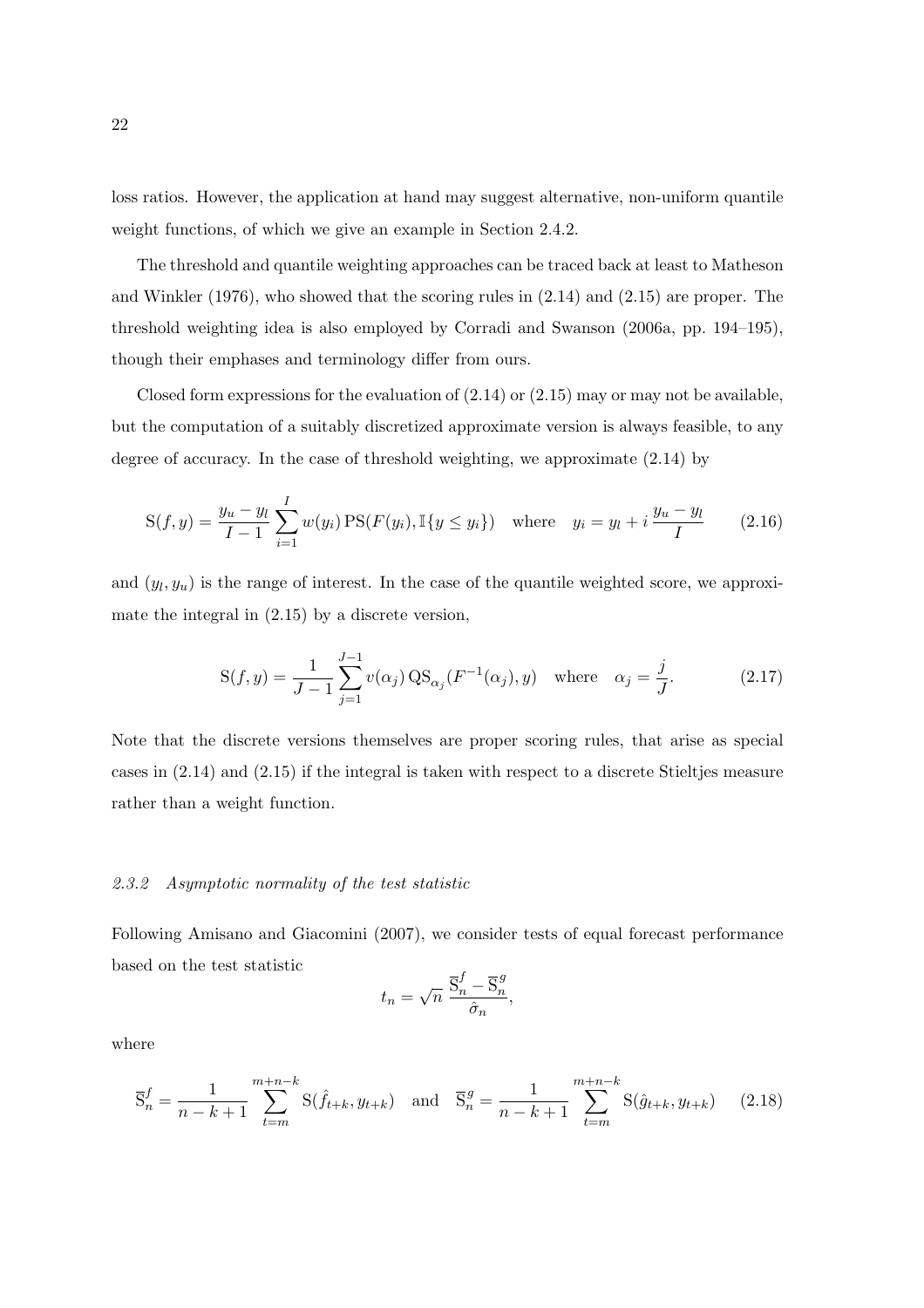and  $\hat{\sigma}_n^2$  is defined in (2.3). Under general conditions,  $t_n$  is asymptotically standard normal under the null hypothesis of vanishing expected score differentials, and the test will reject with probability tending to 1 under a fixed alternative. When S is a weighted logarithmic rule, Amisano and Giacomini (2007) prove these claims under regularity assumptions,<sup>3</sup> which include a mixing condition on the process  $\{Z_t\}$  defined in the introduction, boundedness of the weight function, consistency of  $\hat{\sigma}_n^2$  as an estimate of

$$
\sigma_n^2 = \text{var}(\sqrt{n} \left( \overline{S}_n^f - \overline{S}_n^g \right)) > 0,
$$

and moment conditions. In our case, in which S is a weighted version of the continuous ranked probability score, the same result holds, except for the moment condition, which now requires that

$$
\mathbb{E}_{\hat{f}_{t+k}}|X|, \quad \mathbb{E}_{\hat{g}_{t+k}}|X| \quad \text{and} \quad \mathbb{E}|Y_{t+k}|^{2r} \quad \text{are finite for all} \quad t,
$$
\n
$$
(2.19)
$$

where the power  $r \geq 2$  depends on the mixing condition. In the case of threshold weighting with an integrable (rather than just bounded) weight function, the moment condition can be dropped. In analogy to the arguments of Amisano and Giacomini (2007), these results can be proved by verifying the assumptions of Theorem 4 of Giacomini and White (2006). The only novel argument is in the derivation of the moment condition (2.19), which is presented in an appendix.

In real-world applications, the full set of assumptions cannot be verified; yet, the assumptions are plausible as approximations. Recall that the continuous ranked probability score attains an infinite value if the forecast density has infinite first moment. In this light, the first two conditions in (2.19) assure that each individual score is finite. The third condition stipulates that the true data generating density has a finite moment of order  $2r$ , where typically one can take  $r = 2$ . Hence, as a rule of thumb, the normal approximation for  $t_n$  is

<sup>&</sup>lt;sup>3</sup>Amisano and Giacomini consider the case  $k = 1$  only. The extension to a general prediction horizon  $k > 1$  is straightforward. We wish to emphasize that our aforementioned concerns are not with the asymptotic arguments in Amisano and Giacomini (2007) nor with the weighting idea, which is appealing indeed. However, we disagree with the particular choice of a weighted logarithmic scoring rule for the test, which can lead to rejection in favor of an inferior forecast.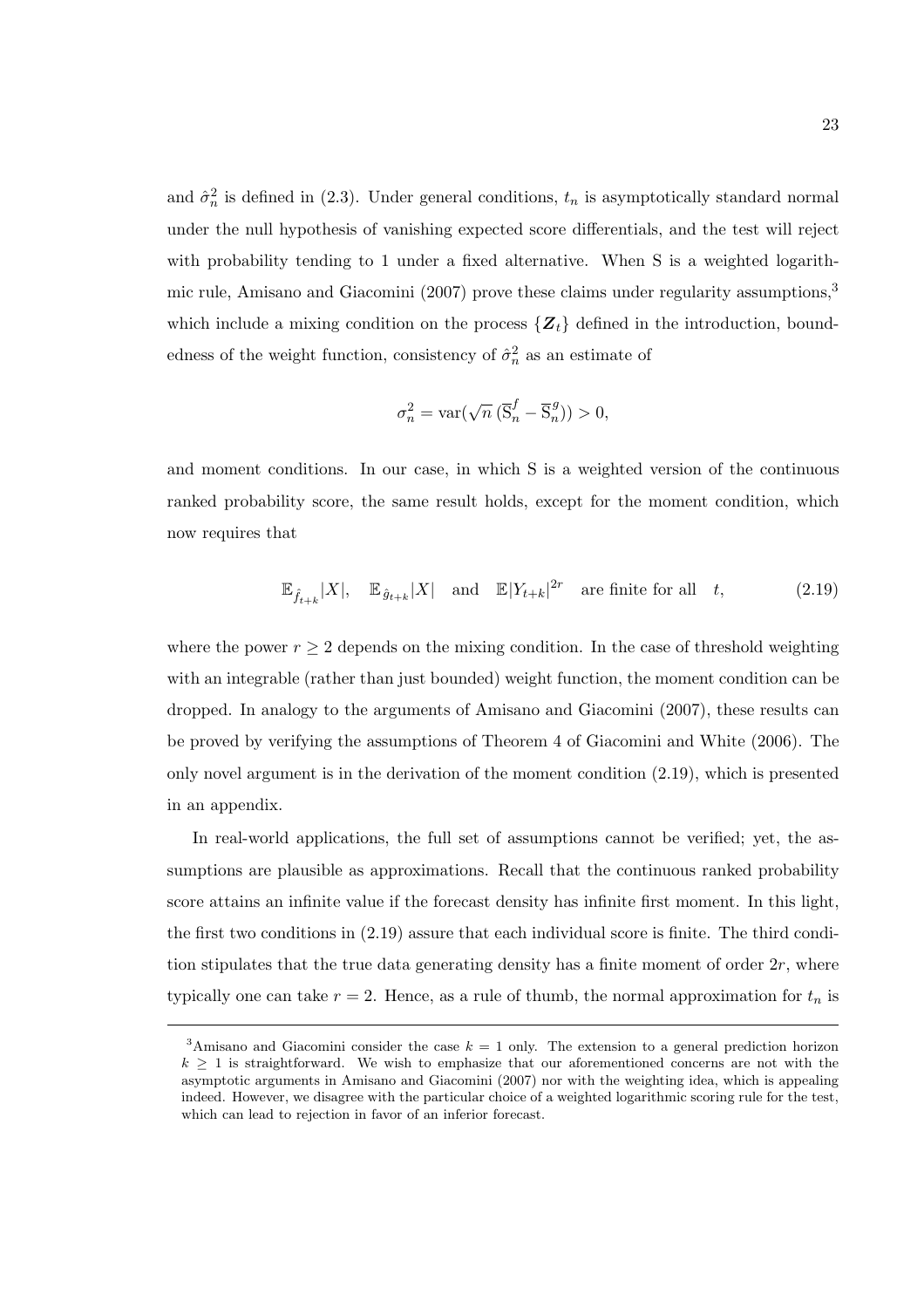appropriate, unless the forecast densities have infinite moments of low order. In the case of threshold weighting with an integrable weight function, the moment condition can just be ignored.

Table 2.5 summarizes results for weighted CRPS tests in the simulation example of Section 2.2. The density forecasts  $\hat{f}_{t+1}$  and  $\hat{g}_{t+1}$  and the true data generating density have Gaussian tails, so the normal approximation for  $t_n$  is justified. In contrast to the respective results for weighted likelihood ratio tests, all  $t_n$  values are strongly negative, favoring  $f$  over its deliberately misspecified competitor, g.

#### 2.3.3 Forecast diagnostics via threshold and quantile decomposition

The threshold and quantile decompositions of the CRPS carry over to mean scores, and in this latter form they can be used diagnostically, to assess strengths and deficiencies of density forecasting techniques.

Consider a mean score of the form (2.18). The threshold decomposition (2.11) applies to the mean score, in that  $r^{\infty}$ 

$$
\overline{\text{CRPS}}_n^f = \int_{-\infty}^{\infty} \overline{\text{PS}}_n^f(z) \, \mathrm{d}z \tag{2.20}
$$

where

$$
\overline{\text{PS}}_n^f(z) = \frac{1}{n - k + 1} \sum_{t=m}^{m+n-k} \text{PS}(\hat{F}_{t+k}(z), y_{t+k}) \tag{2.21}
$$

denotes the mean Brier probability score for the probability forecast of the binary event  ${Y_{t+k} \leq z}$  at the threshold  $z \in \mathbb{R}$ . Schumacher, Graf and Gerds (2003) and Gneiting, Balabdaoui and Raftery (2007) proposed a plot of the mean Brier score  $(2.21)$  versus z as a diagnostic tool, and coined the terms prediction error curve and Brier score plot, respectively. The representation (2.20) shows that the plot illustrates the threshold decomposition of the continuous ranked probability score.

Similarly, the quantile decomposition (2.12) suggests the representation

$$
\overline{\text{CRPS}}_n^f = \int_0^1 \overline{\text{QS}}_n^f(\alpha) \, \text{d}z,\tag{2.22}
$$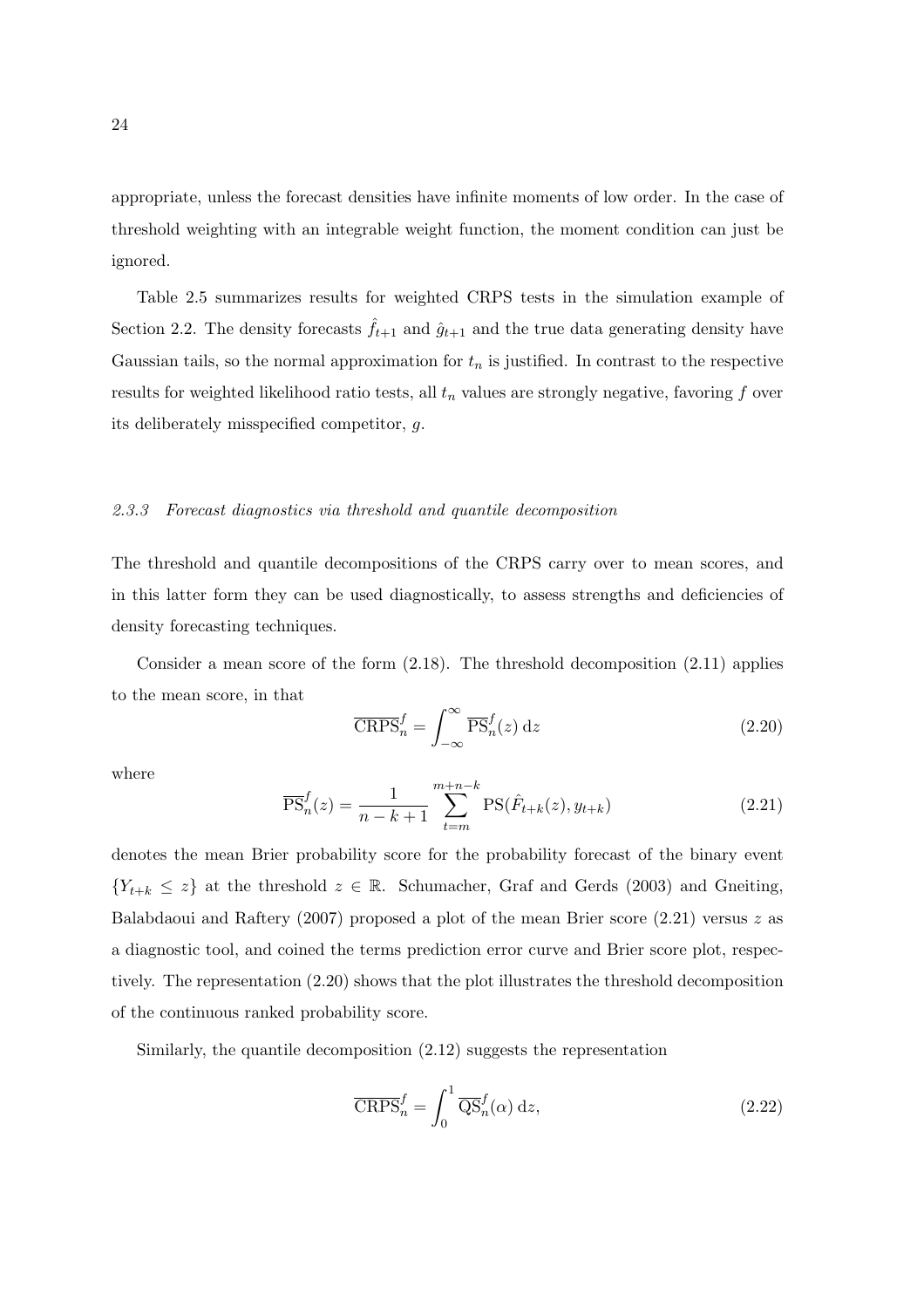where

$$
\overline{\text{QS}}_n^f(\alpha) = \frac{1}{n - k + 1} \sum_{t=m}^{m+n-k} \text{QS}_{\alpha}(\hat{F}_{t+k}^{-1}(\alpha), y_{t+k}). \tag{2.23}
$$

Laio and Tamea (2007) proposed a plot of the mean quantile score (2.23) versus  $\alpha$  as a diagnostic tool in the assessment of density forecasts. We adopt their suggestion, which illustrates the quantile decomposition (2.22) of the mean continuous ranked probability score.

Figure 2.1 applies the threshold decomposition  $(2.20)$  and the quantile decomposition  $(2.22)$  to the density forecasting techniques f and g in the simulation study described in Sections 2.2 and 2.3.2. It is apparent that f and g are on comparable footing in the lower tail, while f is superior in the center, which is in accordance with  $(2.10)$ . As shown in Table 2.5, the mean continuous ranked probability score is 0.511 for f and 0.625 for q; this equals the integral under the respective curves. The weighted scores in the table correspond to weighted integrals.

### 2.4 Case Studies

# 2.4.1 Bank of England projections of quarterly inflation rates

The Bank of England's Monetary Policy Committee (MPC) has issued probabilistic forecasts of inflation rates and gross domestic product every quarter since February 1996 and November 1997, respectively, using fan charts to visualize the deciles of the predictive distributions (Wallis 2003, 2004; Clements 2004; Elder, Kapetanios, Taylor and Yates 2005; Mitchell and Hall 2005).<sup>4</sup>

We compare the Bank of England's density forecasts of inflation rates (RPIX) to those derived from a simplistic autoregressive time series model. The Bank of England employs potentially asymmetric two-piece normal distributions with parameters  $\mu \in \mathbb{R}$  and  $\sigma_1, \sigma_2 > 0$ 

<sup>4</sup>The quarterly Bank of England inflation report is available online at http://www.bankofengland. co.uk/publications/inflationreport/. Archived forecasts can be downloaded at http://www.bankof england.co.uk/publications/inflationreport/irprobab.htm. Observed RPIX inflation rates are available at http://www.statistics.gov.uk/StatBase/tsdataset.asp?vlnk=7173&More=Y under Office of National Statistics code CDKQ. The rates are percentage changes over 12 months. The first quarter ranges from March to May, the second from June to August, and so on. Prior to the inception of the MPC, the Bank of England issued inflation forecasts from February 1993 to May 1997, which were retrospectively converted into density forecasts and added to the forecast archive.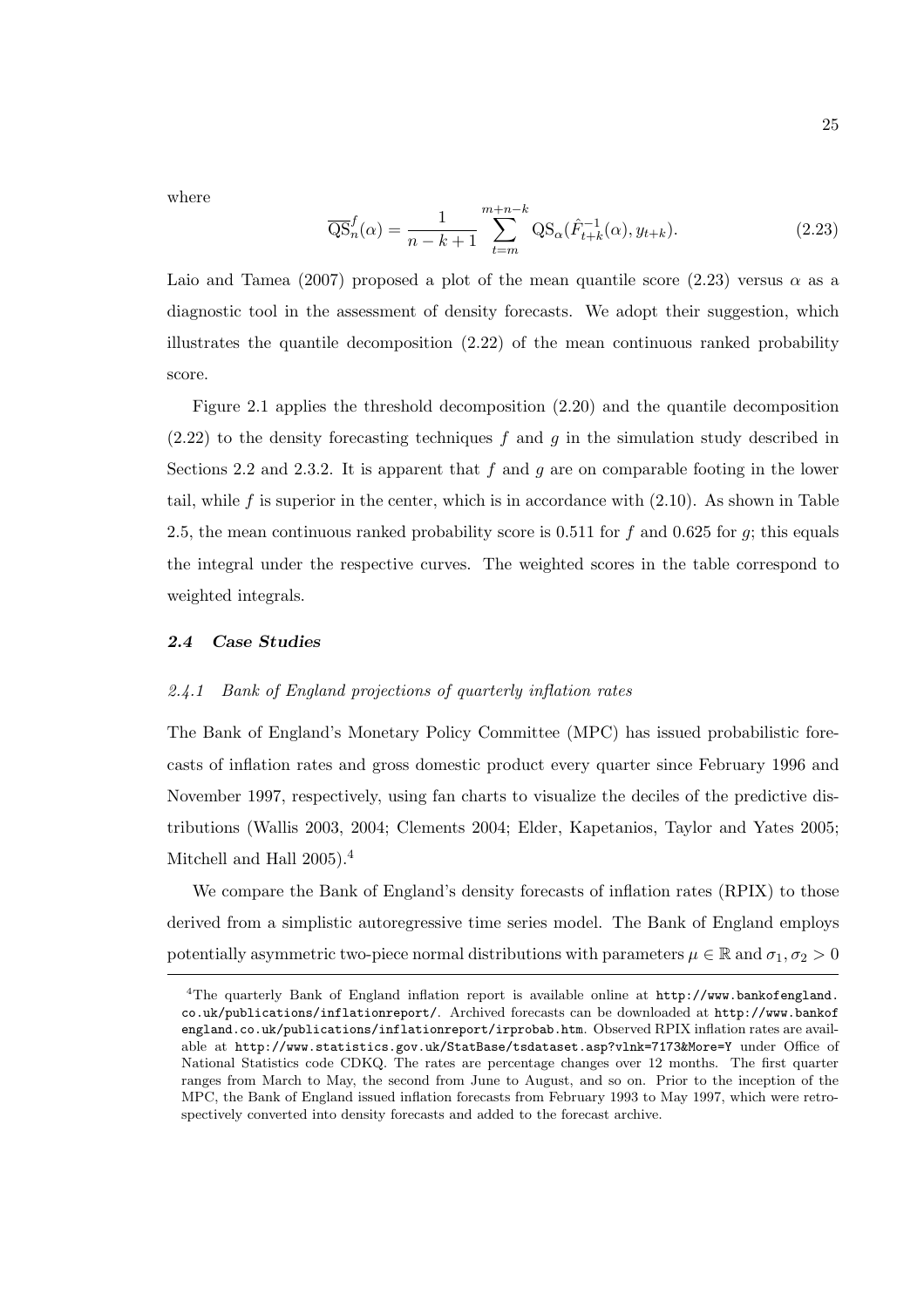Table 2.5: Threshold and quantile weighted CRPS tests for density forecasts for the conditionally heteroscedastic process (2.5). The density forecast  $\hat{f}_{t+1} = \mathcal{N}(0, \hat{\sigma}_{t+1}^2)$  is estimated under the correct model assumption. Its competitor  $\hat{g}_{t+1}$  is deliberately misspecified as described in (2.10).

| Threshold Weight                 | Emphasis   | $\overline{S}_n^f$ | $\overline{S}_n^g$ | $\hat{\sigma}_n$ | $t_n$    | Р       |
|----------------------------------|------------|--------------------|--------------------|------------------|----------|---------|
| $u_0(z) = 1$                     | uniform    | 0.511              | 0.625              | 0.317            | $-10.72$ | < 0.001 |
| $u_1(z) = \phi(z)$               | center     | 0.153              | 0.184              | 0.095            | $-10.01$ | < 0.001 |
| $u_2(z) = 1 - \phi(z)/\phi(0)$   | tails      | 0.129              | 0.163              | 0.097            | $-10.37$ | < 0.001 |
| $u_3(z) = \Phi(z)$               | right tail | 0.258              | 0.343              | 0.227            | $-11.32$ | < 0.001 |
| $u_4(z) = 1 - \Phi(z)$           | left tail  | 0.254              | 0.281              | 0.098            | $-8.39$  | < 0.001 |
|                                  |            |                    |                    |                  |          |         |
| Quantile Weight                  | Emphasis   | $\overline{S}_n^f$ | $\overline{S}_n^g$ | $\hat{\sigma}_n$ | $t_n$    | ₽       |
| $v_0(\alpha)=1$                  | uniform    | 0.511              | 0.625              | 0.317            | $-10.72$ | < 0.001 |
| $v_1(\alpha) = \alpha(1-\alpha)$ | center     | 0.100              | 0.125              | 0.069            | $-10.99$ | < 0.001 |
| $v_2(\alpha) = (2\alpha - 1)^2$  | tails      | 0.113              | 0.125              | 0.045            | $-7.98$  | < 0.001 |
| $v_3(\alpha) = \alpha^2$         | right tail | 0.157              | 0.198              | 0.116            | $-10.44$ | < 0.001 |
| $v_4(\alpha) = (1 - \alpha)^2$   | left tail  | 0.155              | 0.177              | 0.069            | $-9.60$  | < 0.001 |



Figure 2.1: Threshold and quantile decomposition of the mean continuous ranked probability score for density forecasts for the conditionally heteroscedastic process (2.5). The density forecast  $\hat{f}_{t+1} = \mathcal{N}(0, \hat{\sigma}_{t+1}^2)$  is estimated under the correct model assumption. Its competitor  $\hat{g}_{t+1}$  is deliberately misspecified as described in (2.10).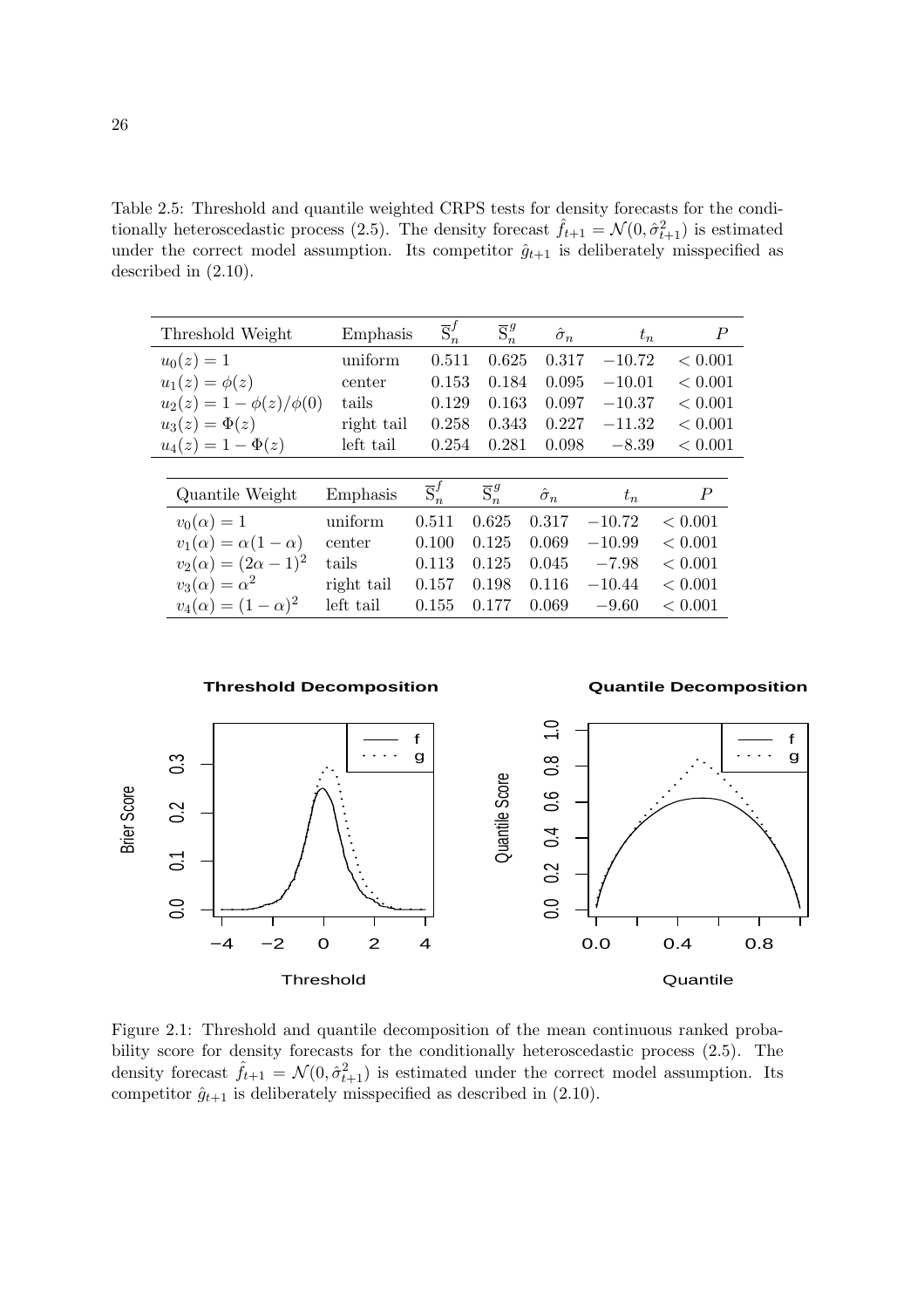and forecast density

$$
f(y) = \begin{cases} \left(\frac{\pi}{2}\right)^{-1/2} (\sigma_1 + \sigma_2)^{-1} \exp\left(-\frac{(y-\mu)^2}{2\sigma_1^2}\right) & \text{if } y \le \mu, \\ \left(\frac{\pi}{2}\right)^{-1/2} (\sigma_1 + \sigma_2)^{-1} \exp\left(-\frac{(y-\mu)^2}{2\sigma_2^2}\right) & \text{if } y \ge \mu. \end{cases}
$$

The simplistic competitor is a Gaussian autoregression of order one that uses a rolling estimation window of length  $m = 6$  quarters. This method results in Gaussian density forecasts.

Figure 2.2 and Table 2.6 compare the two methods at a prediction horizon of  $k = 1$ quarters ahead, for a test period ranging from the first quarter of 1993 to the first quarter of 2004, for a total of  $n = 45$  density forecast cases. Figure 2.2 shows the threshold and quantile decompositions (2.20) and (2.22) of the continuous ranked probability score for the two techniques. The Bank of England forecast has a clear edge at almost all thresholds and quantiles, with a mean continuous ranked probability score of 0.112%, as opposed to 0.246% for the autoregressive forecast. The integrals under the corresponding curves in Figure 2.2 equal these values. The superiority of the Bank of England forecast is corroborated by Table 2.6, which reports the results of weighted CRPS tests, using the weight functions of Table 2.4, where  $a = 2.5\%$  equals the MPC's 1997–2003 policy target and  $b = 1.0\%$  reflects the relative constancy of the inflation rate during the evaluation period.

Figure 2.3 and Table 2.7 show results at a prediction horizon of  $k = 7$  quarters ahead, for the third quarter of 1994 to the third quarter of 2005. Perhaps surprisingly, the dominance of the Bank of England forecast is much less pronounced. In Figure 2.3, the simplistic autoregressive forecast seems competitive at moderately large thresholds and quantiles. The mean continuous ranked probability score is 0.304% for the Bank of England forecast, as opposed to 0.382% for the autoregressive forecast. None of the tests in Table 2.7 rejects the null hypothesis of vanishing expected score differentials.

To explain this we consider Figure 2.4, which shows quantiles of the two density forecasts at a prediction horizon of seven quarters along with the realized inflation rates. The 90th percentile of the Bank of England forecast was much too conservative, resulting in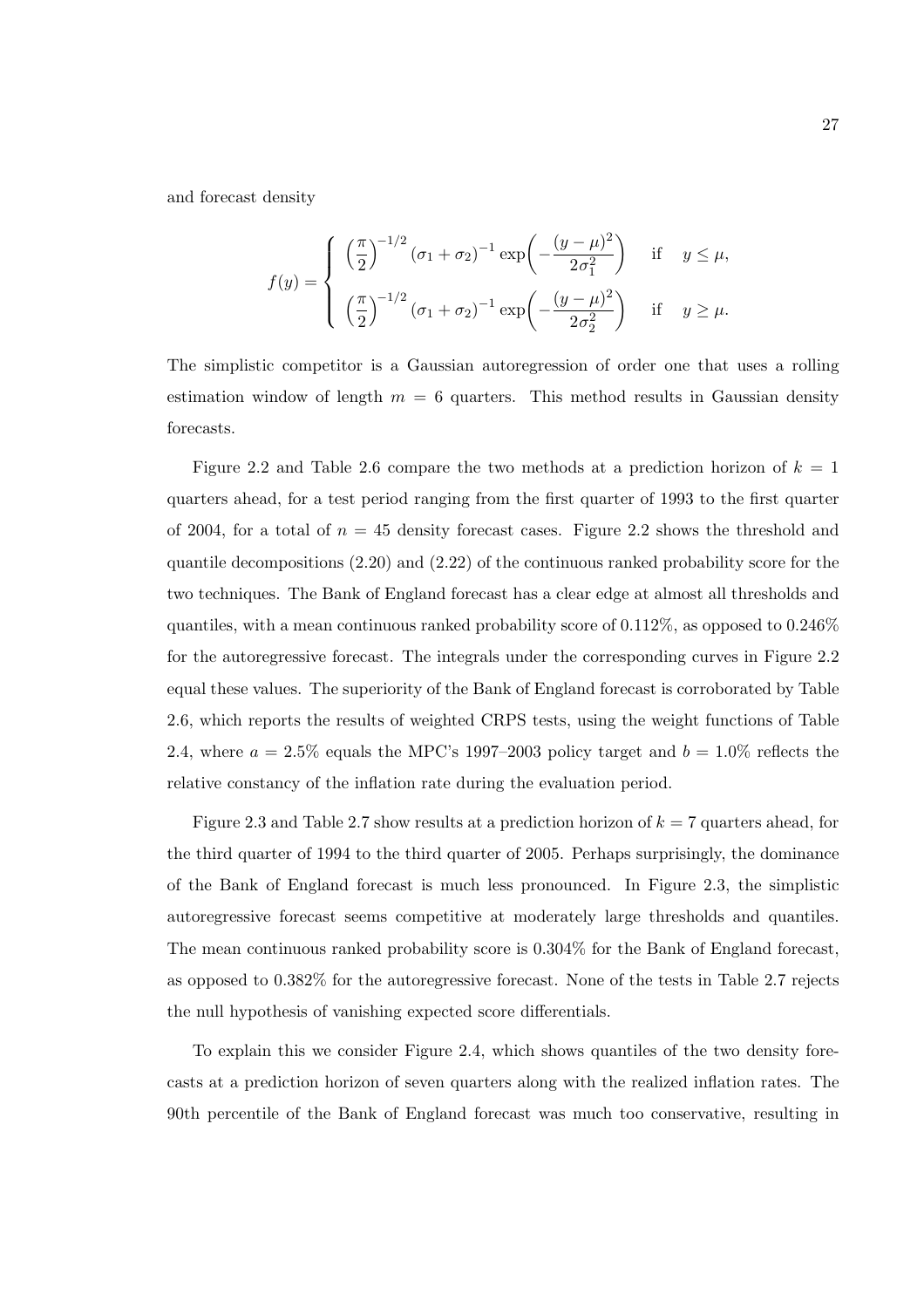

Figure 2.2: Threshold and quantile decomposition of the mean continuous ranked probability score for Bank of England (BoE) and autoregressive (AR) density forecasts of inflation rates, at a prediction horizon of one quarter.

Table 2.6: Threshold and quantile weighted CRPS tests for density forecasts of inflation rates, at a prediction horizon of one quarter, in percent. The Bank of England forecast takes the role of  $f$  and the autoregressive benchmark the role of  $g$ .

|              | Threshold Weight                                 |            |           | Emphasis                        | $\overline{S}_{n}^{\text{BoE}}$ | $\overline{S}_{n}^{AR}$ | $\hat{\sigma}_n$ | $t_n$   |         | $\boldsymbol{P}$ |
|--------------|--------------------------------------------------|------------|-----------|---------------------------------|---------------------------------|-------------------------|------------------|---------|---------|------------------|
| $u_0(z) = 1$ |                                                  |            | uniform   |                                 | 0.112                           | 0.246                   | 0.248            | $-3.62$ | < 0.001 |                  |
|              | $u_1(z) = \phi_{2.5,1}(z)$                       |            | center    |                                 | 0.041                           | 0.081                   | 0.064            | $-4.16$ | < 0.001 |                  |
|              | $u_2(z) = 1 - \phi_{2.5,1}(z)/\phi_{2.5,1}(2.5)$ |            | tails     |                                 | 0.010                           | 0.044                   | 0.137            | $-1.69$ | 0.090   |                  |
|              | $u_3(z) = \Phi_{2.5,1}(z)$                       |            |           | right tail                      | 0.061                           | 0.152                   | 0.200            | $-3.07$ | 0.002   |                  |
|              | $u_4(z) = 1 - \Phi_{2.5,1}(z)$                   |            | left tail |                                 | 0.051                           | 0.094                   | 0.076            | $-3.75$ | < 0.001 |                  |
|              |                                                  |            |           |                                 |                                 |                         |                  |         |         |                  |
|              | Quantile Weight                                  | Emphasis   |           | $\overline{S}_{n}^{\text{BoE}}$ | $\overline{S}_{n}^{AR}$         | $\hat{\sigma}_n$        | $t_n$            |         | P       |                  |
|              | $v_0(\alpha)=1$                                  | uniform    |           | 0.112                           | 0.246                           | 0.248                   | $-3.62$          | < 0.001 |         |                  |
|              | $v_1(\alpha) = \alpha(1-\alpha)$                 | center     |           | 0.022                           | 0.049                           | 0.050                   | $-3.67$          | < 0.001 |         |                  |
|              | $v_2(\alpha) = (2\alpha - 1)^2$                  | tails      |           | 0.026                           | 0.050                           | 0.049                   | $-3.35$          | < 0.001 |         |                  |
|              | $v_3(\alpha) = \alpha^2$                         | right tail |           | 0.033                           | 0.077                           | 0.078                   | $-3.78$          | < 0.001 |         |                  |
|              | $v_4(\alpha) = (1 - \alpha)^2$                   | left tail  |           | 0.036                           | 0.071                           | 0.076                   | $-3.12$          |         | 0.002   |                  |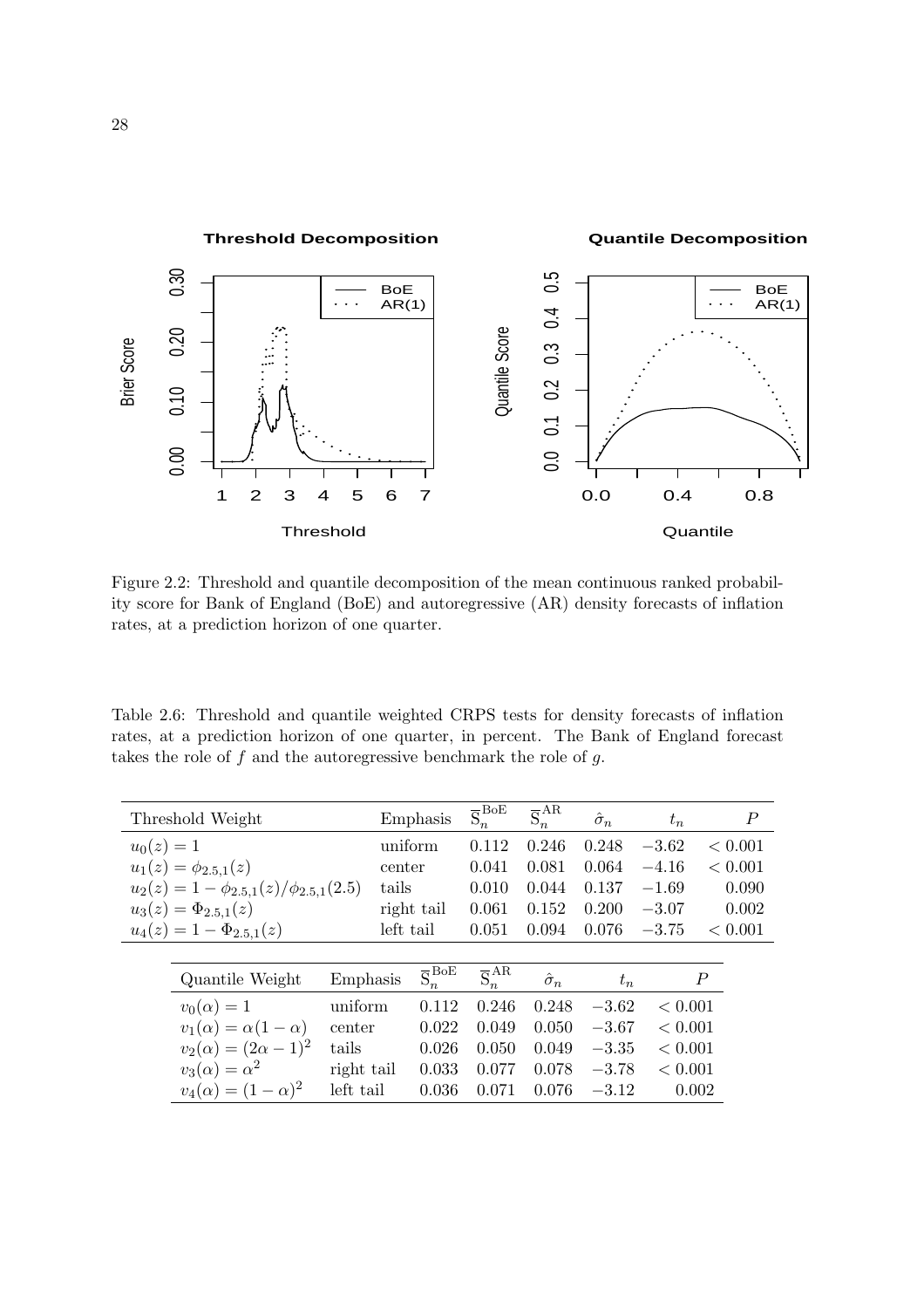

Figure 2.3: Threshold and quantile decomposition of the mean continuous ranked probability score for Bank of England (BoE) and autoregressive (AR) density forecasts of inflation rates, at a prediction horizon of seven quarters.

Table 2.7: Threshold and quantile weighted CRPS tests for density forecasts of inflation rates, at a prediction horizon of seven quarters. The Bank of England forecast takes the role of  $f$  and the autoregressive benchmark the role of  $g$ .

|              | Threshold Weight                                 |            |           | Emphasis                        | $\overline{\mathrm{S}}_{n}^{\mathrm{BoE}}$ | $\overline{S}_{n}^{AR}$ | $\hat{\sigma}_n$ | $t_n$     | $\boldsymbol{P}$ |
|--------------|--------------------------------------------------|------------|-----------|---------------------------------|--------------------------------------------|-------------------------|------------------|-----------|------------------|
| $u_0(z) = 1$ |                                                  |            | uniform   |                                 | 0.304                                      | 0.381                   | 0.437            | $-1.19$   | 0.235            |
|              | $u_1(z) = \phi_{2.5,1}(z)$                       |            | center    |                                 | 0.102                                      | 0.129                   | 0.131            | $-1.43$   | 0.152            |
|              | $u_2(z) = 1 - \phi_{2.5,1}(z)/\phi_{2.5,1}(2.5)$ |            | tails     |                                 | 0.049                                      | 0.057                   | 0.166            | $-0.30$   | 0.761            |
|              | $u_3(z) = \Phi_{2,5,1}(z)$                       |            |           | right tail                      | 0.170                                      | 0.226                   | 0.324            | $-1.15$   | 0.251            |
|              | $u_4(z) = 1 - \Phi_{2,5,1}(z)$                   |            | left tail |                                 | 0.134                                      | 0.155                   | 0.148            | $-0.99$   | 0.321            |
|              |                                                  |            |           |                                 |                                            |                         |                  |           |                  |
|              | Quantile Weight                                  | Emphasis   |           | $\overline{S}_{n}^{\text{BoE}}$ | $\overline{S}_{n}^{AR}$                    | $\hat{\sigma}_n$        | $t_n$            | $\, P \,$ |                  |
|              | $v_0(\alpha)=1$                                  | uniform    |           | 0.304                           | 0.381                                      | 0.437                   | $-1.19$          | 0.235     |                  |
|              | $v_1(\alpha) = \alpha(1-\alpha)$                 | center     |           | 0.057                           | 0.072                                      | 0.081                   | $-1.23$          | 0.217     |                  |
|              | $v_2(\alpha) = (2\alpha - 1)^2$                  | tails      |           | 0.077                           | 0.095                                      | 0.124                   | $-0.96$          | 0.338     |                  |
|              | $v_3(\alpha) = \alpha^2$                         | right tail |           | 0.108                           | 0.111                                      | 0.080                   | $-0.24$          | 0.813     |                  |
|              | $v_4(\alpha) = (1 - \alpha)^2$                   | left tail  |           | 0.083                           | 0.127                                      | 0.263                   | $-1.14$          | 0.255     |                  |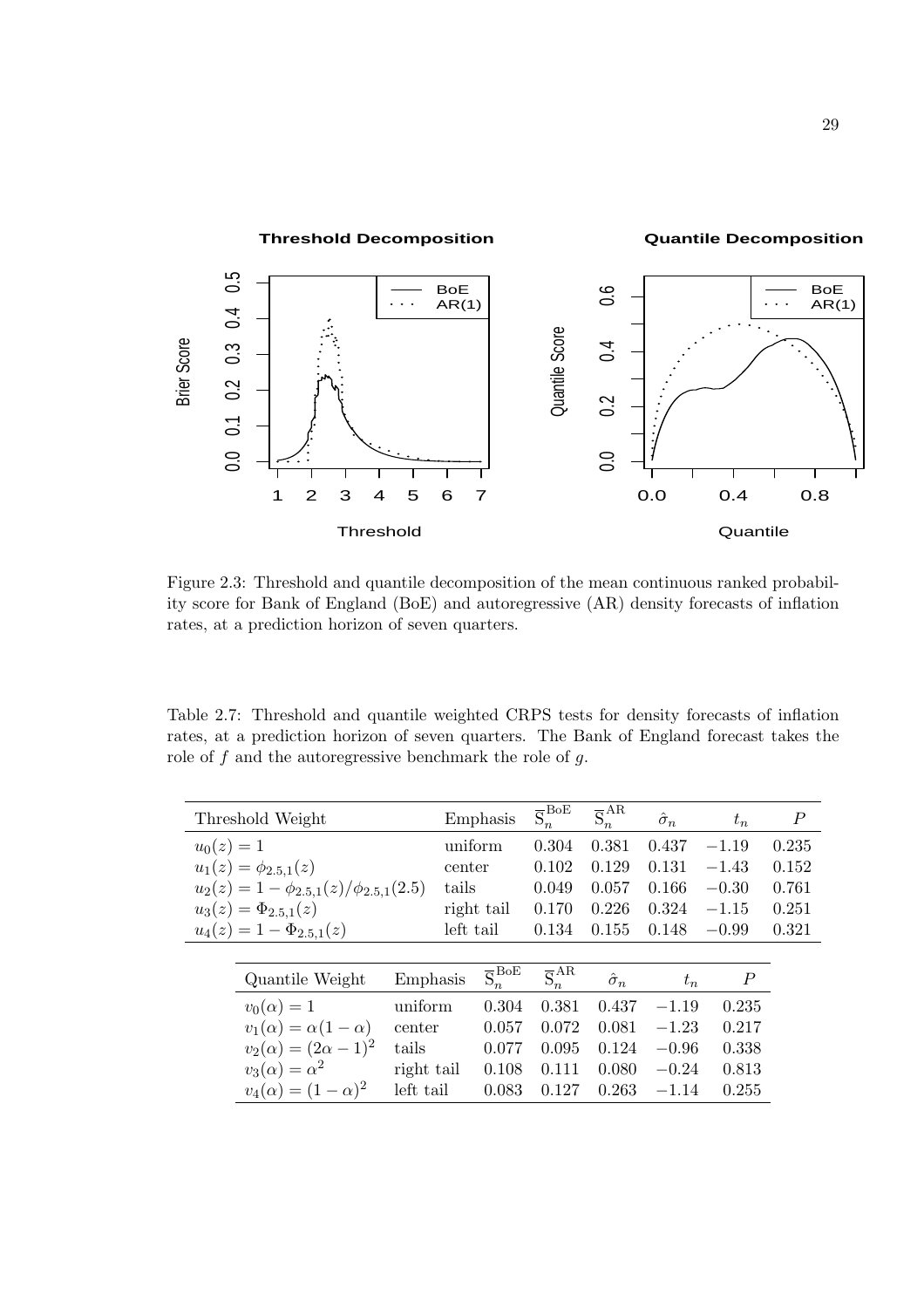

Figure 2.4: Bank of England (BoE) and autoregressive (AR) forecasts of inflation rates, at a prediction horizon of seven quarters ahead, for the third quarter of 1994 through the third quarter of 2005. The plot shows the 50th and 90th percentiles of the density forecasts for the two methods along with the observed rates.

unnecessarily wide prediction intervals that are penalized by the scores.

### 2.4.2 Probabilistic forecasts of wind resources at the Stateline wind energy center

With the proliferation of wind power, probabilistic short-term forecasts of wind resources at wind energy sites are becoming a critical requirement. Gneiting, Larson, Westrick, Genton and Aldrich (2006) introduced the regime-switching space-time (RST) technique that merges meteorological and statistical expertise to obtain accurate and calibrated, fully probabilistic forecasts of wind speed and wind power. Briefly, the RST method identifies forecast regimes at the wind energy site and fits a conditionally heteroscedastic predictive model for each regime. Geographically dispersed meteorological observations in the vicinity of the wind farm are used as predictor variables. The forecast densities are truncated normal.

Gneiting et al. (2006) applied the RST technique to obtain probabilistic forecasts of hourly average wind speed near the Stateline wind energy center in the US states of Oregon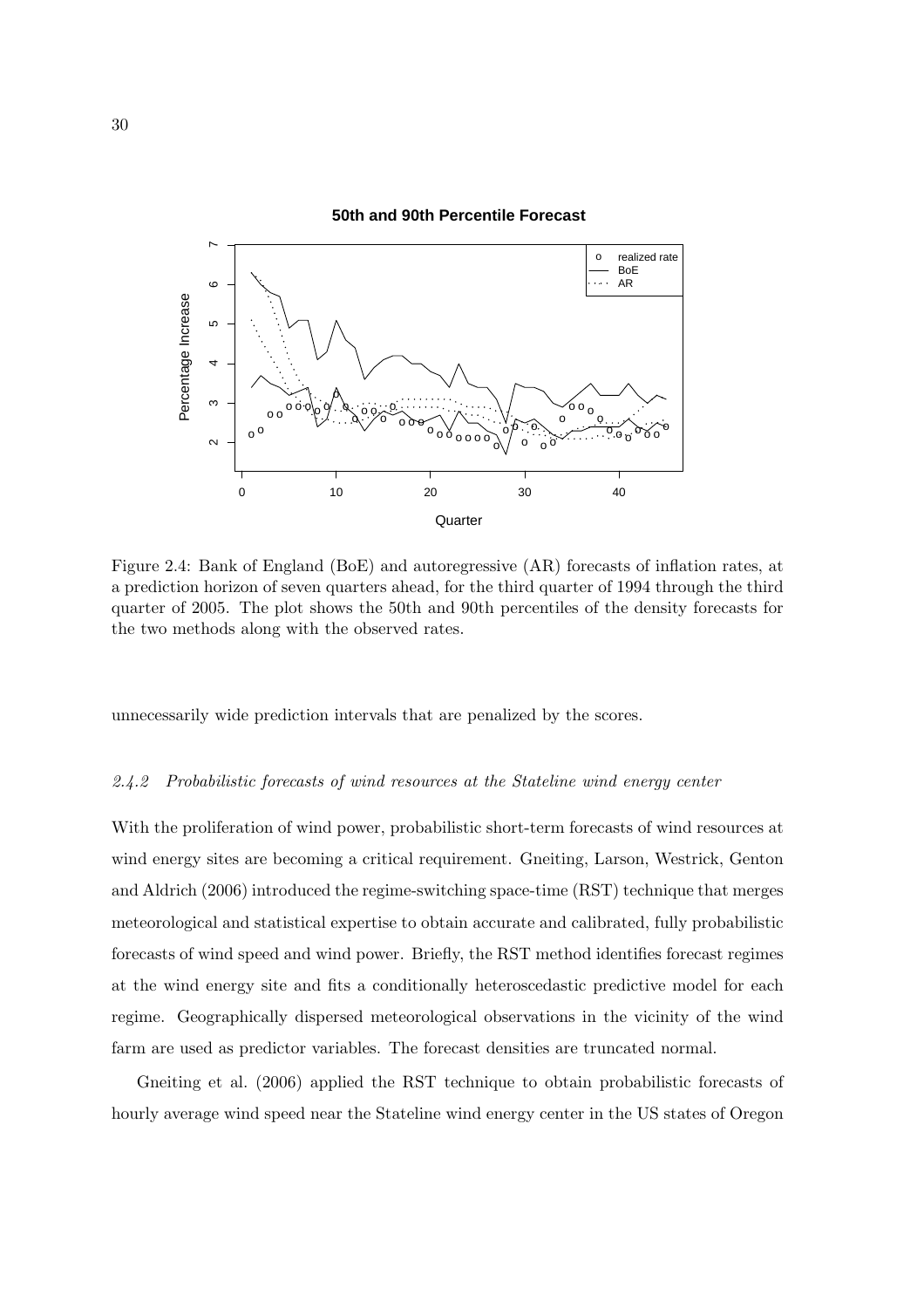

Figure 2.5: Threshold and quantile decomposition of the mean continuous ranked probability score for regime-switching space-time (RST) and autoregressive (AR) probabilistic forecasts of hourly average wind speed at the Stateline wind energy center, at a prediction horizon of two hours.

Table 2.8: Threshold and quantile weighted CRPS tests in the wind example. The regimeswitching space-time  $(RST)$  forecast takes the role of  $f$  and the autoregressive benchmark the role of g.

|           |                                               | $\overline{S}_n^{\rm RST}$                                                                             | $\overline{S}_{n}^{AR}$                                                 | $\hat{\sigma}_n$                                                     | $t_n$                                                         | $\boldsymbol{P}$                                         |                                                     |
|-----------|-----------------------------------------------|--------------------------------------------------------------------------------------------------------|-------------------------------------------------------------------------|----------------------------------------------------------------------|---------------------------------------------------------------|----------------------------------------------------------|-----------------------------------------------------|
|           |                                               | 0.961                                                                                                  | 1.115                                                                   | 0.838                                                                | $-13.16$                                                      | < 0.001                                                  |                                                     |
|           |                                               | 0.051                                                                                                  | 0.060                                                                   | 0.050                                                                | $-12.29$                                                      | < 0.001                                                  |                                                     |
|           |                                               | 0.318                                                                                                  | 0.364                                                                   | 0.293                                                                | $-11.26$                                                      | < 0.001                                                  |                                                     |
|           |                                               | 0.342                                                                                                  | 0.398                                                                   | 0.386                                                                | $-10.37$                                                      | < 0.001                                                  |                                                     |
|           |                                               | 0.619                                                                                                  | 0.718                                                                   | 0.552                                                                | $-12.73$                                                      | < 0.001                                                  |                                                     |
|           |                                               |                                                                                                        |                                                                         |                                                                      |                                                               |                                                          |                                                     |
|           |                                               |                                                                                                        |                                                                         |                                                                      | $t_n$                                                         | P                                                        |                                                     |
|           |                                               |                                                                                                        |                                                                         |                                                                      |                                                               |                                                          |                                                     |
| center    |                                               |                                                                                                        |                                                                         |                                                                      |                                                               |                                                          |                                                     |
| tails     |                                               |                                                                                                        |                                                                         |                                                                      |                                                               |                                                          |                                                     |
|           |                                               |                                                                                                        |                                                                         |                                                                      |                                                               |                                                          |                                                     |
| left tail |                                               |                                                                                                        |                                                                         |                                                                      |                                                               |                                                          |                                                     |
|           | $u_2(z) = 1 - \phi_{10,5}(z)/\phi_{10,5}(10)$ | Emphasis<br>uniform<br>center<br>tails<br>right tail<br>left tail<br>Emphasis<br>uniform<br>right tail | $\overline{S}_n^{\rm RST}$<br>0.961<br>0.187<br>0.213<br>0.299<br>0.288 | $\overline{S}_{n}^{AR}$<br>1.115<br>0.216<br>0.250<br>0.351<br>0.331 | $\hat{\sigma}_n$<br>0.838<br>0.162<br>0.201<br>0.302<br>0.252 | $-13.17$<br>$-12.93$<br>$-13.07$<br>$-12.35$<br>$-12.31$ | < 0.001<br>< 0.001<br>< 0.001<br>< 0.001<br>< 0.001 |

 $v_5(\alpha) = \Delta_{0.73}(\alpha)$  peak at 0.73 0.564 0.654 0.504 -12.85 < 0.001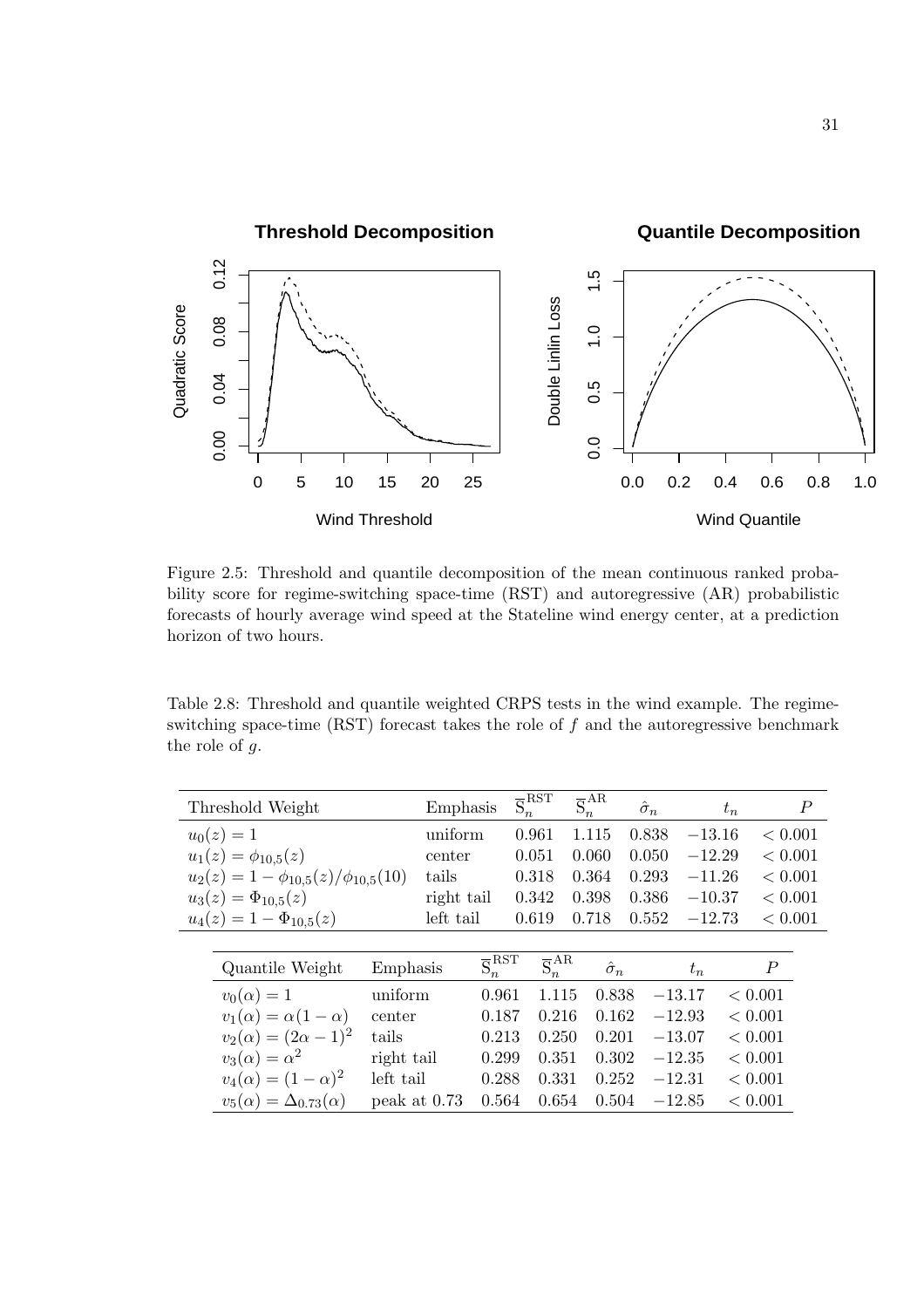and Washington, at a prediction horizon of  $k = 2$  hours. In what follows, we compare the RST density forecasts to probabilistic forecasts derived from autoregressive time series models, as proposed by Brown, Katz and Murphy (1984) and widely implemented since. Both methods employ a rolling estimation window of 45 days or 1, 080 hours. The evaluation period ranges from 1 May through 30 November 2003, for a total of  $n = 5,136$  density forecast cases. See Gneiting et al.  $(2006)$  for details.<sup>5</sup>

Figure 2.5 shows the threshold and quantile decompositions of the continuous ranked probability score for the two probabilistic forecasting methods. The RST technique is superior at all thresholds and quantiles, with a mean continuous ranked probability score of 0.961 meters per second, as opposed to 1.115 meters per second for the autoregressive benchmark. Table 2.8 shows the results of weighted CRPS tests with the weight functions in Table 2.4, where  $a = 10$  meters per second and  $b = 5$  meters per second, a choice that is motivated by the marginal climatological distribution of wind speed at Stateline (Gneiting et al. 2006). All tests are overwhelmingly in favor of the RST technique.

In deregulated electricity markets power producers propose quantity-price bids in advance, and are charged for any imbalances. In this context, the optimal point forecast of a future wind speed is often the  $\alpha$ -quantile of the predictive distribution (Pinson et al. 2007; Gneiting 2008b). The relevant value of  $\alpha$  depends on the current market conditions, with the above references arguing that a typical value is  $\alpha = 0.73$ .<sup>6</sup> This suggests the use of a triangular quantile weight function,  $v_5(\alpha) = \Delta_{0.73}(\alpha)$ , which has a peak of height one at  $\alpha = 0.73$  and decays to zero at  $\alpha = 0$  and 1. The corresponding results are also shown in

<sup>&</sup>lt;sup>5</sup>Gneiting et al. (2006) refer to the methods considered here as the RST-D-CH and AR-D-CH techniques. The autoregressive method assumes Gaussian forecast densities that assign small but positive probability mass to the negative halfaxis, which we reassign to wind speed zero. The continuous ranked probability score handles this point mass naturally.

 $6$ More specifically, the quantity of economic interest is the power output, which is commonly modeled as a nondecreasing nonlinear function,  $g$ , of the wind speed. If  $x$  denotes the point forecast and  $y$  the realizing wind speed, the predicted (and contracted) power output equals  $g(x)$ , while  $g(y)$  units are generated. In the case of an underforecast, the producer's loss is proportional to the uncontracted surplus,  $g(y)-g(x)$ . In the case of an overprediction, it is proportional to the unrealized contracted power,  $q(x) - q(y)$ . The optimal point forecast then is the  $\alpha$ -quantile of the predictive distribution (Gneiting 2008b). The proportionality constants are called regulation unit costs and typically are distinct. In a detailed analysis, Pinson et al. (2007) argue that regulation unit costs relative to negative imbalances  $(y > x)$  tend to be higher than those associated with positive imbalances, with the ratio,  $r = \alpha/(1 - \alpha)$ , of their yearly averages being equal to 2.7, which corresponds to  $\alpha = 0.73$ .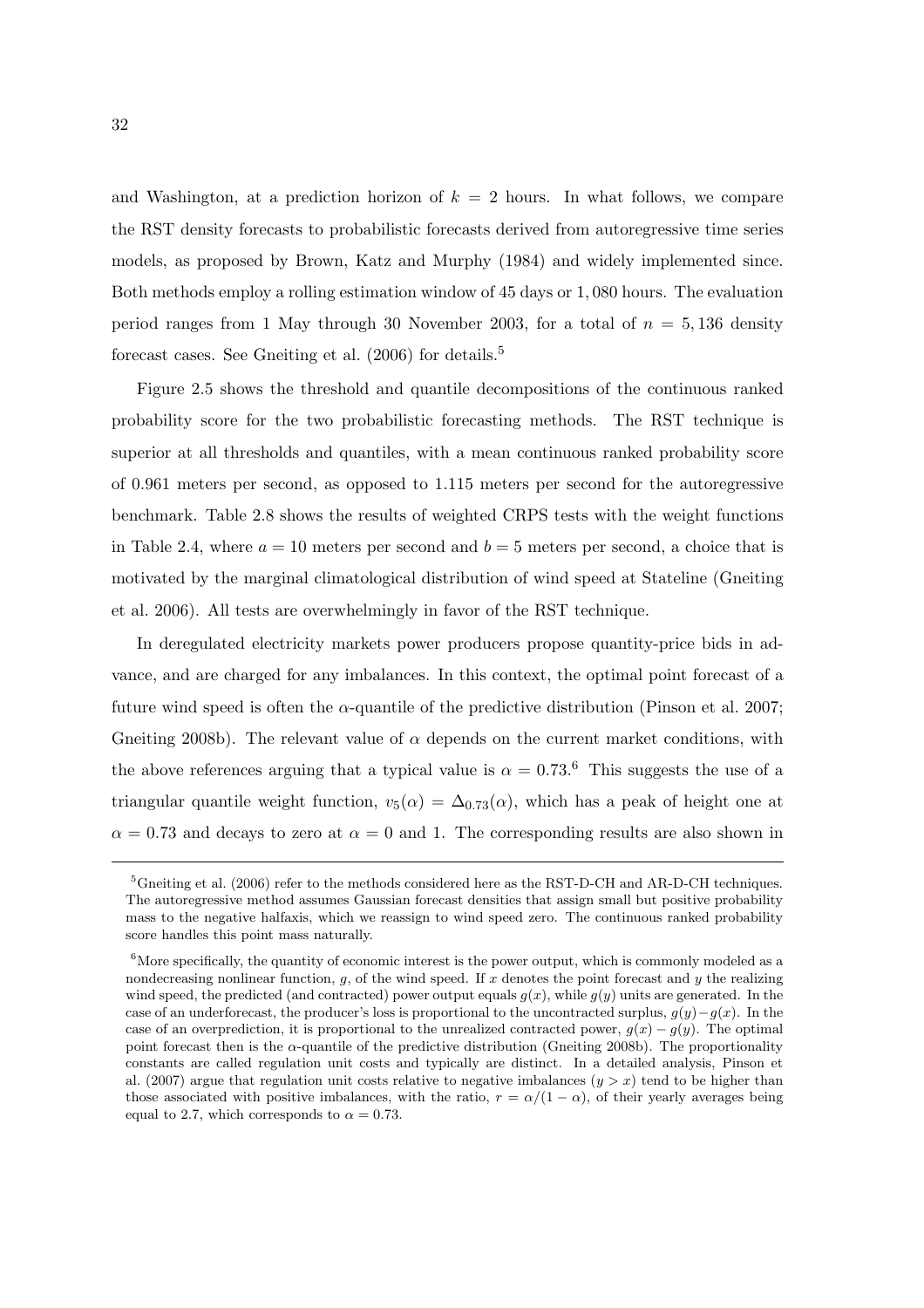Table 2.8.

#### 2.5 Discussion

We have proposed a method for comparing density forecasts that is based on threshold and quantile weighted versions of the continuous ranked probability score. R code is available from the author upon request.

Our approach is similar in spirit to the weighted likelihood ratio test of Amisano and Giacomini (2007); however, it is based on proper scoring rules, and therefore avoids misguided inferences. In the case of threshold weighting, it is formally equivalent to the approach of Corradi and Swanson (2006a), who provide a wealth of relevant theoretical results under rolling and recursive estimation schemes. The threshold and quantile decompositions of the continuous ranked probability score can be illustrated graphically, to provide diagnostic tools that prompt insights into the strengths and deficiencies of forecasting methods, as we have illustrated in the case studies.

Diks, Panchenko and van Dijk (2008) discuss the use of scoring rules for evaluating density forecasts in tails. Their paper also notes the impropriety of the weighted logarithmic score, and instead proposes test statistics of the form (2.2) that are based on conditional likelihood (CL; their eq. (10)) or censored likelihood (CSL; their eq. (11)) scoring rules. These scoring rules equal the standard logarithmic score on collapsed sample spaces and thus they are proper, but not strictly proper. The CL scoring rule is tailored to situations in which one wishes to assess predictive performance under conditions that depend on the outcome of the predictand. For example, it can be used to assess inflation forecasts conditional on the verifying rate exceeding the policy target. The CSL scoring rule allows for evaluations that emphasize regions of interest, similarly to the setting in our case studies.

Gneiting et al. (2007) contend that the goal of probabilistic forecasting is to maximize the sharpness of the forecast densities subject to calibration. Calibration refers to the statistical consistency between the forecast densities and the observations, and is a joint property of the forecasts and the values that materialize. Sharpness refers to the concentration of the forecast densities: The sharper the densities, the less the uncertainty, and the sharper, the better, subject to calibration.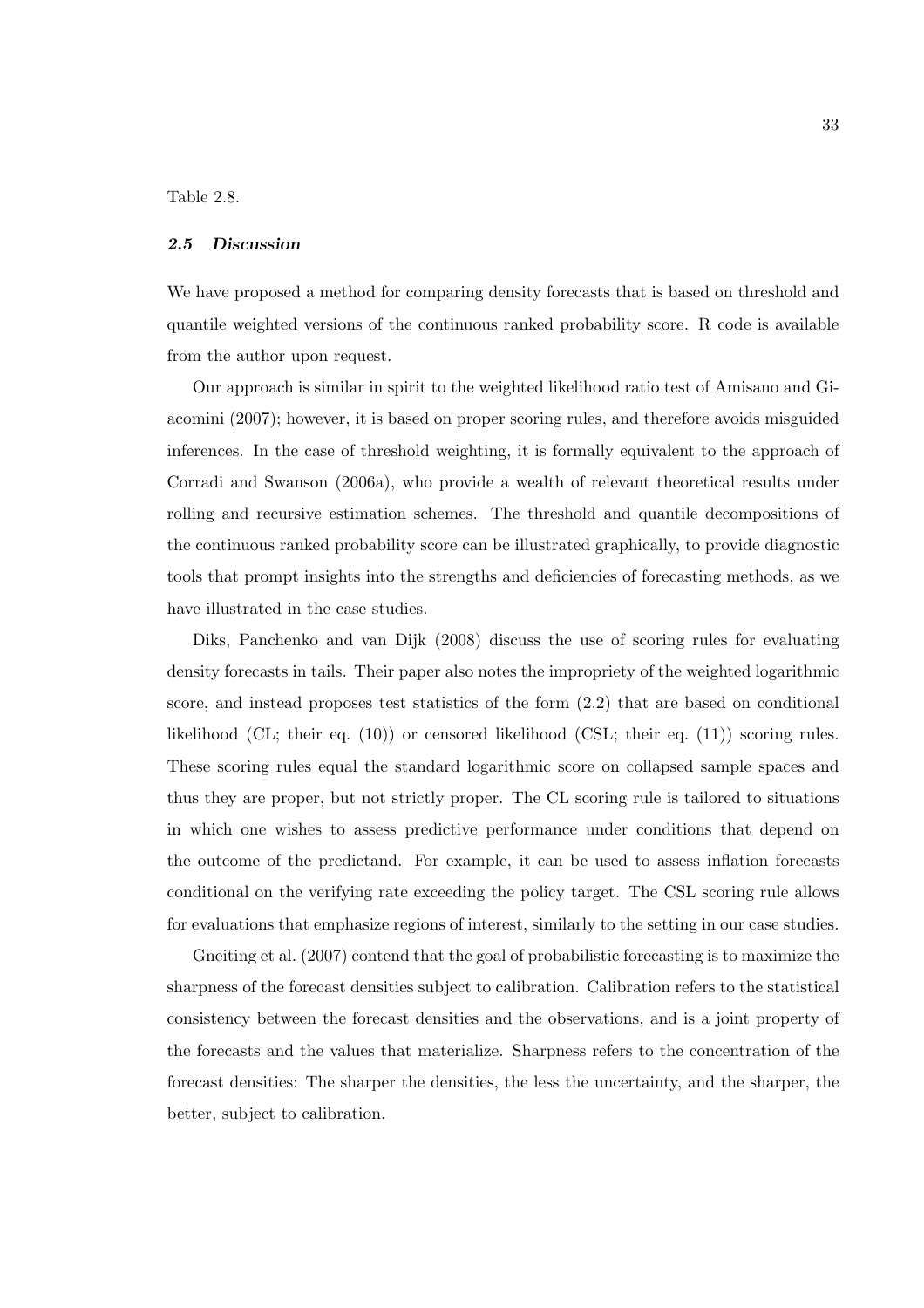The probability integral transform (PIT) histogram is the primary diagnostic tool for calibration checks (Diebold et al. 1998; Corradi and Swanson 2006b; Gneiting et al. 2007; Laio and Tamea 2007). The PIT is simply the value that the predictive CDF attains at the observation (Dawid 1984). If the observation is drawn from the forecast density, the PIT has a uniform distribution. Hence, to assess the calibration of a density forecasting method, one finds the PIT, repeats over a sizable number of forecast cases, and checks the PIT histogram for uniformity. However, this does not take the sharpness of the density forecasts into account, as opposed to proper scoring rules, which provide a combined assessment of calibration and sharpness (Gneiting et al. 2007).

A possible limitation of our method is that the unweighted continuous ranked probability score is infinite if the forecast density has infinite first moment, such as in the case of a Cauchy density. Even then, the mean scores (2.21) and (2.23) can be plotted versus the threshold z and the quantile  $\alpha$ , and the resulting plots can be interpreted diagnostically. Furthermore, the threshold-weighted continuous ranked probability score (2.14) is finite if the weight function is integrable, and in this latter form the weighted CRPS test continues to apply.

# Appendix: Moment Conditions

We supply the remaining nontrivial arguments in Section 2.3.2. To verify the assumptions of Theorem 4 of Giacomini and White (2006), we need to show that the moment condition  $(2.19)$  implies

$$
\mathbb{E}|S(\hat{f}_{t+k}, Y_{t+k}) - S(\hat{g}_{t+k}, Y_{t+k})|^{2r}
$$
\n(2.24)

to be finite, where S is the threshold-weighted continuous ranked probability score (2.14) or the quantile-weighted score (2.15), and the weight function is bounded. For ease of notation, we substitute f, g and Y for  $\hat{f}_{t+k}$ ,  $\hat{g}_{t+k}$  and  $Y_{t+k}$ , respectively. If the weight function is bounded above by the constant  $M > 0$ , then

$$
\mathbb{E}|\mathcal{S}(f,Y) - \mathcal{S}(g,Y)|^{2r} \le (2M)^{2r} \left(\mathbb{E} \mathbb{C} \mathbb{R} \mathbb{P} \mathbb{S}(f,Y)^{2r} + \mathbb{E} \mathbb{C} \mathbb{R} \mathbb{P} \mathbb{S}(g,Y)^{2r}\right).
$$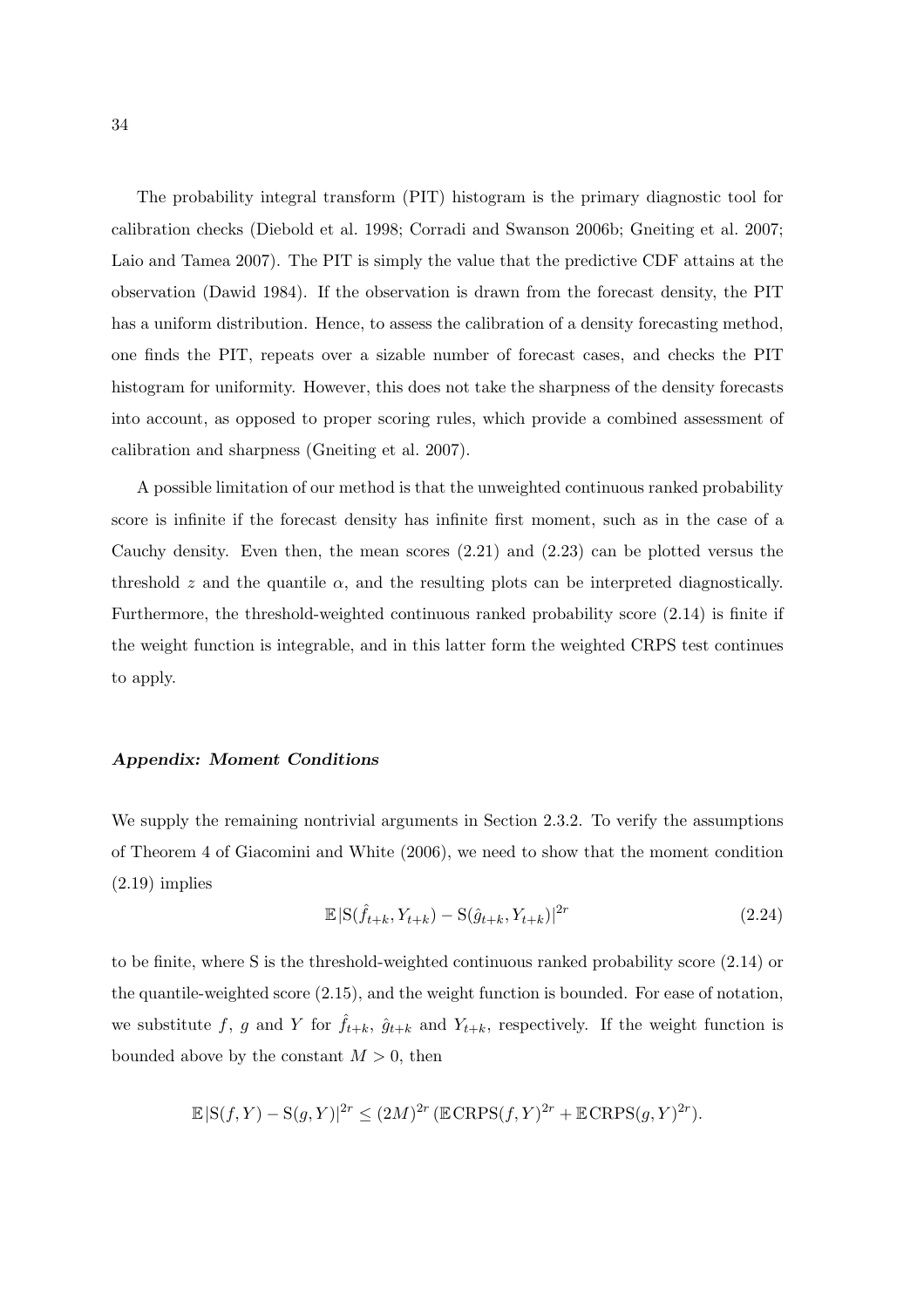We proceed to show that under (2.19) both  $\mathbb{ECRPS}(f, Y)^{2r}$  and  $\mathbb{ECRPS}(g, Y)^{2r}$  are finite. If X and  $X'$  are independent random variables with density f that are independent of Y, then

$$
CRPS(f, Y) = \mathbb{E}|X - Y| - \frac{1}{2}\mathbb{E}_f|X - X'| \le 2\mathbb{E}_f|X| + |Y|
$$

by (2.13) and the triangle inequality, and therefore

$$
\mathbb{E} \, \text{CRPS}(f, Y)^{2r} \leq 2^{2r} \left( (2\, \mathbb{E}_f |X|)^{2r} + \mathbb{E} |Y|^{2r} \right).
$$

A similar result holds for  $\mathbb{E} \text{CRPS}(g, Y)^{2r}$ ; hence, (2.19) is a sufficient condition for the expectation (2.24) to be finite.

Finally, if the threshold weight function  $u$  in  $(2.14)$  is integrable, the score differential in (2.24) is bounded and its moments of order  $r \geq 2$  are finite.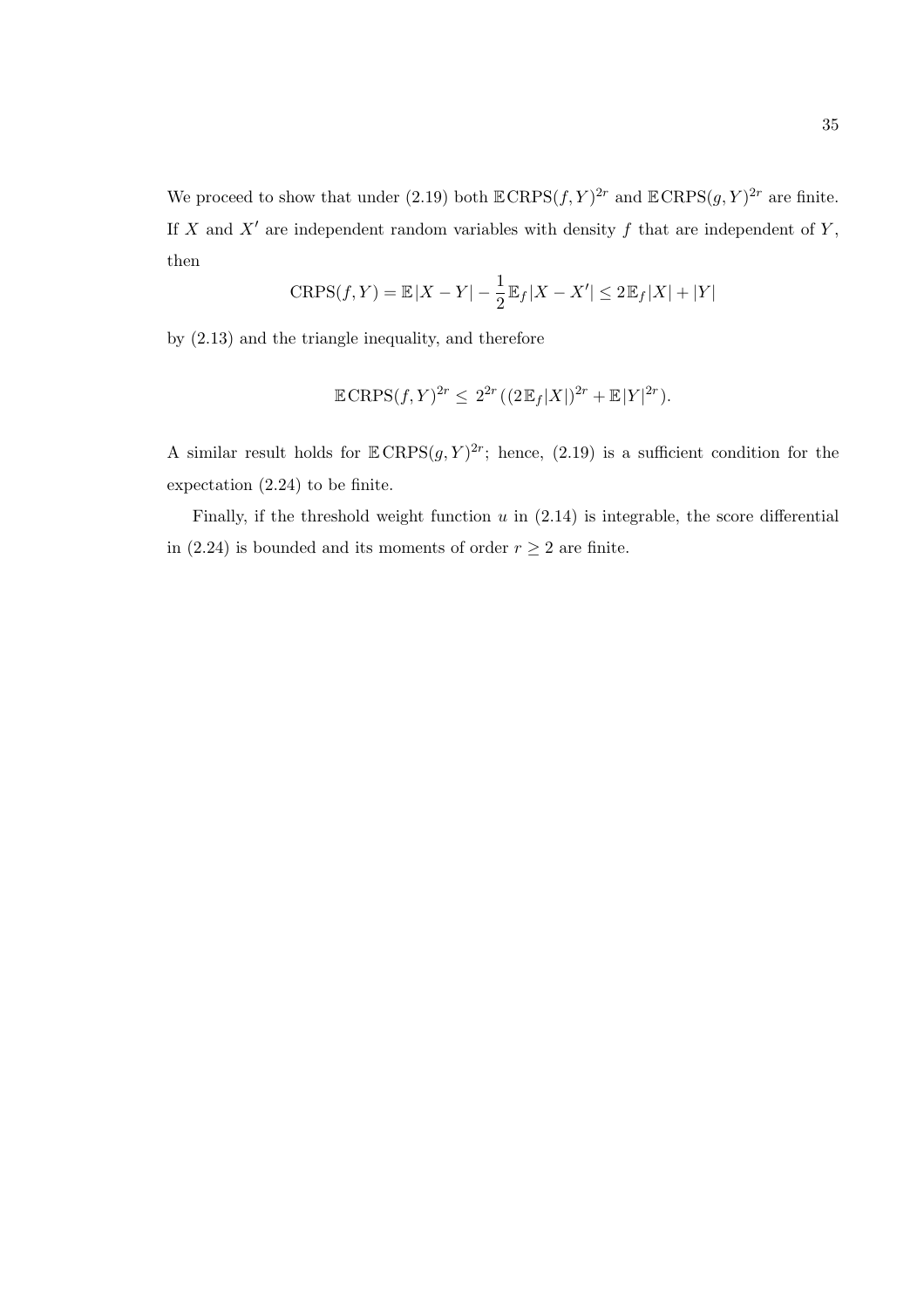# Chapter 3

# COMBINING PROBABILITY FORECASTS

# 3.1 Introduction

Probabilistic forecasts take account of the uncertainty in a prediction, by taking the form of a predictive probability distribution for a future quantity or event. The simplest case is that of a future binary or dichotomous event, such as a recession versus no recession, or rain versus no rain. In the binary case, a predictive probability distribution is simply an ex ante probability for the event to happen. While the roots of probability forecasting can be traced back to the 18th century, the transition to probability of precipitation forecasts by the US National Weather Service in 1965 was perhaps the most influential and important event in their development (Murphy 1998; Winkler and Jose 2008). In economics, the Survey of Professional Forecasters has included probability variables since 1968 (Croushore 1993). Of course, there are many other important applications of probability forecasts, including but not limited to medical diagnosis (Spiegelhalter 1986), educational testing, and political and socio-economic foresight (Tetlock 2005). Arguably, a far-reaching transdisciplinary transition to distributional forecasting is well under way (Gneiting 2008).

In many instances, multiple probability forecasts for the same event are available. In surveys, economic experts might provide diverse probability assessments of a future recession. Distinct numerical and/or statistical models might provide a collection of probability of precipitation forecasts, and a group of physicians might assign individual survival probabilities. In this type of situation, there is strong empirical evidence that combined probability forecasts that draw an all the experts' or models' strengths result in improved predictive performance. This is very much in the spirit of model averaging, which has primarily been developed for the purpose of statistical inference (Hoeting et al. 1999).

Various ways of combining probability forecasts into a single aggregated forecast have been proposed. Genest and Zidek (1986), Wallsten et al. (1997), Clemen and Winkler (2007)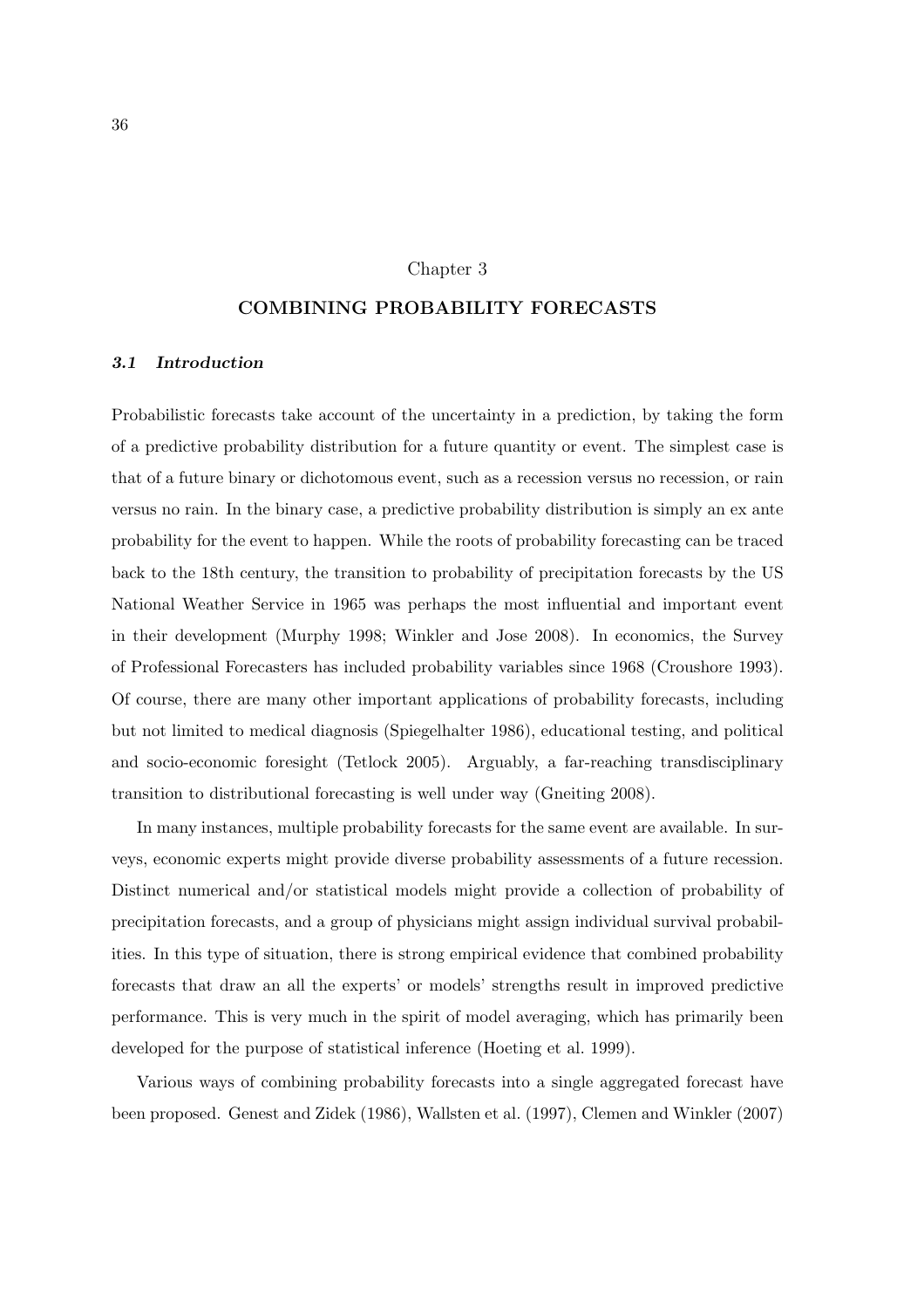and Primo et al. (2009) provide excellent reviews. In practice, most aggregation techniques rely on a weighted linear combination of the individual probability forecasts, which is often referred to as a linear opinion pool (Stone 1961; Genest and McConway 1990; DeGroot and Mortera 1991). Substantial empirical evidence attests to the benefits of linear opinion pools, with successful applications ranging from meteorology (Sanders 1963; Vislocky and Fritsch 1995; Baars and Mass 2005) to economics (Graham 1996), psychology (Ariely et al. 2000), and medical diagnosis (Winkler and Poses 1993), among other fields.

The goal in probability forecasting is to maximize the sharpness of the forecast distributions subject to calibration (Murphy and Winkler 1987; Gneiting, Balabdaoui and Raftery 2007; Pal 2009). Calibration or reliability measures how close conditional event frequencies are to the forecast probabilities. Sharpness describes how far away the forecasts are from the naive, climatological baseline forecast, that is, the marginal event frequency (Gneiting et al. 2008; Winkler and Jose 2008). The more extreme the forecast probabilities are, that is, the closer to the most confident values of zero or one, the sharper the forecast. Strictly proper scoring rules such as the Brier or quadratic score (Brier 1950; Selten 1998) and the logarithmic score (Good 1952) provide summary measures of predictive performance that address calibration and sharpness simultaneously (Gneiting and Raftery 2007).

It is therefore critical that probability assessments are aggregated in ways that promote calibrated and sharp combined forecasts. In Section 3.2 we demonstrate a striking result, in that any weighted linear combination of distinct, individually calibrated probability forecasts is necessarily uncalibrated and lacks sharpness. In this light, linear opinion pools are suboptimal, so in Section 3.3 we propose a nonlinear generalization, the beta-transformed linear opinion pool (BLP). The BLP method fits an optimally recalibrated forecast combination, by compositing a beta transform and the traditional linear opinion pool. Section 3.4 illustrates the BLP method in a case study on statistical and National Weather Service probability of precipitation forecasts at 29 major cities in the continental US. The BLP combined forecast is calibrated and sharp and outperforms the individual and linearly combined forecasts. The chapter closes with a discussion in Section 3.5.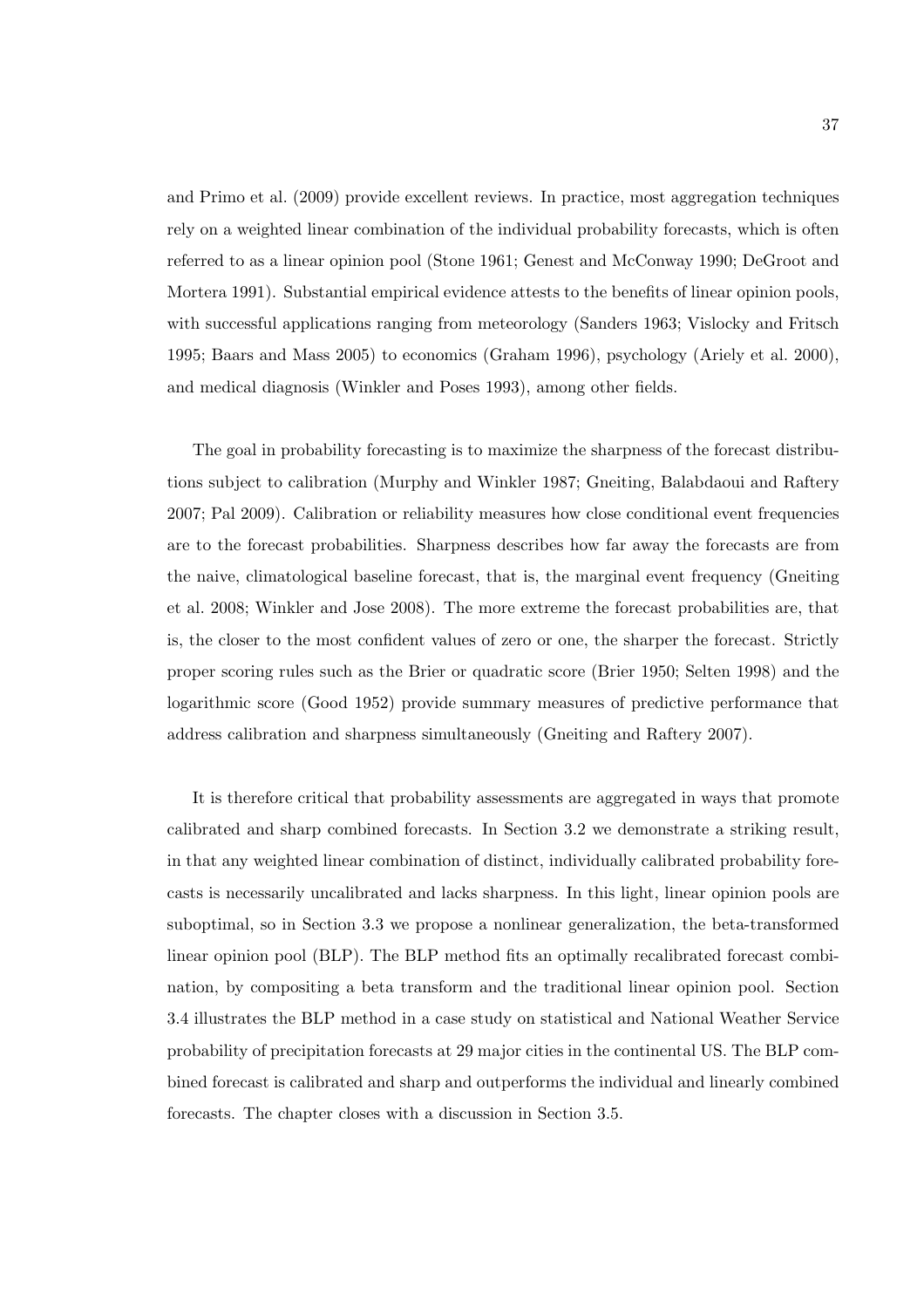### 3.2 Some Shortcomings of Linearly Combined Probability Forecasts

The overarching message in this section is that linear opinion pools are generally uncalibrated, even in the ideal case in which each individual source is calibrated. We give a rigorous probabilistic version of this result in Theorem 3.2.1, which is then illustrated in a simulation study.

#### 3.2.1 Theoretical results

We work within a probabilistic framework which considers the joint distribution of the random vector

$$
(Y, p_1, \ldots, p_k),
$$

where  $Y \in \{0,1\}$  is a binary or dichotomous event, and  $0 \leq p_1, \ldots, p_k \leq 1$  are probability forecasts that take values in the closed unit interval. This is akin to the setting in DeGroot and Fienberg (1982, 1983) and Murphy and Winkler (1987), but considers an arbitrary number, k, of individual probability forecasts, each of which is a random variable, with full generality in the joint dependence structure. In this framework a probability forecast is any random variable, p, that is measurable with respect to the  $\sigma$ -algebra generated by  $p_1, \ldots, p_k$ , with the linear opinion pool,

$$
p = w_1 p_1 + \dots + w_k p_k
$$
 where  $w_1, \dots, w_k \ge 0$  and  $w_1 + \dots + w_k = 1$ , (3.1)

being one such example. The probability forecast  $p$  is calibrated for  $Y$  if

$$
\mathbb{P}(Y=1|p) = \mathbb{E}(Y|p) = p \qquad \text{almost surely.}
$$

This definition is in accordance with the economic, meteorological, psychological and statistical forecasting literature and can be traced to Murphy and Winkler (1987) and Schervish (1989). It differs from the game-theoretic approach to calibration that has been developed in a far-reaching, related strand of literature (Dawid 1982; Foster and Vohra 1998; Lehrer 2001; Sandroni, Smorodinsky and Vohra 2003; Vovk and Shafer 2005). From the basic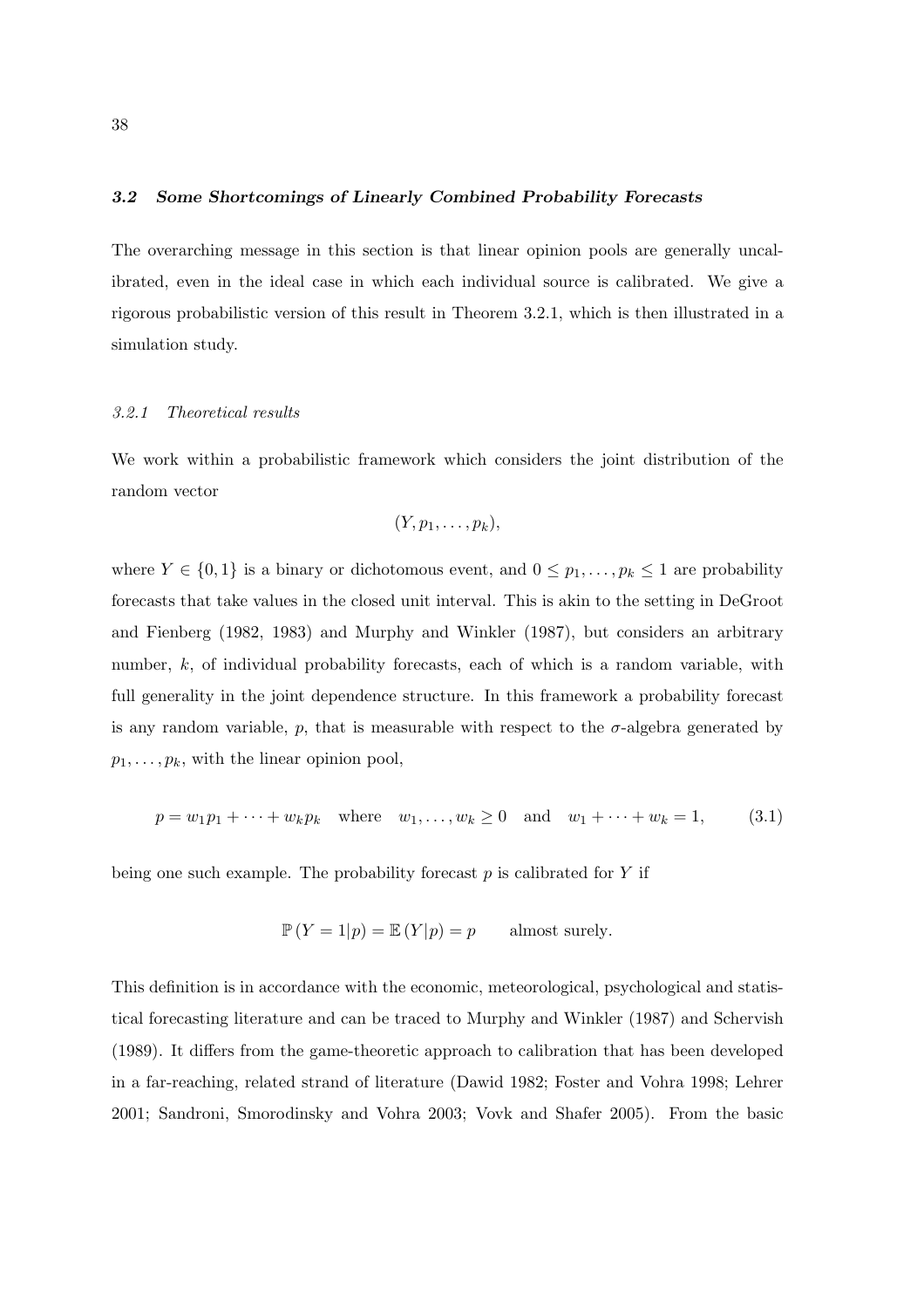properties of conditional expectations, it is immediate that if  $p$  is a calibrated probability forecast then

$$
\mathbb{E} p = \mathbb{E} \mathbb{E} (Y|p) = \mathbb{E} Y.
$$

This latter property can be thought of as a weak form of calibration, and we refer to it as marginal consistency. It resembles the notion of marginal calibration for probabilistic forecasts of continuous variables (Gneiting, Balabdaoui and Raftery 2007).

A scoring rule assigns a numerical score,  $S(x, y)$ , to the probability forecast  $x \in [0, 1]$ and the binary event y, where  $y = 1$  if the event occurs and  $y = 0$  otherwise. We consider scoring rules to be negatively oriented penalties, that is, the smaller the better. A scoring rule is strictly proper if it encourages honest assessments, that is, if

$$
xS(x,1) + (1-x)S(x,0) < xS(x',1) + (1-x)S(x',0) \qquad \text{for all} \qquad 0 \le x \ne x' \le 1.
$$

See Dawid (1986), Winkler (1996) and Gneiting and Raftery (2007) for reviews and discussion.

We are now in a position to state our key result. The proof is deferred to the Appendix.

**Theorem 3.2.1.** Suppose that  $p_1, \ldots, p_k$  are calibrated for the binary event Y and such that  $p_i \neq p_j$  with strictly positive probability for at least one pair  $i \neq j$ . Consider the linear opinion pool,

$$
p = w_1 p_1 + \cdots + w_k p_k,
$$

where  $w_1, ..., w_k > 0$  and  $w_1 + ... + w_k = 1$ . Let

$$
q = \mathbb{P}(Y = 1|p) = \mathbb{E}(Y|p)
$$

denote the recalibrated version of  $p$ , that is, the conditional probability of  $Y$  given  $p$ . Then the following holds.

(a) The linear opinion pool p lacks calibration, in that  $q \neq p$  with strictly positive probability.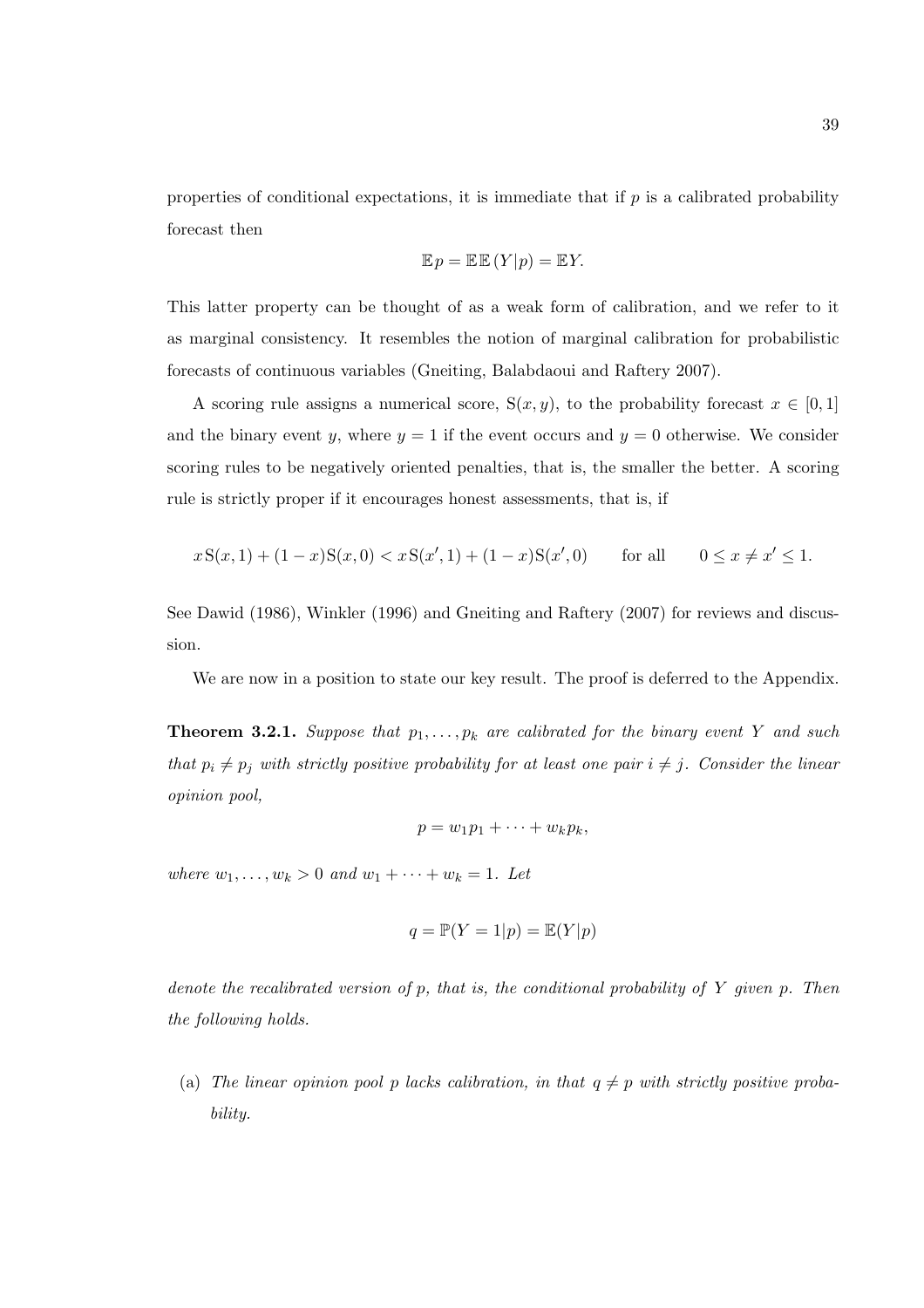(b) The linear opinion pool p lacks sharpness, in that

$$
\mathbb{E}(p - p_0)^2 < \mathbb{E}(q - p_0)^2 \quad \text{where} \quad p_0 = \mathbb{E}p = \mathbb{E}q = \mathbb{E}Y.
$$

In words, both p and q are marginally consistent, but on average p is closer to its expectation, the naive climatological forecast  $p_0$ , than its recalibrated version, q.

(c) The recalibrated forecast q is calibrated, that is,  $\mathbb{P}(Y = 1|q) = q$  almost surely, and it outperforms p, in that

$$
\mathbb{E}\mathrm{S}(q, Y) < \mathbb{E}\mathrm{S}(p, Y)
$$

for every strictly proper scoring rule S.

The statement about the lack of calibration of the linear opinion pool in part (a) is our key result. It is counter to a natural belief that linear pools of calibrated probability forecasts are calibrated, as recently expressed by Iversen, Parmigiani and Chen (2008, p. 899). A similar result which applies to the case of multiple density forecasts for a continuous quantity was proved by Hora (2004). This uses a very different mode of calibration, and there is no apparent way of deducing our result from Hora's, or vice versa.

The result in part (a) is an immediate consequence of the stronger statement in part (b), since the latter implies that p cannot equal q with probability 1. Part (b) hints at the nature of the departure from the recalibrated forecast,  $q$ , and is expressed in terms of the expected squared deviation from the climatological baseline probability,  $p_0$ . For a sharp forecast, the forecast probabilities are close to zero or one, so the larger this deviation the sharper the forecast (Murphy and Winkler 1992; Gneiting et al. 2008; Winkler and Jose 2008). As a result, the linear opinion pool is underconfident. Part (c) demonstrates the superiority of the recalibrated forecast in terms of strictly proper scoring rules (Gneiting and Raftery 2007) and is akin to Theorem 6.3 of Schervish (1989). Proper scoring rules address calibration and sharpness simultaneously, so in view of parts (a) and (b) this is an unsurprising result.

We proceed to discuss related results in the literature. Dawid, DeGroot and Mortera (1995) studied the problem of the coherent combination of probability forecasts. Briefly, a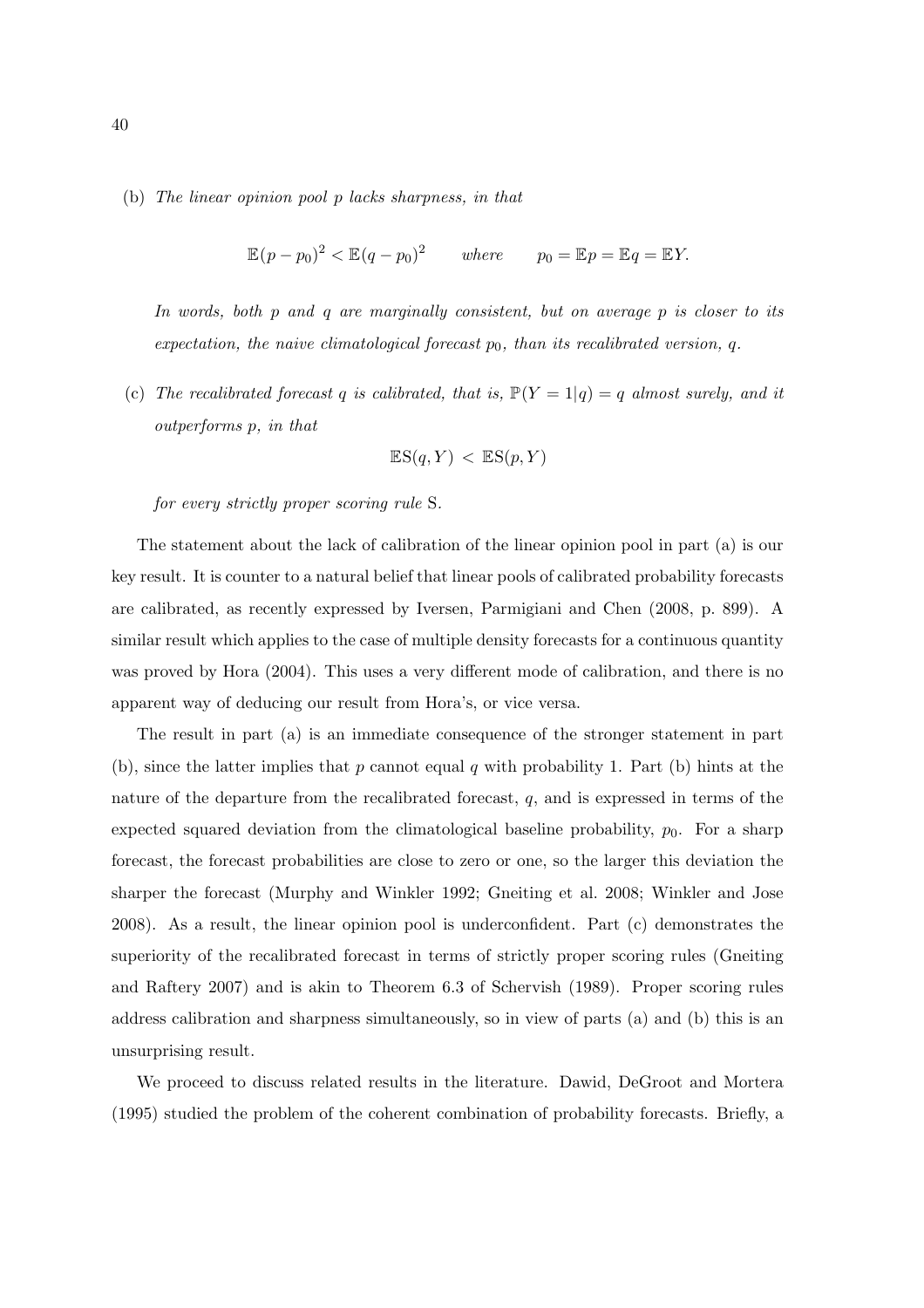*coherent combination formula* is a function  $f : [0, 1]^k \to [0, 1]$  such that

$$
f(p_1, ..., p_k) = \mathbb{P}(Y = 1 | p_1, ..., p_k)
$$
\n(3.2)

under some joint distribution of the random vector  $(Y, p_1, \ldots, p_k)$ . The conditional probability property  $(3.2)$  implies calibration. Thus, part (a) of Theorem 3.2.1 shows, for any  $k \geq 2$ , that any nontrivial linear combination formula with nonnegative coefficients is incoherent. This generalizes a result of Dawid, DeGroot and Mortera (1995, p. 275) which applies in the case of  $k = 2$  sources.

Theorem 2 of Wallsten and Diederich (2001) considers the combination of expert probability judgements, assuming that the assessments are conditionally independent and that each expert's expressed (overt) opinion is a monotone stochastic transform of a hidden (covert) opinion, which is calibrated. Then the arithmetic mean of the expert opinions becomes increasingly diagnostic of the future event as the number of experts grows to infinity, roughly in the sense that if the mean exceeds  $\frac{1}{2}$  the true conditional event probability converges to 1, and otherwise converges to 0. Consequently, the calibration curve for the arithmetic mean of the expert opinions becomes sigmoidal with a fixed point at  $\frac{1}{2}$ . In contrast to our Theorem 3.2.1, which is a finite sample result and does not make any assumptions on the dependence structure, Wallsten and Diederich (2001) rely critically on the asymptotic scenario and conditional independence.

Another related result is Theorem 4.1 of Genest and Schervish (1985), which adopts a Bayesian point of view and derives a formula for the posterior opinion of a decision maker. Similar to Wallsten and Diederich's (2001) findings, the true posterior opinion converges to 1, or 0, if the individual judgements lie above, or below,  $\frac{1}{2}$ . This result also depends on the conditional independence of the individual probability assessments.

Despite Theorem 3.2.1 being critical of the linear opinion tool, there is overwhelming empirical evidence that linearly combined probability forecasts outperform individual forecasts. This is not a contradiction and can readily be explained, by noting that linear opinion pools outperform individual forecasts, but are suboptimal themselves, and can potentially be improved upon by using nonlinear recalibration methods.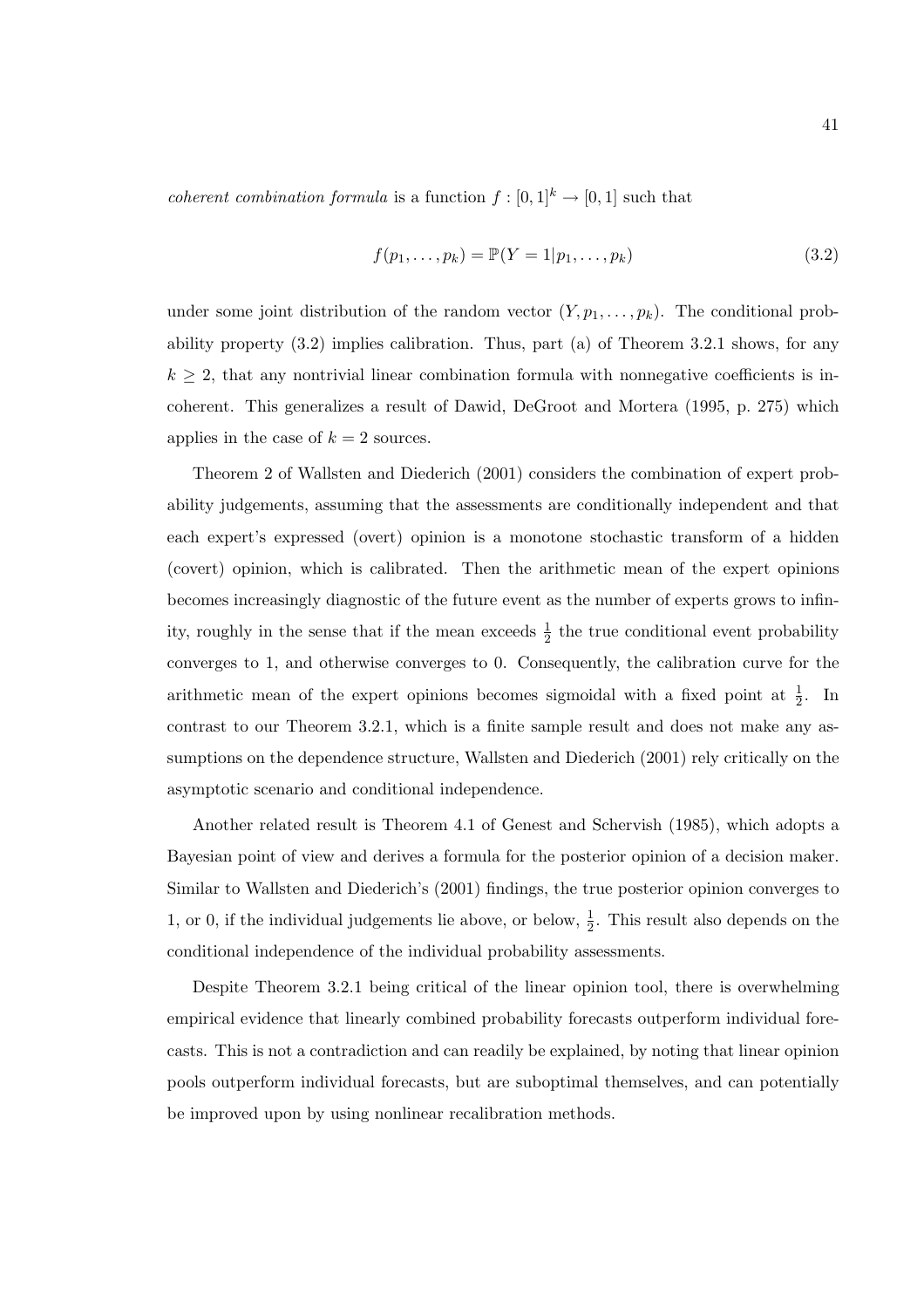### 3.2.2 Simulation study

We now illustrate our theoretical findings in a simulation study. First we describe a statistical model that gives rise to a joint distribution for the binary event  $Y$  and probability forecasts  $p_1$  and  $p_2$ , which represent forecasters with access to independent sources of information. Then we define linearly combined forecasts and assess calibration.

Specifically, let

$$
p = \Phi(a_1 + a_2),
$$

where  $a_1 \sim \mathcal{N}(0, 1)$  and  $a_2 \sim \mathcal{N}(0, 2)$  are independent random variables and  $\Phi$  denotes the standard normal cumulative distribution function. Suppose that Y is a Bernoulli random variable with conditional success probability

$$
\mathbb{P}(Y=1|p) = \mathbb{E}(Y|p) = p.
$$

Forecaster 1 has access to  $a_1$  only. This assessor's **probability forecast**  $p_1$  is the conditional event probability

$$
p_1 = \mathbb{P}(Y = 1|a_1) = \mathbb{E}(Y|a_1) = \mathbb{E}(p|a_1) = \mathbb{E}[\Phi(a_1 + a_2)|a_1] = \Phi\left(\frac{a_1}{\sqrt{3}}\right).
$$
 (3.3)

The second forecaster has knowledge of source  $a_2$  only, whence **probability forecast**  $p_2$ becomes  $\mathbf{r}$ 

$$
p_2 = \mathbb{P}(Y = 1 | a_2) = \Phi\left(\frac{a_2}{\sqrt{2}}\right).
$$
 (3.4)

The final equality stems from the fact that if  $X \sim \mathcal{N}(\mu, \sigma^2)$  then  $\mathbb{E} \Phi(X) = \Phi(\mu/\sqrt{\sigma^2 + 1})$ , which is proved in the Appendix. Evidently,  $p$ ,  $p_1$  and  $p_2$  are calibrated.

We take  $p_1$  and  $p_2$  as the individual forecasts from which we form combinations, namely the equally weighted linear opinion pool (ELP), that is, the equally weighted average of  $p_1$  and  $p_2$ , and an **optimally weighted linear opinion pool (OLP)**. The OLP weights for  $p_1$  and  $p_2$  are estimated on a training sample of size 10,000, using the maximum likelihood method and the special case of the log likelihood function (3.10) below, in which  $\alpha = \beta =$ 1. Table 3.1 shows the OLP estimates and their standard errors. The second individual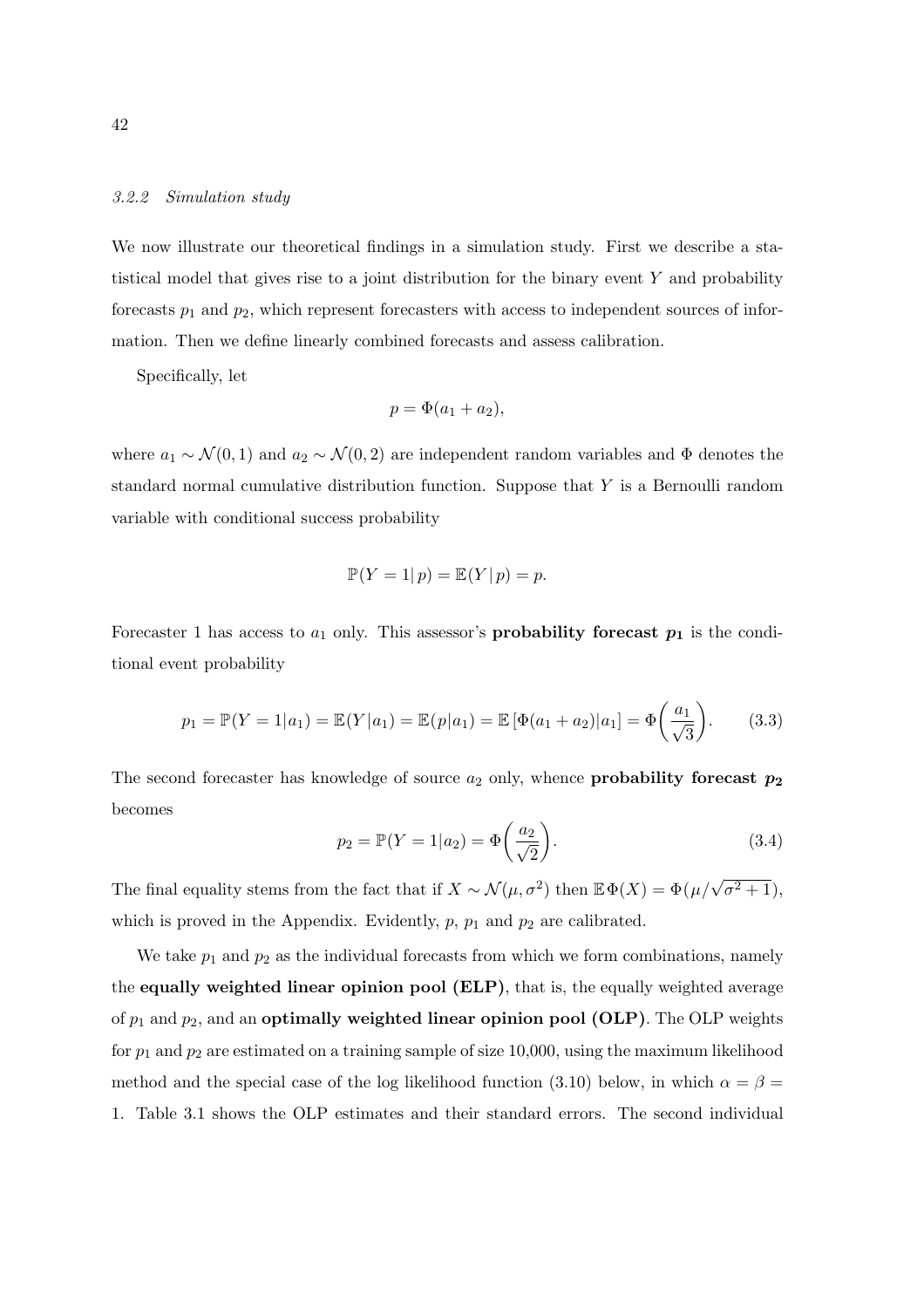forecast,  $p_2$ , which resolves events and non-events more successfully, obtains a substantially higher OLP weight,  $w_2$ , of about  $\frac{3}{4}$ .

In the simulation experiment, we consider an independent test sample of size 10,000 from the joint distribution of  $Y$ ,  $p_1$  and  $p_2$  and generate the combined ELP and OLP forecasts. Figure 3.1 shows empirical calibration curves or reliability diagrams (Sanders 1963; Pocernich 2009) for the four types of forecasts, which plot the conditional empirical event frequency versus the forecast probability. The circles show the conditional empirical frequency; the broken lines give pointwise 95% lower and upper critical values under the null hypothesis of calibration, obtained with the bootstrap technique of Bröcker and Smith (2007). Significant deviations from the diagonal suggest that a forecast is uncalibrated. The inset histograms show the frequency distribution of the forecast probabilities and can be used diagnostically to assess sharpness.

The calibration curves for the individual forecasts,  $p_1$  and  $p_2$ , show that they are empirically well calibrated, and the inset histograms confirm that  $p_2$  is the sharper forecast, with forecast probabilities that are further away from the climatological event frequency,  $p_0 = \frac{1}{2}$  $\frac{1}{2}$ . The linearly pooled ELP and OLP forecasts are empirically uncalibrated. The direction of departure is as anticipated, towards underconfidence, and the extent of the lack of calibration is startling, even for the optimally weighted OLP forecast.

#### 3.3 Recalibration

We have seen that the linear opinion pool yields a suboptimal combined probability forecast, in that it is uncalibrated even in the ideal case in which the individual sources are calibrated. If the individual forecasts are uncalibrated, the need for recalibration typically is even more pronounced. Before proposing a method that addresses these issues by applying a recalibration transform to the linear opinion pool, we digress to discuss a theoretically optimal approach to forecast aggregation.

We have chosen to work in a probabilistic setting that considers the joint distribution of the binary event and the individual probability forecasts. In this framework, the theoretically optimal combined forecast,  $\hat{p}$ , is the conditional probability (CP), or conditional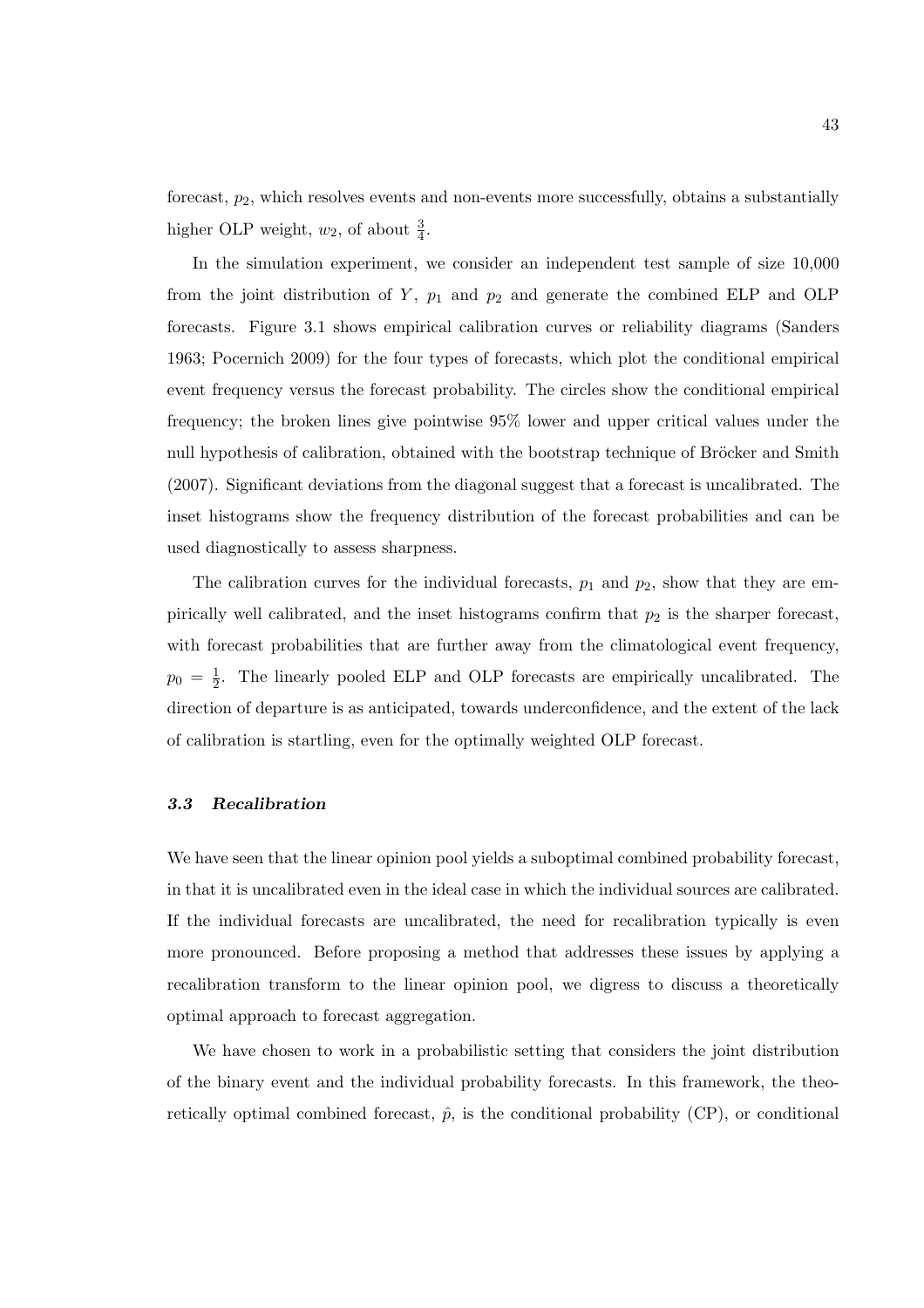

Figure 3.1: Calibration curves and 95% bootstrap intervals under the null hypothesis of calibration for the individual and linearly combined forecasts in the simulation example of Section 3.2.2. The histograms show the empirical distribution of the forecast values over the unit interval.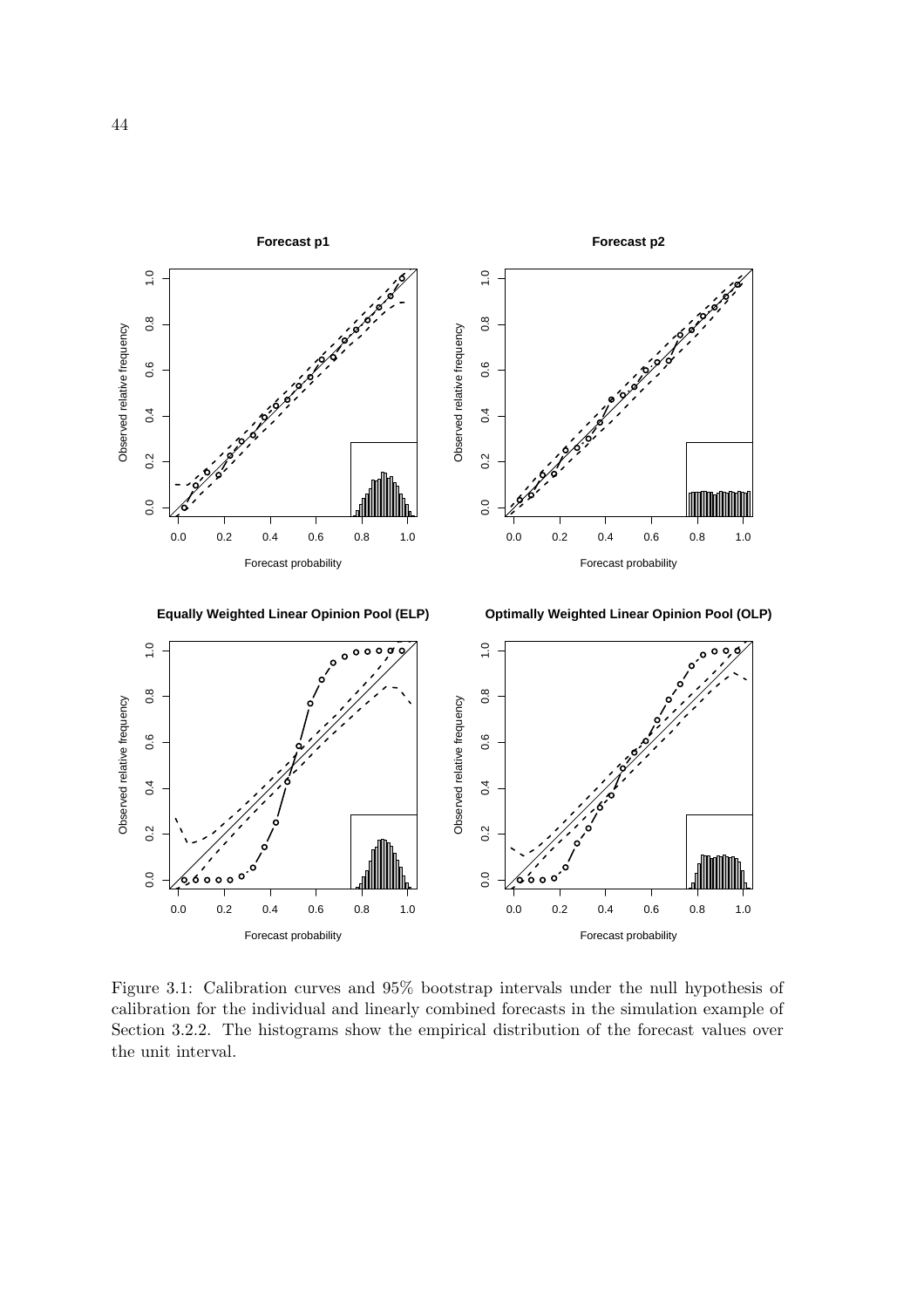expectation of the binary event Y, given the individual forecasts  $p_1, \ldots, p_k$ , that is,

$$
\hat{p} = \mathbb{P}(Y = 1 | p_1, \dots, p_k) = \mathbb{E}(Y | p_1, \dots, p_k).
$$
\n(3.5)

By definition, this is the best approximation of the binary random variable  $Y$  in terms of the individual probability forecasts,  $p_1, \ldots, p_k$ , in the sense that  $\mathbb{E}(\hat{p} - Y)^2 \leq \mathbb{E}(p - Y)^2$  for all functions p that are measurable with respect to the  $\sigma$ -algebra generated by  $p_1, \ldots, p_k$ . Hence,  $\hat{p}$  minimizes the expected Brier score and, indeed, the expectation of any strictly proper scoring rule S, in that

$$
\mathbb{E}S(\hat{p}, Y) = \mathbb{E}E[S(\hat{p}, Y)|p_1, \dots, p_k]
$$
  
\n
$$
= \mathbb{E}[\hat{p}S(\hat{p}, 1) + (1 - \hat{p})S(\hat{p}, 0)]
$$
  
\n
$$
\leq \mathbb{E}[\hat{p}S(p, 1) + (1 - \hat{p})S(p, 0)]
$$
  
\n
$$
= \mathbb{E}E[S(p, Y)|p_1, \dots, p_k]
$$
  
\n
$$
= \mathbb{E}S(p, Y),
$$

with equality if and only if  $p = \hat{p}$  almost surely. Under the conditions of Theorem 3.2.1, the conditional probability  $\hat{p}$  is a necessarily nonlinear function of the individual forecasts, except for some special cases in which it is linear with at least one coefficient being negative (Dawid, DeGroot and Mortera 1995). In the simulation study of Section 3.2.2 there are two individual forecasts,  $p_1$  and  $p_2$ , and the conditional probability (3.5) equals

$$
\hat{p} = \mathbb{P}(Y = 1 | p_1, p_2) \n= \mathbb{P}(Y = 1 | a_1, a_2) \n= \Phi(a_1 + a_2) \n= \Phi(\sqrt{3}\Phi^{-1}(p_1) + \sqrt{2}\Phi^{-1}(p_2)).
$$
\n(3.6)

This is of the generalized linear form (24) of Dawid, DeGroot and Mortera (1995) with a normal quantile link function.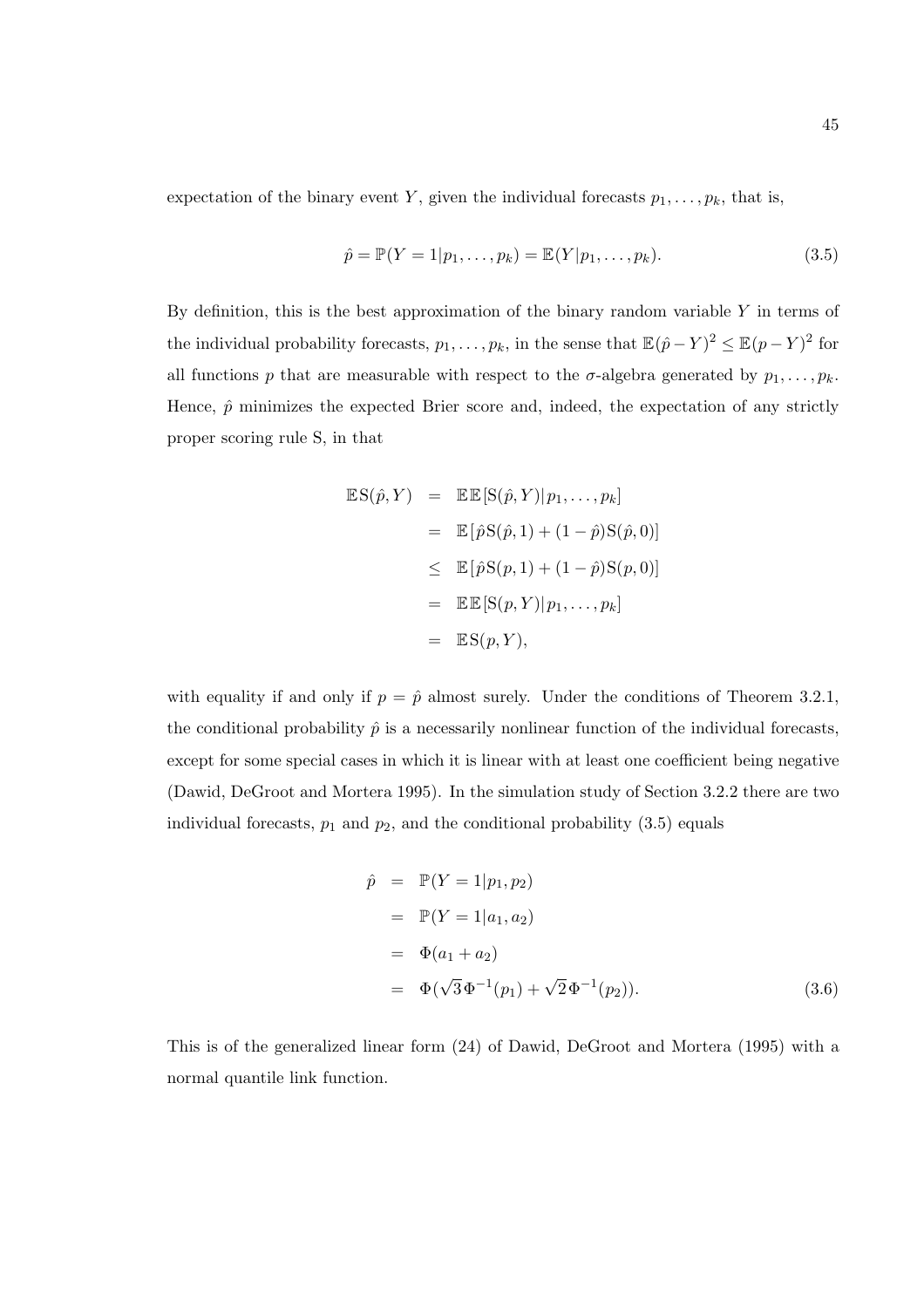### 3.3.1 The beta-transformed linear opinion pool (BLP)

In the practice of forecasting, the functional form of the conditional probability (3.5) is unknown and needs to be estimated from training data. Nonparametric approaches can be attempted; however, we have chosen parsimonious, yet flexible parametric approximations. Nonparametric approaches are likely to suffer from the curse of dimensionality issue because, as the number of forecasters grows the difficulty in estimating conditional probability accurately will grow exponentially. For the parametric method we only need one additional parameter corresponding to a new forecaster. So, the number of parameters grows linearly and thus we will avoid the curse of dimensionality issue. Specifically, our preferred approach to aggregating individual probability forecasts,  $p_1, \ldots, p_k$ , is to first form a linear opinion pool, and then to apply a beta transform to achieve calibration. We call this the beta-transformed linear opinion pool (BLP), which takes the form

$$
p = H_{\alpha,\beta}\left(\sum_{i=1}^{k} w_i p_i\right),\tag{3.7}
$$

where  $w_1, ..., w_k \ge 0$  and  $w_1 + ... + w_k = 1$ , and

$$
H_{\alpha,\beta}(x) = B(\alpha,\beta)^{-1} \int_0^x t^{\alpha-1} (1-t)^{\beta-1} dt \quad \text{for} \quad x \in [0,1],
$$

is the cumulative distribution function of the beta density with shape parameters  $\alpha > 0$ and  $\beta > 0$ . Note that the BLP model nests the traditional linear opinion pool that arises in the special case when  $\alpha = \beta = 1$ . If furthermore  $w_1 = \cdots = w_k = \frac{1}{k}$  we recover the equally weighted linear opinion pool (ELP). While the use of the beta transform for the purpose of calibration dates back at least to Graham (1996), the statistical model (3.7) that merges the linear opinion pool with a parametric recalibration transformation appears to be new. It applies very generally and can be used to aggregate calibrated as well as uncalibrated sources.

In many cases, full generality in (3.7) may not be needed or desirable. For instance, it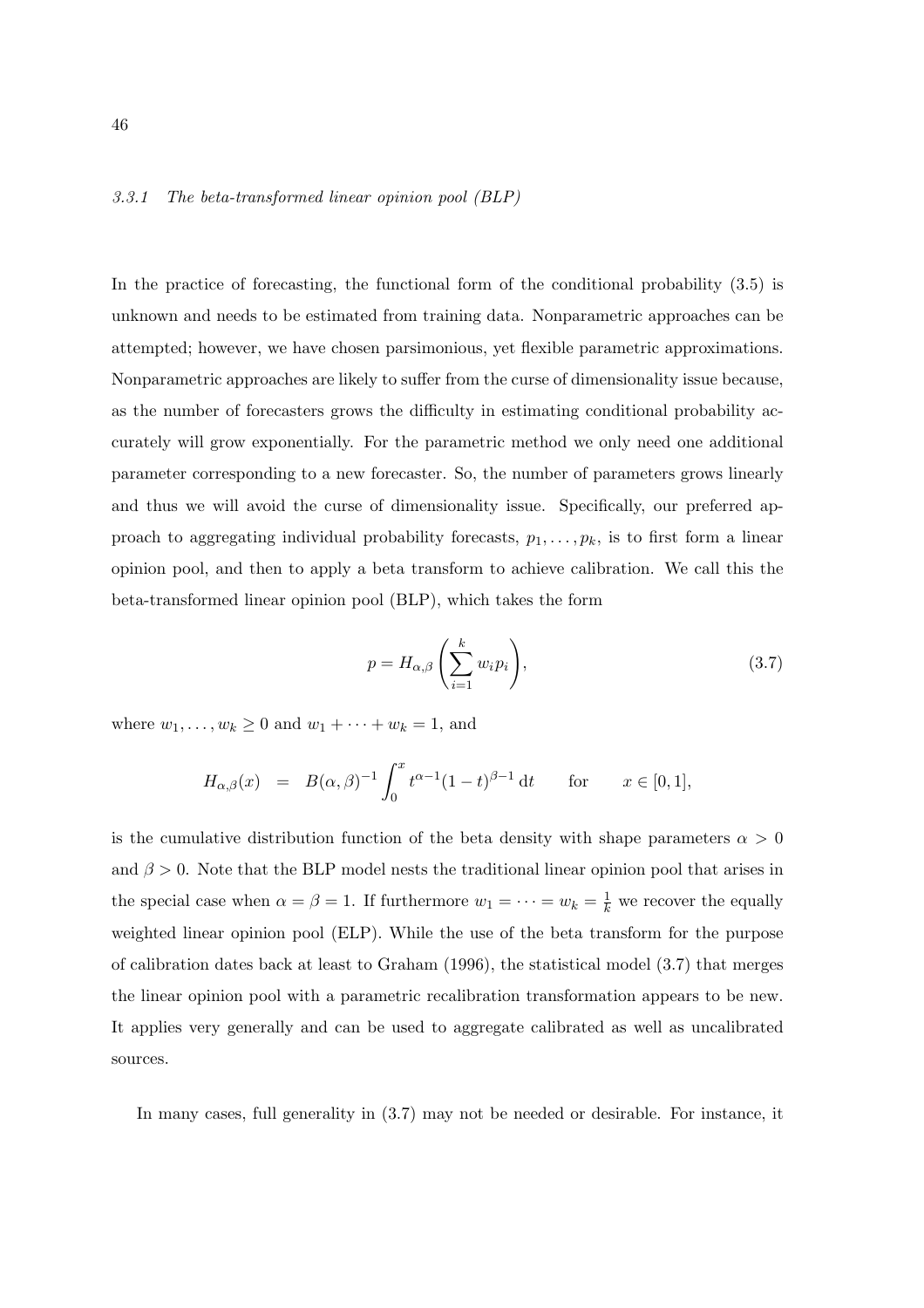is often useful to assume that the recalibration transform,  $H_{\alpha,\beta}$ , satisfies

$$
H_{\alpha,\beta}(x) \leq x
$$
 for  $x \leq x_0$  and  $H_{\alpha,\beta}(x) \geq x$  for  $x \geq x_0$  (3.8)

for some  $x_0 \in (0,1)$ . This can be enforced by putting conditions on  $\alpha$  and  $\beta$ . For example, if the individual forecasts are calibrated, Theorem 3.2.1 suggests that the linear opinion pool is underconfident, in the sense that its calibration curve lies under the diagonal for small forecast probabilities, and above the diagonal for high probabilities, with a fixed point at some  $x_0 \in (0, 1)$ . The aforementioned results of Wallsten and Diederich (2001) support the choice of  $x_0 = \frac{1}{2}$  $\frac{1}{2}$ , under which (3.8) can be enforced by requiring that

$$
\alpha = \beta \ge 1. \tag{3.9}
$$

If we aim to address the hard-easy effect that has been described in the psychological literature (Lichtenstein, Fischhoff and Phillips 1982; Kynn 2008, p. 253), the fixed point in (3.8) can be taken to be  $x_0 = \frac{3}{4}$  $\frac{3}{4}$ .

We now describe how we go about parameter estimation for the BLP model in (3.7). Suppose that  $y_1, \ldots, y_n$  are binary observations in the training set. Let  $p_{i1}, \ldots, p_{in}$  denote the respective individual probability forecasts, for sources  $i = 1, \ldots, k$ . The aggregated BLP forecast then takes the form

$$
p_t = H_{\alpha,\beta}\left(\sum_{i=1}^k w_i p_{it}\right)
$$
 for  $t = 1,\ldots,n$ ,

where the index ranges over the instances in the training set. Assuming independence, the log likelihood function for the BLP model (3.7) can be expressed as

$$
\ell(w_1, ..., w_k; \alpha, \beta) = \sum_{t=1}^n (y_t \log p_t + (1 - y_t) \log(1 - p_t))
$$
  
= 
$$
\sum_{t=1}^n y_t \log H_{\alpha, \beta} \left( \sum_{i=1}^k w_i p_{it} \right) + \sum_{t=1}^n (1 - y_t) \log \left( 1 - H_{\alpha, \beta} \left( \sum_{i=1}^k w_i p_{it} \right) \right).
$$
 (3.10)

We obtain maximum likelihood estimates of the weights  $w_1, \ldots, w_k$  and the recalibration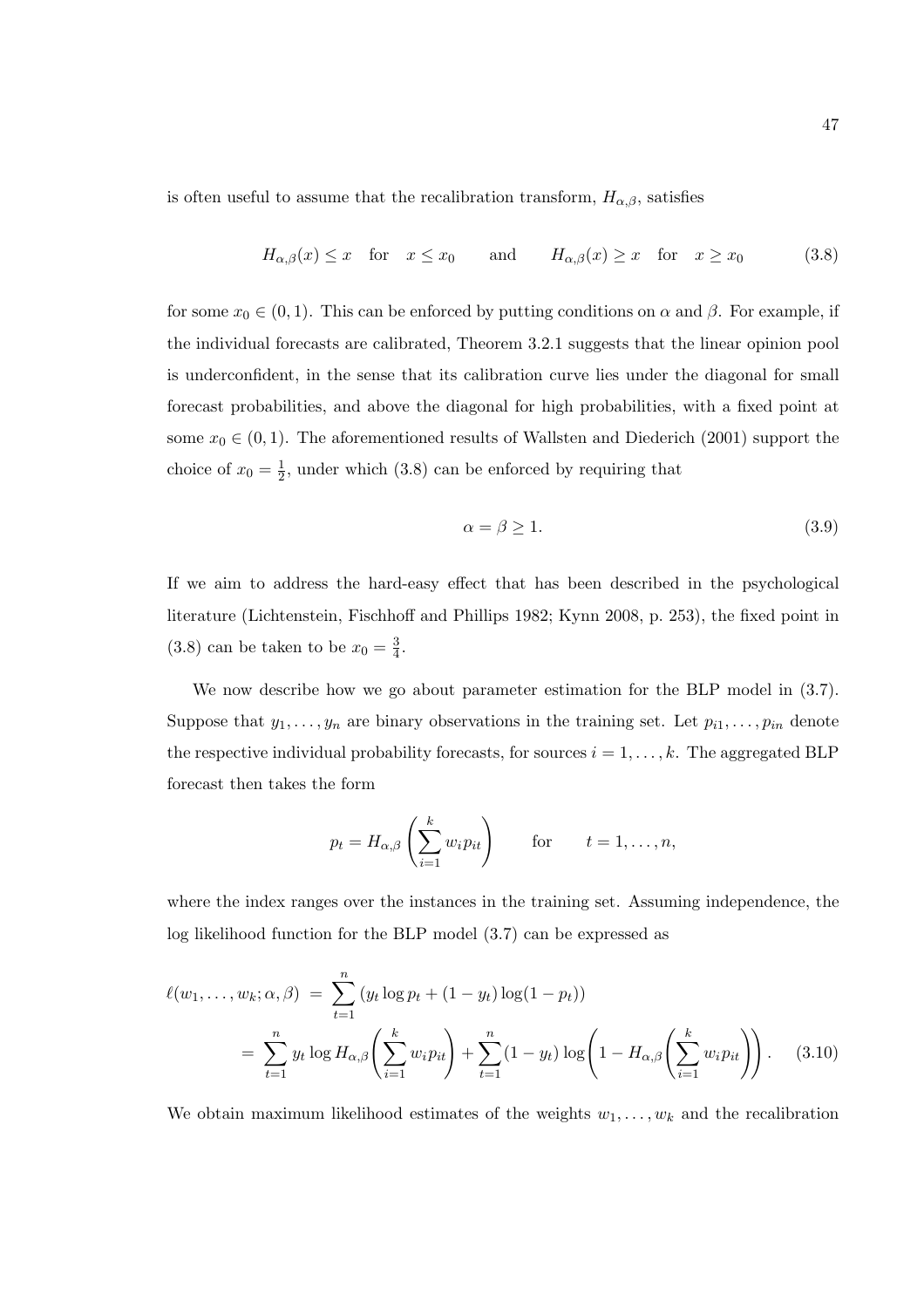|                                                                        |  |  | Table 3.1: Maximum likelihood estimates of OLP and BLP parameters in the simulation |  |
|------------------------------------------------------------------------|--|--|-------------------------------------------------------------------------------------|--|
| example of Sections 3.2.2 and 3.3.2, with standard errors in brackets. |  |  |                                                                                     |  |

| Method     | $w_1$                        | $w_2$                                      | $\alpha$ |
|------------|------------------------------|--------------------------------------------|----------|
| <b>OLP</b> | $0.246(0.014)$ 0.754 (0.014) |                                            |          |
| <b>BLP</b> |                              | $0.519(0.005)$ $0.481(0.005)$ $9.55(0.35)$ |          |

parameters  $\alpha$  and  $\beta$  by numerically optimizing the log likelihood function (3.10) under the constraints that  $w_1, \ldots, w_k \geq 0$ ,  $w_1 + \cdots + w_k = 1$ ,  $\alpha > 0$  and  $\beta > 0$ . As noted above, it is often appropriate to enforce further constraints, with (3.9) being one such example. The traditional, non-transformed linear opinion pool arises when  $\alpha = \beta = 1$ . Estimated standard errors can be obtained in the usual way, by inverting a numerical approximation to the Hessian of the log likelihood function at the maximum likelihood estimates. We believe this would be a correct estimate of standard error as long as the parameter estimates lie in the open interior of the parameter space. The estimates can also be interpreted as optimum score estimates based on the logarithmic scoring rule, in the sense described by Gneiting and Raftery (2007, p. 375). This latter interpretation does not rely on any assumption of independence, and our results in concert with those of Wilks (1991) suggest robustness to non-independence.

#### 3.3.2 Simulation study revisited

We return to the simulation study in Section 3.2.2 and fit the beta-transformed linear **opinion pool (BLP)** to combine the individual probability forecasts,  $p_1$  and  $p_2$ . Then we compare to the theoretically optimal forecast, the conditional probability (CP) forecast (3.5) which here has the closed form solution (3.6).

Recall that both  $p_1$  and  $p_2$  are calibrated, so, as we explain in the previous section, we estimate the BLP model (4.7) under the constraint in (3.9), that is, we assume that  $\alpha = \beta \geq$ 1. Table 3.1 shows maximum likelihood estimates for the BLP parameters and compares to the respective OLP estimates. The individual forecasts,  $p_1$  and  $p_2$ , get approximately equal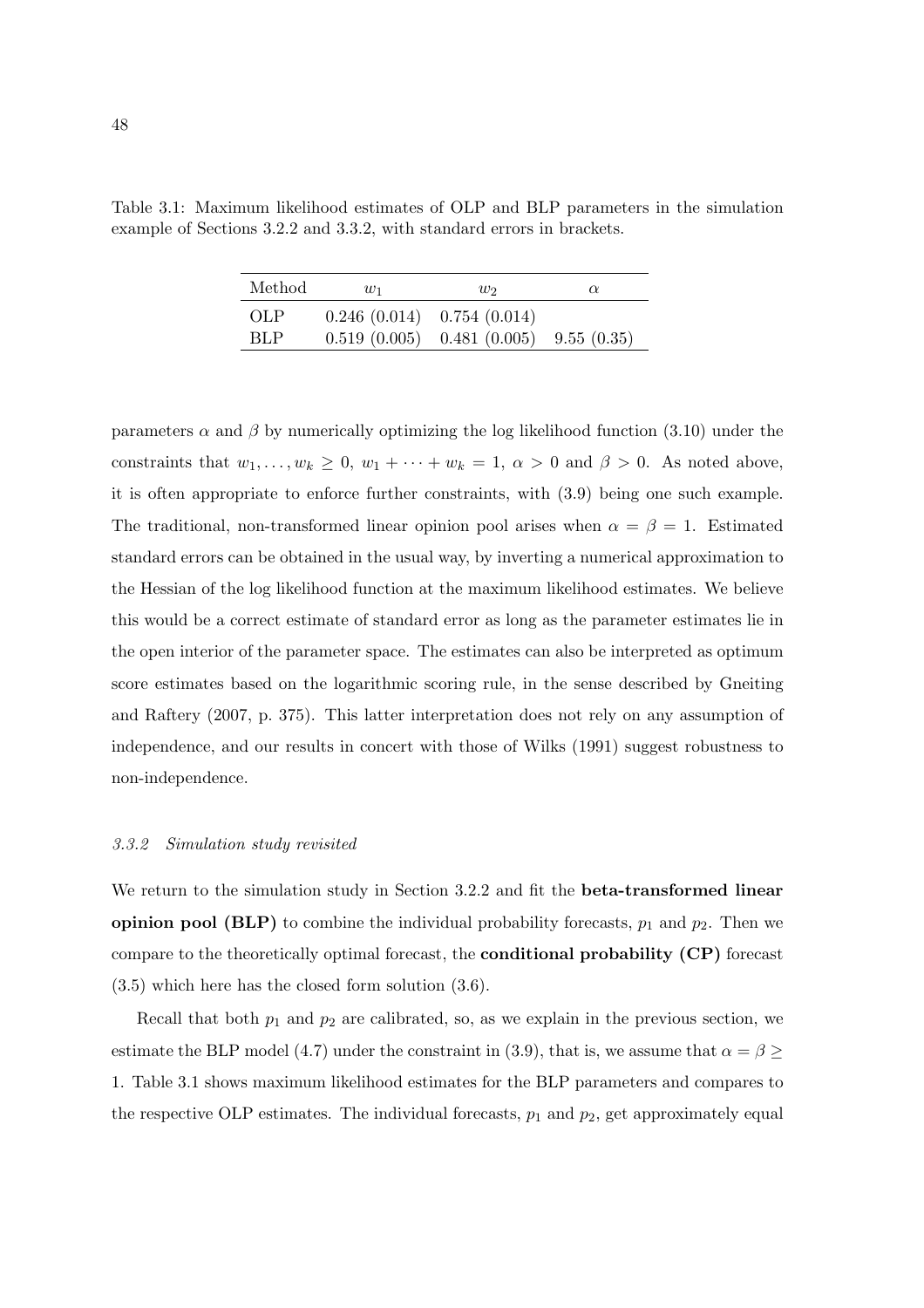**Beta−Transformed Linear Opinion Pool (BLP)**



Figure 3.2: Calibration curve and 95% bootstrap intervals under the null hypothesis of calibration for the BLP forecast in the simulation example of Sections 3.2.2 and 3.3.2, for the same independent test sample as that used before. The histogram shows the empirical distribution of the forecast values over the unit interval.

BLP weights, much in contrast to the OLP model. The estimate for the BLP recalibration parameter,  $\alpha$ , is far from the identity transform that arises when  $\alpha = 1$ , reflecting the striking lack of calibration of the traditional linear opinion pool.

Have we succeeded in our goal of approximating the theoretically optimal CP forecast (3.6) by the estimated, nonlinearly aggregated BLP model (3.7)? The empirical calibration curve for the BLP forecast in Figure 3.2 does not show any systematic departure from the diagonal, and the inset histogram shows that it is much sharper than any of the individual or linearly combined forecasts. A more detailed analysis reveals that if  $0 < p_1 = p_2 < 1$  the maximal difference between the CP forecast and the fitted BLP model is 0.0215.

Table 3.2 shows the mean Brier or quadratic score and its reliability, resolution and uncertainty components for the various forecasts (Murphy 1973; Dawid 1986). Suppose that the probability forecasts  $p_t$  for the binary event  $y_t$ , where  $t = 1, \ldots, n$ , take discrete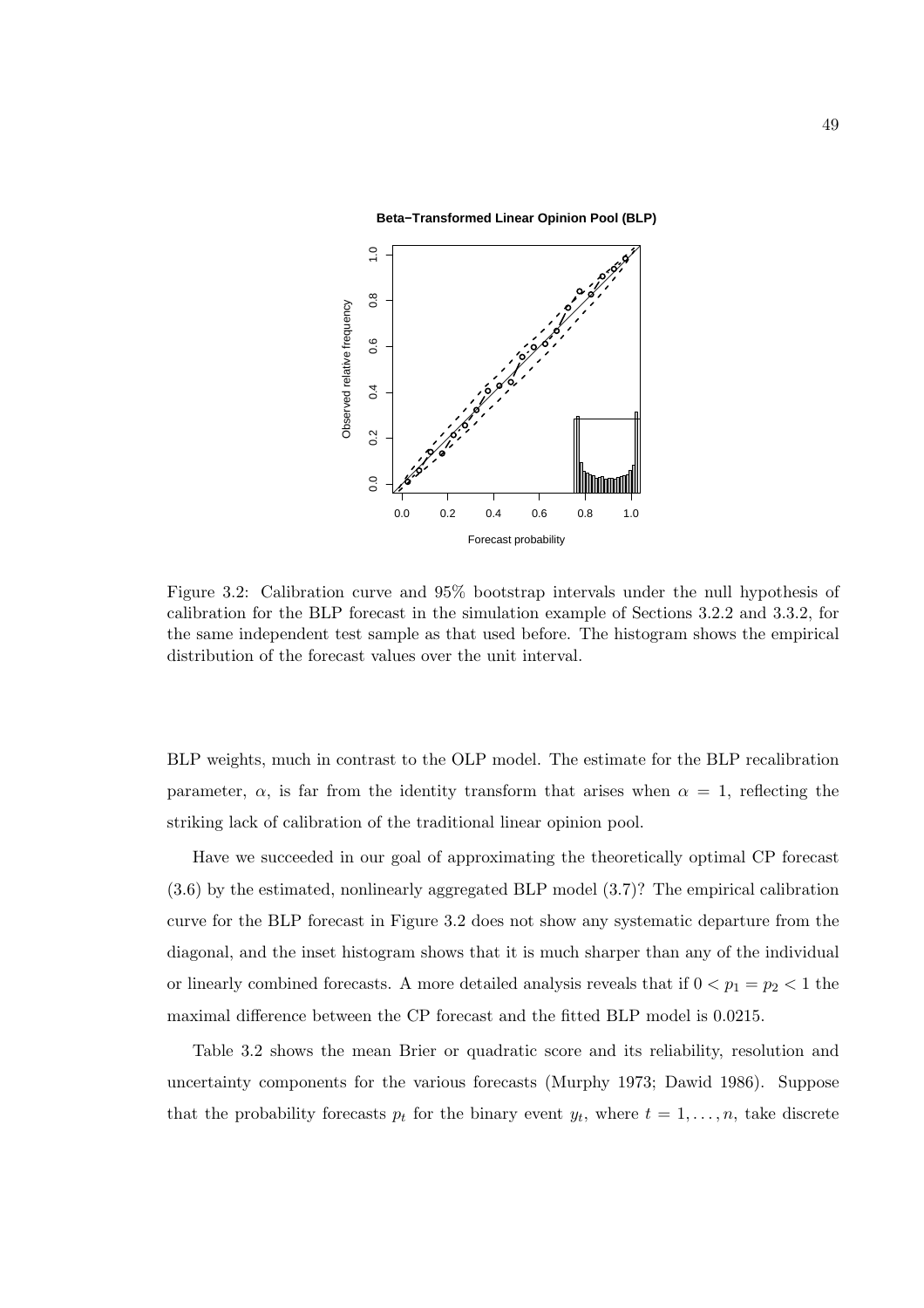values  $f_i \in [0,1]$ , where  $i = 1, \ldots, I$ . Let  $n_i$  be the number of times that the forecast value  $f_i$  occurs, so that  $n = n_1 + \cdots + n_I$ , and let  $q_i$  be the respective empirical conditional event frequency, that is, the ex post recalibrated forecast. Let

$$
\bar{q} = \frac{1}{n} \sum_{i=1}^{I} n_i q_i = \frac{1}{n} \sum_{t=1}^{n} y_t
$$

denote the marginal event frequency. Then the mean Brier score,

$$
BS = \frac{1}{n} \sum_{t=1}^{n} (p_t - y_t)^2,
$$

decomposes as

BS = 
$$
\underbrace{\frac{1}{n} \sum_{i=1}^{I} n_i (f_i - q_i)^2}_{\text{REL}} - \underbrace{\frac{1}{n} \sum_{i=1}^{I} n_i (q_i - \bar{q})^2}_{\text{RES}} + \underbrace{\bar{q} (1 - \bar{q})}_{\text{UNC}}.
$$

The reliability term (REL) quantifies calibration and is negatively oriented, that is, the smaller the better. The resolution component (RES) equals the variance of the ex post recalibrated forecast and is positively oriented. For a calibrated forecast, it quantifies sharpness; for an uncalibrated forecast, it measures potential sharpness. As noted above, we generally seek a forecast which is as sharp as possible subject to it being calibrated (Murphy and Winkler 1987; Gneiting, Balabdaoui and Raftery 2007). The uncertainty term (UNC) is computed from the observations alone and is independent of the forecast. If the probability forecast is a continuous variable, the decomposition depends on a binning of the forecast values and is approximate only. It can be made exact by considering two additional components in the decomposition, as proposed by Stephenson, Coelho and Jolliffe (2008). In our case, the extra terms make very little difference, and we consider the classical decomposition only.

From Table 3.2 we see that the linearly combined ELP and OLP forecasts have lower Brier score than any of the individual forecasts. In both cases, the improvement stems from the resolution component, which is high, because the ex post recalibrated forecast is sharp,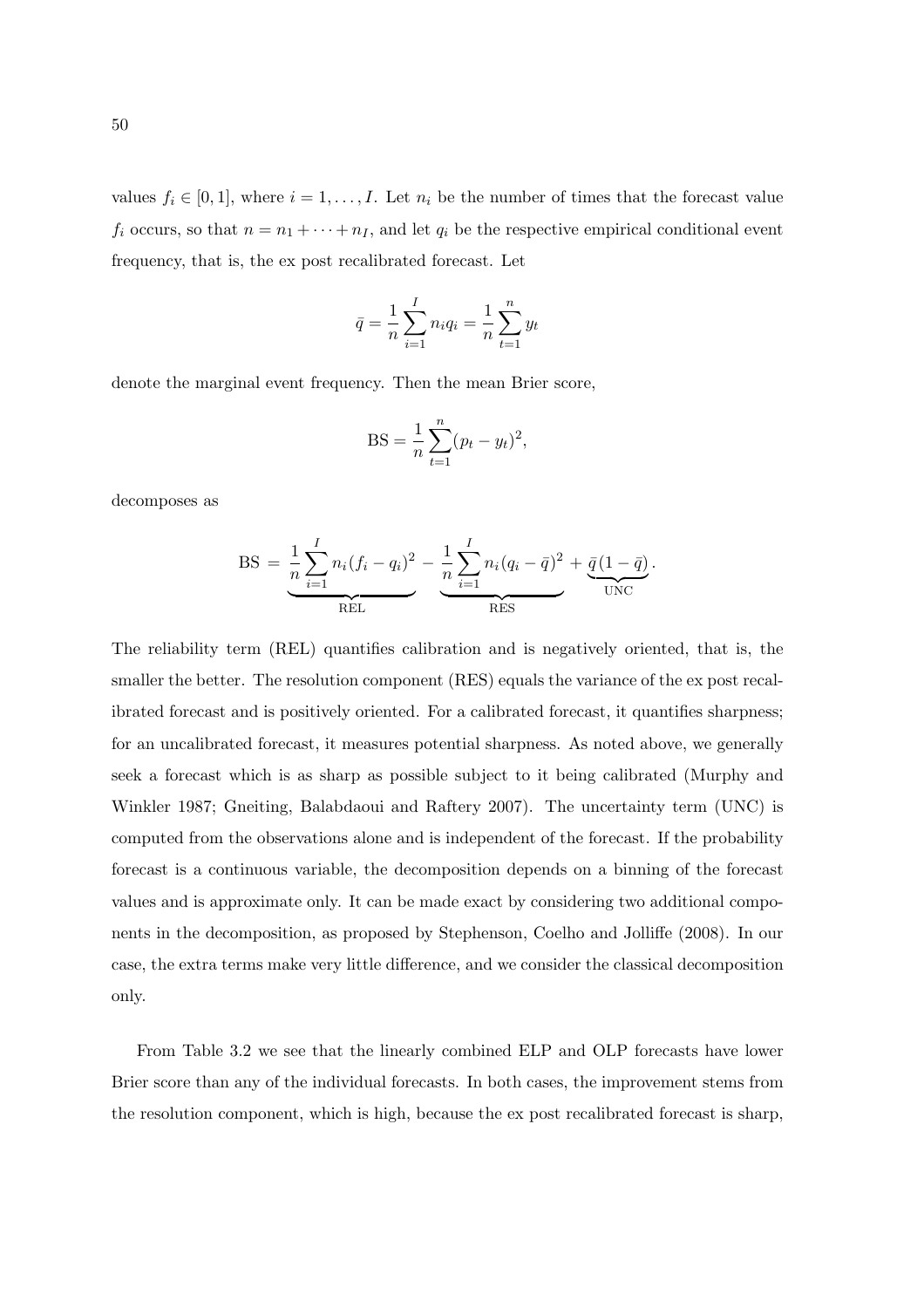| Forecast   | BS     | REL    | <b>RES</b> | UNC    |
|------------|--------|--------|------------|--------|
| $p_1$      | 0.2094 | 0.0002 | 0.0408     | 0.2500 |
| $p_2$      | 0.1657 | 0.0004 | 0.0847     | 0.2500 |
| ELP        | 0.1563 | 0.0418 | 0.1354     | 0.2500 |
| OLP        | 0.1531 | 0.0120 | 0.1088     | 0.2500 |
| <b>BLP</b> | 0.1137 | 0.0005 | 0.1368     | 0.2500 |
| CР         | 0.1126 | 0.0003 | 0.1377     | 0.2500 |

Table 3.2: Out-of-sample mean Brier score (BS) and its reliability (REL), resolution (RES) and uncertainty (UNC) components for the probability forecasts in the simulation example of Sections 3.2.2 and 3.3.2.

even though the forecast itself is uncalibrated and lacks sharpness, as reflected in Figure 3.1. The BLP forecast is much better calibrated, and simultaneously more successful in resolving events and non-events, than the ELP and OLP forecasts, resulting in a hugely improved Brier score. As anticipated, the theoretically optimal CP forecast shows the lowest Brier score. However, the BLP forecast is a very close competitor; it is nearly as well calibrated and nearly as sharp as the CP forecast.

#### 3.3.3 Uncalibrated components

In the above simulation experiment, each individual source was calibrated, and we fitted the BLP model (4.7) under the constraint that  $\alpha = \beta$ . However, the BLP approach is more general, and applies equally in situations in which one or more of the component forecasts are uncalibrated. Furthermore, it can be beneficial to allow for the full BLP model with general parameters  $\alpha > 0$  and  $\beta > 0$ .

In the remainder of the section, we give an example that covers these two types of situations. Specifically, we consider forecast combinations of  $p_1 = \Phi(\frac{a_1}{\sqrt{3}})$ , defined as previously, and of the **probability forecast**  $p_2^*$ , which we take to be

$$
p_2^* = \Phi\left(\frac{1}{5} + \frac{a_2}{2}\right). \tag{3.11}
$$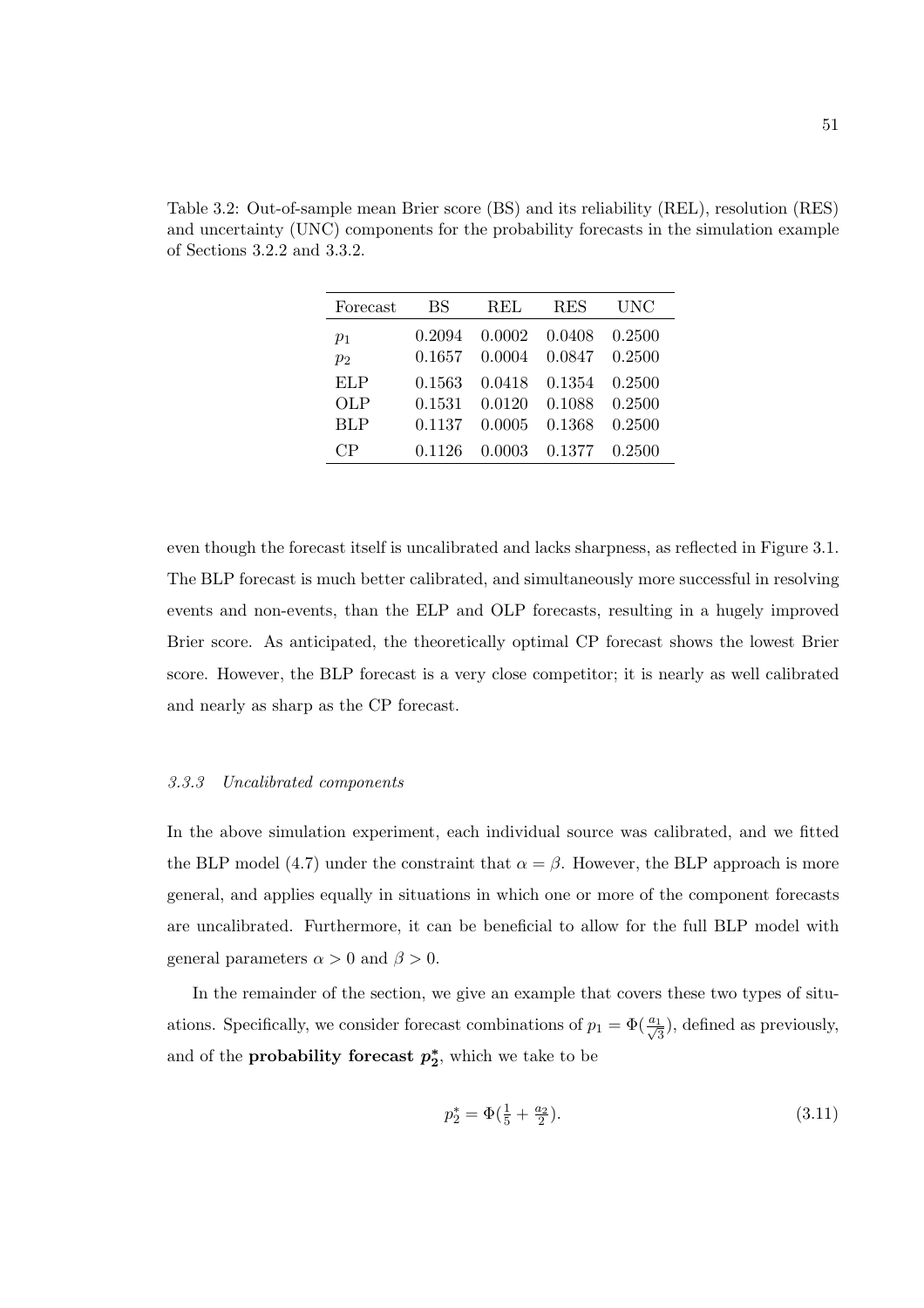

Figure 3.3: Calibration curve and 95% bootstrap intervals under the null hypothesis of calibration for the uncalibrated source  $p_2^*$  in the simulation example of Section 3.3.3. The histogram shows the empirical distribution of the forecast values over the unit interval.

As illustrated in Figure 3.3, the source  $p_2^*$  is uncalibrated and its marginal distribution is skewed. Table 3.3 shows maximum likelihood estimates for OLP and BLP models which have been fit on the same training sample (that is, using the same random seed for  $a_1$  and  $a_2$ ) as in Sections 3.2.2 and 3.3.2. Note that we refer to the constrained BLP model (with  $\alpha = \beta$ ) as symmetric, and to the full model (with general parameters  $\alpha > 0$  and  $\beta > 0$ ) as asymmetric.

Figure 3.4 and Table 3.4 show performance results for the same independent test sample of size 10,000 as that used before. The calibration curves in Figure 3.4 demonstrate that the symmetric BLP forecast is uncalibrated, while the asymmetric BLP forecast is empirically calibrated. The Brier scores in Table 3.4 confirm that the linearly combined ELP and OLP forecasts outperform each of the individual sources,  $p_1$  and  $p_2^*$ . However, the nonlinearly combined BLP forecasts show much better predictive performance. The asymmetric, general version of the BLP forecast outperforms the symmetric version, which is uncalibrated, and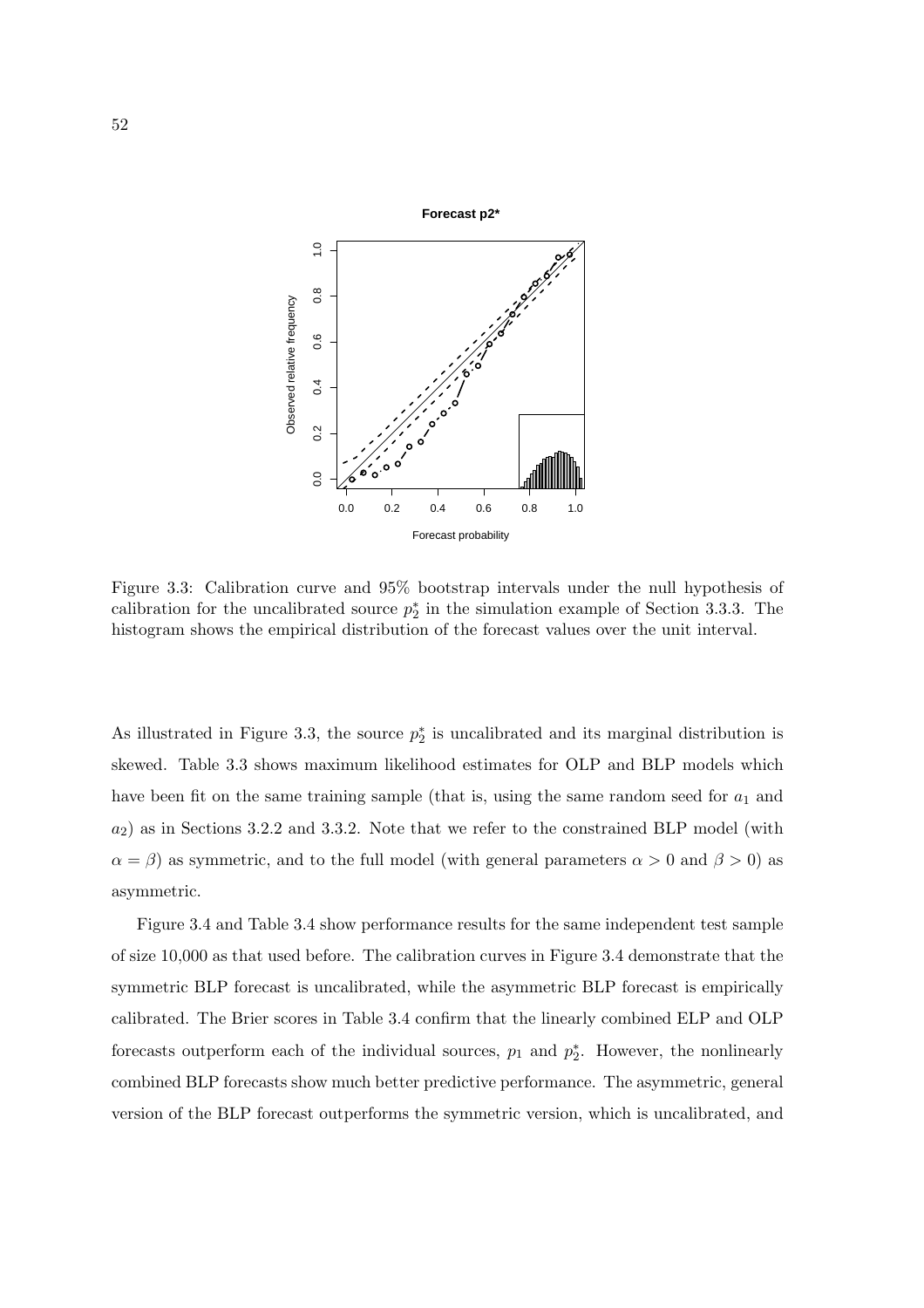Table 3.3: Maximum likelihood estimates of OLP and BLP parameters in the simulation example of Section 3.3.3, with standard errors in brackets.

| Method<br>$w_1$                                                        |  | W                                                         | $\alpha$ |  |
|------------------------------------------------------------------------|--|-----------------------------------------------------------|----------|--|
| <b>OLP</b>                                                             |  | $0.265(0.017)$ 0.735 $(0.017)$                            |          |  |
| BLP (symmetric)                                                        |  | $0.473(0.005)$ $0.527(0.005)$ $10.11(0.36)$ $10.11(0.36)$ |          |  |
| BLP (asymmetric) 0.454 (0.005) 0.546 (0.005) 13.72 (0.49) 11.66 (0.42) |  |                                                           |          |  |

Table 3.4: Out-of-sample mean Brier score (BS) and its reliability (REL), resolution (RES) and uncertainty (UNC) components for the probability forecasts in the simulation example of Section 3.3.3.

| Forecast         | BS     | <b>REL</b> | <b>RES</b> | <b>UNC</b> |
|------------------|--------|------------|------------|------------|
| $p_1$            | 0.2094 | 0.0002     | 0.0408     | 0.2500     |
| $p_2^*$          | 0.1740 | 0.0084     | 0.0844     | 0.2500     |
| ELP              | 0.1671 | 0.0514     | 0.1343     | 0.2500     |
| <b>OLP</b>       | 0.1641 | 0.0321     | 0.1179     | 0.2500     |
| BLP (symmetric)  | 0.1215 | 0.0084     | 0.1369     | 0.2500     |
| BLP (asymmetric) | 0.1132 | 0.0005     | 0.1373     | 0.2500     |
| CP               | 0.1126 | 0.0003     | 0.1377     | 0.2500     |

performs nearly as well as the theoretically optimal CP forecast.

# 3.4 Case Study: Probability of Precipitation Forecasts

We turn to a data example on statistical and National Weather Service probability of precipitation forecasts in the continental US. With some one-third of the US economy being weather sensitive, and severe weather causing billions of dollars in damage and hundreds of deaths annually, there is a critical need for calibrated and sharp probabilistic weather forecasts, to allow for optimal decision making under inherent uncertainty (Dutton 2002; Regnier 2008).

Baars and Mass (2005) consider probability of precipitation forecasts for 29 meteoro-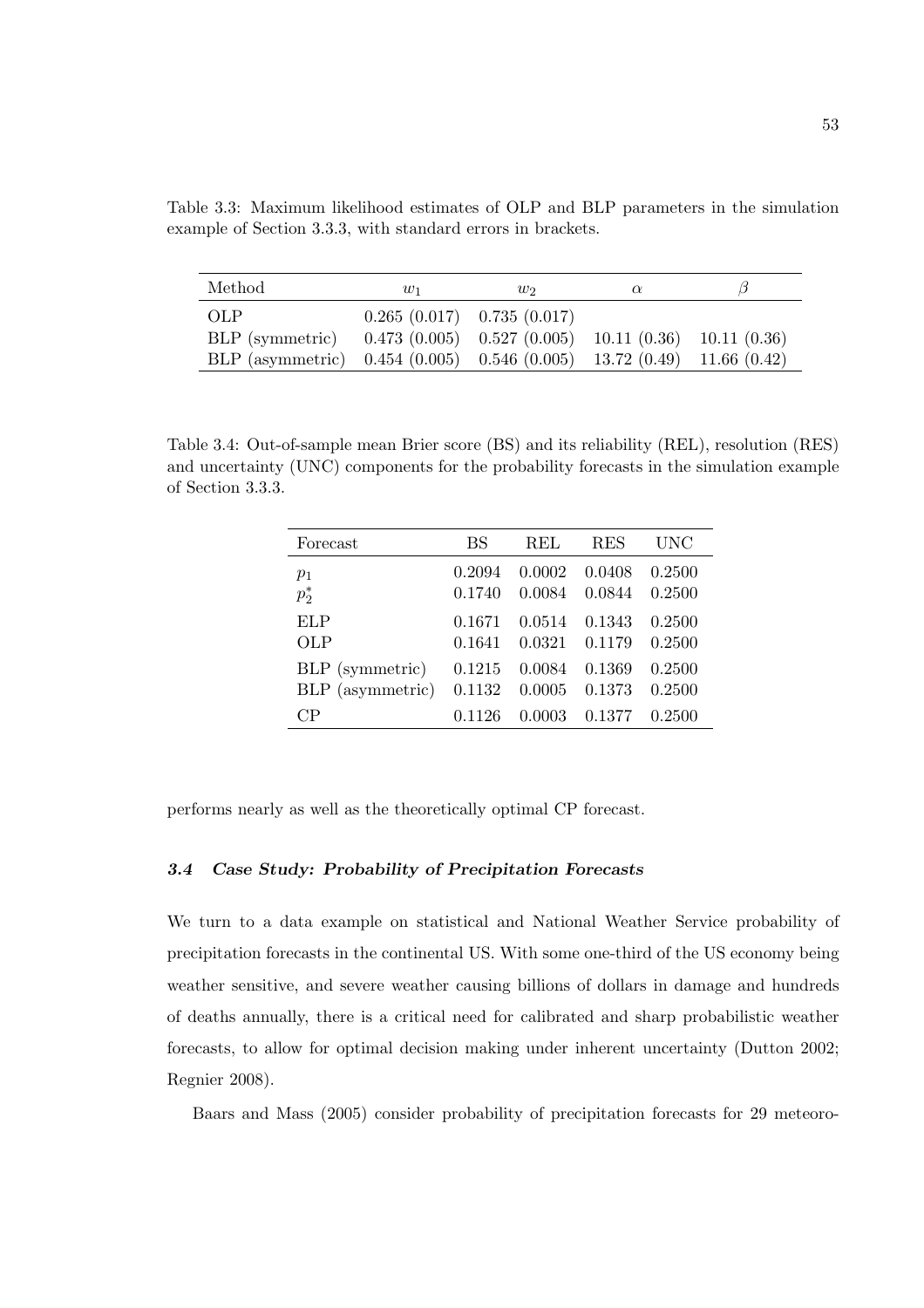

Figure 3.4: Calibration curves and 95% bootstrap intervals under the null hypothesis of calibration for the BLP forecasts in the simulation example of Section 3.3.3. The histograms show the empirical distribution of the forecast values over the unit interval.

logical stations at major urban centers spread across the continental US. They compare the performance of individual and linearly combined model output statistics (MOS) and National Weather Service (NWS) forecasts, and conclude that a linear opinion pool of the machine generated MOS forecasts is competitive or superior to the NWS forecast at nearly all locations. Here we consider the aggregate performance of individual and combined forecasts at all 29 stations, based on the automated GMOS, EMOS and NMOS forecasts, and the human generated, operational NWS forecast. The MOS probability forecasts are statistical forecasts that apply regression techniques to the output of a numerical weather prediction model and recent weather observations (Glahn and Lowry 1972; Wilks 2006). The MOS forecasts are recorded in multiples of a hundredth; the NWS forecasts come in multiples of a tenth, except that a forecast probability of 0.05 is issued occasionally.

We consider 2-days ahead probability of precipitation forecasts for the 12-hour term called period 2 by Baars and Mass (2005), with our data ranging from July 1, 2003 to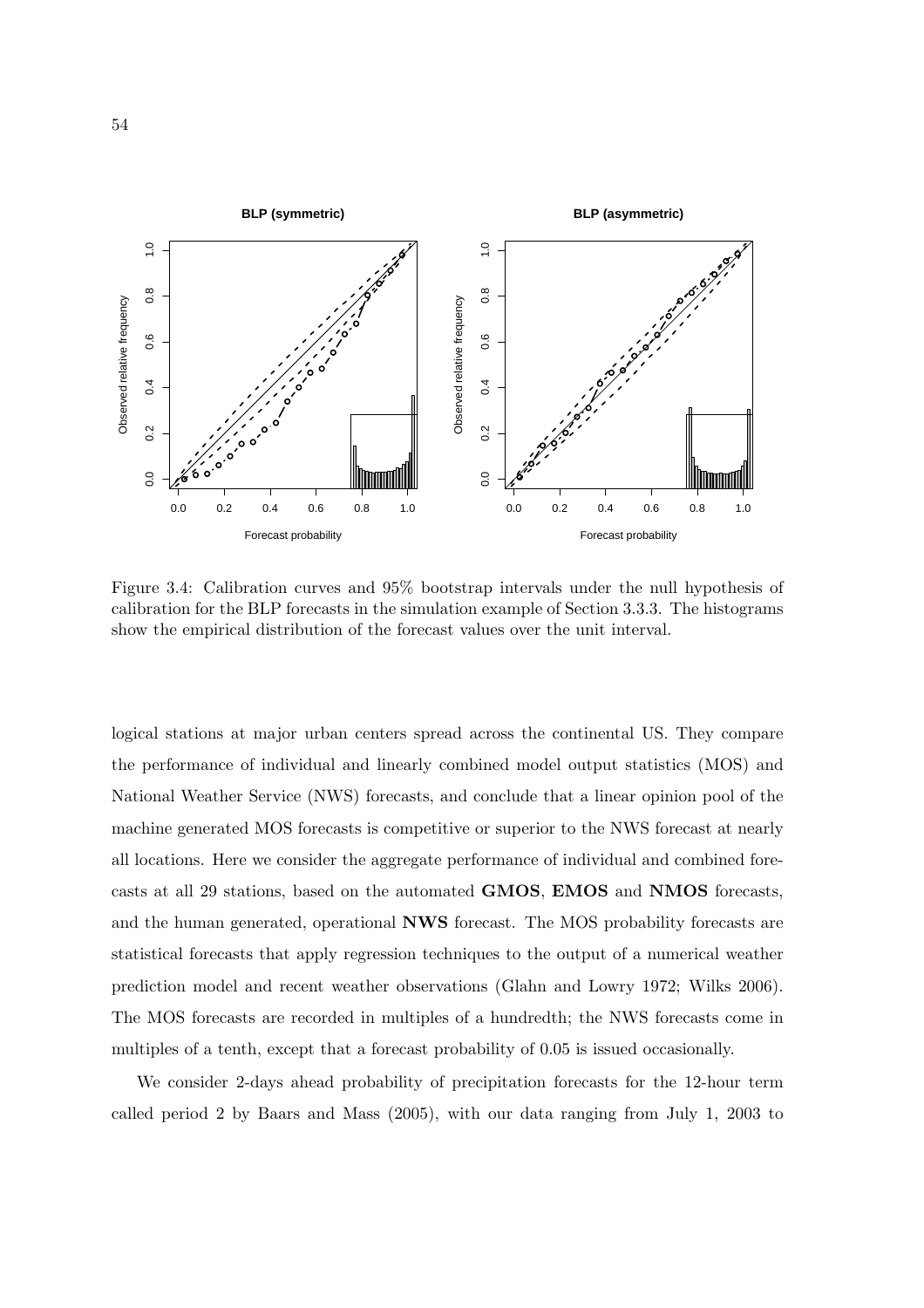

Figure 3.5: Calibration curves and 95% bootstrap intervals under the null hypothesis of calibration for the four individual probability of precipitation forecasts in the test period. The histograms show the empirical distribution of the forecast values over the unit interval.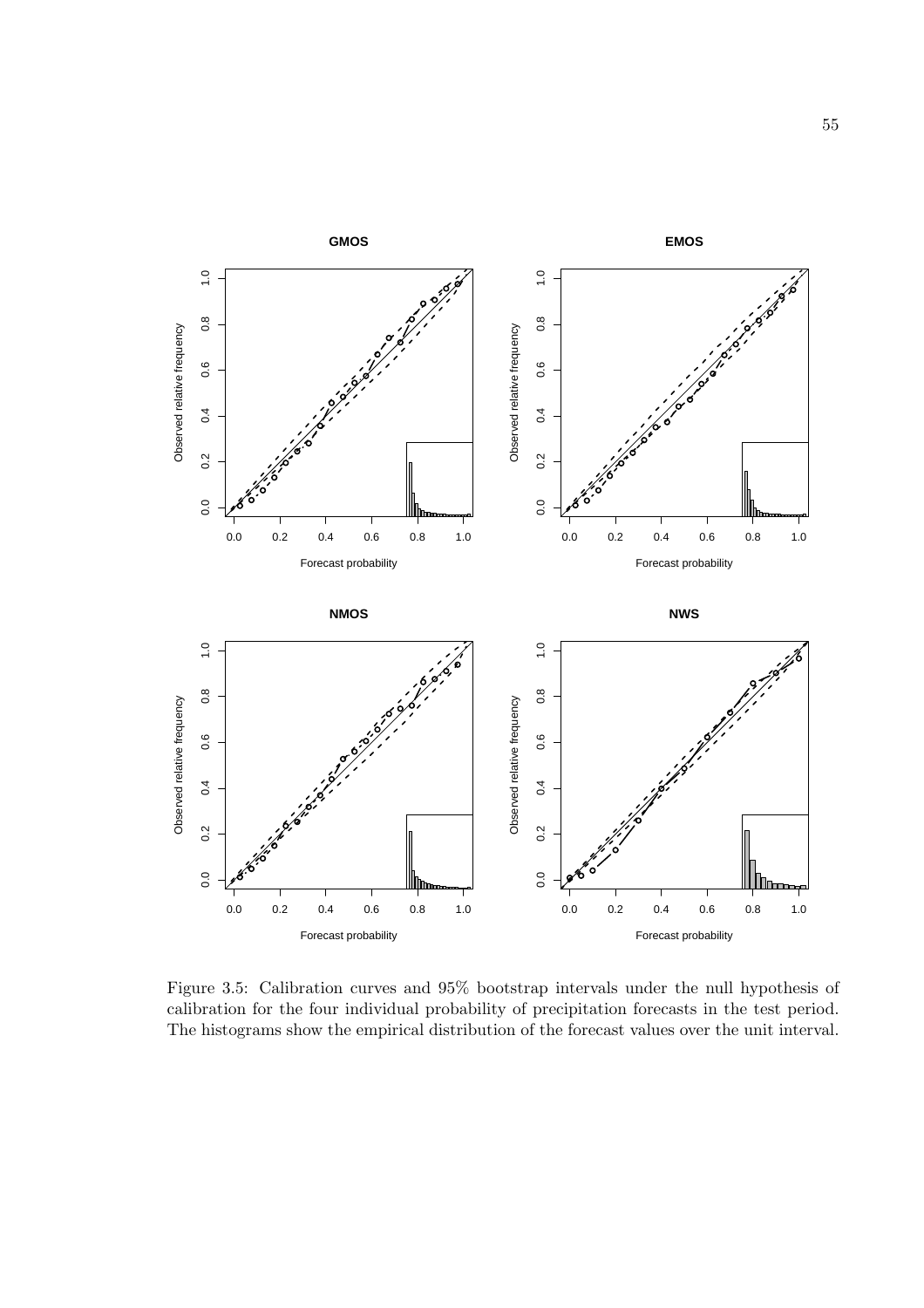March 3, 2008. This includes but is not limited to the one year record studied by Baars and Mass (2005). We use the first two years (July 1, 2003 to June 30, 2005) as training data, on which we fit OLP and BLP models that apply at all stations simultaneously. The balance of the record (July 1, 2005 to March 3, 2008) is used as test data on which we evaluate the forecasts. All results are aggregated over the test period and the 29 stations.

Figure 3.5 shows calibration curves for the four individual forecasts over the test period. We are in the desirable situation in which the calibration curves show only minor deviations from the diagonal, and so we fit the BLP model (3.7) under the constraint (3.9). Hence, the BLP model has a single additional recalibration parameter,  $\alpha \geq 1$ , when compared to the traditional linear opinion pool.

### 3.4.1 Combining statistical forecasts

Following Baars and Mass (2005), we consider combined probability forecasts that use the three statistical probability forecasts, namely the GMOS, EMOS and NMOS forecasts. As previously, the equally weighted linear opinion pool (ELP) is obtained as the simple average of the three forecasts. Table 3.5 shows maximum likelihood (ML) estimates for the optimally weighted linear opinion pool (OLP) and the beta transformed linear opinion pool (BLP), which we fit on the training data. For both methods, the GMOS and EMOS weights are about equal and nearly reach  $\frac{1}{2}$ , with the NMOS weight being much smaller. This is unsurprising, because NMOS is the oldest system and is well known to be the least accurate of the forecasts considered. The ML estimate of the BLP recalibration parameter,  $\alpha$ , is 1.48.

Reliability diagrams for the combined forecasts are shown in Figure 3.6. The calibration curve for the OLP forecast deviates significantly from the diagonal; the effect is stronger than for any of the individual forecasts, and the direction of the departure agrees with our theoretical results, in that the linearly combined forecast is underconfident. The calibration curve for the ELP forecast is very similar and so it is not shown here. The nonlinearly recalibrated BLP forecast is empirically well calibrated and sharper than the OLP forecast.

Table 3.6 shows the Brier score and its reliability, resolution and uncertainty components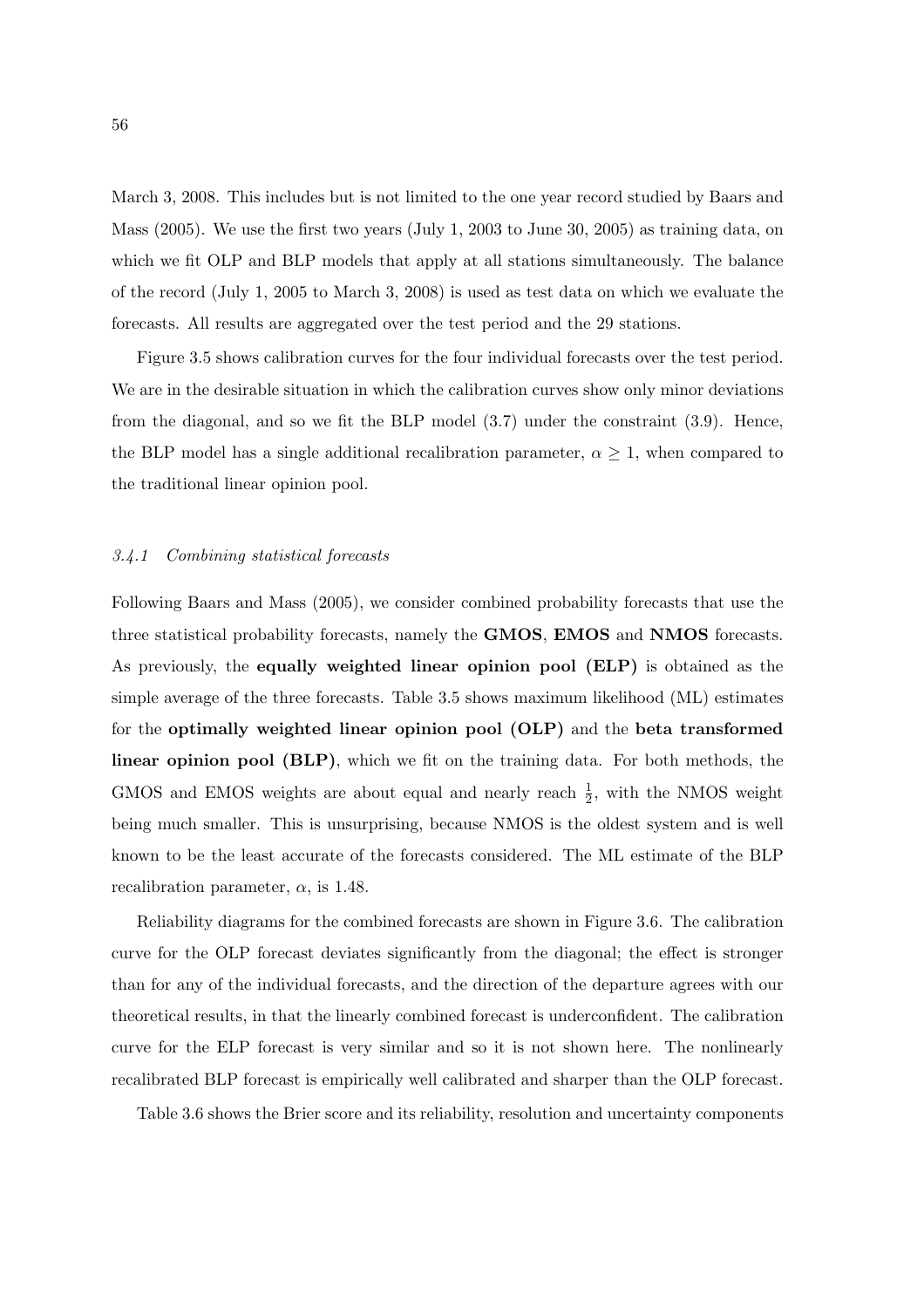

Figure 3.6: Calibration curves and 95% bootstrap intervals under the null hypothesis of calibration for the OLP and BLP probability of precipitation forecasts in the test period, using the statistical forecasts only. The histograms show the empirical distribution of the forecast values over the unit interval.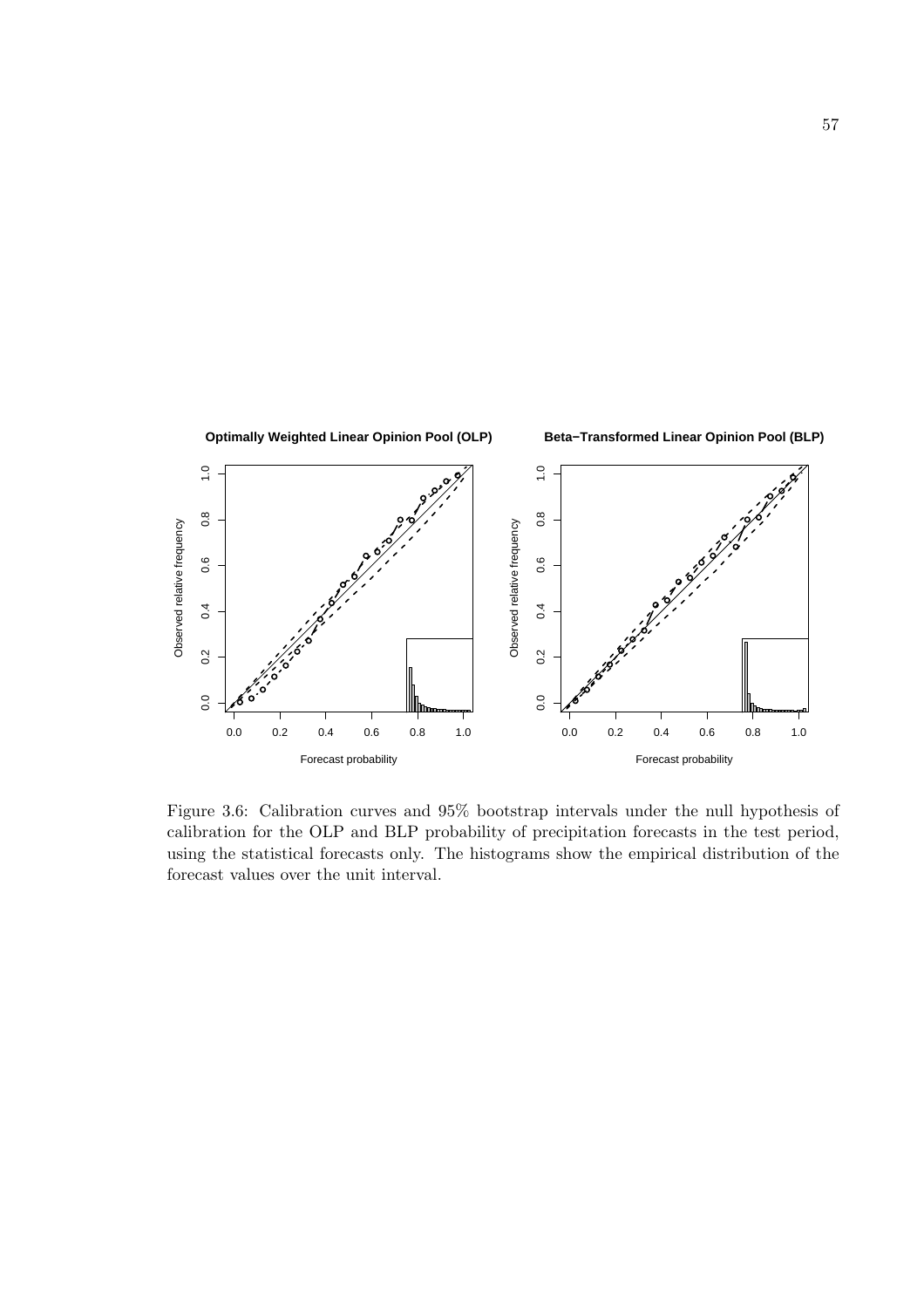Table 3.5: Combined probability forecasts in the precipitation example, using the statistical forecasts only. Maximum likelihood estimates for the OLP and BLP parameters from the training period with standard errors in brackets.

| Method.    | GMOS. | EMOS.                                        | <b>NMOS</b>                                               | $\alpha$ |
|------------|-------|----------------------------------------------|-----------------------------------------------------------|----------|
| <b>OLP</b> |       | $0.485(0.026)$ $0.465(0.027)$ $0.050(0.020)$ |                                                           |          |
| <b>BLP</b> |       |                                              | $0.462(0.022)$ $0.447(0.022)$ $0.091(0.021)$ $1.48(0.03)$ |          |

for the individual and combined forecasts. The BLP forecast performs the best, both in terms of the Brier score, the reliability or calibration component, and the resolution component. The improvement of the nonlinear BLP method over the linear OLP forecast is about the same as that of the OLP forecast over the best individual source, the GMOS forecast.

# 3.4.2 Combining statistical and National Weather Service forecasts

We turn to combined probability forecasts that are based on all four individual sources, now including the NWS forecast, in addition to the GMOS, EMOS and NMOS forecasts. This possibility was not explored by Baars and Mass (2005), who aimed to compare the automated MOS forecasts to the subjective, human generated NWS forecast.

Table 3.7 shows ML estimates for the OLP and BLP models, which we fit on the training data. For both methods, the GMOS and EMOS forecasts receive weights that are nearly equal, at about 0.37. The NWS forecast receives weights of 0.27 and 0.22, respectively; the weights for the NMOS forecast are negligible. The ML estimate of the BLP recalibration parameter,  $\alpha$ , is 1.49.

Calibration curves for the OLP and BLP forecasts are shown in Figure 3.7. We see the now familiar pattern, in that the linearly combined OLP forecast lacks calibration. The BLP forecast is empirically well calibrated, and considerably sharper than the OLP forecast. The Brier scores in Table 3.8 echo these results. The BLP forecast outperforms the OLP and ELP forecasts, which perform better than any of the individual forecasts. If we compare to Table 3.6, we see that the combined probability forecasts benefit from the inclusion of the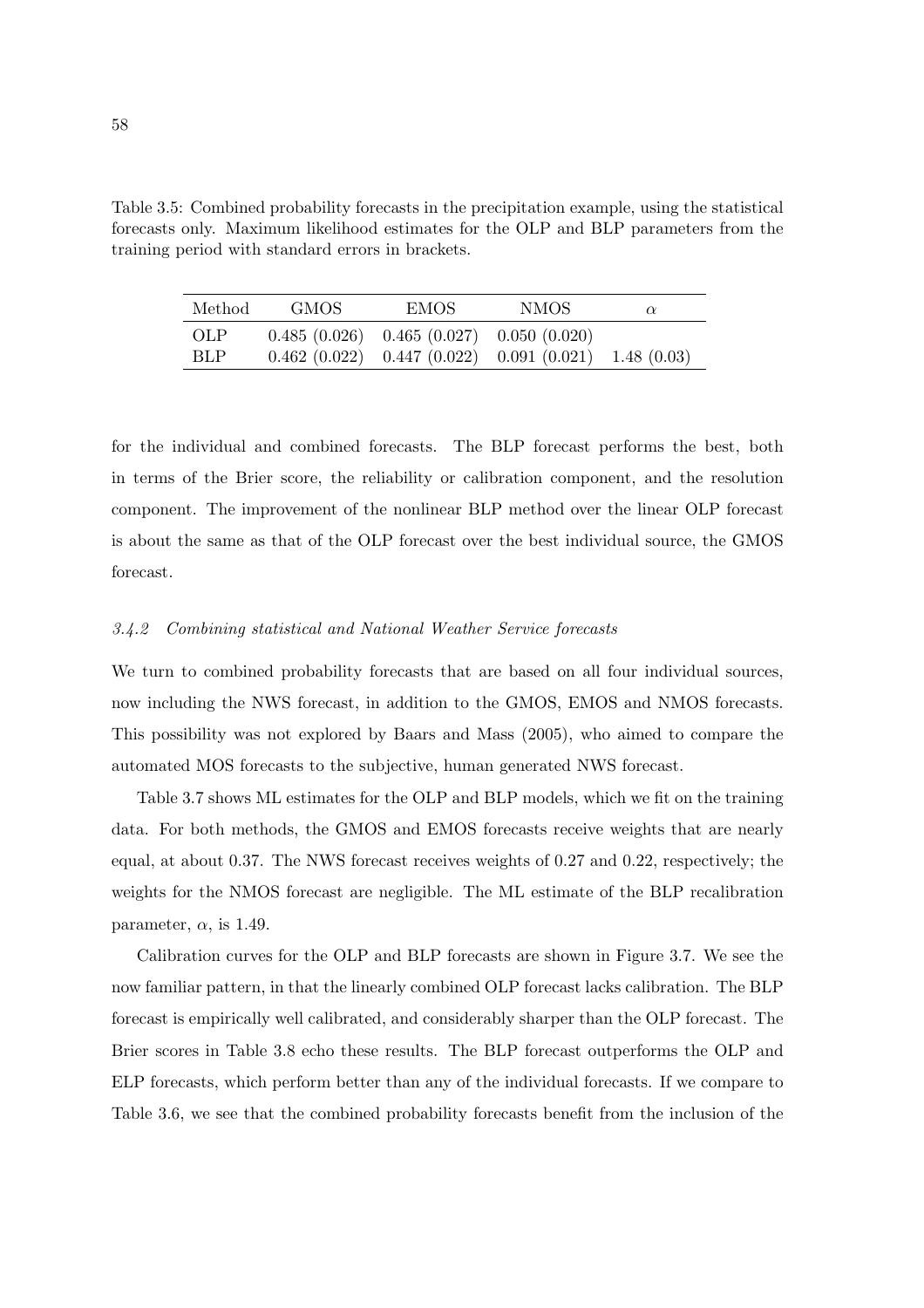Table 3.6: Mean Brier score (BS) and its reliability (REL), resolution (RES) and uncertainty (UNC) components for individual and combined probability of precipitation forecasts in the test period, using the statistical forecasts only.

| Forecast    | BS     | REL    | <b>RES</b> | UNC    |
|-------------|--------|--------|------------|--------|
| <b>GMOS</b> | 0.0815 | 0.0011 | 0.0739     | 0.1543 |
| <b>EMOS</b> | 0.0866 | 0.0011 | 0.0688     | 0.1543 |
| <b>NMOS</b> | 0.0934 | 0.0005 | 0.0614     | 0.1543 |
| ELP         | 0.0814 | 0.0023 | 0.0751     | 0.1543 |
| <b>OLP</b>  | 0.0800 | 0.0021 | 0.0764     | 0.1543 |
| <b>BLP</b>  | 0.0783 | 0.0004 | 0.0764     | 0.1543 |



Figure 3.7: Same as Figure 3.6 but now using all four individual forecasts, including the NWS forecast.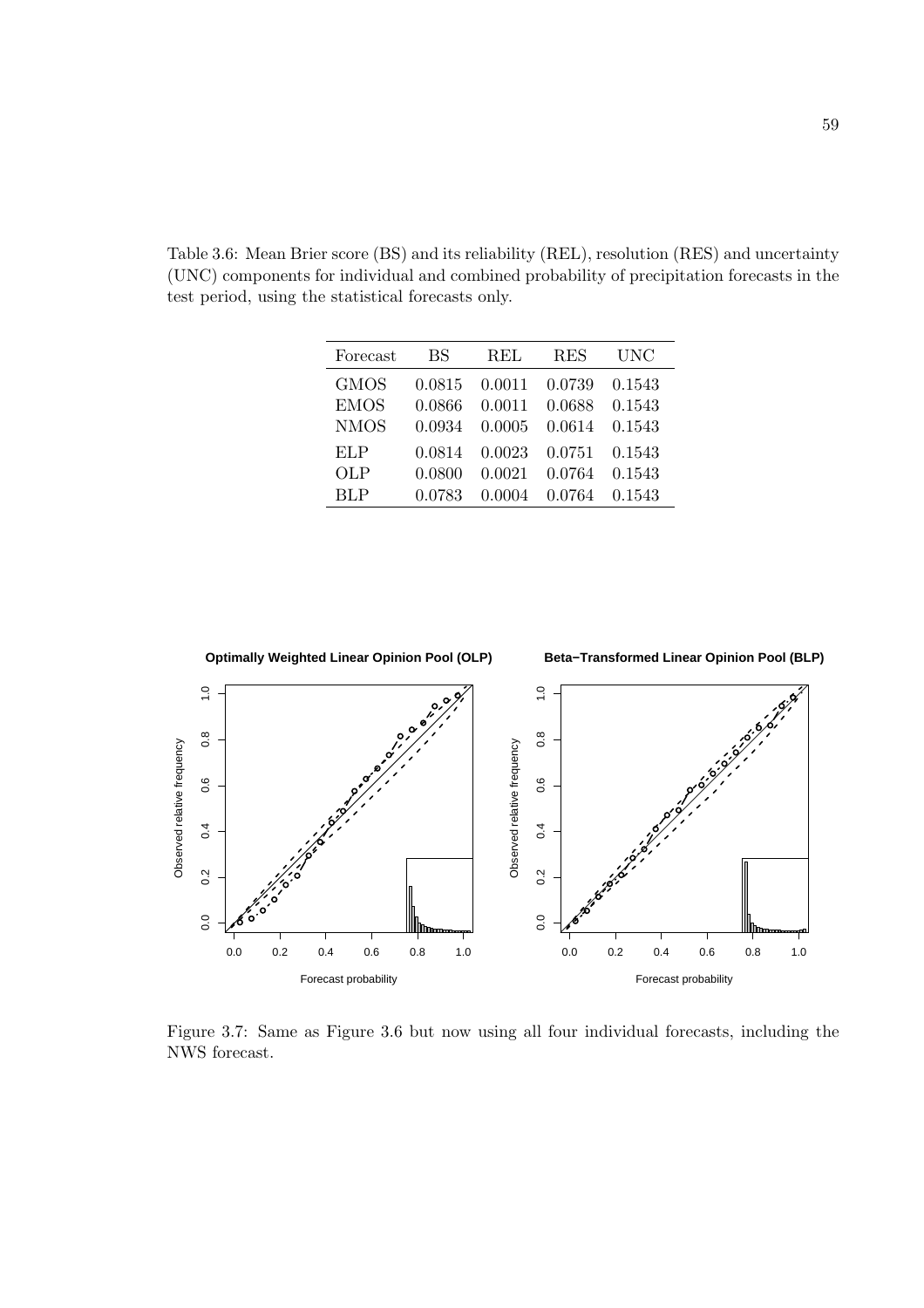human generated NWS forecast, with the improvement due to an increase in resolution.

### 3.5 Discussion

Our aim in this chapter is to provide theoretical and applied guidance in combining probability forecasts from distinct, calibrated or uncalibrated sources. Historically, the linear opinion pool has been the preferred method for doing this. Indeed, there is overwhelming empirical evidence that linearly combined probability forecasts perform better than individual forecasts, and our results make no exception. That said, the chapter demonstrates theoretically and empirically that the linear opinion pool is suboptimal, lacking both calibration and sharpness. To address these shortcomings, we propose the use of the nonlinearly recalibrated, beta transformed linear opinion pool (BLP) that nests the traditional, linearly combined probability forecast.

Theorem 3.2.1 is our analytic key result; it shows that the linear opinion pool is uncalibrated, even in the desirable case in which the individual sources are calibrated. This is a finite sample result that does not make any restrictive assumptions about the joint dependence structure of the individual forecasts, and complements the asymptotic results of Wallsten and Diederich (2001) that rely on an assumption of conditional independence. It would be of great interest to bridge the finite sample and asymptotic scenarios, and to establish a more general result, roughly to the extent that linearly combined probability forecasts are uncalibrated and underconfident, resulting in probability statements that are closer to the naive climatological forecast than necessary. A result of this type could perhaps be formulated for a general class of averaging operators and under a minimal assumption

Table 3.7: Same as Table 3.5 but now using all four individual forecasts, including the NWS forecast.

| Method.    | GMOS. | EMOS- | NMOS.                                                       | NWS.                                                                     | $\alpha$ |
|------------|-------|-------|-------------------------------------------------------------|--------------------------------------------------------------------------|----------|
| <b>OLP</b> |       |       | $0.362(0.031)$ $0.368(0.030)$ $0.000(0.026)$ $0.270(0.032)$ |                                                                          |          |
| <b>BLP</b> |       |       |                                                             | $0.371(0.024)$ $0.377(0.023)$ $0.032(0.022)$ $0.220(0.024)$ $1.49(0.03)$ |          |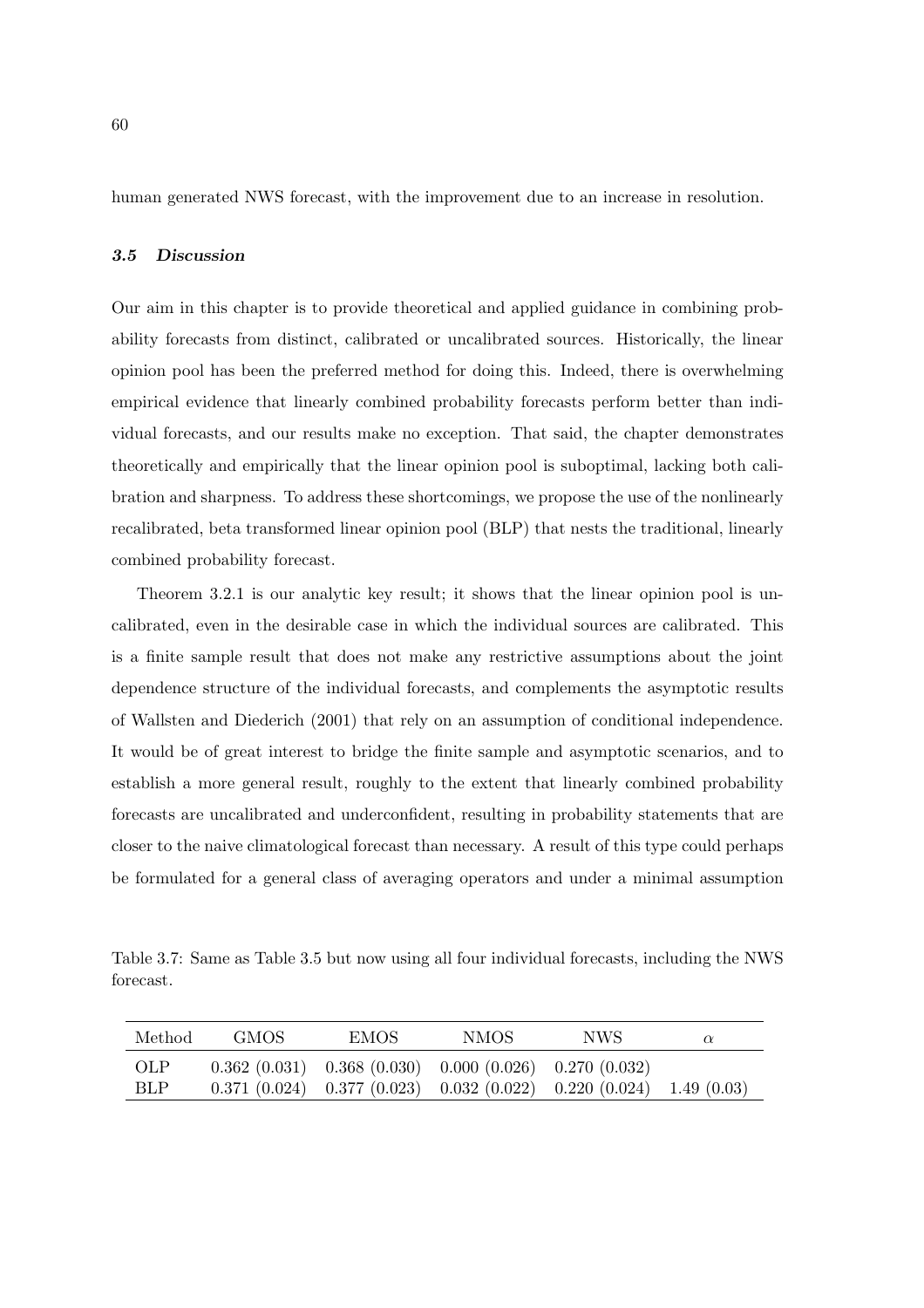of marginal consistency, in lieu of calibration.

Empirically, the shortcomings of the linear opinion pool have been well documented in an interdisciplinary strand of literature that includes the works of Clemen and Winkler (1987), Winkler and Poses (1993), Vislocky and Fritsch (1995), Ariely et al. (2000), Wallsten and Diederich (2001) and Johnson et al. (2001). Despite their ubiquity, these issues have frequently been overlooked, with Sloughter et al. (2007) being one such example. Indeed, Figure 7 of Sloughter et al. (2007) shows the typical S-shaped calibration curve for a linearly combined, underconfident probability forecast, even though the effect is comparably small.

With a view toward applied forecasting problems, we recommend a transition from the traditional linear opinion pool to the nonlinearly recalibrated, beta-transformed linear opinion pool (BLP). The BLP model (3.7) has at most two, and typically only one, additional parameters when compared to the linear opinion pool, and it is easy to fit, using the maximum likelihood method or related optimum score techniques. More general and more complex parametric or nonparametric approaches to the aggregation of probability forecasts can easily be envisioned, including but not limited to copula models (Jouini and Clemen 1996), and might provide effective approximations to the hypothetical, ideally combined forecast, namely the conditional probability (CP) forecast (3.5). However, more complex statistical models bear the danger of overfitting, and the resulting gains in predictive performance, if any, are likely to be incremental.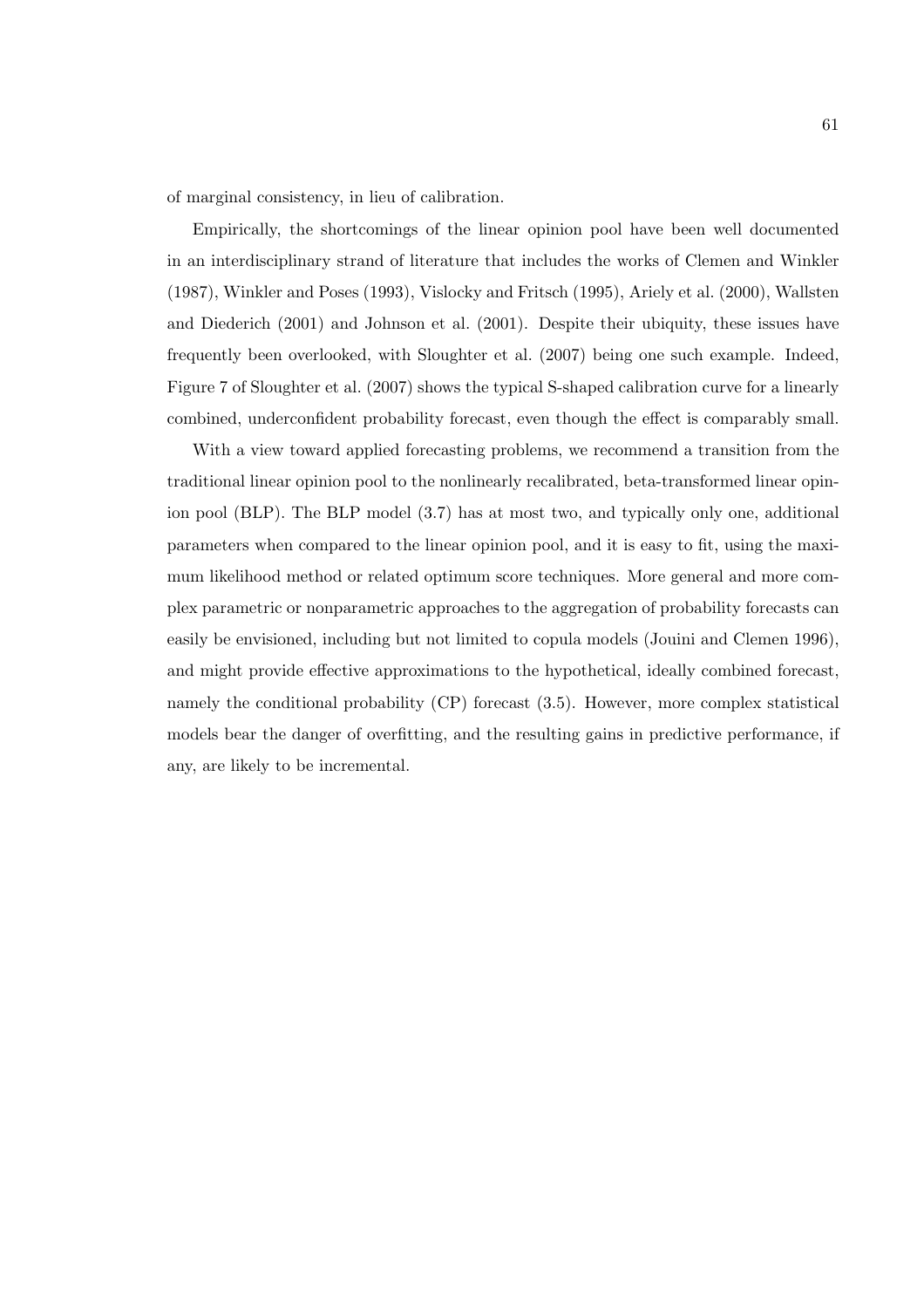# Appendix: Mathematical Details

Proof of Theorem 3.2.1

From the basic properties of Bernoulli random variables and conditional expectations,

$$
\mathbb{P}(Y=1) = \mathbb{E}Y^2 = \mathbb{E}Y = \mathbb{E}\mathbb{E}[Y|p] = \mathbb{E}p = \mathbb{E}q,
$$

which will be used repeatedly in what follows. We first prove part (a). For a contradiction, suppose that p is calibrated, that is,  $p = q$  almost surely. Then we can condition on p to see that

$$
\mathbb{E}(Y-p)^2 = \mathbb{E}[p(1-p)].\tag{3.12}
$$

We proceed to show that under the conditions of the theorem equality in  $(3.12)$  is violated. Toward this end, note that

$$
\mathbb{E}(Y-p)^2 = \mathbb{E}\left(\sum_{i=1}^k w_i (Y-p_i)\right)^2
$$
  
\n
$$
= \sum_{i=1}^k \sum_{j=1}^k w_i w_j \mathbb{E}[(Y-p_i)(Y-p_j)]
$$
  
\n
$$
= \sum_{i=1}^k \sum_{j=1}^k w_i w_j \mathbb{E}[Y-p_iY-p_jY+p_i p_j]
$$
  
\n
$$
= \sum_{i=1}^k \sum_{j=1}^k w_i w_j \mathbb{E}[\mathbb{E}(Y|p_i) - \mathbb{E}(p_i Y|p_i) - \mathbb{E}(p_j Y|p_j) + p_i p_j]
$$
  
\n
$$
= \sum_{i=1}^k \sum_{j=1}^k w_i w_j \mathbb{E}[p_i - p_i^2 - p_j^2 + p_i p_j]
$$
  
\n
$$
= \sum_{i=1}^k \sum_{j=1}^k w_i w_j \mathbb{E}[p_i(1-p_j)] - \sum_{i=1}^k \sum_{j=1}^k w_i w_j \mathbb{E}(p_i - p_j)^2
$$

and

$$
\mathbb{E}[p(1-p)] = \sum_{i=1}^{k} \sum_{j=1}^{k} w_i w_j \mathbb{E}[p_i(1-p_j)],
$$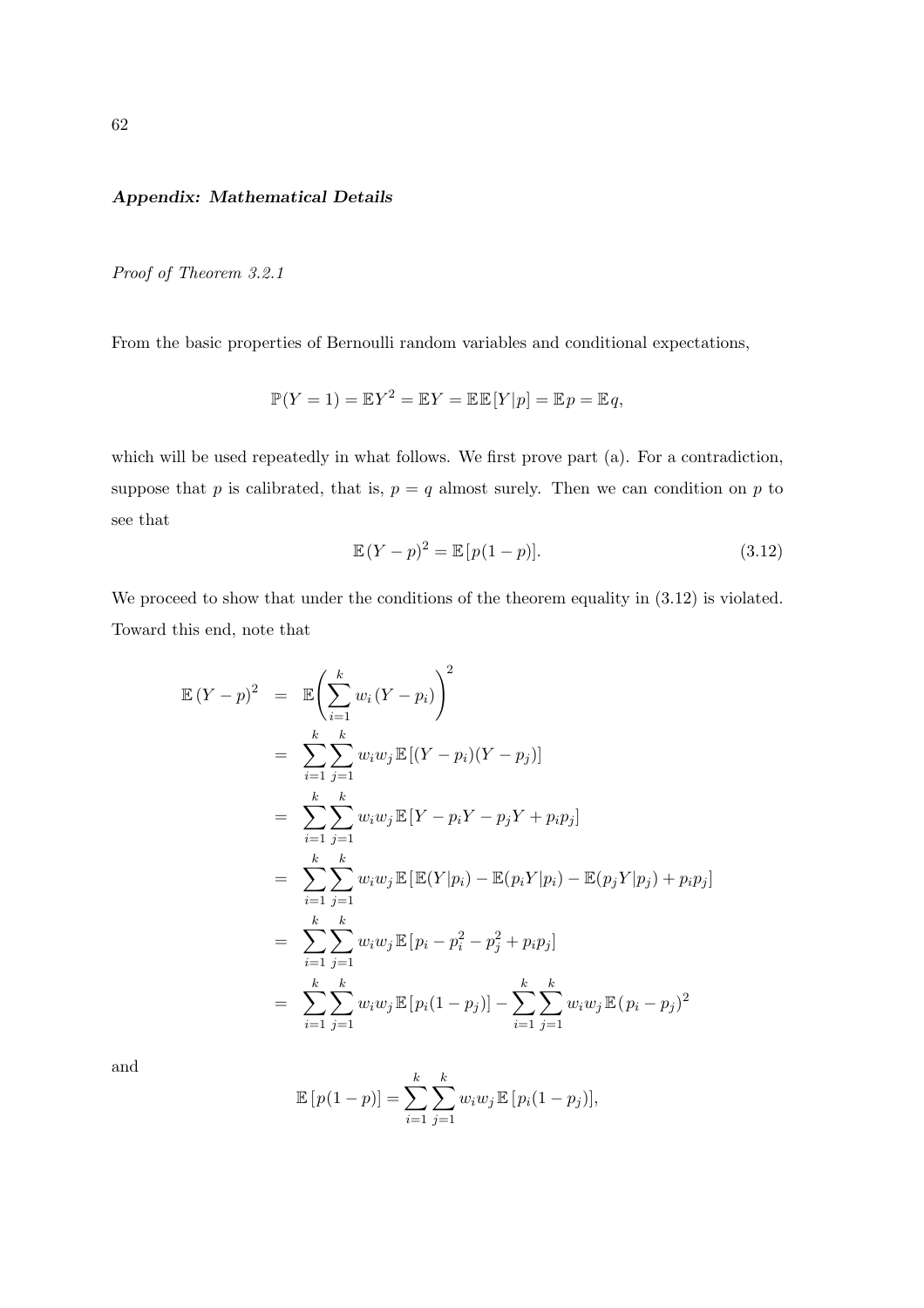so that

$$
\mathbb{E}(Y-p)^2 = \mathbb{E}[p(1-p)] - \sum_{i=1}^{k} \sum_{j=1}^{k} w_i w_j \mathbb{E}(p_i-p_j)^2.
$$
 (3.13)

The double sum on the right-hand side of (3.13) is strictly positive, whence (3.12) is violated, for the desired contradiction.

We now prove part (b). From (3.13) we see that  $\mathbb{E}(Y-p)^2 < \mathbb{E}[p(1-p)]$ . A straightforward conditioning argument shows that

$$
\mathbb{E}(Y - p)^2 = \mathbb{E}(Y - q)^2 + \mathbb{E}(q - p)^2 > \mathbb{E}[q(1 - q)].
$$

Hence,

$$
\mathbb{E}[q(1-q)] < \mathbb{E}(Y-p)^2 < \mathbb{E}[p(1-p)],
$$

which implies that  $\mathbb{E}p^2 < \mathbb{E}q^2$ . From this, part (b) follows. As for part (c),

$$
\mathbb{E}S(q, Y) = \mathbb{E}E[S(q, Y)|p]
$$
  
=  $\mathbb{E}[qS(q, 1) + (1 - q)S(q, 0)]$   
<  $\mathbb{E}[qS(p, 1) + (1 - q)S(p, 0)]$   
=  $\mathbb{E}E[S(p, Y)|p]$   
=  $\mathbb{E}S(p, Y)$ 

with the inequality being strict, because S is a negatively oriented strictly proper scoring rule and  $q = \mathbb{E}[Y|p] \neq p$  with positive probability.  $\Box$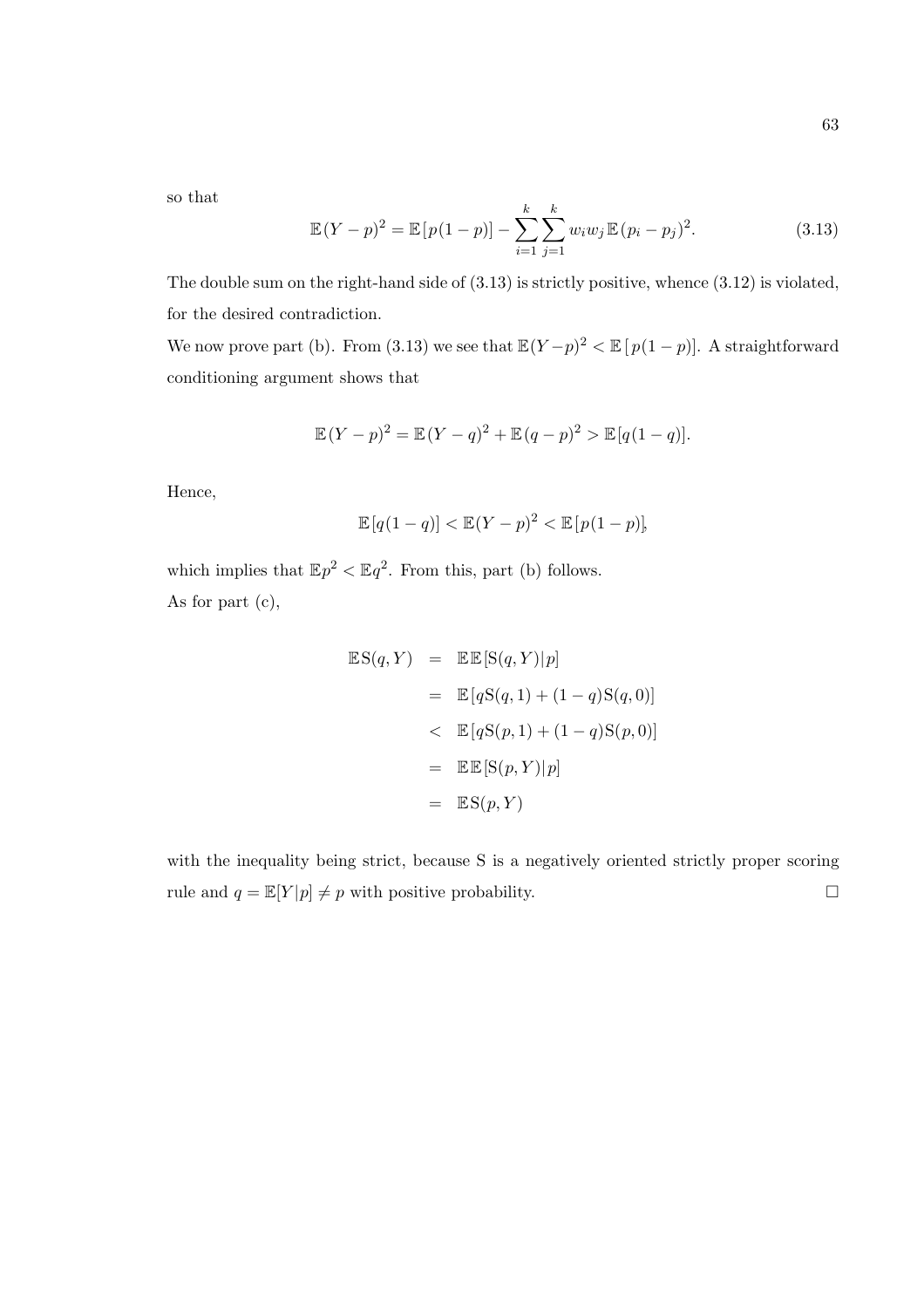Details for  $(3.3)$  and  $(3.4)$ 

The final equality in (3.3) stems from the fact that if  $X \sim \mathcal{N}(\mu, \sigma^2)$  then

$$
\mathbb{E}\Phi(X) = \int_{-\infty}^{\infty} \Phi(x) \frac{1}{\sigma} \phi\left(\frac{x-\mu}{\sigma}\right) dx
$$
  
\n
$$
= \int_{-\infty}^{\infty} \left(\int_{-\infty}^{x} \phi(y) dy\right) \frac{1}{\sigma} \phi\left(\frac{x-\mu}{\sigma}\right) dx
$$
  
\n
$$
= \int_{y\leq x} \phi(y) \frac{1}{\sigma} \phi\left(\frac{x-\mu}{\sigma}\right) dx dy
$$
  
\n
$$
= \mathbb{P}(Y \leq X) = \mathbb{P}(Y - X \leq 0) = \Phi\left(\frac{\mu}{\sqrt{\sigma^2 + 1}}\right),
$$

where  $\phi$  denotes the standard normal density function and Y is standard normal and independent of X, so that  $Y - X \sim \mathcal{N}(-\mu, \sigma^2 + 1)$ . The conditional distribution of  $a_1 + a_2$ given  $a_1$  is normal with mean  $a_1$  and variance 2, whence

$$
\mathbb{E}\left[\Phi(a_1+a_2)|a_1\right] = \Phi\left(\frac{a_1}{\sqrt{3}}\right).
$$

An almost identical calculation applies to (3.4).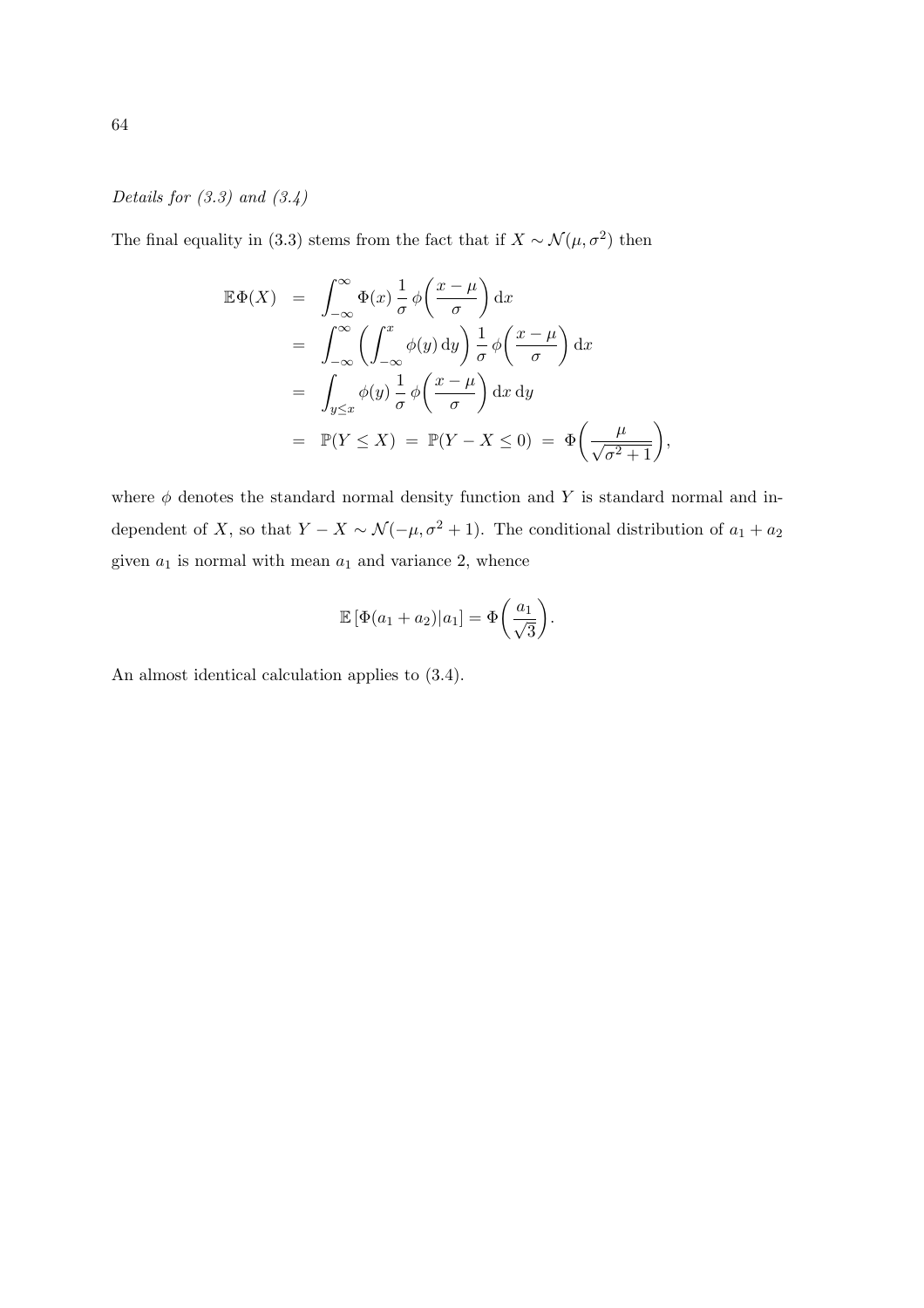Table 3.8: Same as Table 3.6 but now using all four individual forecasts, including the NWS forecast.

| Forecast    | BS     | <b>REL</b> | <b>RES</b> | UNC    |
|-------------|--------|------------|------------|--------|
| <b>GMOS</b> | 0.0815 | 0.0011     | 0.0739     | 0.1543 |
| <b>EMOS</b> | 0.0866 | 0.0011     | 0.0688     | 0.1543 |
| <b>NMOS</b> | 0.0934 | 0.0005     | 0.0614     | 0.1543 |
| <b>NWS</b>  | 0.0827 | 0.0009     | 0.0725     | 0.1543 |
| ELP         | 0.0800 | 0.0026     | 0.0770     | 0.1543 |
| OLP         | 0.0789 | 0.0024     | 0.0778     | 0.1543 |
| BLP         | 0.0770 | 0.0004     | በ በ777     | 0.1543 |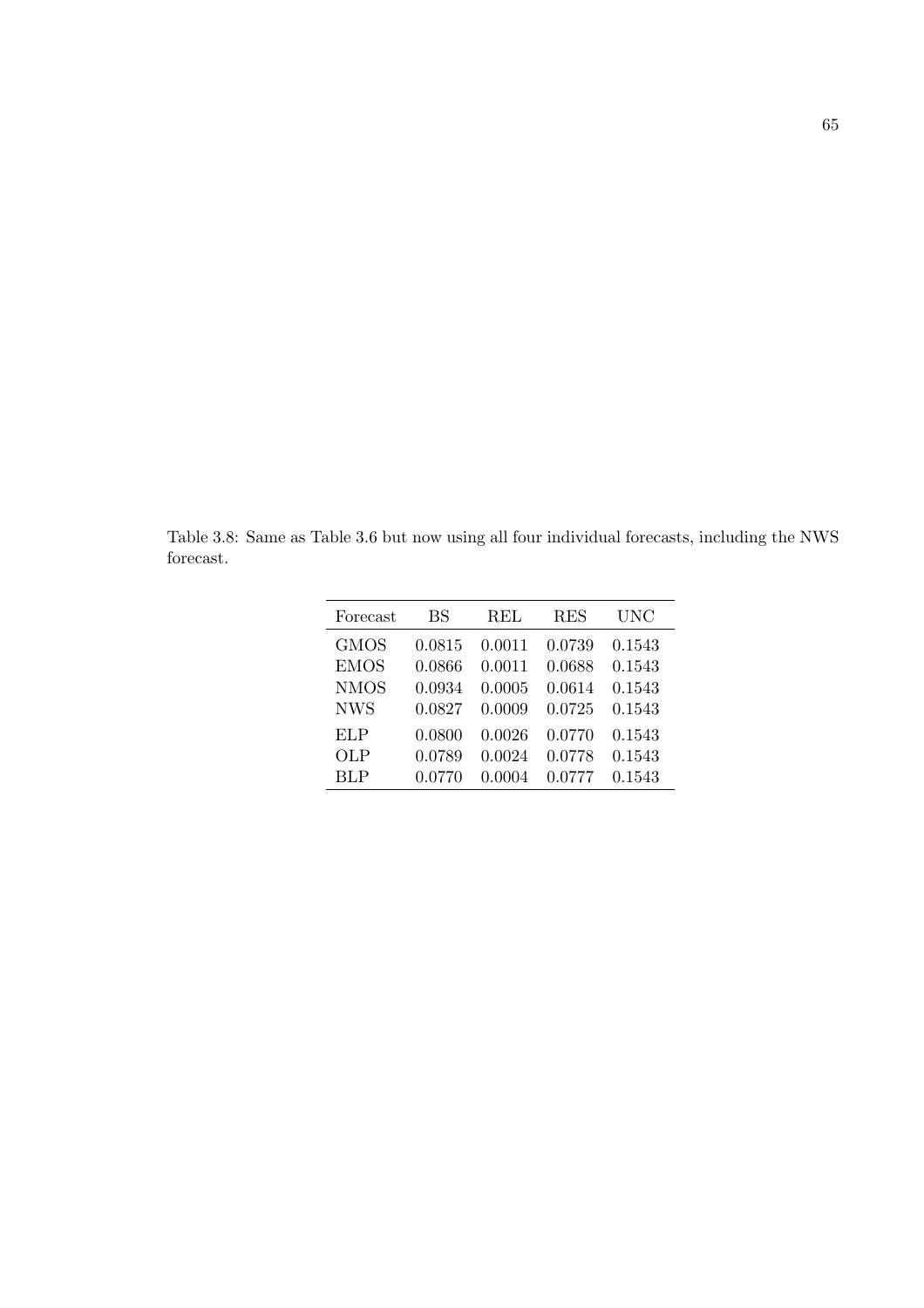#### Chapter 4

# DENSITY FORECAST COMBINATION, CALIBRATION, AND RECALIBRATION

## 4.1 Introduction

Probabilistic forecasts aim to provide calibrated and sharp predictive distributions for future quantities or events of interest. For a continuous outcome, probabilistic forecasts take the form of a predictive density or density forecast. As they admit the assessment of forecast uncertainty and allow for optimal decision making (Granger and Pesaran 2000; Gneiting 2008b), density forecasts continue to gain prominence in a wealth of applications, ranging from economics and finance to climatology and meteorology (Tay and Wallis 2000; Timmermann 2000; Gneiting 2008a). The general goal is to maximize the sharpness of the density forecasts subject to calibration (Murphy and Winkler 1987; Hora 2004; Gneiting et al. 2007).

In many situations, complementary or competing density forecasts from dependent or independent information sources are available. For example, the individual density forecasts might stem from distinct experts, organizations or statistical models. The most prevalent method for aggregating the individual forecasts into a single, combined density forecast is the linear opinion pool, or simply linear pool (Stone 1961), that is, a weighted linear combination of the individual density forecasts. While other methods for combining density forecasts are available (Genest and Zidek 1986; Clemen and Winkler 1999; 2007), the linear pool is typically the method of choice, with the pioneering work of Winkler (1968) and Zarnowitz (1969) and recent papers by Mitchell and Hall (2005), Wallis (2005), Hall and Mitchell (2007), Jore et al. (2008), Geweke and Amisano (2008), Kascha and Ravazzolo  $(2008)$  and  $Osterholm (2009)$  being examples.

In this context, Hora (2004) demonstrated an interesting and disconcerting result, by proving that any nontrivial linear combination of two calibrated density forecasts is un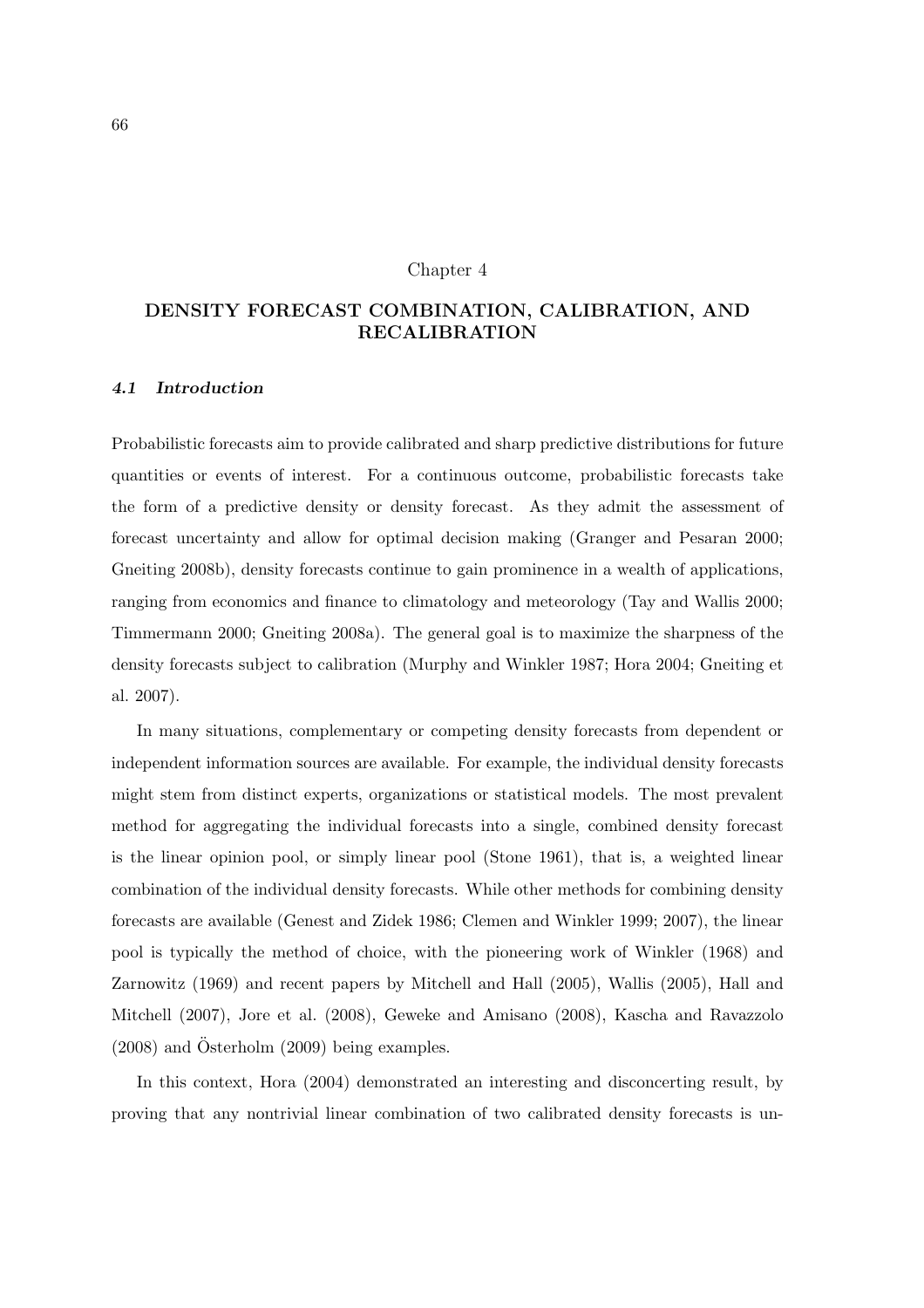calibrated. Here we extend Hora's findings in various directions. In Section 4.2 we prove an analogous result under weaker conditions and for an arbitrary number of component forecasts, and we expose the nature of the forecast deficiency, in that the linearly combined density forecast is overdispersed. To address these shortcomings, we propose two recalibration techniques, namely the deflated linear pool (DLP), which adapts the spread of the component densities, and the beta-transformed linear pool (BLP), which applies a nonlinear recalibration transform to the traditional linear opinion pool. These methods can be used effectively to aggregate calibrated as well as uncalibrated sources. Sections 4.3 and 4.4 turn to case studies on density forecasts for daily maximum temperature at Seattle-Tacoma Airport and S&P 500 returns. The chapter ends in Section 4.5, where we summarize our findings and hint at their relevance in the closely related problem of the fusion of expert opinions that are expressed in terms of probability densities.

# 4.2 Theory and methods

#### 4.2.1 Calibration and dispersion

In a seminal paper, Murphy and Winkler (1987) proposed a distribution oriented framework for the evaluation of point forecasts. Here, we generalize to density forecasts and consider the joint distribution of a random variable  $Y$ , which represents the future quantity of interest, and a finite family  $\{f_i : i = 1, \ldots, k\}$  of density-valued random quantities, which stand for the forecasts. We denote the cumulative distribution functions that correspond to the density forecasts by  $\{F_i : i = 1, \ldots, k\}$  and require them to be right-continuous. Two density forecasts then are distinct if there is a positive probability of the corresponding cumulative distribution functions being such.

In this setting, the probability integral transform  $(PIT)$  for the density forecast f is the random variable

$$
Z=F(Y),
$$

which takes values in the closed unit interval. Thus, the PIT is the value that the predictive cumulative distribution function attains at the verifying observation. This notion includes the traditional PIT (Rosenblatt 1952), in which the cumulative distribution function  $F$  is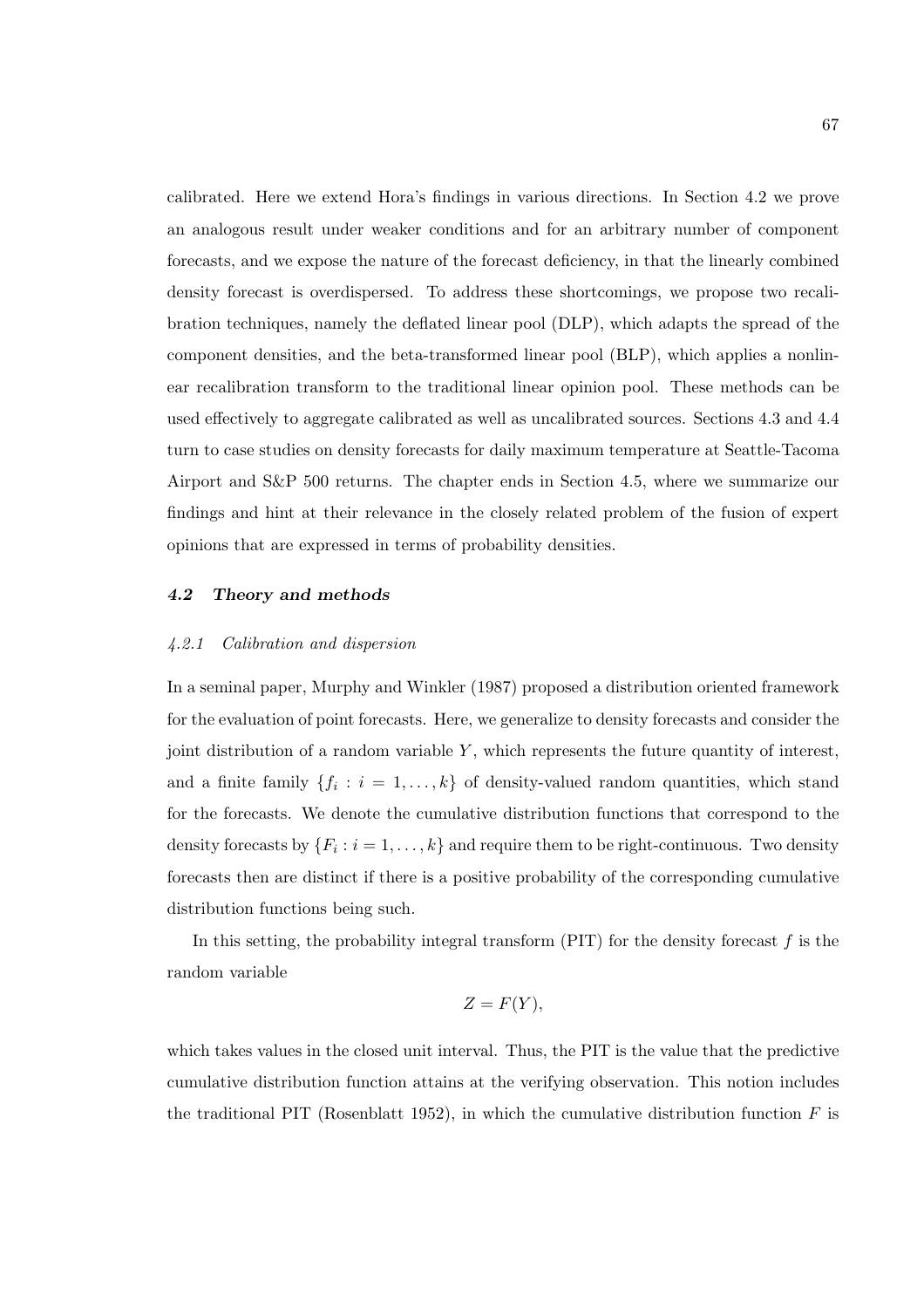deterministic, rather than a random quantity, as a special case.

With this, we are ready to define the notions of calibration and dispersion.

**Definition 4.2.1.** Suppose that the density-valued random quantity  $f$  is a density forecast for the random variable Y. Let  $F$  denote the corresponding cumulative distribution function.

- (a) The density forecast f is *calibrated* if its PIT,  $Z = F(Y)$ , is uniformly distributed on the unit interval.
- (b) The density forecast f is overdispersed if its PIT,  $Z = F(Y)$ , satisfies var $(Z) < \frac{1}{12}$ , neutrally dispersed if  $\text{var}(Z) = \frac{1}{12}$ , and underdispersed if  $\text{var}(Z) > \frac{1}{12}$ .
- (c) A density forecast f is regular if the distribution of its PIT,  $Z = F(Y)$ , is supported on the unit interval.

The following result then is immediate.

#### Proposition 4.2.2. A calibrated density forecast is neutrally dispersed and regular.

The converse is not necessarily true, in that a density forecast which is neutrally dispersed and regular need not be calibrated.

Dawid (1984), Diebold et al. (1998) and Gneiting et al. (2007), among others, have argued powerfully that calibration is a critical requirement for a density forecast. Consequently, checks for the uniformity of the PIT have formed a cornerstone of density forecast evaluation. In practice, one observes a sample  $\{(f_{1j},...,f_{kj},y_j): j = 1,...,l\}$  from the joint distribution of the density forecasts and the observation, and the uniformity of the PIT is assessed empirically. The prevalent way of doing this is by plotting PIT histograms for the various density forecasting methods, which show the frequency distribution of the corresponding PIT values over an evaluation or test period. U-shaped PIT histograms correspond to underdispersed density forecasts that are too narrow on average, while hump or inverse U-shaped histograms indicate overdispersed forecasts. Formal tests of uniformity can also be employed; for a review, see Corradi and Swanson (2006).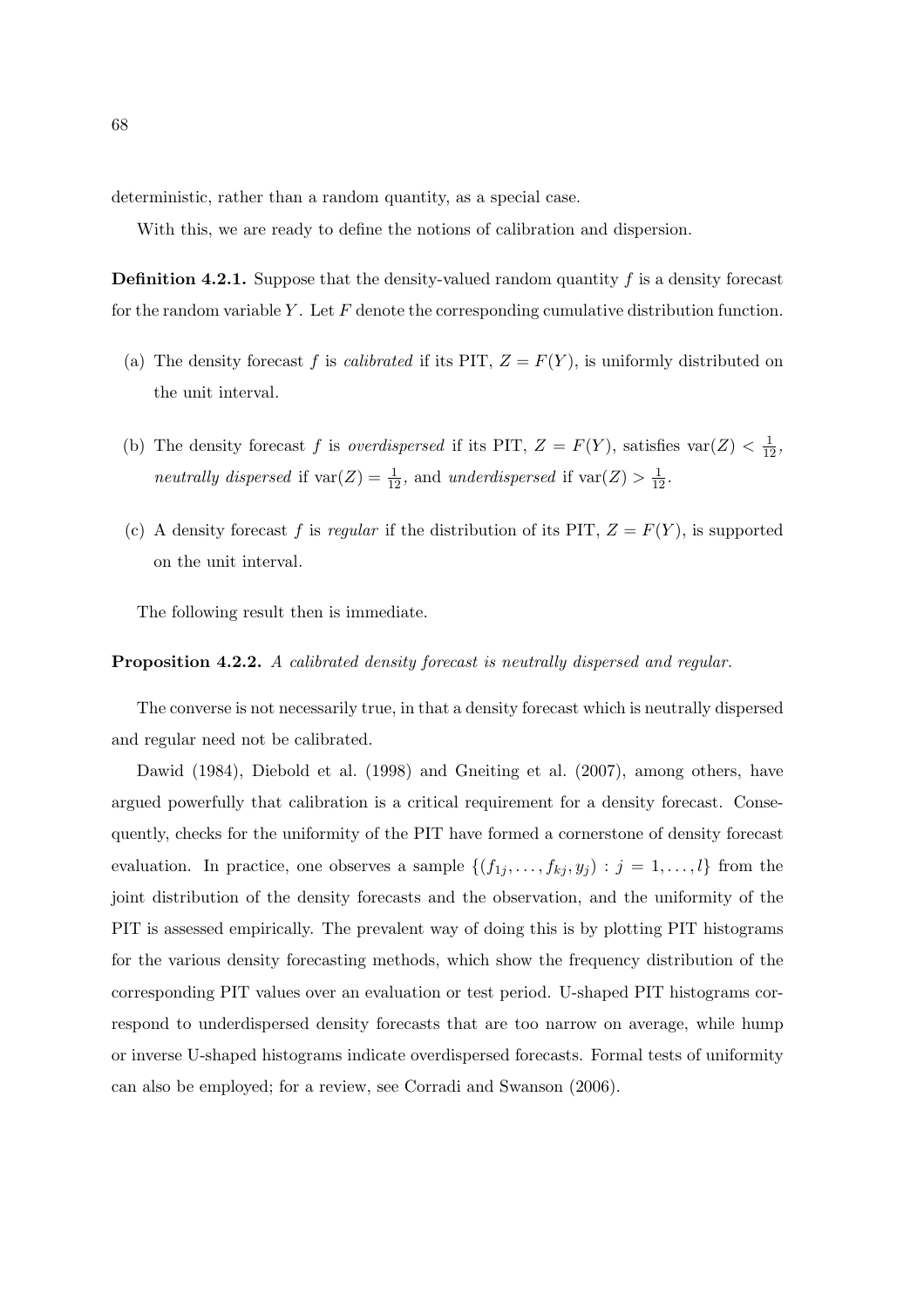

Figure 4.1: The variance (4.2) of the PIT,  $Z_{\sigma} = f_{\sigma}(Y)$ , for the density forecast  $f_{\sigma}$  in Example 4.2.3 as a function of the predictive standard deviation,  $\sigma$ . The horizontal line is at  $\frac{1}{12}$  and indicates a neutrally dispersed forecast.



Figure 4.2: PIT histograms for the density forecast  $f_{\sigma}$  in Example 4.2.3 where  $\sigma = \frac{3}{4}$ 4 (underdispersed),  $\sigma = 1$  (neutrally dispersed and calibrated) and  $\sigma = \frac{5}{4}$  $\frac{5}{4}$  (overdispersed). Details are given in the text.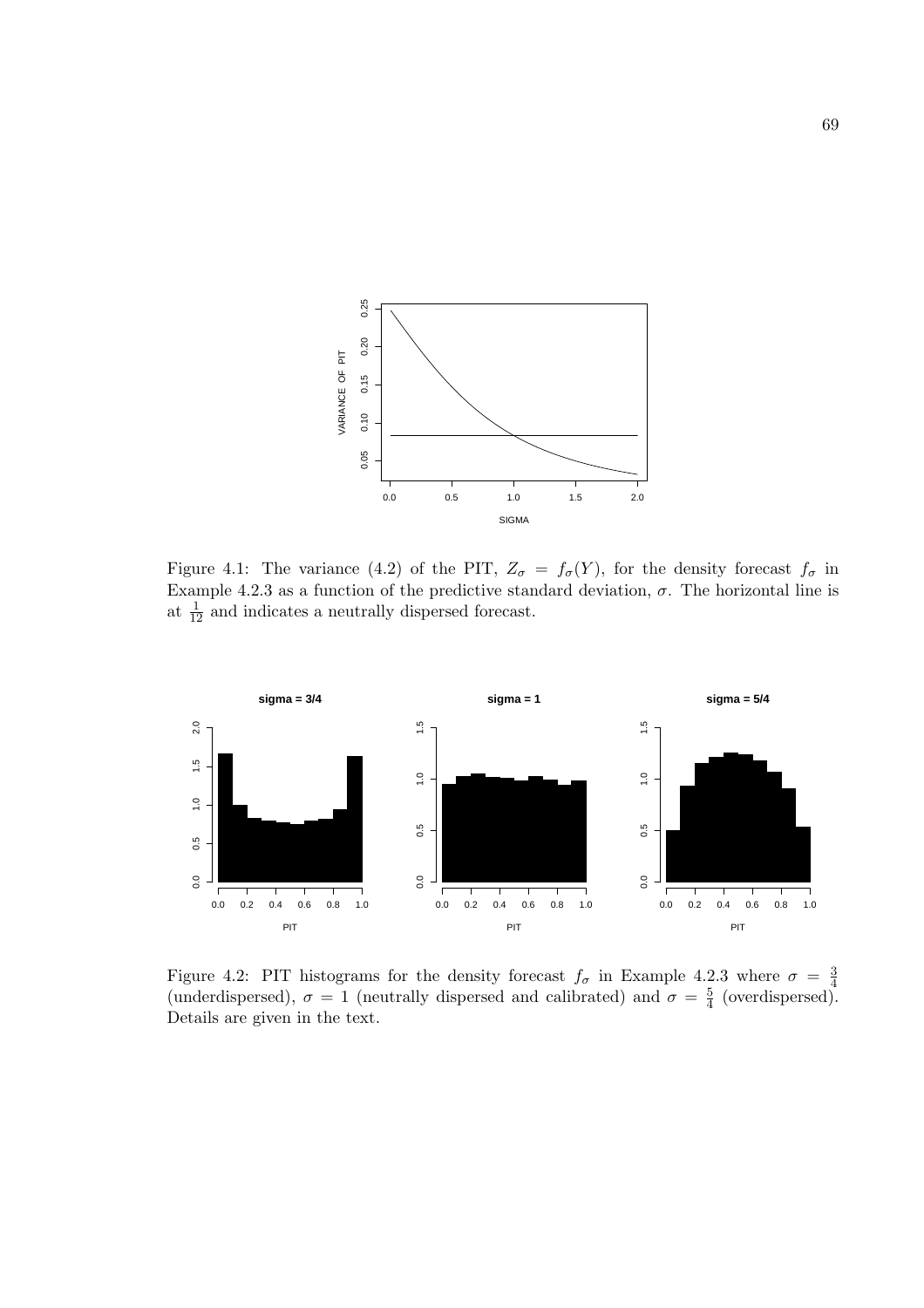# Example 4.2.3. Let

$$
Y = X + \epsilon
$$

where X and  $\epsilon$  are independent, standard normal random variables. Let  $\phi$  denote the standard normal density function. The Gaussian density forecast

$$
f_{\sigma}(y) = \frac{1}{\sigma} \phi\left(\frac{y - X}{\sigma}\right)
$$

has mean X and standard deviation  $\sigma$ , and is a random quantity, because its mean depends on the random variable  $X$ . For short, we write

$$
f_{\sigma} \sim \mathcal{N}(X, \sigma^2) \tag{4.1}
$$

to indicate that  $f_{\sigma}$  is a normal density with mean X and variance  $\sigma^2$ . A stochastic domination argument, the details of which we give in Appendix A, shows that  $f_{\sigma}$  is underdispersed if  $\sigma$  < 1, neutrally dispersed if  $\sigma = 1$  and overdispersed if  $\sigma > 1$ . If  $\sigma = 1$  then  $f_{\sigma}$  is furthermore calibrated. A more detailed calculation, which is also given in Appendix A, shows that the PIT  $Z_{\sigma} = f_{\sigma}(Y)$  satisfies

$$
\text{var}(Z_{\sigma}) = 2 \int_0^1 z \left( 1 - \Phi(\sigma(\Phi^{-1}(z))) \right) dz - \left( \int_0^1 \left( 1 - \Phi(\sigma(\Phi^{-1}(z))) \right) dz \right)^2, \tag{4.2}
$$

where Φ denotes the cumulative distribution function of the standard normal distribution. In Figure 4.1, we plot the variance (4.2) as a function of the predictive standard deviation, σ. Figure 4.2 shows PIT histograms for a sample of size 10, 000 from the joint distribution of the observation Y and the density forecasts  $f_{\sigma}$ , where  $\sigma = \frac{3}{4}$  $\frac{3}{4}$ ,  $\sigma = 1$  and  $\sigma = \frac{5}{4}$  $\frac{5}{4}$ . The PIT histograms are U-shaped, uniform, and inverse U-shaped, reflecting underdispersion, neutral dispersion and calibration, and overdispersion, respectively.

Similarly, the unconditional density forecast  $g_{\sigma} \sim \mathcal{N}(0, \sigma^2)$  is underdispersed if  $\sigma < \sqrt{2}$ , neutrally dispersed and calibrated if  $\sigma =$  $\sqrt{2}$  and overdispersed if  $\sigma > \sqrt{2}$ . While both  $f_1$ and  $g_{\sqrt{2}}$  are calibrated, the conditional forecast  $f_1$  is much sharper.

The uniform density forecast  $u_{\delta}$  on the interval  $[-\delta, \delta]$  is underdispersed if  $\delta < \sqrt{6}$ ,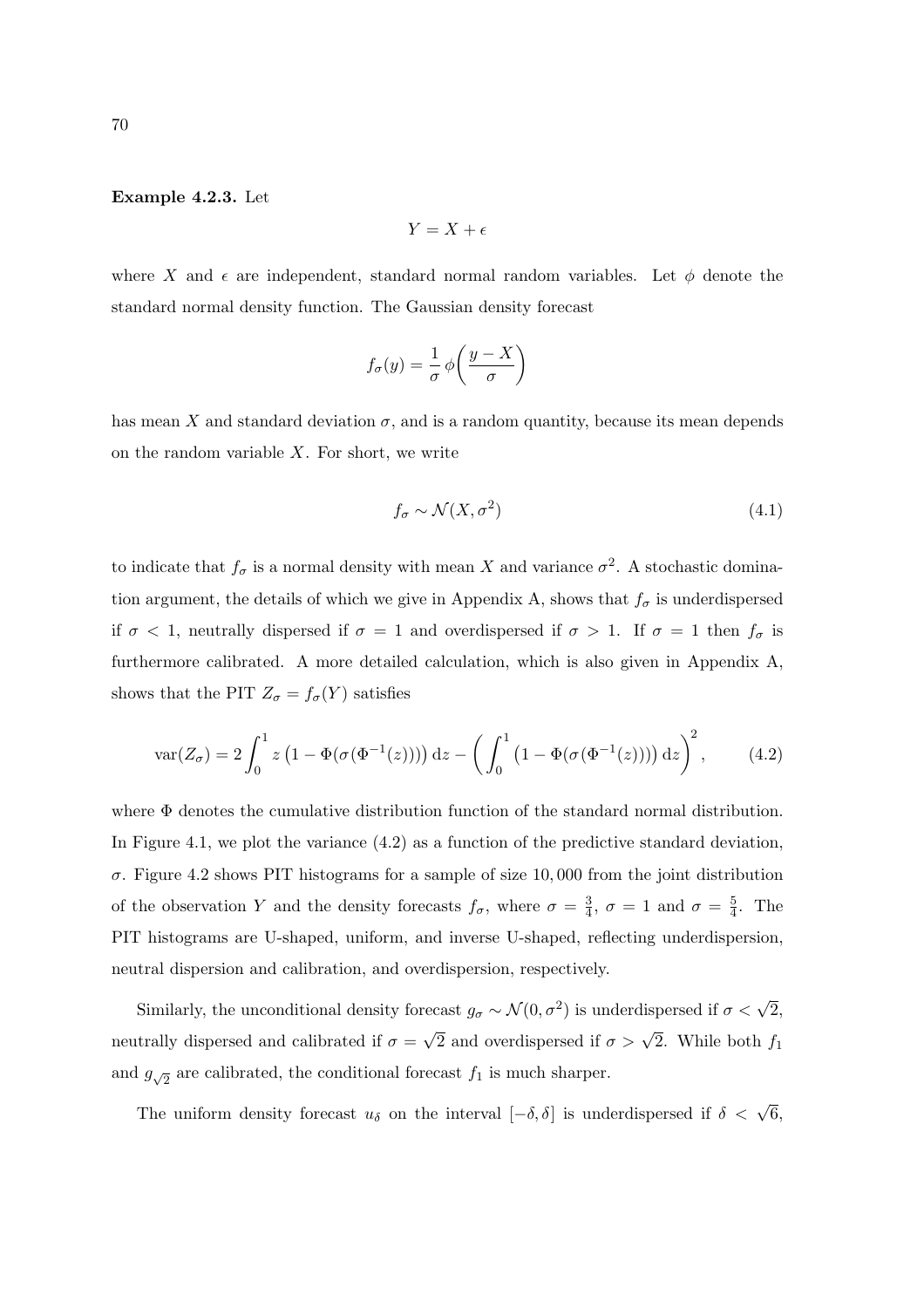neutrally dispersed but not calibrated if  $\delta =$  $\sqrt{6}$  and overdispersed if  $\delta > \sqrt{6}$ . All density forecasts in this example are regular.  $\Box$ 

The current setting differs from but relates to the approach of Gneiting et al. (2007), who studied notions of calibration for density forecasts. Specifically, if the density forecast f is calibrated and  $\{(f_j, Y_j) : j = 1, 2, \ldots\}$  is a sample from the joint distribution of the density forecast and the observation, then this sequence is probabilistically calibrated in the sense described by Gneiting et al. (2007).

#### 4.2.2 Properties of linearly combined density forecasts

We proceed to state and prove our key result, in that linear combinations of neutrally dispersed density forecasts are uncalibrated and overdispersed.

**Theorem 4.2.4.** Let  $f_1, \ldots, f_k$  be neutrally dispersed density forecasts, at least two of which are regular and distinct. We consider the linearly combined density forecast  $f = \sum_{i=1}^{k} f(i)$  $\sum_{i=1}^k w_i f_i$ with weights  $w_1, \ldots, w_k$  that are strictly positive and add to 1. Then f is overdispersed. In particular, if the density forecasts  $f_1, \ldots, f_k$  are calibrated, the linearly combined density forecast f is uncalibrated and overdispersed.

*Proof.* For  $i = 1, ..., k$ , let  $Z_i$  denote the PIT for the density forecast  $f_i$ . By assumption,  $var(Z_i) = \frac{1}{12}$  and  $cov(Z_i, Z_j) \leq \frac{1}{12}$  with strict inequality for at least one pair  $i \neq j$ , because the density forecasts  $f_i$  and  $f_j$  are regular and distinct. The PIT for the linear pool  $f =$  $\bigtriangledown^k$  $_{i=1}^k w_i f_i$  is  $Z = \sum_{i=1}^k$  $_{i=1}^k w_i Z_i$ , whence

$$
\begin{array}{rcl} \text{var}(Z) & = & \sum_{i=1}^{k} \sum_{j=1}^{k} w_i w_j \, \text{cov}(Z_i, Z_j) \\ & < & \frac{1}{12} \sum_{i=1}^{k} w_i \sum_{j=1}^{k} w_j \, = \frac{1}{12}. \end{array}
$$

Thus, the linearly combined density forecast  $f$  is overdispersed. The final part of the statement then is immediate from Proposition 4.2.2.  $\Box$ 

Despite its elementary and potentially surprising proof, Theorem 4.2.4 generalizes the key result of Hora (2004) in various ways. Hora (2004) applied Fourier analytic tools to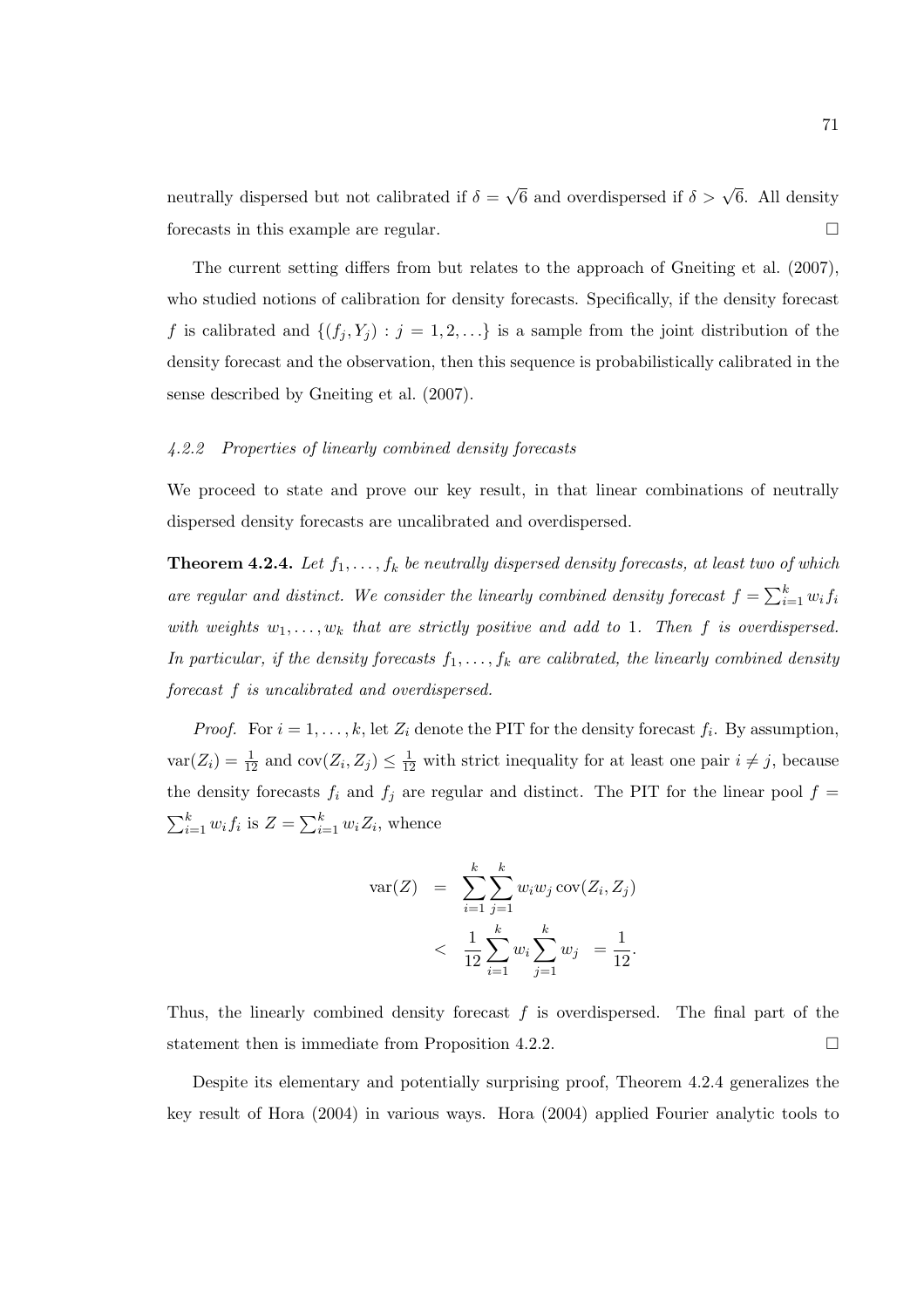show that if the density forecasts  $f_1$  and  $f_2$  are calibrated and distinct, then any linearly combined density forecast is uncalibrated. Our result goes considerably further, by allowing for any number  $k \geq 2$  of component densities, by substituting the weaker condition of neutral dispersion for the assumption of calibration, and by exposing the nature of the forecast deficiency, in that the linearly combined density forecast is overdispersed. A similar result in the case of probability forecasts for a binary outcome was proved by Ranjan and Gneiting (2009). This uses a very different mode of calibration, and there is no apparent way of deducing their result from ours, or vice versa.

In practice, the weights  $w_1, \ldots, w_k$  in the linear pool are fitted on training data, to satisfy some sort of optimality criterion. Our preferred technique for doing this is the maximum likelihood method (see, for example, Ferguson 1996). Let  $\{(f_{1j},...,f_{kj},y_j): j=1,...,l\}$ denote the training data. Under the assumption of independence between the training cases, the log likelihood function for the linear opinion pool is

$$
\ell(w_1, \dots, w_k) = \sum_{j=1}^l \log \left( \sum_{i=1}^k w_i f_{ij}(y_j) \right).
$$
 (4.3)

An alternative interpretation of the optimality criterion (4.3), which does not depend on any assumption of independence, is that of the mean logarithmic score (Matheson and Winkler 1976; Gneiting and Raftery 2007) for the training data. The logarithmic score is simply the logarithm,  $\log f(x)$ , of the value that the density forecast, f, attains at the realizing observation,  $x$ . It is positively oriented, that is, the higher the score, the better, and it is proper, in the sense that truth telling is an expectation maximizing strategy. Like all proper scoring rules, the logarithmic score rewards calibrated and sharp predictive distributions.

The optimization in (4.3) is carried out numerically using the method of scoring (see, for example, Ferguson 1996), for which we give details in Appendix B. Approximate standard errors for the estimates can be obtained in the usual way, by evaluating and inverting the Hessian matrix for the log likelihood function. However, the weights  $w_1, \ldots, w_k$  need to be nonnegative. Thus, if unconstrained optimization results in negative weights, we turn to the active barrier algorithm implemented in the constrained optimization routine constrOptim in R (R Development Core Team 2009).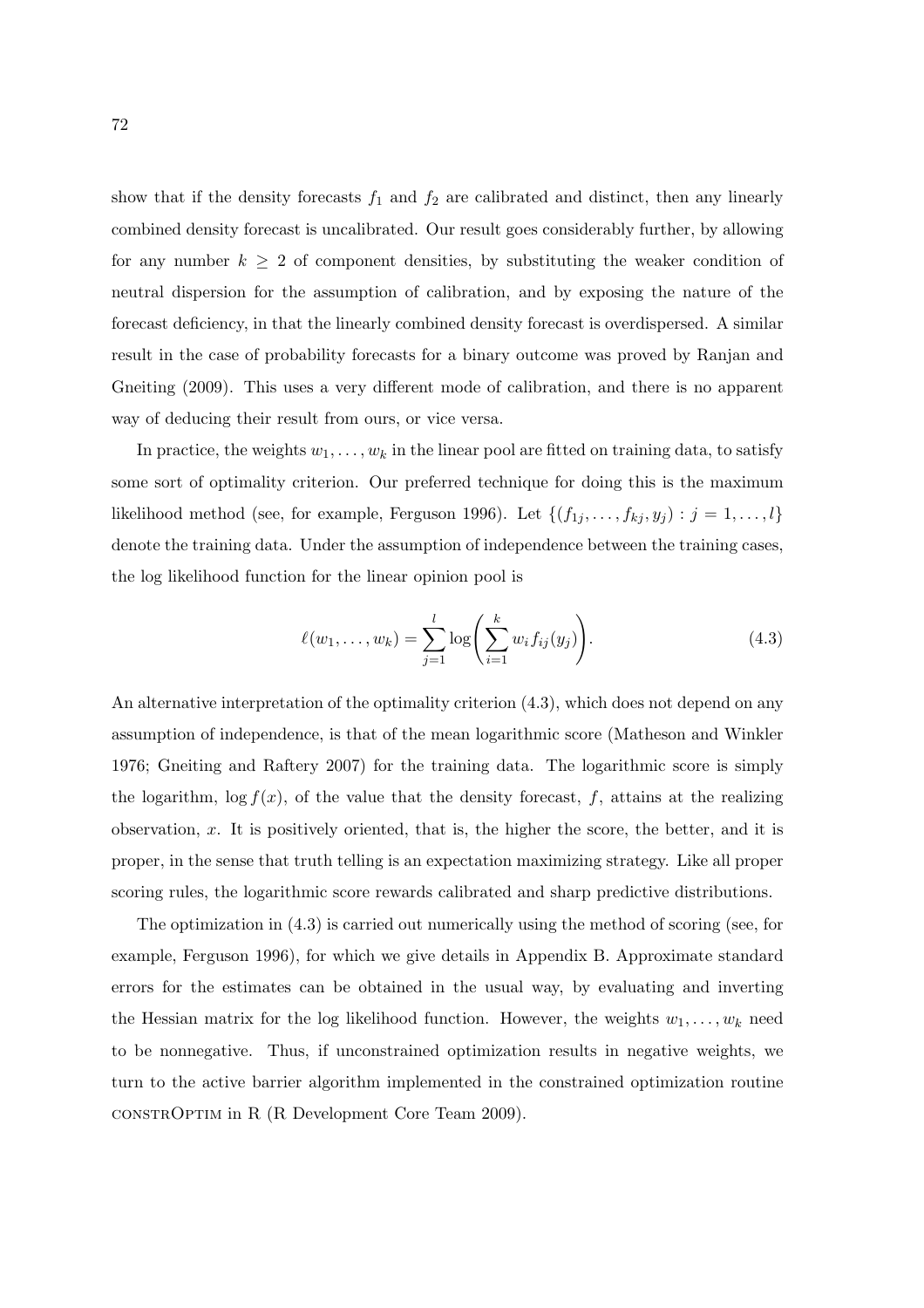### 4.2.3 Recalibration

In practice, we employ the linear pool,

$$
f(y) = \sum_{i=1}^{k} w_i f_i(y),
$$
\n(4.4)

with maximum likelihood estimates for the weights from the training period. Like all linearly combined density forecasts, the resulting optimal linear pool (OLP) is subject to the overdispersion described in Theorem 4.2.4 and thus generally is uncalibrated. To address these shortcomings, we propose two recalibration approaches.

The first approach is the deflated linear pool (DLP), which introduces a deflation parameter to reduce the spread of each individual density component. Consider the situation in which each component forecast,  $f_i(y) = f_i(y; \mu_i, \sigma_i)$ , comes from a location-scale family with location parameter  $\mu_i$  and scale parameter  $\sigma_i$ , for  $i = 1, \ldots, k$ . In this setting, the deflated linear pool has density

$$
f(y) = \sum_{i=1}^{k} w_i f_i(y; \mu_i, c\sigma_i),
$$
\n(4.5)

where  $w_1, \ldots, w_k$  are nonnegative weights that add to 1, and c is a strictly positive deflation parameter. If the components are normal we recover the setting in Berrocal et al. (2007) and Glahn et al. (2008).

We use the maximum likelihood method to estimate the weights and the deflation parameter, c, from training data. For calibrated or overdispersed components, we expect estimates for c below 1. If the individual density components are underdispersed, values above 1 might be appropriate. When  $c = 1$  the DLP reduces to the standard linear opinion pool. While the DLP model (4.5) can be generalized to allow for distinct deflation parameters for the individual density components, such an extension has not been beneficial in our experience. The assumption of a common deflation parameter yields a more parsimonious model and stabilizes the estimation.

As an alternative, we consider the beta-transformed linear pool (BLP), which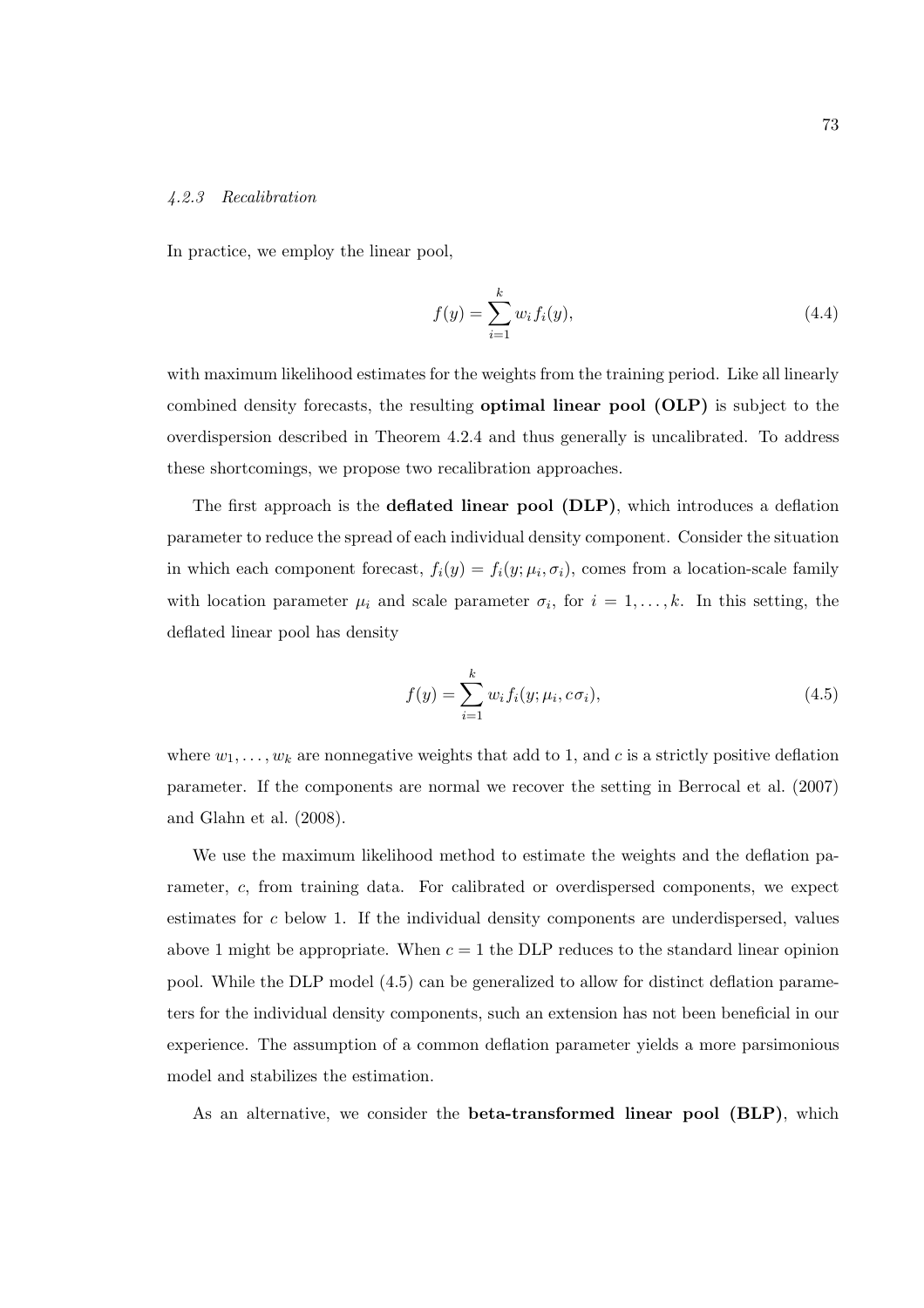composites the traditional linear pool with a beta transform. This method of nonlinearly aggregating density forecasts is best described in terms of cumulative distribution functions. Let  $F_1, \ldots, F_k$  denote the cumulative distribution functions for the component densities  $f_1, \ldots, f_k$ . The BLP cumulative distribution function then is

$$
F(y) = B_{\alpha,\beta} \left( \sum_{i=1}^{k} w_i F_i(y) \right), \tag{4.6}
$$

where  $w_1, \ldots, w_k$  are nonnegative weights that sum to 1, and  $B_{\alpha,\beta}$  denotes the cumulative distribution function of the beta distribution with parameters  $\alpha > 0$  and  $\beta > 0$ . The BLP density forecast then is

$$
f(y) = \left(\sum_{i=1}^{k} w_i f_i(y)\right) b_{\alpha,\beta} \left(\sum_{i=1}^{k} w_i F_i(y)\right),\tag{4.7}
$$

where  $b_{\alpha,\beta}$  denotes the beta density with parameters  $\alpha > 0$  and  $\beta > 0$ . Like the DLP, the BLP nests the traditional linear opinion pool, which arises as the special case in which  $\alpha = \beta = 1$ , so that the beta term in (4.7) becomes a constant. For every fixed threshold  $y \in \mathbb{R}$  the BLP transform (4.6) acts on a set of probability forecasts for the binary event  ${Y \leq y}$ , which is the setting in which the transform was introduced by Ranjan and Gneiting (2009). Here we consider all threshold values simultaneously and thus transform a cumulative distribution function, rather than just a probability forecast for a dichotomous event.

The weights  $w_1, \ldots, w_k$  and the transformation parameters  $\alpha > 0$  and  $\beta > 0$  are estimated from training data, using the maximum likelihood method. Generalizing (4.3), the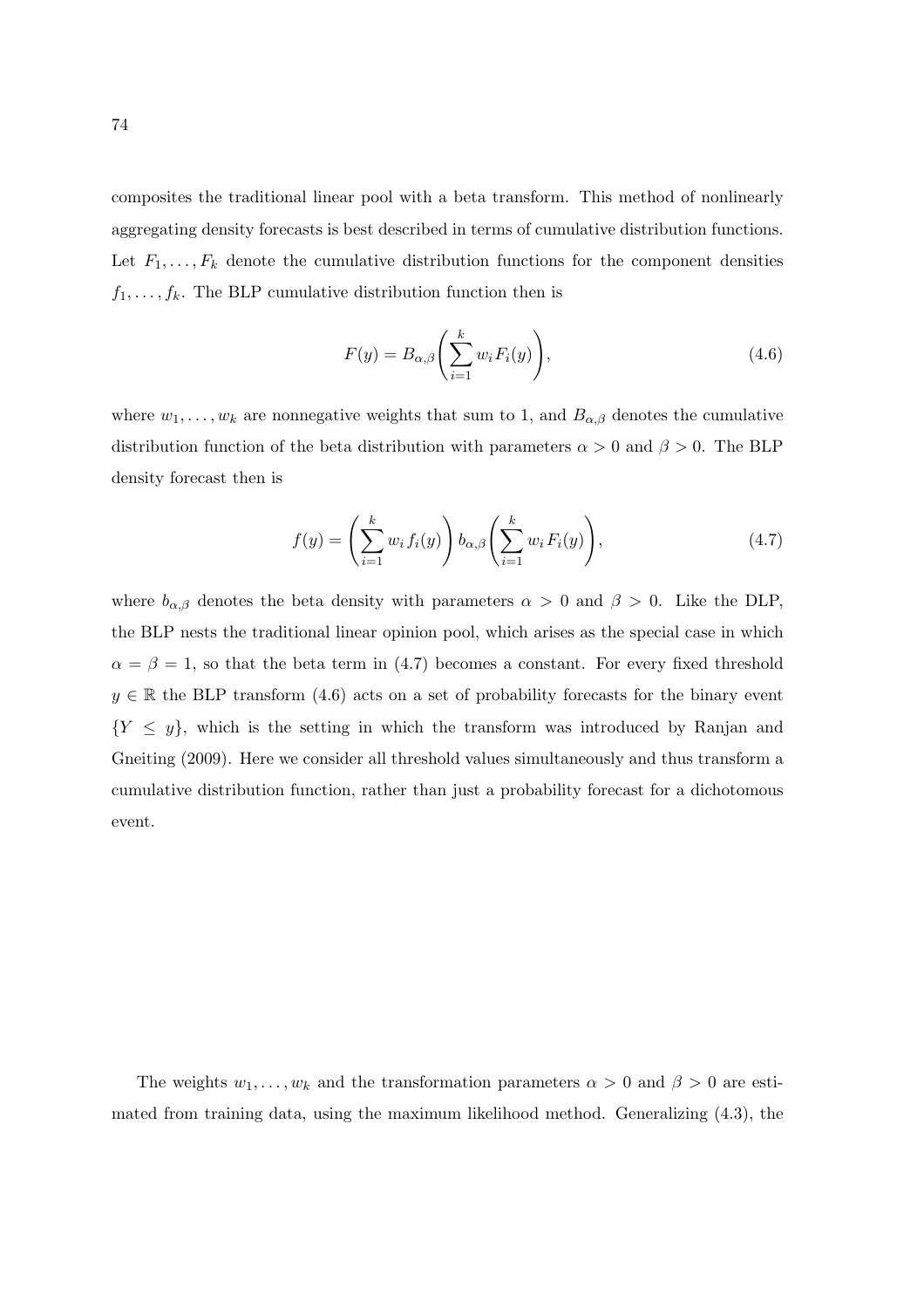log likelihood function for the BLP model (4.7) is

$$
\ell(w_1, ..., w_k; \alpha, \beta) = \sum_{j=1}^{J} \log(f(y_j))
$$
\n
$$
= \sum_{j=1}^{J} \log \left( \sum_{i=1}^{k} w_i f_{ij}(y_j) \right) + \sum_{j=1}^{J} \log \left( b_{\alpha, \beta} \left( \sum_{i=1}^{k} w_i F_{ij}(y_j) \right) \right)
$$
\n
$$
= \sum_{j=1}^{J} \left( (\alpha - 1) \log \left( \sum_{i=1}^{k} w_i F_{ij}(y_j) \right) + (\beta - 1) \log \left( 1 - \sum_{i=1}^{k} w_i F_{ij}(y_j) \right) \right)
$$
\n
$$
+ \sum_{j=1}^{J} \log \left( \sum_{i=1}^{k} w_i f_{ij}(y_j) \right) - J \log B(\alpha, \beta),
$$
\n(4.8)

where B denotes the classical beta function. As before, the optimization is carried out numerically by the method of scoring, for which we give details in Appendix B, or by an active barrier algorithm that honors the linear constraints on the parameters.

# 4.2.4 Simulation example: Calibrated components

We now present a simulation example, in which three calibrated density forecasts are to be aggregated. The data generating process for the observation,  $Y$ , is the regression model

$$
Y = X_0 + a_1 X_1 + a_2 X_2 + a_3 X_3 + \epsilon,\tag{4.9}
$$

where  $a_1, a_2$  and  $a_3$  are real constants, and  $X_0, X_1, X_2, X_3$  and  $\epsilon$  are independent, standard normal random variables. The individual forecasts rest on partial knowledge of the data generating process, in that density forecast  $f_1$  has access to covariate  $X_0$  and  $X_1$ , but not to  $X_2$  or  $X_3$ , and similarly for  $f_2$  and  $f_3$ . Thus, we seek to combine the density forecasts

$$
f_1 \sim \mathcal{N}(X_0 + a_1 X_1, 1 + a_2^2 + a_3^2),
$$
  

$$
f_2 \sim \mathcal{N}(X_0 + a_2 X_2, 1 + a_1^2 + a_3^2) \text{ and } f_3 \sim \mathcal{N}(X_0 + a_3 X_3, 1 + a_1^2 + a_2^2),
$$

where  $X_0$  stands for shared, public information, while  $X_1$ ,  $X_2$  and  $X_3$  represent proprietary information sets. The density forecasts represent the true conditional distributions under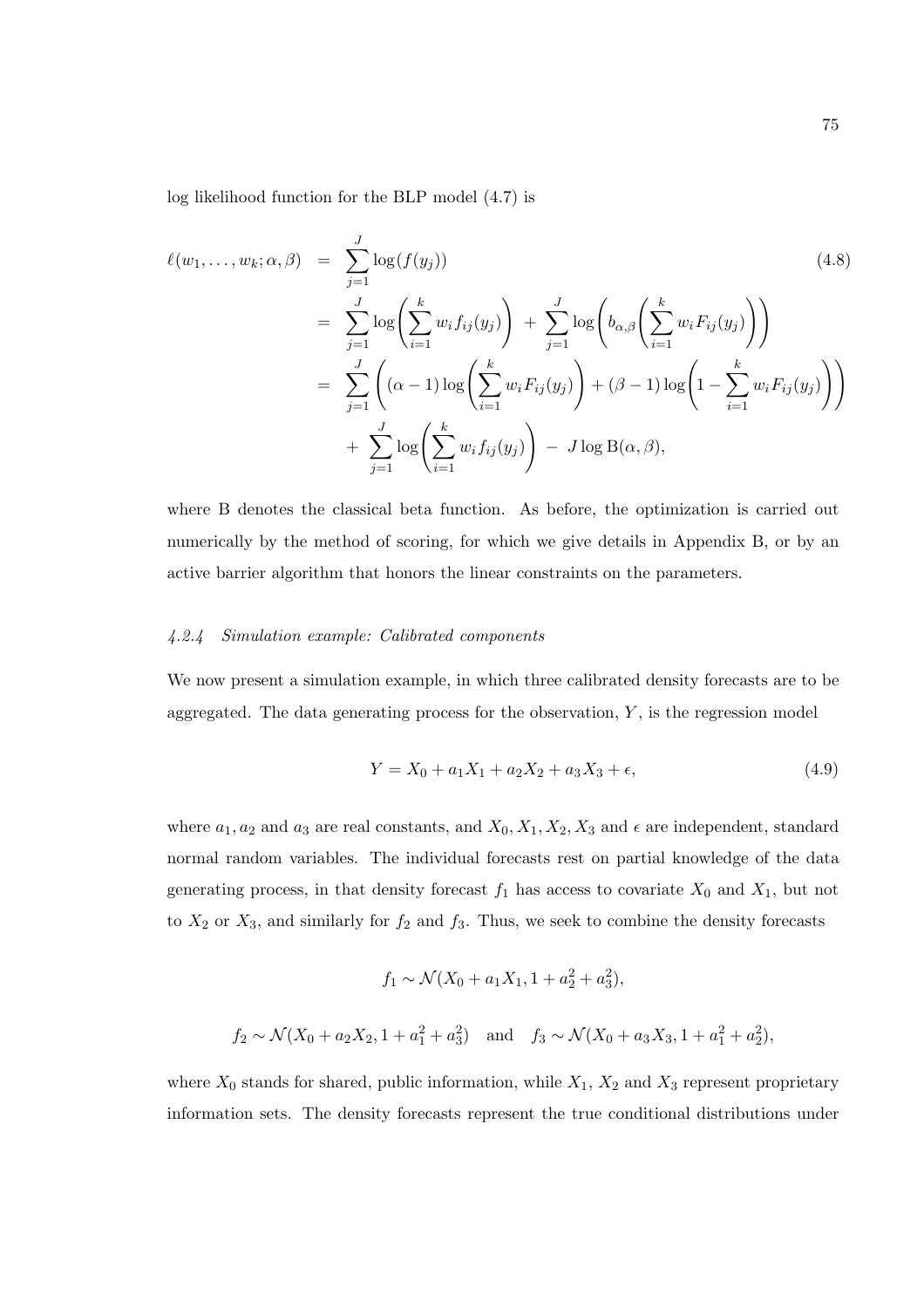the regression model (4.9), given the corresponding partial information, and thus they are calibrated. We estimate OLP, DLP and BLP models for combining the component forecasts on a training sample  $\{(f_{1j}, f_{2j}, f_{3j}, Y_j) : j = 1, \ldots, l\}$  of size  $l = 500$  from the joint distribution of the density forecasts and the observation, and assess the aggregation methods on an independent test sample of the same size. The regression coefficients in the data generating model (4.9) are taken to be  $a_1 = a_2 = 1$  and  $a_3 = 1.1$ .

Table 4.1 shows maximum likelihood estimates, along with approximate standard errors, for the OLP, DLP and BLP parameters. For all three methods, the weight estimate is highest for the component density  $f_3$ , which is sharper than  $f_1$  or  $f_2$ . The DLP deflation parameter is estimated at 0.78, and the BLP transformation parameters at 1.49 and 1.44, respectively.

The PIT diagrams for the various types of forecasts in the test period are shown in Figure 4.3. The component forecasts  $f_1$ ,  $f_2$  and  $f_3$  are calibrated and have uniform PIT histograms, up to sample fluctuations. The OLP forecast is overdispersed, as expected. The DLP and BLP forecasts show nearly uniform PIT histograms and thus are empirically calibrated.

Table 4.2 shows the mean logarithmic score for the various forecasts. The best individual forecast is  $f_3$ , because it is sharper than  $f_1$  and  $f_2$ , while all three forecasts are calibrated. The linearly combined OLP forecast outperforms the individual density forecasts, even though it is overdispersed. The nonlinearly aggregated DLP and BLP forecasts show higher scores than any of the individual or linearly combined density forecasts.

The OLP, DLP and BLP techniques are methods for aggregating density forecasts into a single, combined predictive distribution. Engle et al. (1984, p. 160) make the argument that

"The best forecast is obtained by combining information sets, not forecasts from information sets. [. . . ] one should combine the information that goes into the models, not the forecasts that come out of the models."

Of course, this is correct, even though it may not be feasible in practice, when individual sources of expertise reveal density forecasts, rather than information sets. In the current simulation setting, however, we can readily combine the forecasters' information sets, re-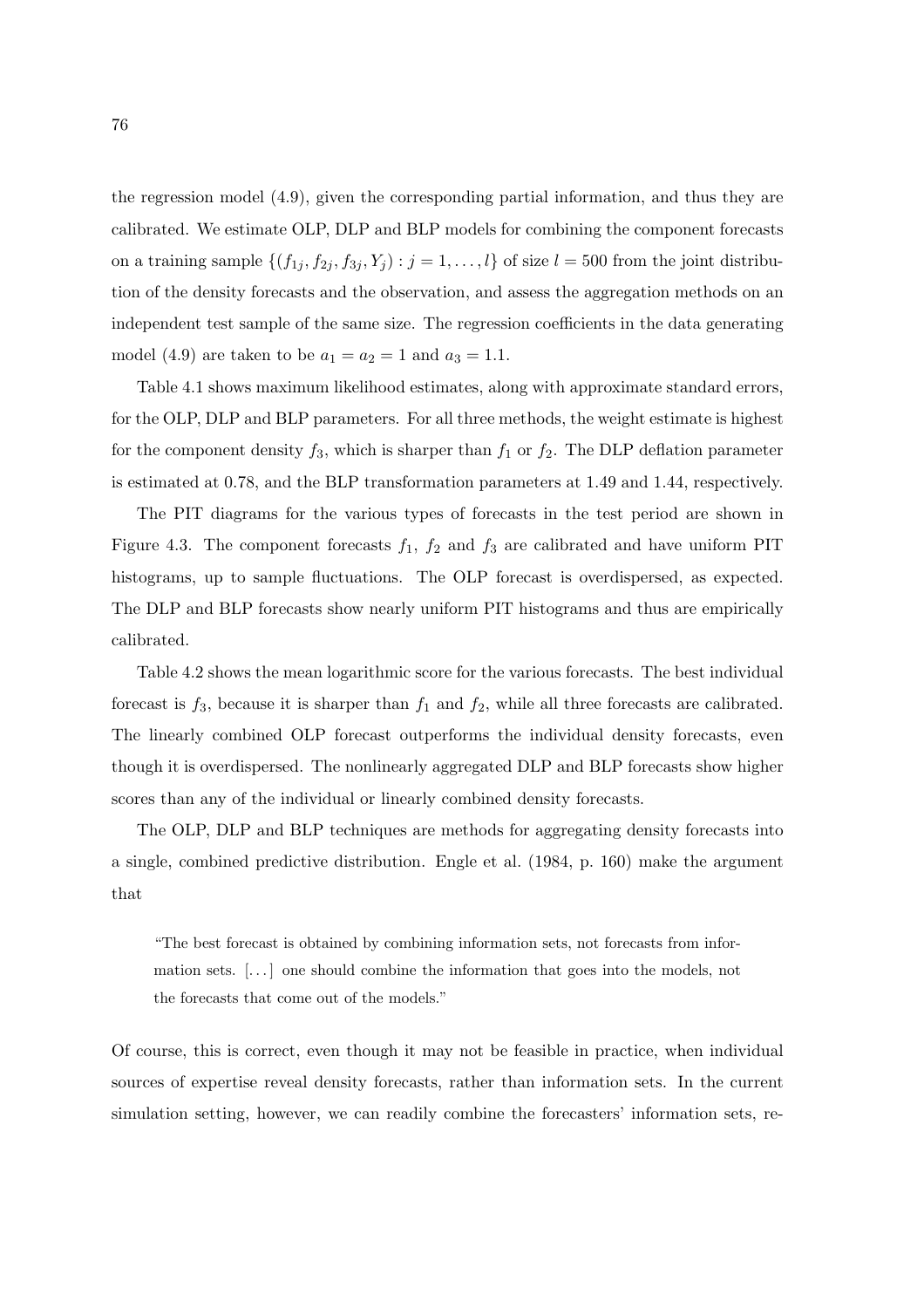Table 4.1: Maximum likelihood estimates with approximate standard errors (in brackets) for the parameters of the combined density forecasts in the simulation example of Section 4.2.4.

|      | $w_1$        | W2.                                          | $w_3$        |                          |                               |
|------|--------------|----------------------------------------------|--------------|--------------------------|-------------------------------|
| OLP. | 0.212(0.083) | 0.254(0.084)                                 | 0.534(0.080) |                          |                               |
| DLP. |              | $0.257(0.060)$ $0.283(0.061)$ $0.460(0.059)$ |              | 0.783(0.032)             |                               |
| BLP. |              | $0.256(0.057)$ $0.293(0.057)$ $0.451(0.054)$ |              | $\overline{\phantom{a}}$ | $1.492(0.062)$ $1.440(0.059)$ |

Table 4.2: Mean logarithmic score for the individual and combined density forecasts in the simulation example of Section 4.2.4, for the training set and an independent test set.

|                | Training | Test     |
|----------------|----------|----------|
| $f_1$          | $-2.025$ | $-2.018$ |
| f <sub>2</sub> | $-2.017$ | $-2.022$ |
| $f_3$          | $-1.956$ | $-1.992$ |
| <b>OLP</b>     | $-1.907$ | $-1.922$ |
| DLP            | $-1.871$ | $-1.892$ |
| <b>BLP</b>     | $-1.865$ | $-1.886$ |
|                |          |          |

Table 4.3: Maximum likelihood estimates with approximate standard errors (in brackets) for the parameters of the combined density forecasts in the simulation example of Section 4.2.5.

|              | $w_1$        | W2.                           | $w_3$        |                 |              |              |
|--------------|--------------|-------------------------------|--------------|-----------------|--------------|--------------|
| <b>OLP</b>   | 0.276(0.042) | 0.294(0.043)                  | 0.430(0.043) |                 |              |              |
| $_{\rm DLP}$ |              | $0.254(0.060)$ $0.280(0.060)$ | 0.466(0.059) | 1.380(0.054)    |              |              |
| BLP          | 0.257(0.065) | 0.262(0.067)                  | 0.481(0.065) | $\qquad \qquad$ | 0.670(0.032) | 0.643(0.031) |

Table 4.4: Mean logarithmic score for the individual and combined density forecasts in the simulation example of Section 4.2.5, for the training set and an independent test set.

|            | Training | Test     |
|------------|----------|----------|
| $g_1$      | $-2.598$ | $-2.575$ |
| $q_2$      | $-2.572$ | $-2.587$ |
| 93         | $-2.383$ | $-2.490$ |
| OLP        | $-1.951$ | $-1.990$ |
| <b>DLP</b> | $-1.871$ | $-1.892$ |
| <b>BLP</b> | $-1.887$ | $-1.914$ |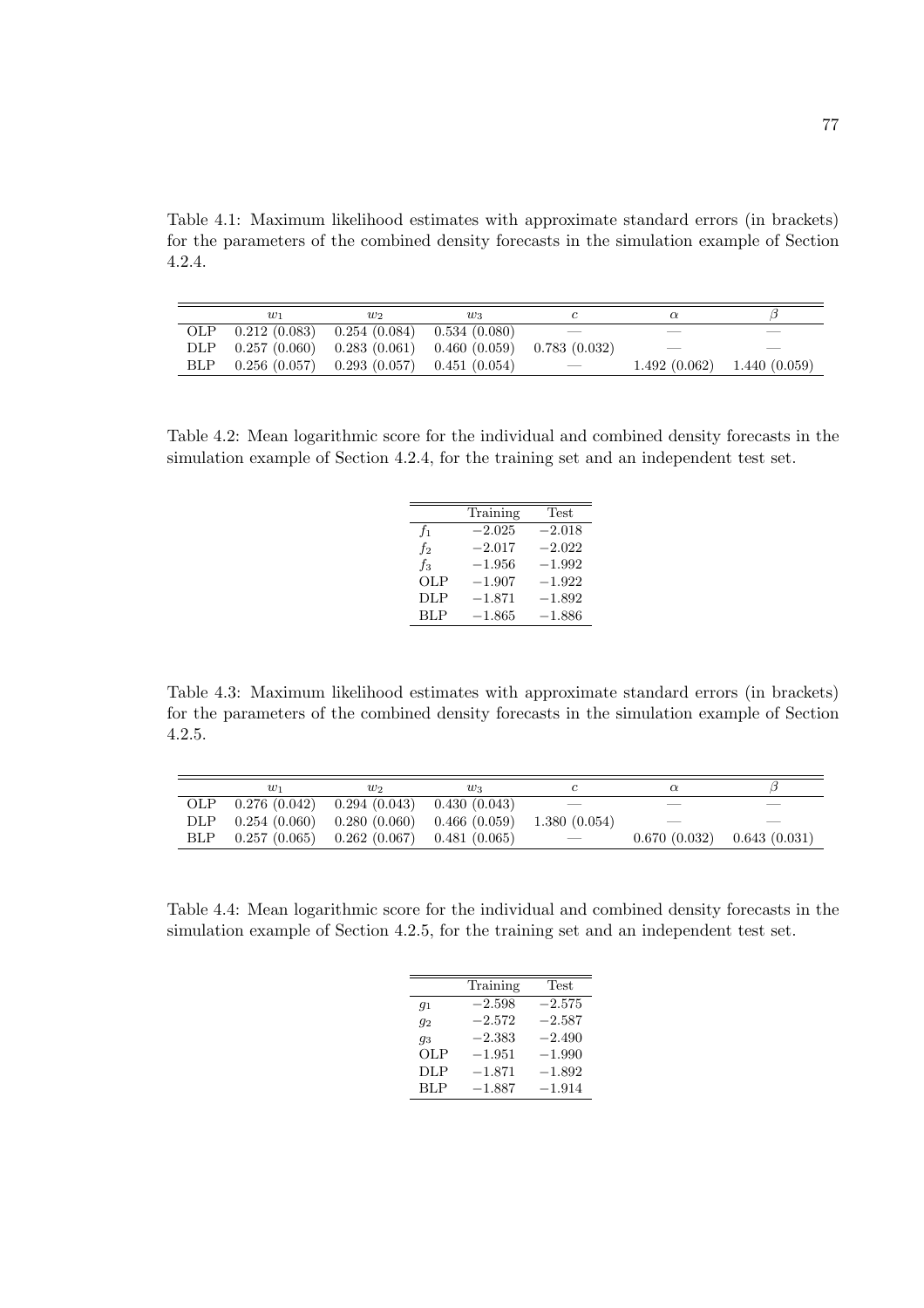

Figure 4.3: PIT histograms for the individual and combined density forecasts in the simulation example of Section 4.2.4, for the test set.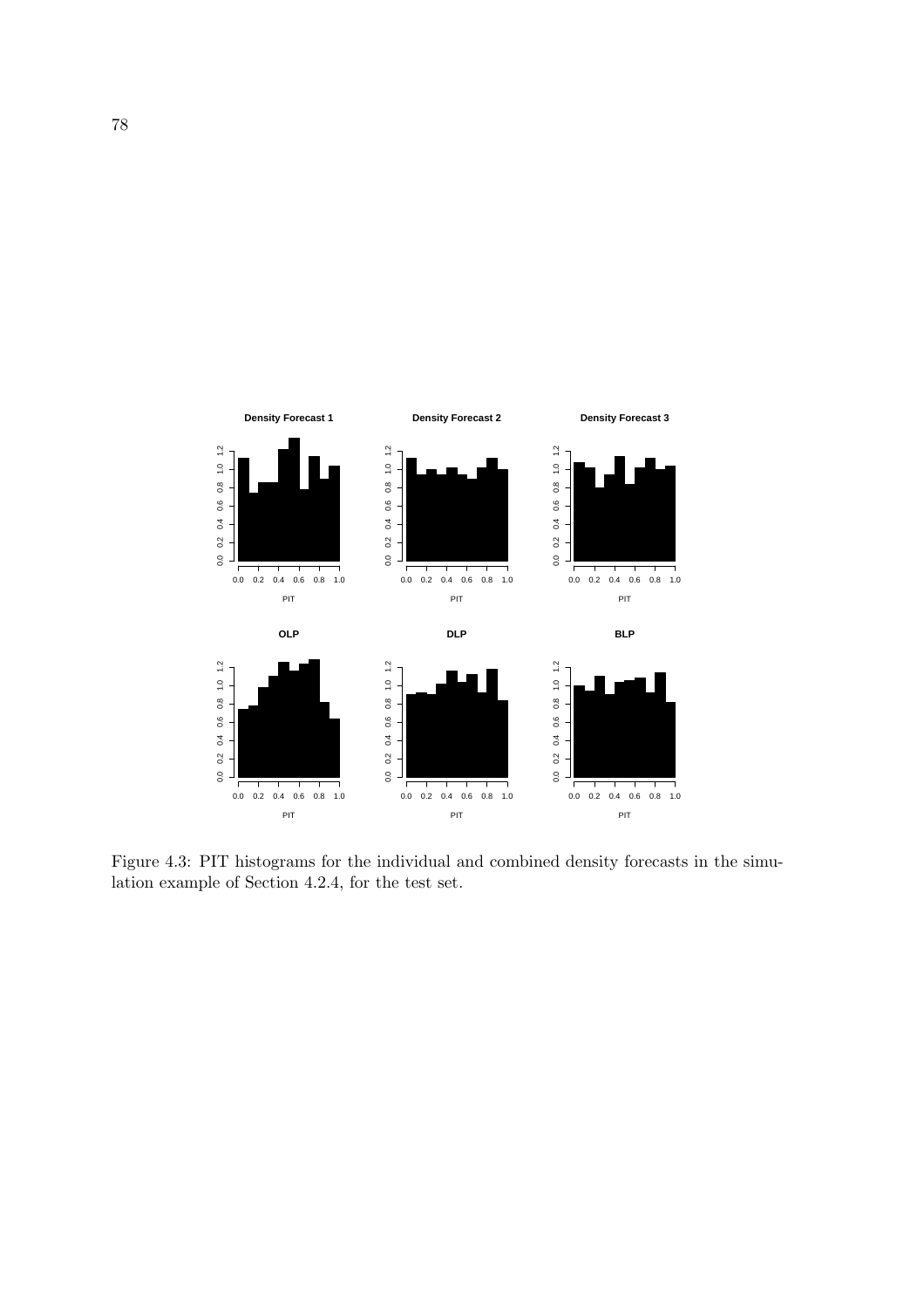

Figure 4.4: PIT histograms for the individual and combined density forecasts in the simulation example of Section 4.2.5, for the test set.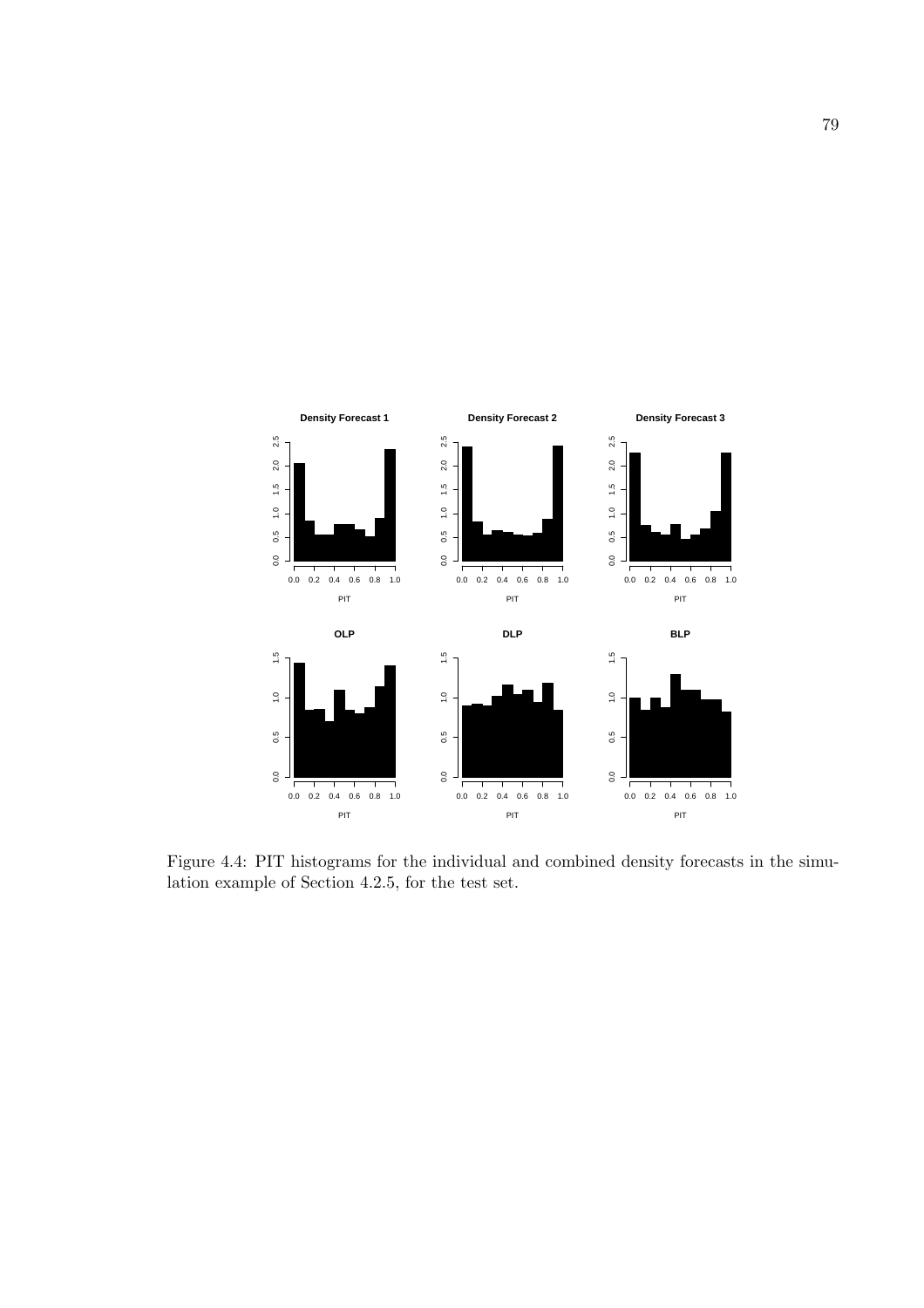sulting in the density forecast

$$
f \sim \mathcal{N}(X_0 + a_1 X_1 + a_2 X_2 + a_3 X_3, 1),
$$

which is the true predictive density under the data generating process and complete information about the covariates. This ideal density forecast obtains a mean logarithmic score of −1.432 in the training period and −1.487 in the test period.

# 4.2.5 Simulation example: Uncalibrated components

In the above simulation example, the individual density forecasts were calibrated. However, the DLP and BLP recalibration techniques apply in the case of uncalibrated components as well. To illustrate this, we retain the setting of the previous section, but consider the density forecasts

$$
g_1 \sim \mathcal{N}(X_0 + a_1 X_1, 1),
$$
  $g_2 \sim \mathcal{N}(X_0 + a_2 X_2, 1),$   $g_3 \sim \mathcal{N}(X_0 + a_3 X_3, 1),$ 

where  $a_1 = a_2 = 1$  and  $a_3 = 1.1$ , as before. These forecasts are underdispersed and thus show U-shaped PIT histograms, as illustrated in the upper row of Figure 4.4. Table 4.3 shows maximum likelihood estimates for the OLP, DLP and BLP parameters. The estimate for the DLP deflation parameter is 1.380, and the estimates for the BLP recalibration parameters  $\alpha$  and  $\beta$  are 0.670 and 0.643, in line with the underdispersion of the component forecasts.

The lower row of Figure 4.4 shows PIT histograms for the OLP method, which is still underdispersed, because of the severe underdispersion of the component forecasts. The DLP and BLP methods result in empirically calibrated density forecasts.

The logarithmic score for the various types of forecasts is shown in Table 4.4. The DLP and BLP forecasts provide substantial improvement over the individual density forecasts as well as the linearly combined OLP forecast.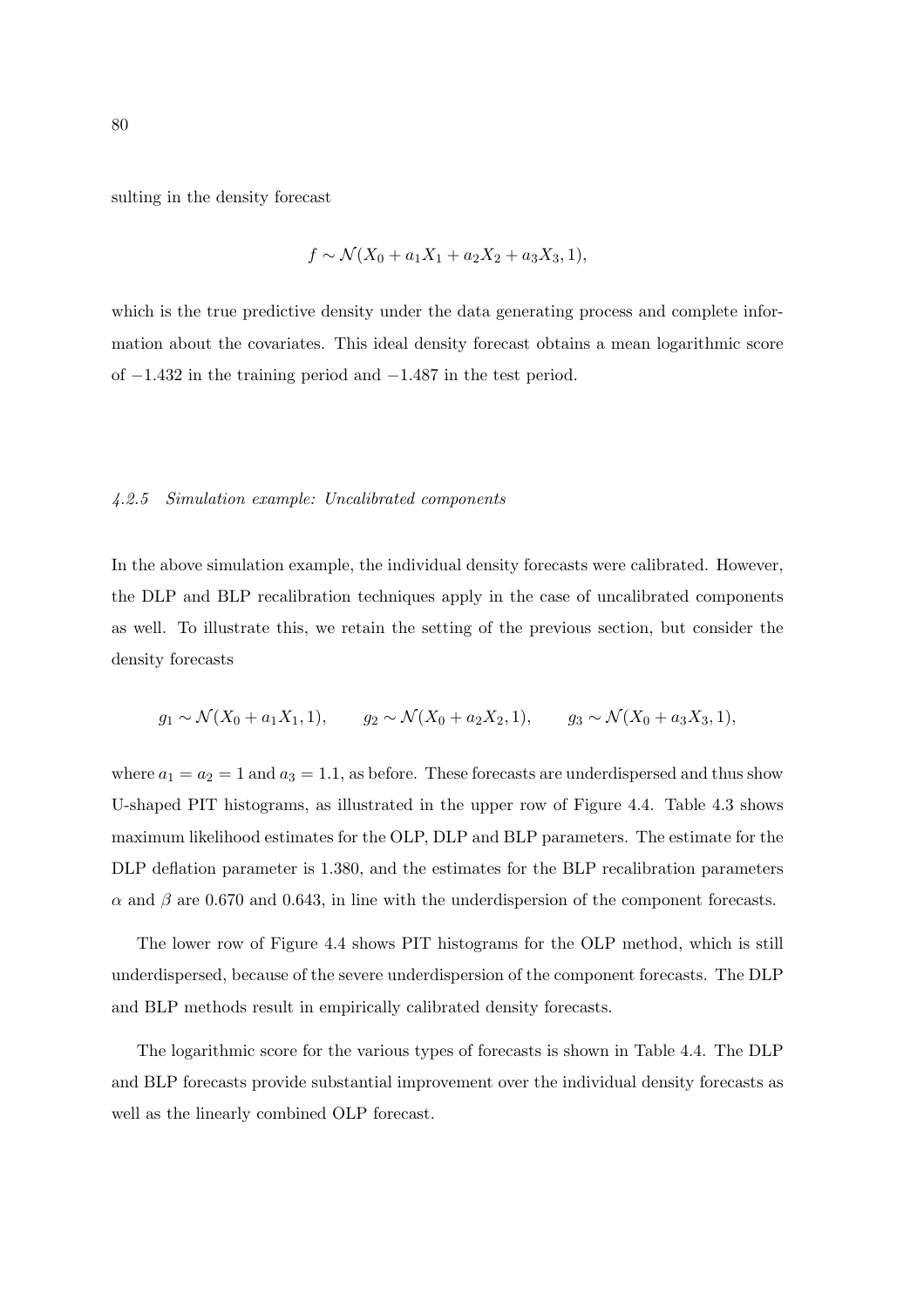# 4.3 Density forecasts for daily maximum temperature at Seattle-Tacoma Airport

With some one-third of the US economy being weather sensitive, there is a critical need for calibrated and sharp probabilistic weather forecasts, to allow for optimal decision making under inherent environmental uncertainty (Dutton 2002; Regnier 2008).

In practice, probabilistic weather forecasts rely on ensemble prediction systems. An ensemble system comprises multiple runs of a numerical weather prediction model, with the runs differing in the initial conditions and/or the details of the mathematical representation of the atmosphere (Palmer 2002; Gneiting and Raftery 2005). Here we consider two-days ahead forecasts of daily maximum temperature at Seattle-Tacoma Airport, based on the University of Washington Mesoscale Ensemble (UWME; Eckel and Mass 2005), which employs a regional numerical weather prediction model over the Pacific Northwest, with initial and lateral boundary conditions supplied by eight distinct weather centers. A brief description of the ensemble members is given in Table 4.5.

Our training period ranges from January 1, 2006 to August 12, 2007, with a few days missing in the data record, for a total of 500 training cases. The test period extends from August 13, 2007 to June 30, 2009, for a total of 559 cases. We first use the maximum likelihood method on the training data to estimate, for each ensemble member  $i = 1, \ldots, 8$ individually, a Gaussian predictive density of the form

$$
f_i \sim \mathcal{N}(a_i + b_i x_i, \sigma_i^2),\tag{4.10}
$$

where  $x_i$  is the point forecast from the *i*th ensemble member,  $a_i$  and  $b_i$  are member specific linear bias correction parameters, and  $\sigma_i$  is the member specific predictive standard deviation. From Table 4.6 we see that the estimates for  $\sigma_1, \ldots, \sigma_8$  range from 1.958 to 2.214.

Next we combine the individual density forecasts. Table 4.7 shows maximum likelihood estimates for the OLP, DLP and BLP parameters on the training period. For all three methods, the GFS member,  $f_1$ , obtains the highest weight and the ETA member,  $f_3$ , the lowest weight. This can readily be explained, in that both members have a common institutional origin, and thus are highly correlated, whence the more competitive GFS member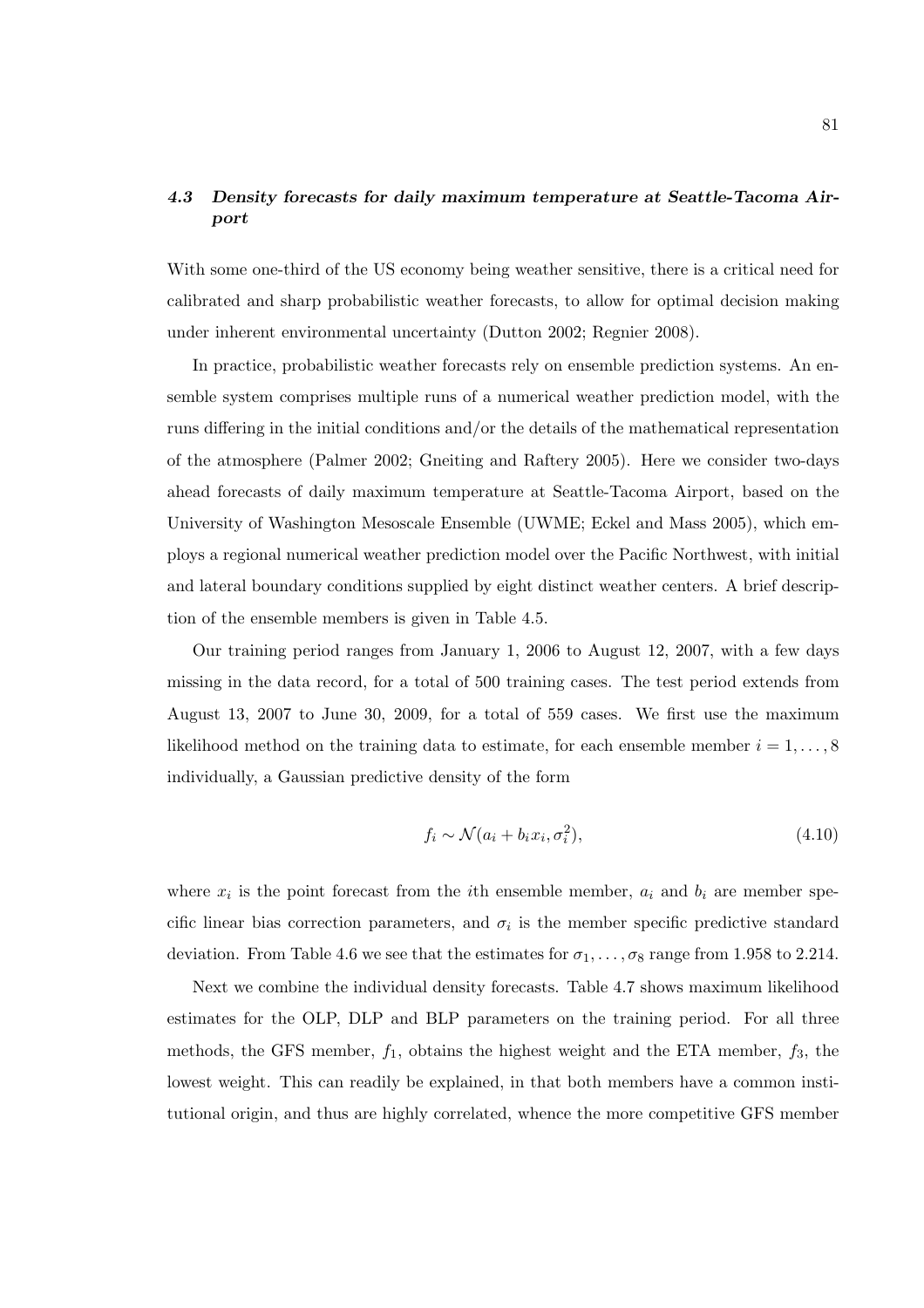

Figure 4.5: Two-day ahead density forecasts for the maximum temperature at Seattle-Tacoma Airport on June 28, 2008. The vertical line is at the verifying maximum, at 32.8 degrees Celsius or 91 degrees Fahrenheit.

acquires the weight of the ETA member as well. The DLP deflation parameter is estimated at 0.768, and the BLP transformation parameters at 1.467, in line with the overdispersion of the linear pool.

Figure 4.5 illustrates the various density forecasts for June 28, 2008, an unusually hot day at Seattle-Tacoma Airport with a verifying maximum temperature of 32.8 degrees Celsius or 91 degrees Fahrenheit. The member specific individual density forecasts are shown by the dotted lines, and the OLP forecast by the dash-dotted line. The nonlinearly aggregated DLP and BLP densities, which are shown by the solid and dashed lines, are sharper than the OLP density.

PIT histograms for the test period are shown in Figure 4.6. The individual, member specific density forecasts  $f_1, \ldots, f_8$  are empirically calibrated, showing nearly uniform PIT histograms. The linearly aggregated OLP forecast is overdispersed, as reflected by an inverse U-shaped and skewed PIT histogram. The DLP and BLP forecasts show somewhat rough and skewed, yet more nearly uniform PIT histograms. These results are corroborated by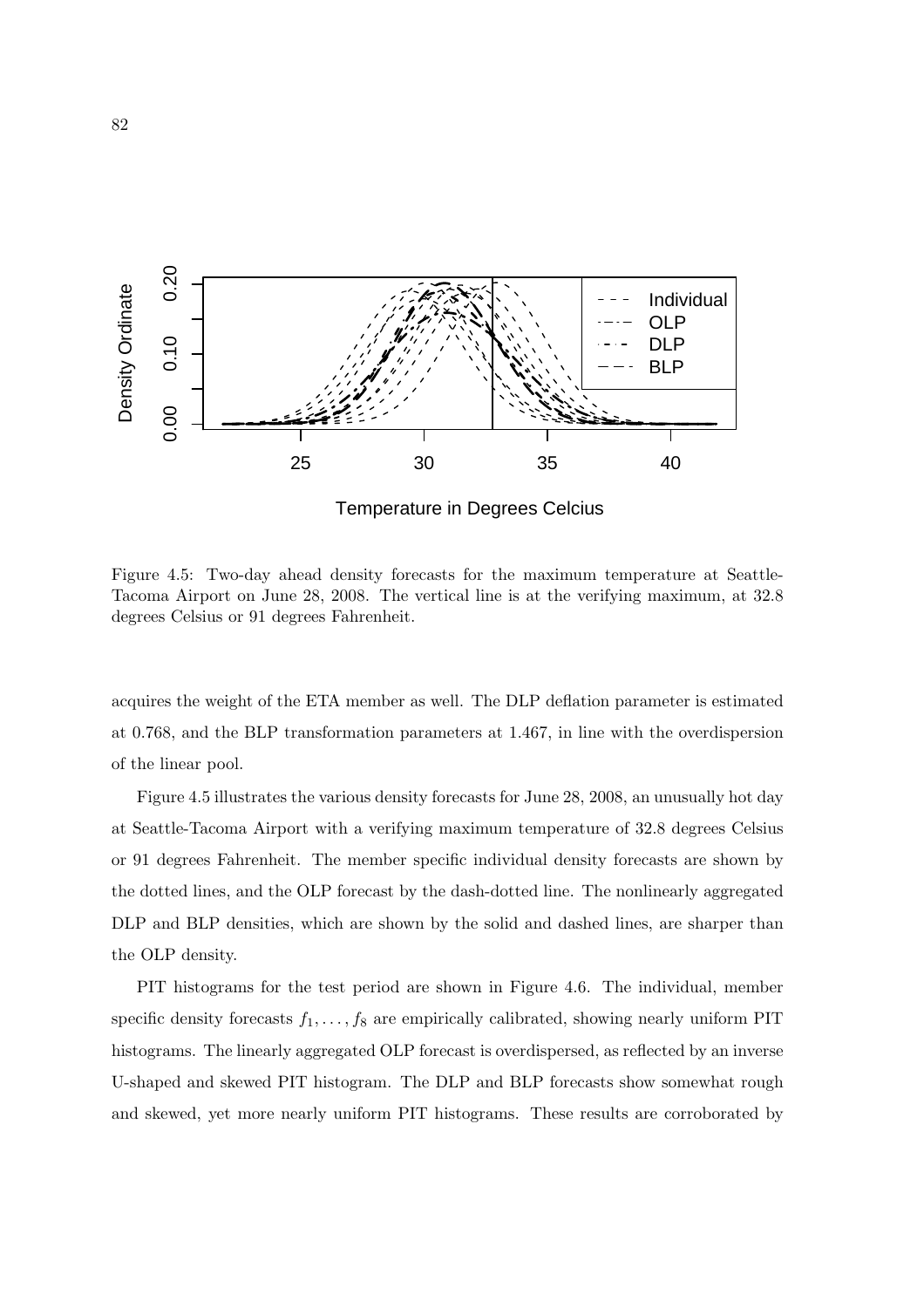Table 4.5: Composition of the eight-member University of Washington Mesoscale Ensemble (UWME; Eckel and Mass 2005), with member acronyms and organizational sources for initial and lateral boundary conditions. The United States National Centers for Environmental Prediction supply two distinct sets of initial and lateral boundary conditions, namely, from its Global Forecast System (GFS) and Limited-Area Mesoscale Model (ETA).

| Index | Acronym     | Source of Initial and Lateral Boundary Conditions   |
|-------|-------------|-----------------------------------------------------|
|       | <b>GFS</b>  | National Centers for Environmental Prediction       |
| 2     | <b>CMCG</b> | Canadian Meteorological Centre                      |
| 3     | ETA.        | National Centers for Environmental Prediction       |
|       | <b>GASP</b> | Australian Bureau of Meteorology                    |
| 5     | JMA.        | Japanese Meteorological Agency                      |
| 6     | <b>NGPS</b> | Fleet Numerical Meteorology and Oceanography Center |
|       | <b>TCWB</b> | Taiwan Central Weather Bureau                       |
| 8     | UKMO        | United Kingdom Met Office                           |

Table 4.6: Maximum likelihood estimates for the predictive standard deviation,  $\sigma_i$ , for the individual, member specific density forecasts in the temperature example.

| $\sigma$ <sup>2</sup> | $\sigma_3$                                      | $\sigma_4$ | $\sigma_5$ | $\sigma_6$ |  |
|-----------------------|-------------------------------------------------|------------|------------|------------|--|
|                       | 1.966 2.051 2.119 2.214 1.958 2.055 2.084 1.995 |            |            |            |  |

Table 4.7: Maximum likelihood estimates for the parameters of the combined density forecasts in the temperature example.

|     | $w_1$ | $w_2$ | $w_3$ | $w_4$ | $w_5$ | $w_6$ | $w_7$       | $w_8$   |                          | $\alpha$ |       | $\sigma$                 |
|-----|-------|-------|-------|-------|-------|-------|-------------|---------|--------------------------|----------|-------|--------------------------|
| OLP | 0.394 | 0.005 | 0.000 | 0.000 | 0.317 | 0.030 | 0.144 0.109 |         |                          |          |       |                          |
| DLP | 0.304 | 0.080 | 0.000 | 0.085 | 0.216 | 0.051 | 0.172       | -0.090- | 0.768                    |          |       |                          |
| BLP | 0.295 | 0.079 | 0.000 | 0.083 | 0.230 | 0.062 | 0.173       | 0.076   | $\overline{\phantom{a}}$ | 1.467    | 1.467 | $\overline{\phantom{m}}$ |
| BMA | 0.305 | 0.075 | 0.000 | 0.081 | 0.216 | 0.056 | 0.170       | 0.098   |                          |          |       | 1.566                    |

Table 4.8: Mean logarithmic score for the individual and combined density forecasts in the temperature example, for the training period and the test period.

|            | Training | <b>Test</b> |
|------------|----------|-------------|
| $f_1$      | $-2.091$ | $-2.088$    |
| $f_2$      | $-2.134$ | $-2.071$    |
| $f_3$      | $-2.167$ | $-2.093$    |
| $f_4$      | $-2.211$ | $-2.172$    |
| f5         | $-2.088$ | $-2.043$    |
| f6         | $-2.136$ | $-2.143$    |
| $f_7$      | $-2.150$ | $-2.131$    |
| f8         | $-2.107$ | $-2.041$    |
| OLP        | $-2.027$ | $-2.010$    |
| DLP        | $-1.990$ | $-1.961$    |
| <b>BLP</b> | $-1.988$ | $-1.960$    |
| <b>BMA</b> | $-1.992$ | $-1.963$    |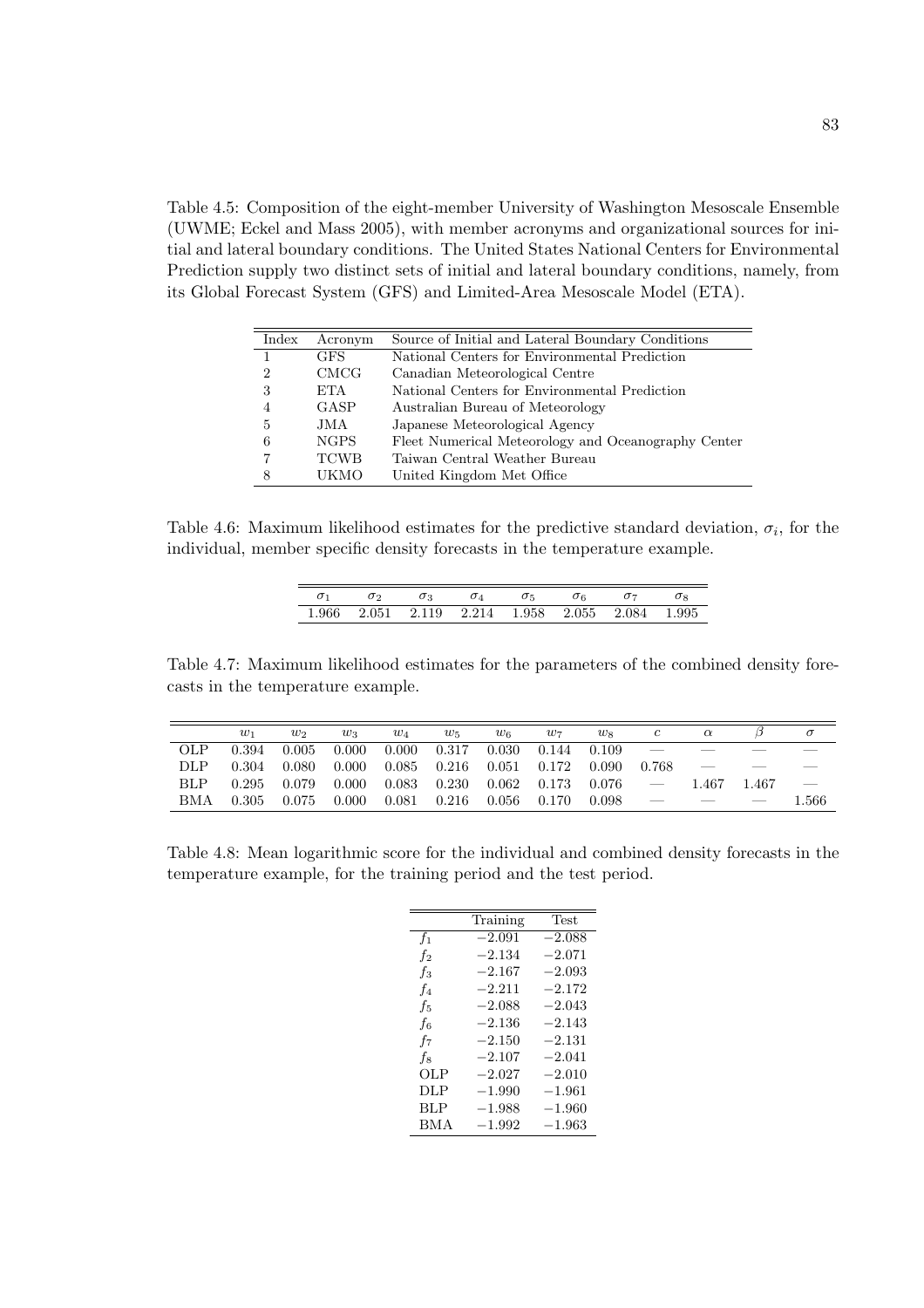

Figure 4.6: PIT histograms for the individual and combined density forecasts in the temperature example, for the test period.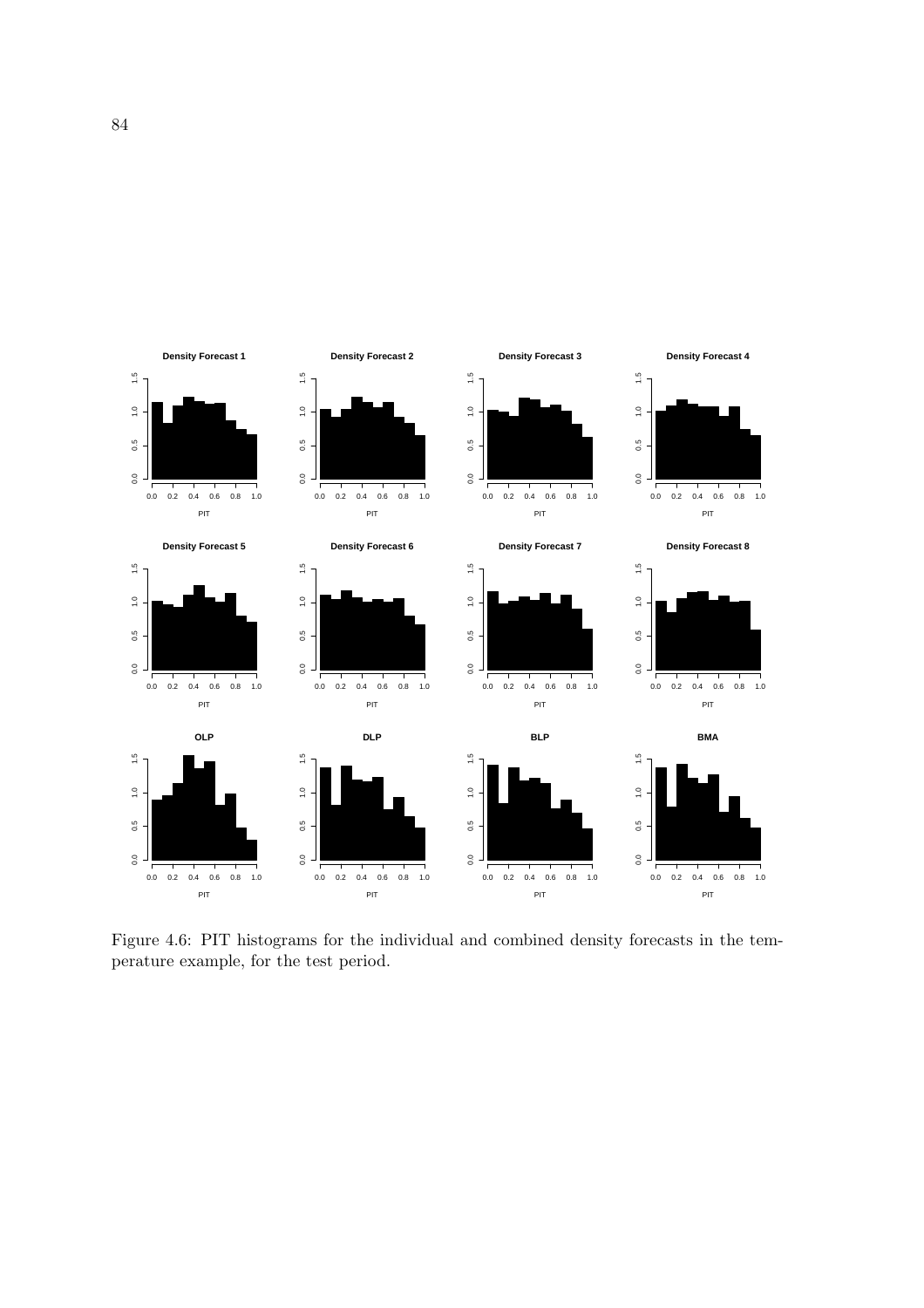Table 4.8, which shows the mean logarithmic score for the various density forecasts, both for the training period and the test period. The linearly combined OLP forecast shows a higher score than any of the individual density forecasts, which attests to the benefits of forecast aggregation. Nevertheless, the linear pool is suboptimal, because it is overdispersed, and thus is outperformed by the nonlinearly aggregated DLP and BLP density forecasts.

Finally, we compare to the Bayesian model averaging (BMA; Raftery et al. 2005) technique, which is a state of the art approach to generating density forecasts from forecast ensembles. The BMA density forecast is of the form

$$
f \sim \sum_{i=1}^{8} w_i \mathcal{N}(a_i + b_i x_i, \sigma^2),
$$
 (4.11)

with BMA weights,  $w_1, \ldots, w_8$ , that are nonnegative and sum to 1, member specific bias parameters  $a_i$  and  $b_i$  for  $i = 1, ..., 8$ , and a common variance parameter,  $\sigma^2$ . In view of our individual density forecasts  $f_1, \ldots, f_8$  being Gaussian, the OLP density and the BMA density are of the same functional form. However, there is a conceptual difference, in that the OLP weights are fitted conditionally on the individual density forecasts. Thus, a twostage procedure is used, in which the member specific component densities are estimated first, and only then the weights, with the component forecasts held fixed. In contrast, the BMA method estimates the weights,  $w_1, \ldots, w_8$ , and the common spread parameter,  $\sigma$ , for the component forecasts in the Gaussian mixture model (4.11) simultaneously. While the BMA method can be employed with member specific spread parameters, the assumption of a common spread parameter stabilizes the estimation algorithm and does not appreciably deteriorate the predictive performance (Raftery et al. 2005).

Table 4.7 shows maximum likelihood estimates for the BMA parameters, obtained with the R package ensembleBMA (Fraley et al. 2009). The BMA weights echo the DLP weights. The BMA spread parameter  $\sigma$  is estimated at 1.566 and differs from the predictive standard deviations for the member specific density forecasts by factors ranging from 0.707 to 0.800, much in line with our estimate of 0.768 for the DLP deflation parameter, c. Thus, the DLP and BMA density forecasts are very much alike, which is confirmed by the PIT histograms in Figure 4.6 and logarithmic scores in Table 4.8. In Figure 4.5 the graphs for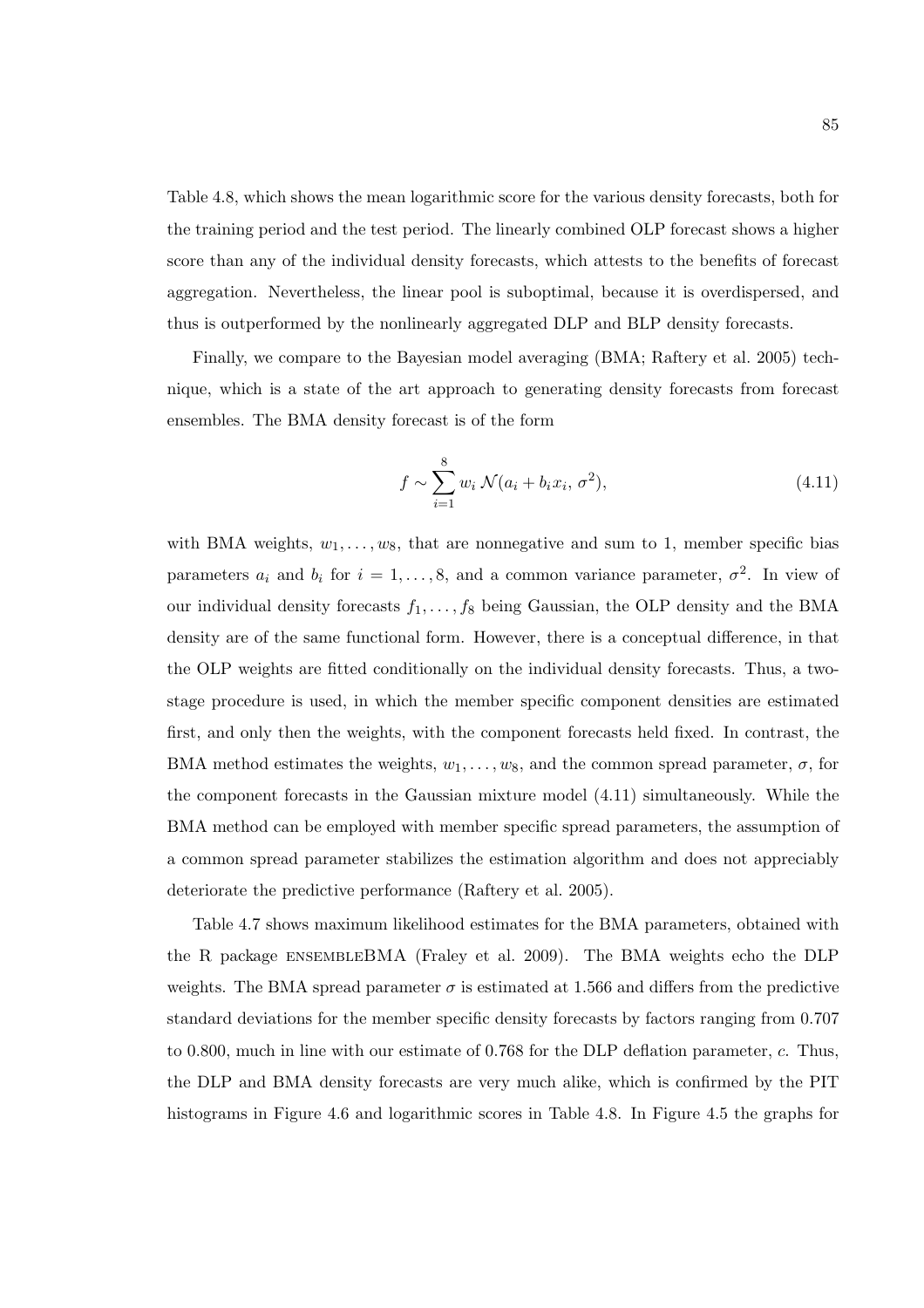the DLP and BMA density forecasts are nearly identical and lie essentially on top of each other, and so we refrain from plotting the BMA density.

# 4.4 Density forecasts for S&P 500 returns

In this second data example, we follow Diebold et al. (1998) in considering S&P 500 log returns for the period of July 3, 1962 to December 29, 1995. The data record through December 1978 is used as training period, for a total of 4,133 training cases. All estimates reported are maximum likelihood fits on the training period obtained with the R package fGarch (Wuertz and Rmetrics Core Team 2007). The balance of the record is used as test period, for a total of 4,298 one-day ahead density forecasts.

The first component forecast,  $f_1$ , is based on a generalized autoregressive conditional heteroscedasticity (GARCH; Bollerslev 1986) specification for the variance structure. With  $r_t$  denoting the log return on day t, our GARCH(1,1) model assumes that  $r_t = \sigma_t \epsilon_t$ , where  $\epsilon_t$  is Student-t distributed with  $\nu$  degrees of freedom, while  $\sigma_t$  evolves dynamically as

$$
\sigma_t^2 = \omega + \alpha r_{t-1}^2 + \beta \sigma_{t-1}^2.
$$

The maximum likelihood estimates for the GARCH parameters are  $\omega = 0.000$ ,  $\alpha = 0.089$ ,  $\beta = 0.903$  and  $\nu = 9.25$ .

The second component forecast,  $f_2$ , is based on a standard moving average (MA) model for the mean dynamics, which assumes that  $r_t = Z_t + \theta Z_{t-1}$ , where  $\{Z_t\}$  is a Gaussian white noise process with mean zero and variance  $\sigma^2$ . The maximum likelihood estimates for the MA parameters are  $\theta = 0.252$  and  $\sigma = 0.00736$ .

Our goal now is to combine the density forecasts  $f_1$  and  $f_2$ . Table 4.9 shows maximum likelihood estimates for the OLP, DLP and BLP parameters. For all three methods, the conditionally heteroscedastic forecast  $f_1$  obtains a much higher weight than the simplistic density forecast  $f_2$ . The DLP deflation parameter is estimated at 0.940, and the BLP recalibration parameters  $\alpha$  and  $\beta$  at 1.100 and 1.081. This suggests that the overdispersion of the OLP forecast is quite mild, which is confirmed by the corresponding PIT histogram in Figure 4.7. Table 4.10 shows the mean logarithmic score for the various types of forecasts.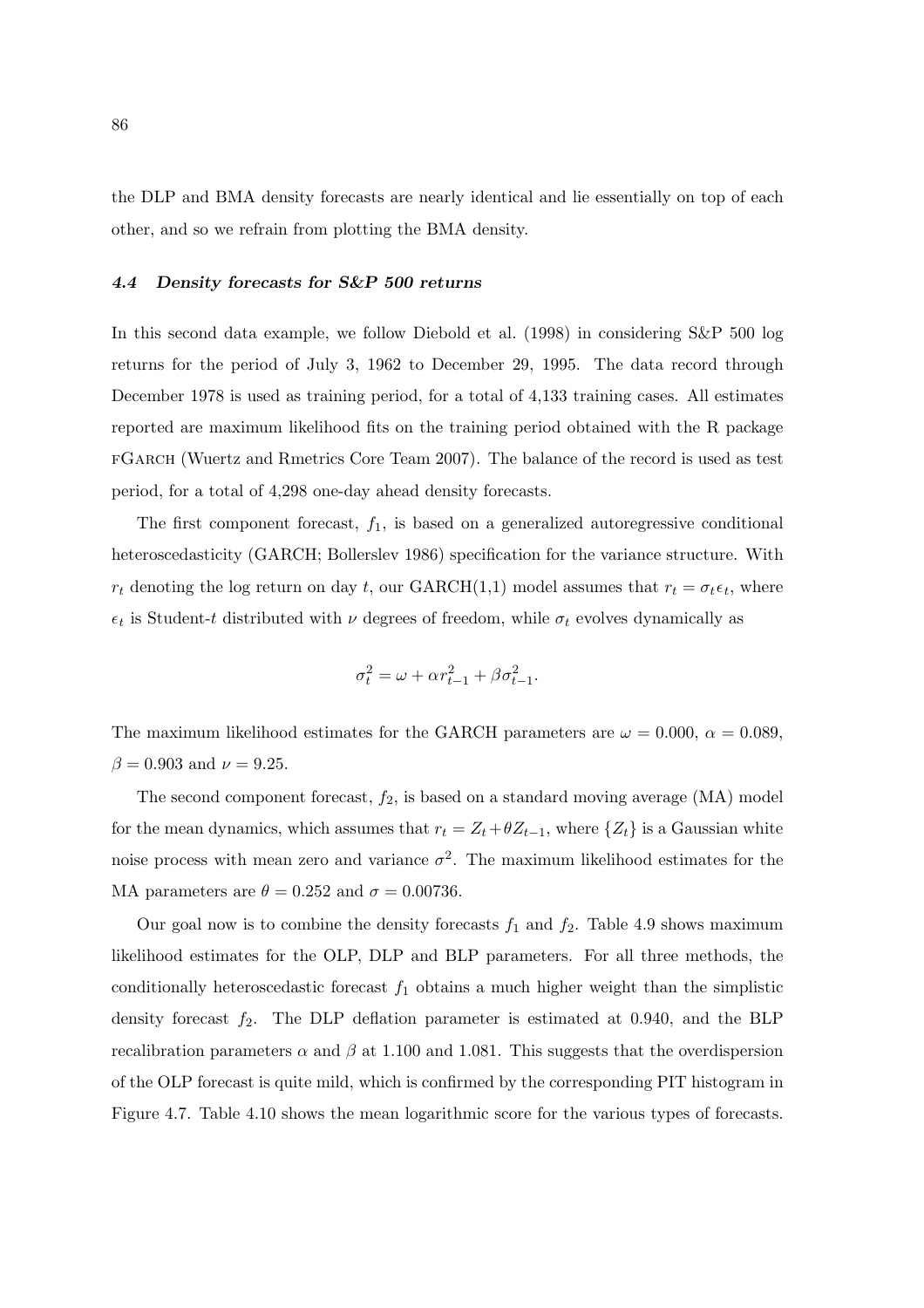Table 4.9: Maximum likelihood estimates of the parameters for the combined density forecasts in the S&P 500 example.

|      | $w_1$ | w               | с     | $\alpha$ |       |
|------|-------|-----------------|-------|----------|-------|
| OLP. | 0.821 | 0.179           |       |          |       |
| DLP. |       | $0.756$ $0.244$ | 0.940 | ___      | __    |
| RLP  | 0.758 | 0.242           |       | 1.100    | 1.081 |

Table 4.10: Mean logarithmic score for the individual and combined density forecasts in the S&P 500 example, for the training period and the test period.

|                | Training | Test  |
|----------------|----------|-------|
| $f_1$          | 3.606    | 3.458 |
| f <sub>2</sub> | 3.492    | 3.247 |
| OLP            | 3.612    | 3.469 |
| <b>DLP</b>     | 3.614    | 3.470 |
| <b>BLP</b>     | 3.614    | 3.470 |

The OLP forecast performs slightly better than the component forecast  $f_1$ , with a score that is very slightly lower than for the nonlinearly aggregated DLP and BLP density forecasts, both for the training and the test period.

Finally, we consider the predictive performance of a more comprehensive model, which addresses both the first and the second order dynamics, in that  $r_t = \mu_t + \epsilon_t$  where  $\{\mu_t\}$ and  $\{\epsilon_t\}$  are MA(1) and t-GARCH(1,1) processes, respectively. The maximum likelihood estimates in this mixed specification are  $\theta = 0.269$  and  $\sigma = 0.00736$  for the MA parameters, and  $\omega = 0.000, \ \alpha = 0.098, \ \beta = 0.892$  and  $\nu = 8.284$  for the GARCH parameters. The resulting forecast can be thought of as combining information sets with respect to the first and second order dynamics, as opposed to combining the corresponding component forecasts  $f_1$  and  $f_2$ . It outperforms the other types of density forecasts and achieves a mean logarithmic score of 3.638 for the training period and 3.473 for the test period.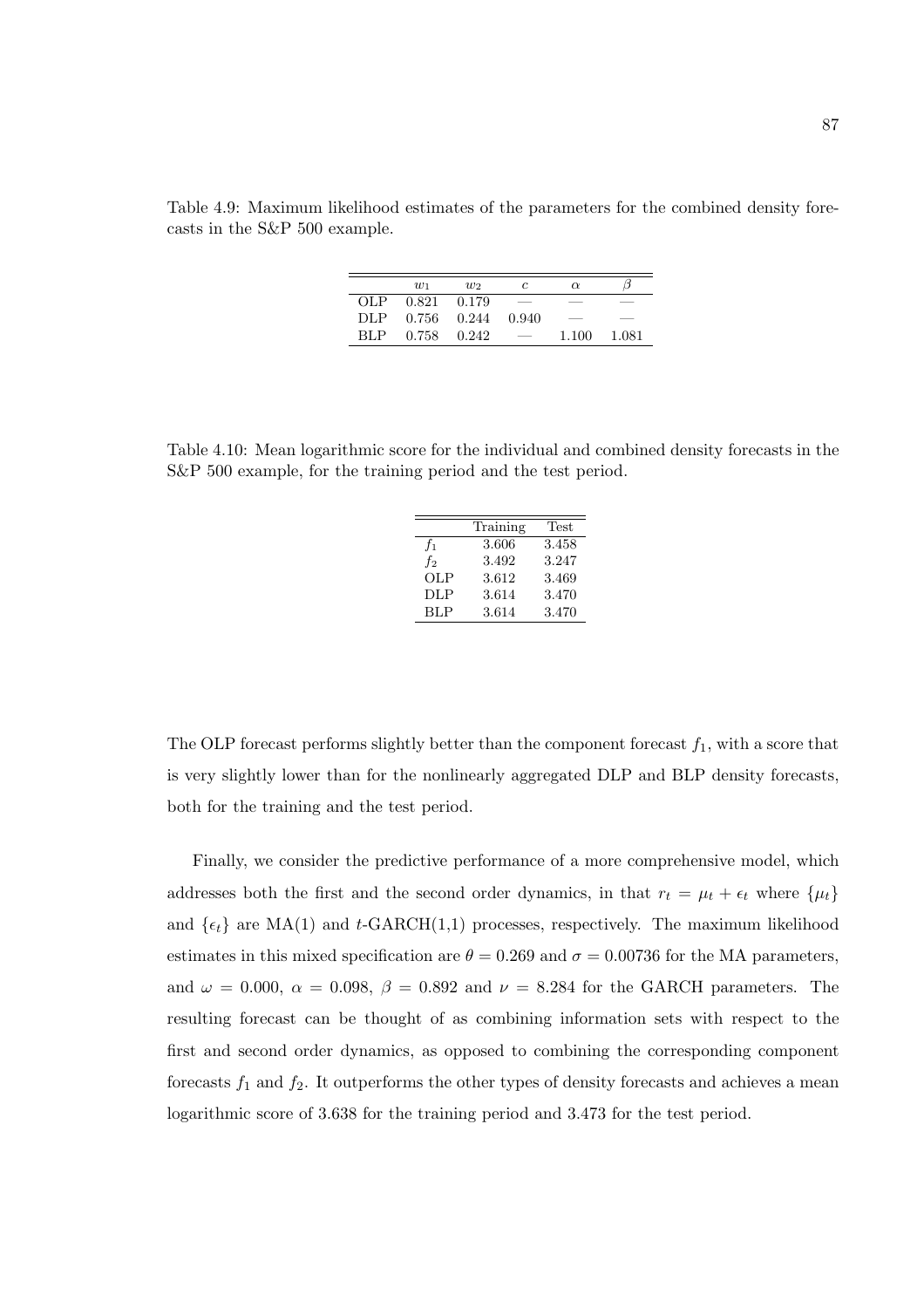

Figure 4.7: PIT histograms for the combined density forecasts in the S&P 500 example, for the test period.

#### 4.5 Discussion

We have demonstrated theoretically and in simulation and data studies that linear combinations of calibrated density forecasts are uncalibrated. Our key result, Theorem 4.2.4, generalizes the extant finding of Hora (2004), which applied to two forecasts, to the case of multiple density forecasts, and identifies the direction of the departure, in that the linear pool is overdispersed. Thus, linearly combined density forecasts tend to show hump or inverse U-shaped PIT histograms. Madigan and Raftery(2004) show that a weighted linear combination of distinct models tend to out perform individual models or density forecasts in terms of log score. Our results are no exception to that. However, we show that while density forecast combination by linear aggregation improves on the individual forecast densities it is in itself suboptimal and one might be able to do better by combining using non-linear techniques. This is also similar to our findings in chapter 2 where linear pooling was shown to be suboptimal for combining probability forecasts.

Also, it is interesting to note that the linear combination which is a uncalibrated forecast improves upon individual calibrated forecasts in terms of log score. This can be explained by the fact that the log score being a proper score, is composed of two components namely,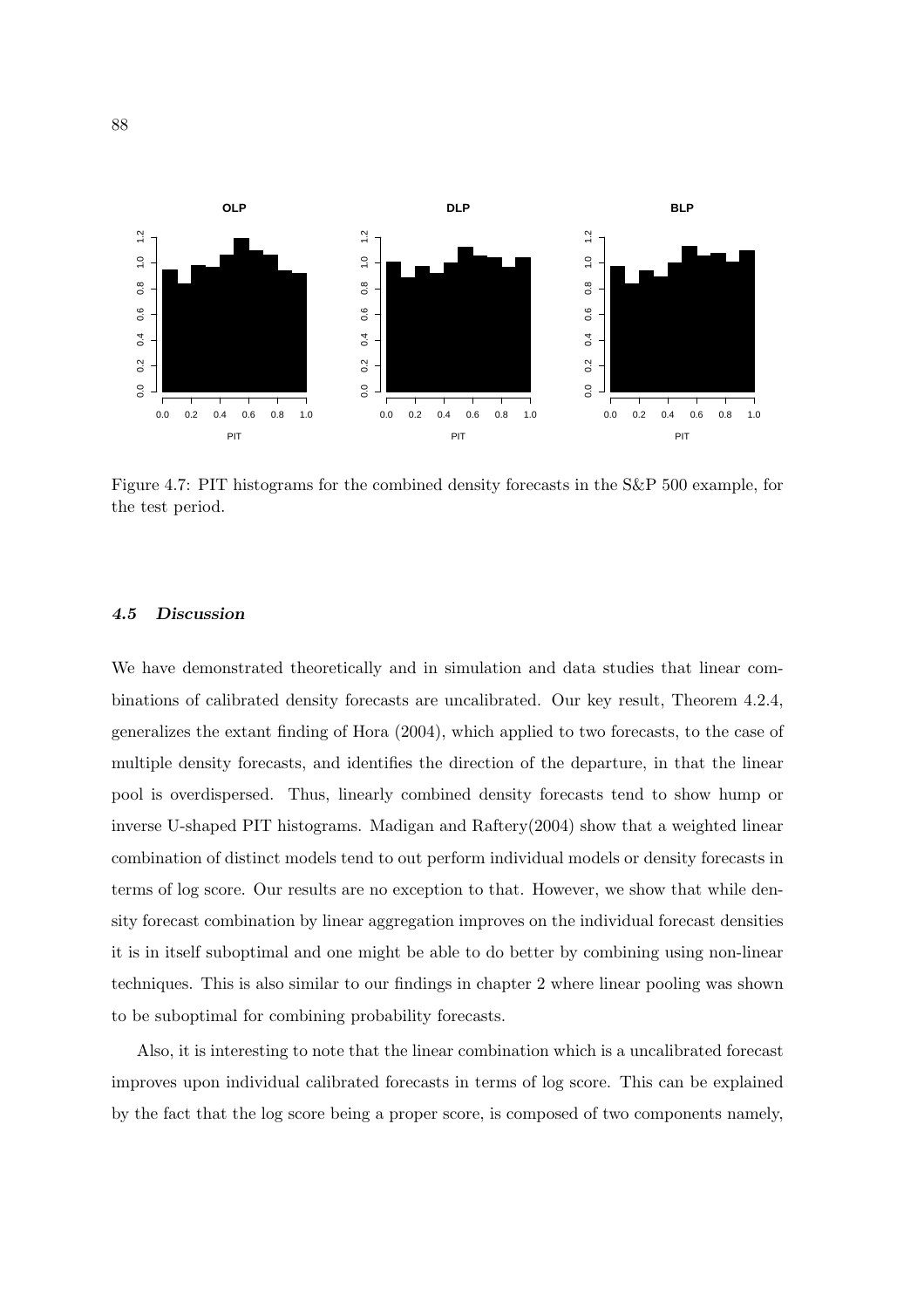calibration and sharpness. So, although the combined forecast has a smaller calibration component it can have a large sharpness component thus enabling it to have a larger log score as compared to individual forecasts.

We have proposed two nonlinear aggregation methods for density forecasts, namely the deflated linear pool (DLP) and the beta transformed linear pool (BLP). Both methods nest the traditional linear opinion pool and can be used effectively to combine calibrated as well as uncalibrated sources. In our simulation and data studies, the nonlinear methods gave empirically calibrated density forecasts, and outperformed the individual as well as the linearly combined density forecasts, to varying degrees. The parsimonious DLP technique, which generalizes the linear pool by allowing for a single deflation parameter that modifies the spread of the component densities, shows good predictive performance, in line with the well-established stylized fact that simple forecasting methods outperform overly sophisticated ones. The BLP method operates on the corresponding cumulative distribution functions, rather than the density forecasts themselves, and thus applies in the general case of probabilistic forecasts for ordered real-valued outcomes, including discrete, continuous and mixed discrete-continuous variables. Alternative approaches to density forecast aggregation that remain to be explored in practice include consensus models (Winkler 1981) and copula-based approaches (Jouini and Clemen 1996).

While forecast combination is beneficial, it is often preferable to aggregate information sets and derive a density forecast from the combined information basis. In our simulation setting, the benefits of this latter approach were huge; in the data examples, the out-ofsample improvement in the predictive performance was small. Of course, if the density forecasts are supplied by external expert sources, there might be no practical way of combining information sets, and one depends on forecast aggregation. Future work is called for to provide additional theoretically principled as well as applied guidance in doing this.

In addition to the ramifications in density forecasting, our findings bear on the related problem of the fusion of expert opinions that are expressed in the form of probability densities. Ha-Duong (2008) reviews methods for doing this, and applies them to combine expert opinions about the climate sensitivity constant, which is a key quantity in the study of the greenhouse effect. Our results suggest that if each individual expert is calibrated,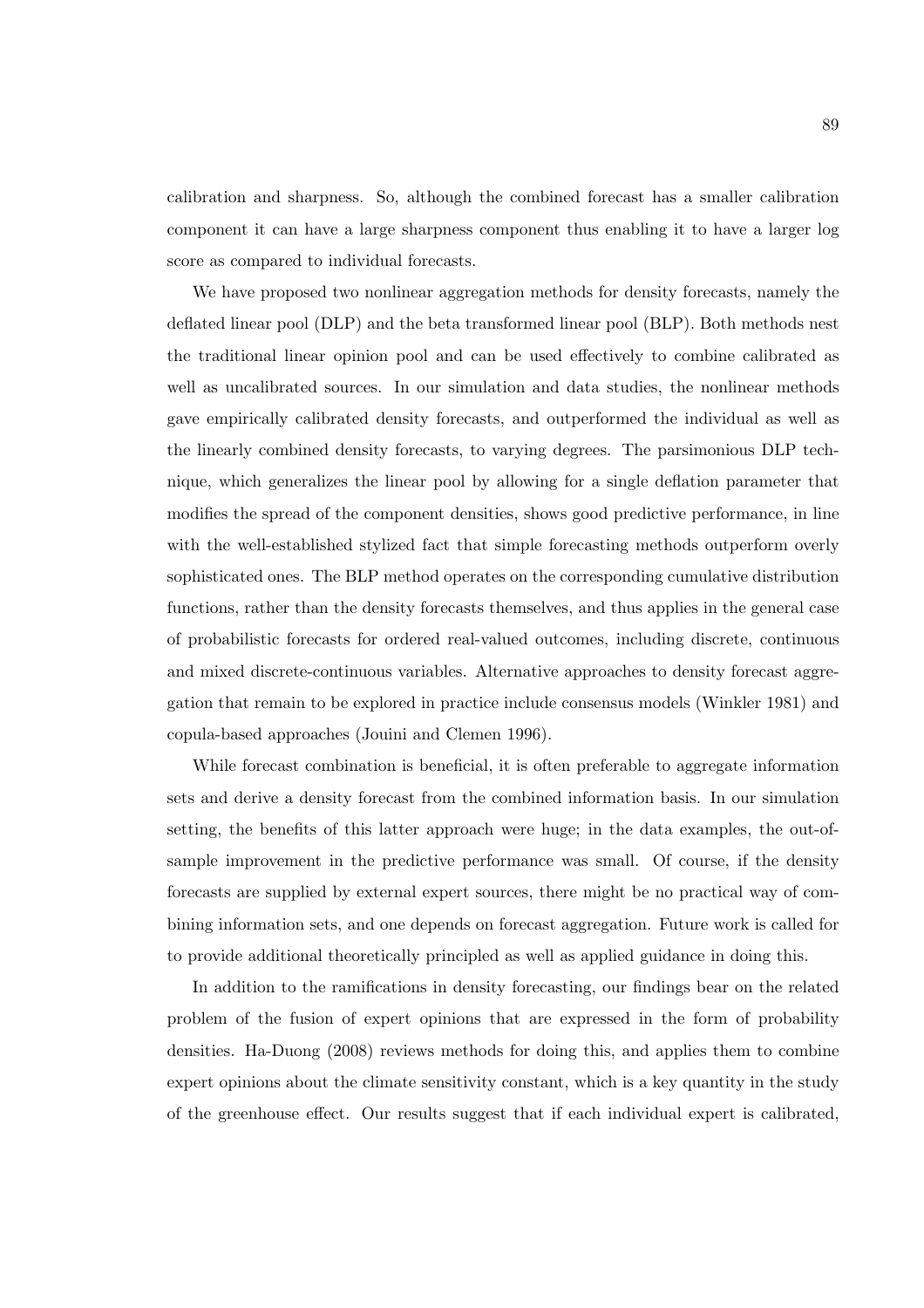linear aggregation methods result in combined assessments that are underconfident and show an unduly wide range of uncertainty, when in fact a sharper assessment could be made.

#### Appendix A: Details for Example 4.2.3

Let  $Z_{\sigma} = f_{\sigma}(Y)$  denote the PIT for the density forecast  $f_{\sigma}$ . Then  $Z_{\sigma}$  has expectation  $\frac{1}{2}$  and its cumulative distribution function is  $F_{\sigma}(z) = \Phi(\sigma \Phi^{-1}(z))$ . In particular,  $Z_1$  has a uniform distribution. If  $\sigma < 1$  then  $|Z_{\sigma} - \frac{1}{2}|$  $\frac{1}{2}$  is stochastically larger than  $|Z_1 - \frac{1}{2}|$  $\frac{1}{2}$  and therefore

$$
\text{var}(Z_{\sigma}) = \mathbb{E}(Z_{\sigma} - \mathbb{E}[Z_{\sigma}])^2 = \mathbb{E}|Z_{\sigma} - \frac{1}{2}|^2 > \mathbb{E}|Z_1 - \frac{1}{2}|^2 = \frac{1}{12}.
$$

An analogous argument applies when  $\sigma > 1$ . To prove the variance formula (4.2), we use the fact that  $\text{var}(Z_{\sigma}) = \mathbb{E}[Z_{\sigma}^2] - (\mathbb{E}[Z_{\sigma}])^2$  and invoke the well-known expectation equality  $\mathbb{E}[Z^r] = r \int_0^\infty$  $\int_0^\infty z^{r-1}(1 - F(z)) dz$  for a nonnegative random variable Z with cumulative distribution function  $F$ , where  $r > 0$ .

### Appendix B: Method of scoring

We give details for the method of scoring (see, for example, Ferguson 1996) for numerically maximizing the log likelihood function,  $\ell = \ell_{BLP}$ , of the BLP model, as a function of the weights  $w_1, \ldots, w_k$  and transformation parameters  $\alpha$  and  $\beta$ . The OLP model arises in the special case in which  $\alpha = \beta = 1$ . Let Y denote a random variable that has a beta distribution with parameters  $\alpha$  and  $\beta$ . Then

$$
\frac{\partial \ell}{\partial \alpha} = \sum_{j=1}^{J} \log \left( \sum_{i=1}^{k} w_i F_{ij}(y_j) \right) - J \mathbb{E}[\log Y],
$$

$$
\frac{\partial \ell}{\partial \beta} = \sum_{j=1}^{J} \log \left( 1 - \sum_{i=1}^{k} w_i F_{ij}(y_j) \right) - J \mathbb{E}[\log(1 - Y)]
$$

and

$$
\frac{\partial \ell}{\partial w_i} = \sum_{j=1}^J \left( \frac{(\alpha - 1)(F_{ij}(y_j) - F_{kj}(y_j))}{\sum_{l=1}^k w_l F_{lj}(y_j)} - \frac{(\beta - 1)(F_{ij}(y_j) - F_{kj}(y_j))}{1 - \sum_{l=1}^k w_l F_{lj}(y_j)} + \frac{f_{ij}(y_j) - f_{kj}(y_j)}{\sum_{l=1}^k w_l f_{lj}(y_j)} \right)
$$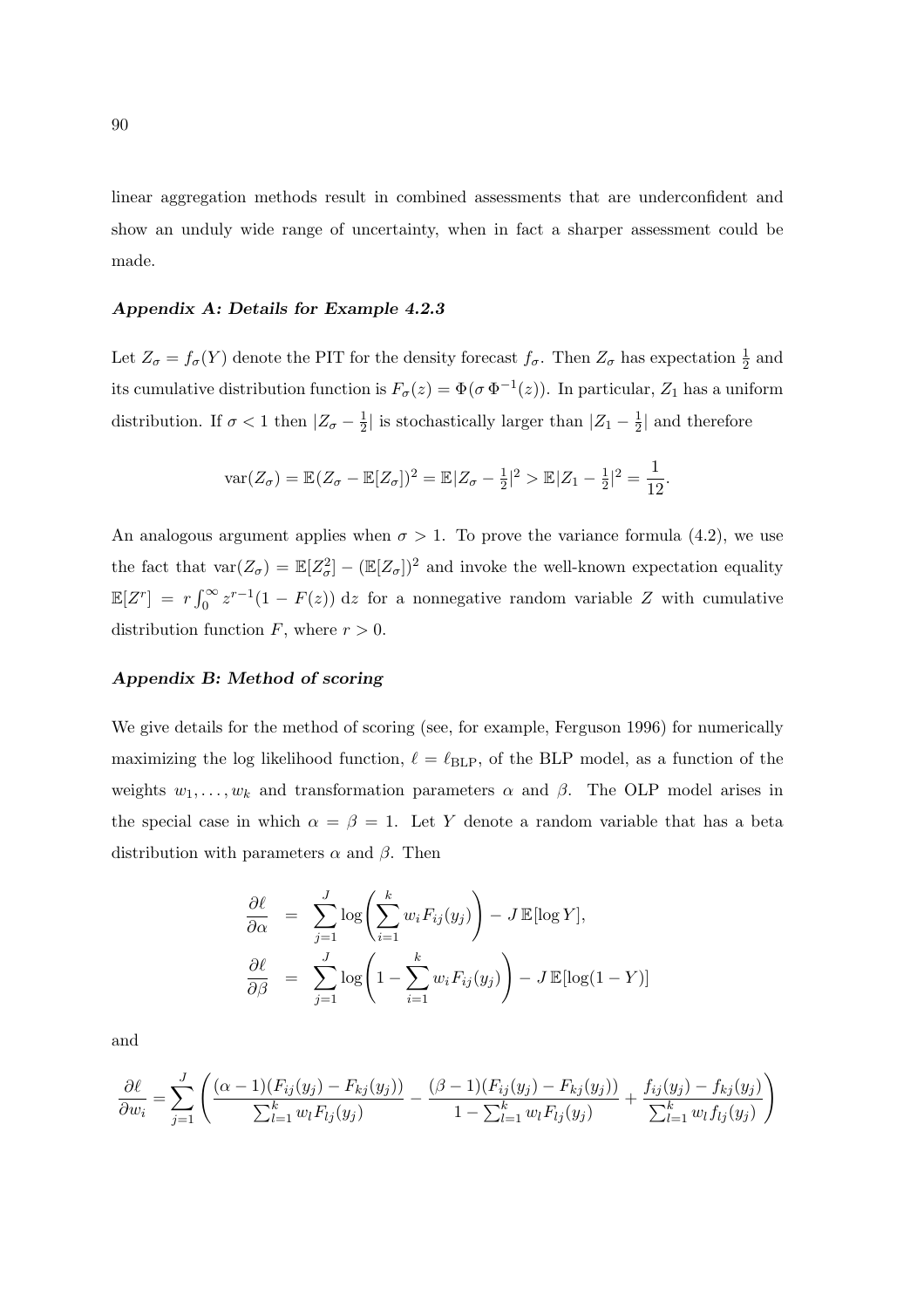for  $i = 1, \ldots, k - 1$ . The second derivatives are

$$
\frac{\partial^2 \ell}{\partial \alpha^2} = -J \operatorname{var}(\log(Y)), \quad \frac{\partial^2 \ell}{\partial \beta^2} = -J \operatorname{var}(\log(1-Y)), \quad \frac{\partial^2 \ell}{\partial \alpha \partial \beta} = -J \operatorname{cov}(\log(Y), \log(1-Y))
$$

and

$$
\frac{\partial^2 \ell}{\partial \alpha \partial w_i} = \sum_{j=1}^J \frac{F_{ij}(y_j) - F_{kj}(y_j)}{\sum_{l=1}^k w_l F_{lj}(y_j)}, \qquad \frac{\partial^2 \ell}{\partial \beta \partial w_i} = \sum_{j=1}^J \frac{F_{kj}(y_j) - F_{ij}(y_j)}{1 - \sum_{l=1}^k w_l F_{lj}(y_j)}
$$

for  $i = 1, \ldots, k - 1$ , while

$$
\frac{\partial^2 \ell}{\partial w_{i_1} \partial w_{i_2}} = -\sum_{j=1}^J \frac{(f_{i_1j}(y_j) - f_{kj}(y_j))(f_{i_2j}(y_j) - f_{kj}(y_j))}{(\sum_{l=1}^k w_l f_{lj}(y_j))^2} \n- \sum_{j=1}^J \left( \frac{\alpha - 1}{(\sum_{l=1}^k w_l F_{lj}(y_j))^2} + \frac{\beta - 1}{(1 - \sum_{l=1}^k w_l F_{lj}(y_j))^2} \right) (F_{i_1j}(y_j) - F_{kj}(y_j)) (F_{i_2j}(y_j) - F_{kj}(y_j))
$$

for  $i_1 = 1, \ldots, k - 1$  and  $i_2 = 1, \ldots, k - 1$ . The method of scoring now applies Newton's algorithm to optimize the likelihood as a function of the parameter vector.

In the special case of the OLP,  $\alpha = \beta = 1$  are fixed and the above expressions reduce to

$$
\frac{\partial \ell}{\partial w_i} = \sum_{j=1}^J \frac{f_{ij}(y_j) - f_{kj}(y_j)}{\sum_{l=1}^k w_l f_{lj}(y_j)}
$$

for  $i = 1, \ldots, k - 1$ , while

$$
\frac{\partial^2 \ell}{\partial w_{i_1} \partial w_{i_2}} = -\sum_{j=1}^J \frac{(f_{i_1j}(y_j) - f_{kj}(y_j))(f_{i_2j}(y_j) - f_{kj}(y_j))}{(\sum_{l=1}^k w_l f_{lj}(y_j))^2}
$$

for  $i_1 = 1, \ldots, k - 1$  and  $i_2 = 1, \ldots, k - 1$ .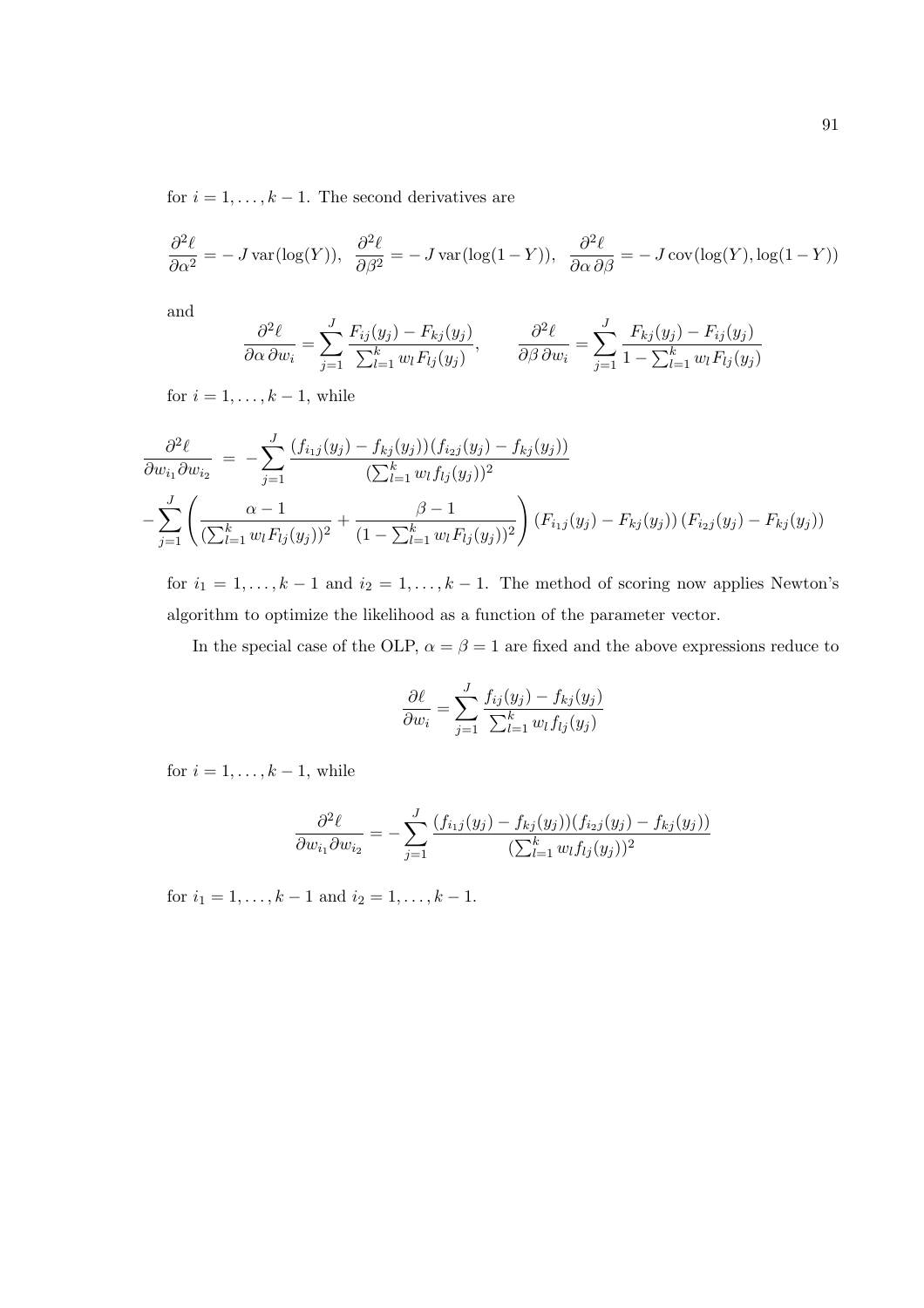#### Chapter 5

## CONCLUDING REMARKS

We have taken up the problem of combining and evaluating probabilistic forecasts. In Chapter 2, we considered the use of weighted scoring rules to evaluate density forecasts in different regions of interest. The weighted logarithmic scoring rule suggested by Amisano and Giacomini (2007) is not proper and hence can be hedged. To remedy the situation, weighted versions of continuous ranked probability scores (CRPS) are proposed. These scoring rules while emphasizing different regions of density also retain propriety. Threshold and quantile based decompositions of CRPS provide a diagnostic tool to assess the performance of the densities in different regions. We applied our methods on simulation examples and case studies on Bank of England inflation forecasts and wind speed forecasts in Pacific Northwest. A closely related work is Diks, Panchenko and van Dijk (2008). This paper also points out the impropriety of weighted logarithmic score. The authors propose two versions of weighted scoring rules, namely the conditional likelihood (CL) and censored likelihood (CSL) scoring rules. These scoring rules equal the logarithmic scoring rule on a collapsed sample space and hence are proper but not strictly proper.

In Chapter 3, the question of combining forecast probabilities for binary events was taken up. The traditional method of combining probability forecasts by taking a weighted linear combination was shown to be deficient in two important ways namely, calibration and sharpness, even when the individual forecasts are calibrated. The result is quite general and doesn't make any restrictive assumptions about the joint structure of observations and forecasts. Wallsten and Diederich (2001) establish a related result in the asymptotic scenario when the number of forecasters goes to infinity and the individual forecasters are conditionally independent given the observation. Their result showed that in the limit the conditional event probability given the weighted average will converge to 0 or 1 according to the average being below or above 0.5.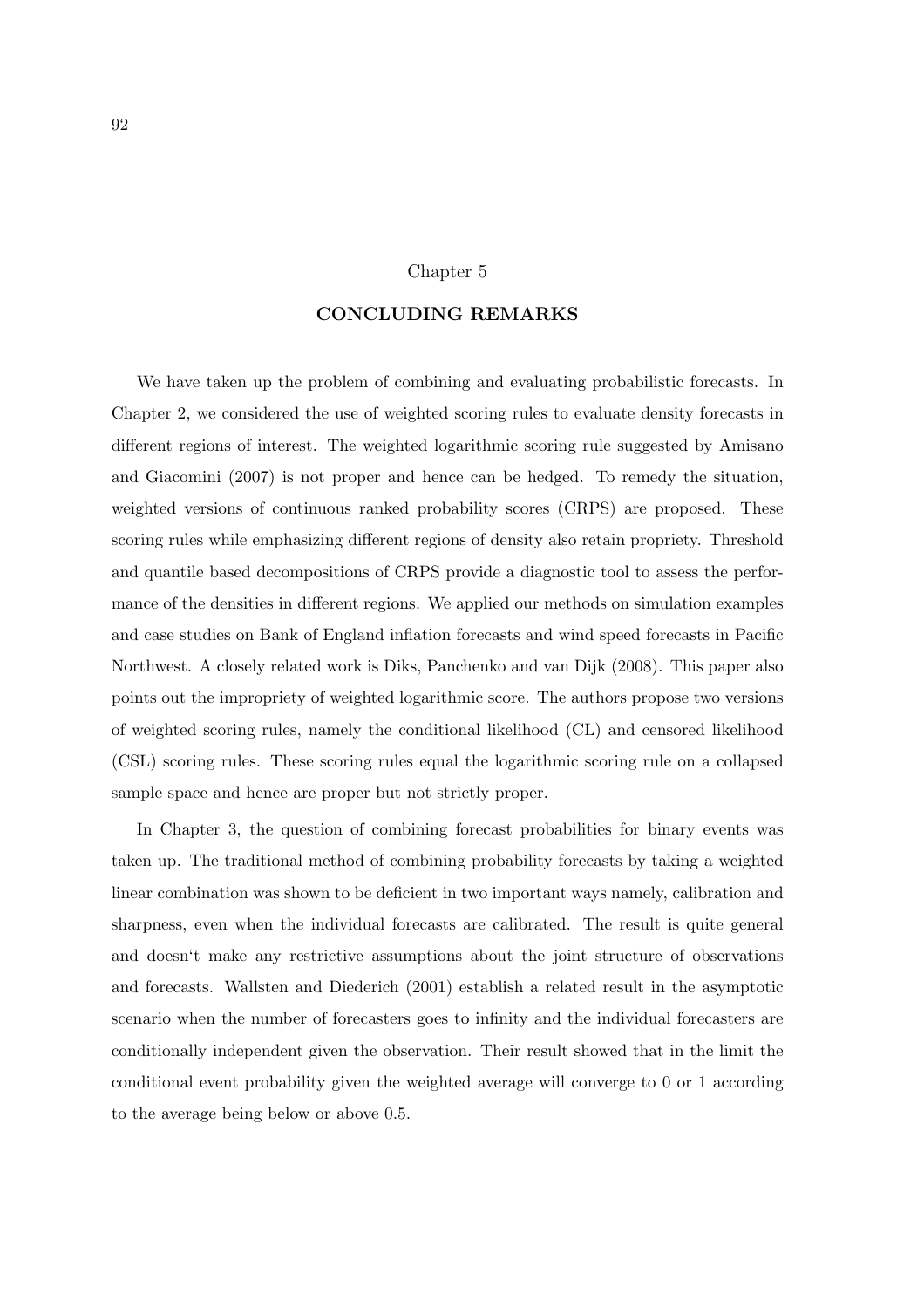In order to come up with a calibrated as well as sharp combined forecast, the use of beta transformed linear opinion pool (BLP) was proposed. This combination procedure takes a weighted combination and applies a beta cumulative distribution function to it. The weights as well as the parameters of the beta transform are estimated simultaneously on the training data by maximizing the log score. The method was applied to simulation examples as well as a case study on the probability of precipitation forecasts, with good results.

Chapter 4 considers the problem of combining density forecasts. The use of linearly combined density forecasts has been recommended among others by Winkler (1968). While linearly combined density forecasts can improve upon the individual density forecasts, they are necessarily uncalibrated and hence suboptimal. This is a generalization of Hora (2004) who proves this result for the case of two forecasters. We also show that the linearly combined forecast is overdispersed. Thus, the linearly combined density forecast requires recalibration. We accomplish this by two different approaches by the use of deflated linear opinion pool (DLP) or by beta transformed linear opinion pool (BLP). The DLP method first deflates the scale of individual densities and then takes a weighted average whereas the BLP applies a beta cdf transform to the linearly combined cumulative distribution function. The parameters are obtained jointly by maximizing the log score over training data. The method has been illustrated on simulation examples and a case study on temperature forecasting at Sea-Tac Airport with good results.

As another way to combine density forecasts, Winkler (1981) suggests a normal consensus model. In this approach, the combined distribution is a normal distribution. The mean of the distribution equals a weighted average of the mean of individual density forecasts and variance is a function of the covariance between the forecasts of the individual forecasters. Although this method will work well when the true forecast distribution is normal, it will not be effective if the true distribution is non-normal. The BLP and the DLP approaches will work even when the true distribution is non-normal.

The present work points towards two general directions of further research. We have separately shown the lack of calibration and under confidence (or overdispersion) of linear pool for the case of density forecasts and binary forecasts. It would be of interest to use general notions of calibration and to establish the above result for any predictive distribution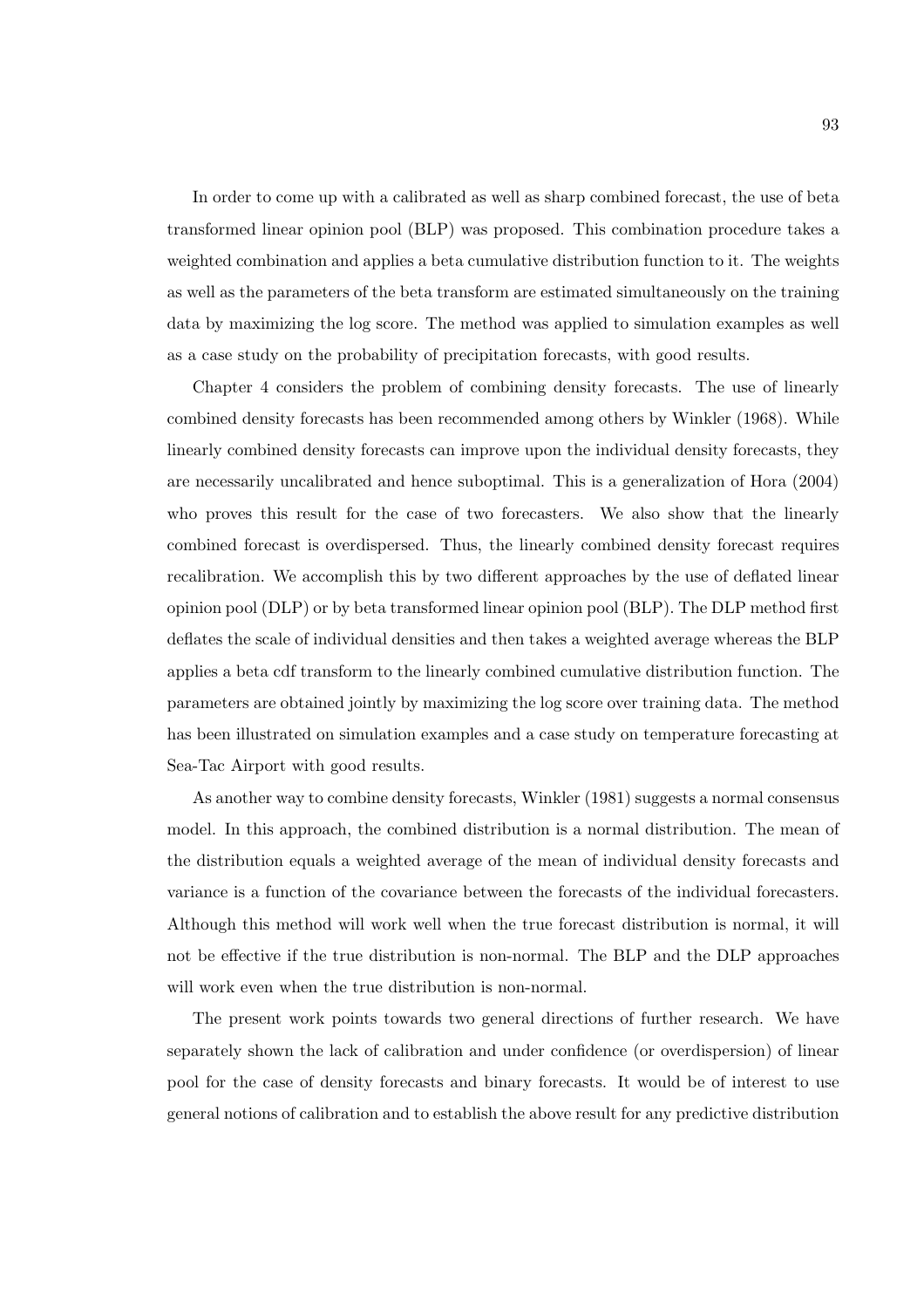function (discrete, continuous, or mixed) and thus bridge a major theoretical gap. One could perhaps generalize these results to averaging operators other than linear pool, like the harmonic or the geometric mean. Another direction of future research is the use of aggregation techniques like copulas, to combine the different forecasts. This can potentially improve upon the combination procedures we have used.

# Bibliography

- Amisano, G., and Giacomini, R. (2007), Comparing density forecasts via weighted likelihood ratio tests, Journal of Business and Economic Statistics, 25, 177–190.
- Ariely, D., Au, W. T., Bender, R. H., Budescu, D. V., Dietz, C. B., Gu, H. B., Wallsten, T. S. and Zauberman, G. (2000), The effects of averaging subjective probability estimates between and within judges, Journal of Experimental Psychology: Applied, 6, 130–147.
- Baars, J. A. and Mass, C. F. (2005), Performance of National Weather Service forecasts compared to operational, consensus, and weighted model output statistics, Weather and Forecasting, 20, 1034–1047.
- Berkowitz, J. (2001), Testing density forecasts, with applications to risk management, Journal of Business and Economic Statistics, 19, 465–474.
- Berrocal, V. J., Raftery, A. E. and Gneiting, T. (2007), Combining spatial statistical and ensemble information for probabilistic weather forecasting, Monthly Weather Review, 135, 1386–1402.
- Brier, G. W. (1950), Verification of forecasts expressed in terms of probability, Monthly Weather Review, 78, 1–3.
- Bröcker, J. and Smith, L. A. (2007), Increasing the reliability of reliability diagrams, Weather and Forecasting, 22, 651–661.
- Clemen, R. T. and Winkler, R. L. (1987), Calibrating and combining precipitation probability forecasts, in Viertl, R. (ed.), Probability and Bayesian Statistics, Plenum, New York, pp. 97–110.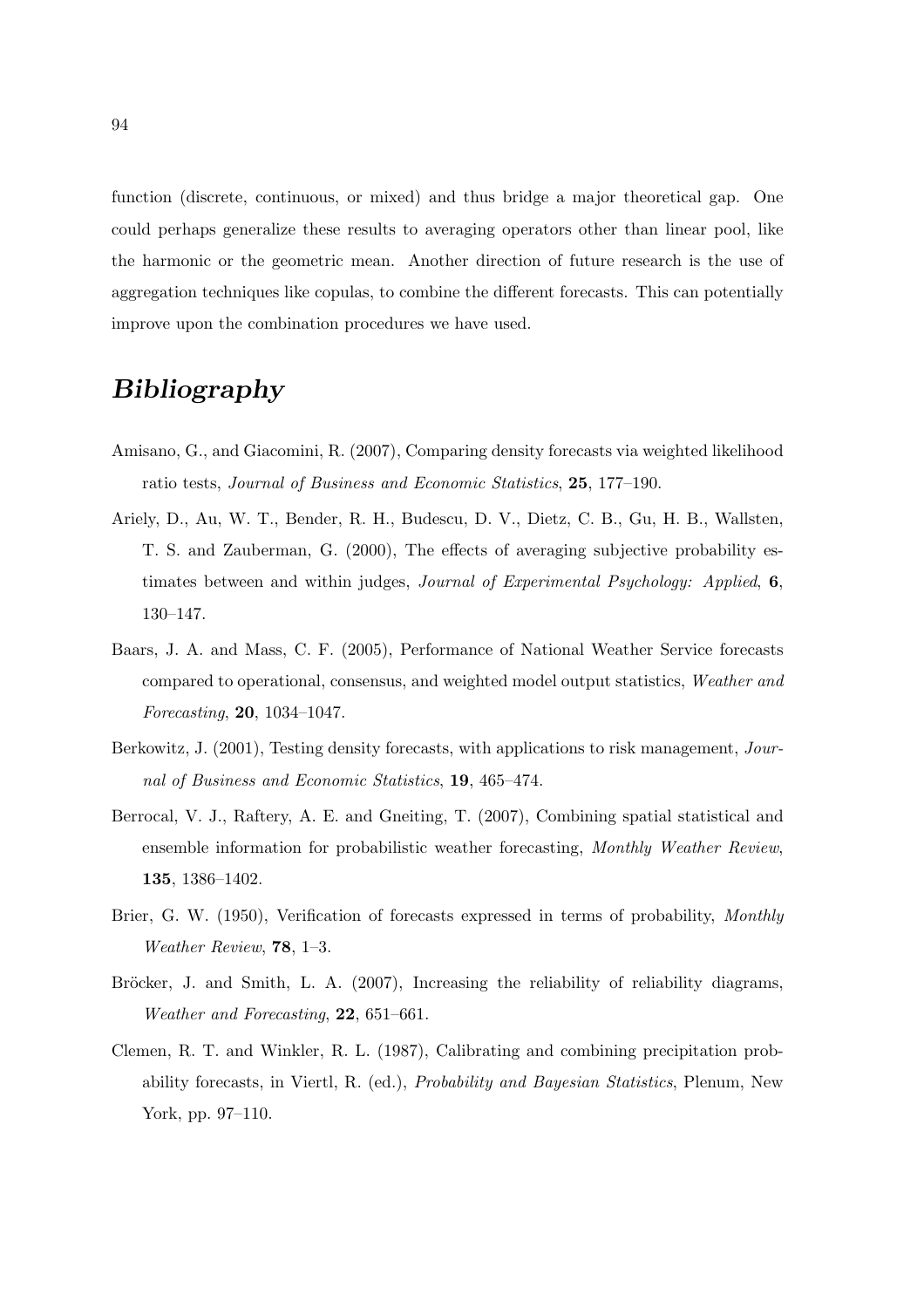- Clemen, R. T. and Winkler, R. L. (2007), Aggregating probability distributions, in Ward, E., Miles, R. F. and von Winterfeldt, D. (eds.), Advances in Decision Analysis: From Foundations to Applications, Cambridge University Press, pp. 154–176.
- Clements, M. P. (2004), Evaluating the Bank of England density forecasts of inflation, Economic Journal, 114, 844–866.
- Clemens, M. P. (2006), Evaluating the Survey of Professional Forecasters probability distributions of expected inflation based on derived event probability forecasts. Empirical Economics, 31, 49–64.
- Croushore, D. (1993), Introducing: the Survey of Professional Forecasters, Federal Reserve Bank of Philadelphia Business Review, November/December 3–13.
- Corradi, V., and Swanson, N. R. (2006a), Predictive density and conditional confidence interval accuracy tests, Journal of Econometrics, 135, 187–228.
- Corradi, V., and Swanson, N. R. (2006b), Predictive density evaluation, in Handbook of Economic Forecasting, ed. by C. W. J. Granger, G. Elliott and A. Timmermann, Amsterdam, North Holland, 197–286.
- Dawid, A. P. (1984), Statistical theory: the prequential approach, *Journal of the Royal* Statistical Society Series A, 147, 278–292.
- Dawid, A. P. (1982), The well-calibrated Bayesian, *Journal of the American Statistical* Association, 77, 605–610.
- Dawid, A. P. (1986), Probability forecasting, in Kotz, S., Johnson, N. L. and Read, C. B. (eds.), Encyclopedia of Statistical Sciences, Vol. 7, Wiley, New York, pp. 210–218.
- Dawid, A. P., DeGroot, M. H. and Mortera, J. (1995), Coherent combination of experts' opinions (with discussion and rejoinder), Test, 4, 263–313.
- DeGroot, M. H. and Fienberg, S. E. (1982), Assessing probability assessors: Calibration and refinement, in Gupta, S. S. and Berger, J. O. (eds.), Statistical Decision Theory and Related Topics III, Vol. 1, Academic Press, New York, pp. 291–314.
- DeGroot, M. H. and Fienberg, S. E. (1983), The comparison and evaluation of forecasters, Statistician, 32, 12–22.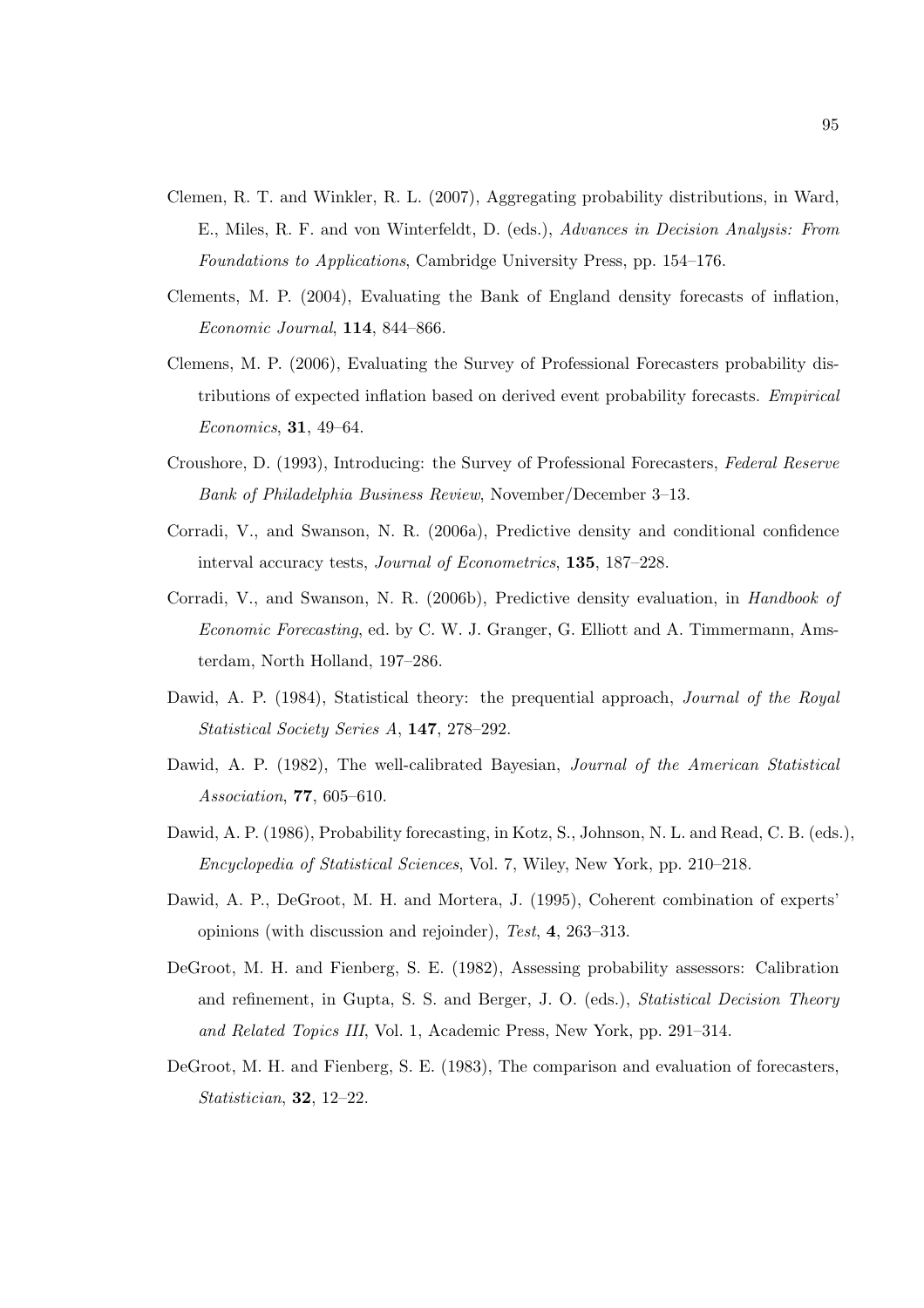- DeGroot, M. H. and Mortera, J. (1991), Optimal linear opinion pools, *Management Science*, 32, 546–558.
- Diebold, F. X., and Mariano, R. S. (1995), Comparing predictive accuracy, Journal of Business and Economic Statistics, 13, 253–263.
- Diebold, F. X., and Rudebusch, G. D. (1989), Scoring the leading indicators, *Journal of* Business, 62, 369–391.
- Diebold, F. X., Gunther,T. A. and Tay, A. S. (1998), Evaluating density forecasts with applications to financial risk management,International Economic Review, 39, 863–883.
- Diks, C., Panchenko, V. and van Dijk, D. (2008), Partial likelihood-based scoring rules for evaluating density forecasts in tails, Tinbergen Institute Discussion Paper TI 2008- 050/4.
- Elder, R., Kapetanios, G., Taylor, T. and Yates, T. Y. (2005), Assessing the MPC's fan charts, Bank of England Quarterly Bulletin, Autumn, 326–348.
- Elliott, G., and Timmermann, A. (2008), Economic forecasting, Journal of Economic Literature, 46, 1–53.
- Engle, R. F. (1982), Autoregressive conditional heteroscedasticity with estimates of the variance of United Kingdom inflation, Econometrica, 45, 987–1007.
- Foster, D. P. and Vohra, R. V. (1998), Asymptotic calibration, Biometrika, 85, 379–390.
- Genest, C. and McConway, K. J. (1990), Allocating the weights in the linear opinion pool, Journal of Forecasting, 9, 53–73.
- Genest, C. and Schervish, M. J. (1985), Modeling expert judgements for Bayesian updating, Annals of Statistics, 13, 1198–1212.
- Genest, C. and Zidek, J. (1986), Combining probability distributions: A critique and an annotated bibliography, Statistical Science, 1, 114–135.
- Geweke, J. and Amisano, G. (2008), Optimal prediction pools, Working paper, University of Iowa.
- Giacomini, R. and Komunjer, I. (2005), Evaluation and combination of conditional quantile forecasts, Journal of Business and Economic Statistics, 23, 416–431.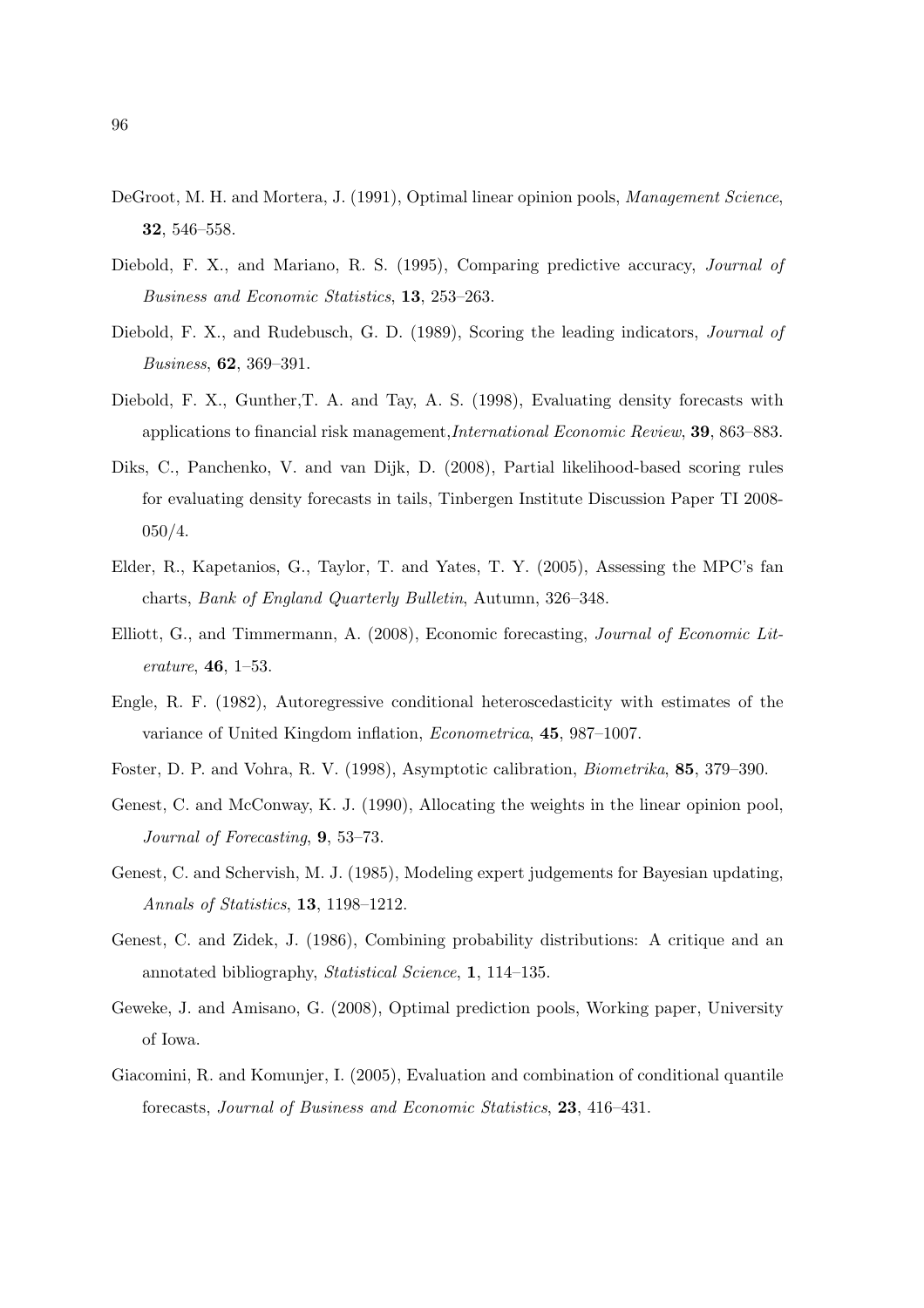- Giacomini, R. and White, H. (2006), Tests of conditional predictive ability, Econometrica, 74, 1545–1578.
- Glahn, H. R. and Lowry, D. A. (1972), The use of model output statistics (MOS) in objective weather forecasting, Journal of Applied Meteorology, 11, 1203–1211.
- Gneiting, T. (2008), Editorial: Probabilistic forecasting, Journal of the Royal Statistical Society Series A, 171, 319–321.
- Gneiting, T. and Raftery, A. E. (2007), Strictly proper scoring rules, prediction, and estimation, Journal of the American Statistical Association, 102, 359–378.
- Gneiting, T., Balabdaoui, F. and Raftery, A. E. (2007), Probabilistic forecasts, calibration and sharpness, Journal of the Royal Statistical Society Series B, 69, 243–268.
- Gneiting, T., Stanberry, L. I., Grimit, E. P., Held, L. and Johnson, N. A. (2008), Rejoinder on: Assessing probabilistic forecasts of multivariate quantities, with an application to ensemble predictions of surface winds, Test, 17, 256–264.
- Gneiting, T., Larson, K., Westrick, K., Genton, M. G., and Aldrich, E. (2006), Calibrated probabilistic forecasting at the Stateline wind energy center: The Regime-Switching Space-Time method, Journal of the American Statistical Association, 101, 968–979.
- Granger, C. W. J. (1989), Combining forecasts Twenty years later, Journal of Forecasting, 8, 167–173.
- Granger, C. W. J., and M. H. Pesaran (2000), A decision theoretic approach to forecast evaluation, in Chan, W.-S., W. K. Li, and H. Tong, eds., Statistics and Finance: An Interface, London: Imperial College Press, 261–278.
- Good, I. J. (1952), Rational decisions, *Journal of the Royal Statistical Society Series B*, 14, 107–114.
- Graham, J. R. (1996), Is a group of economists better than one? Than none?, Journal of Business, 69, 193–232.
- Hall, S. G. and Mitchell, J. (2007), Combining density forecasts, International Journal of Forecasting,  $23, 1-13$ .
- Hoeting, J. A., Madigan, D. M., Raftery, A. E. and Volinsky, C. T. (1999), Bayesian model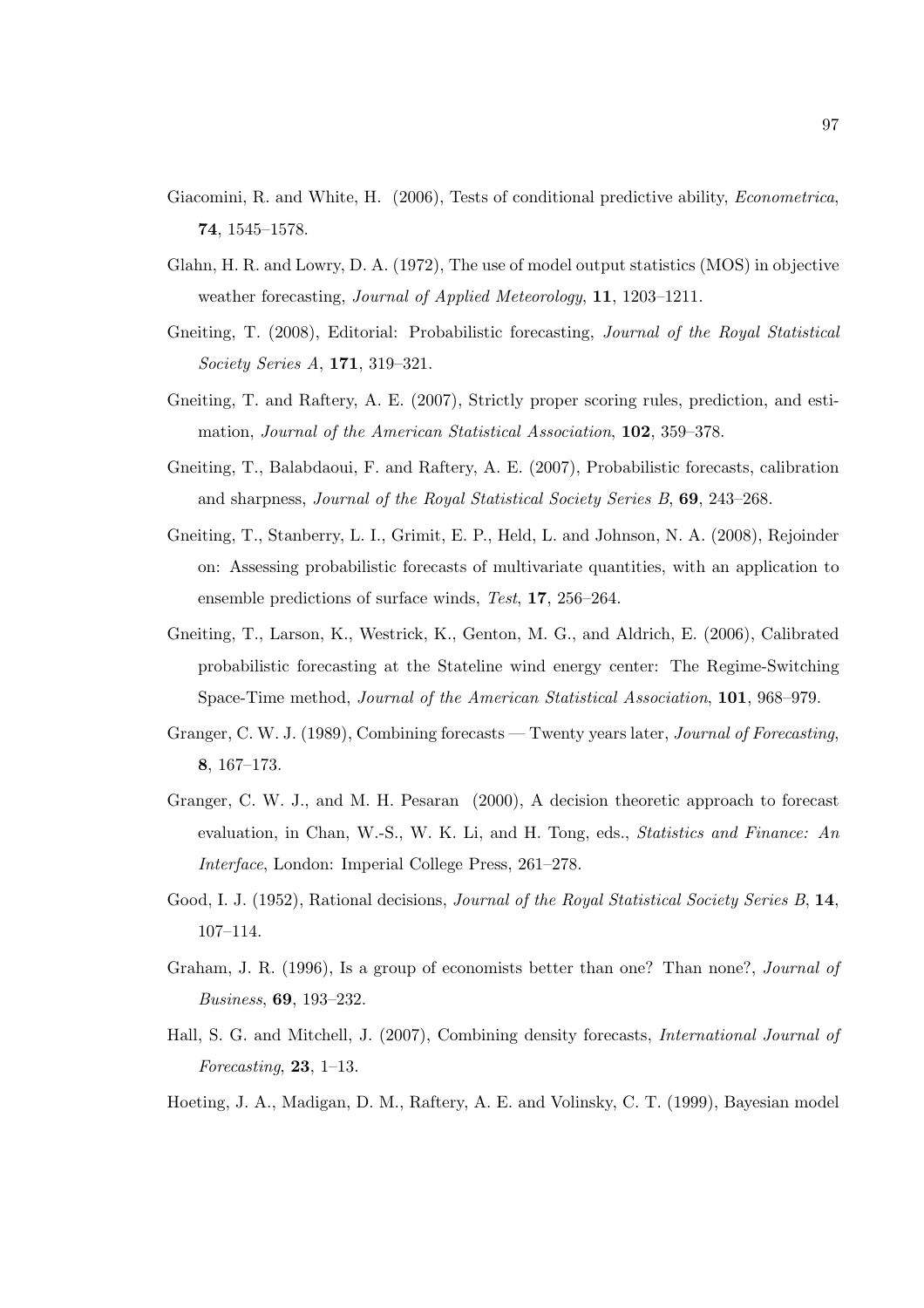averaging: A tutorial, Statistical Science, 14, 382–401.

- Hora, S. C. (2004), Probability judgements for continuous quantities: Linear combinations and calibration, Management Science, 50, 597–604.
- Jouini, M. N. and Clemen, R. T. (1996), Copula models for aggregating expert opinions, Operations Research, 44, 444–457.
- Kynn, M. (2008), The 'heuristics and biases' bias in expert elicitation, Journal of the Royal Statistical Society Series A, 171, 239–264.
- Lehrer, E. (2001), Every inspection is manipulaple, Econometrica, 69, 1333–1347.
- Laio, F., and Tamea, S. (2007), Verification tools for probabilistic forecasts of continuous hydrological variables, Hydrology and Earth System Sciences, 11, 1267–1277.
- Lichtenstein, S., Fischhoff, B. and Phillips, L. D. (1982), Calibration of probabilities: The state of the art to 1980, in Kahnemann, D., Slovic, P. and Tversky, A. (eds.), Judgement Under Uncertainty: Heuristics and Biases, Cambridge University Press, pp. 306–334.
- Madigan, D., and Raftery, A. E. (1994), Model selection and accounting for model uncertainty in graphical models using Occam's window, Journal of the American Statistical Association, 89, 1535–1546.
- Matheson, J. E., and Winkler, R. L. (1976), Scoring rules for continuous probability distributions, Management Science, 22, 1087–1096.
- Mitchell, J., and Hall, S. G. (2005), Evaluating, comparing and combining density forecasts using the KLIC with an application to the Bank of England and NIESR 'Fan' charts of inflation, Oxford Bulletin of Economics and Statistics, 67S, 995–1033.
- Murphy, A. H. (1973), A new vector partition of the probability score, *Journal of Applied* Meteorology, 12, 595–600.
- Murphy, A. H. (1998), The early history of probability forecasts: Some extensions and clarifications, Weather and Forecasting, 13, 5–15.
- Murphy, A. H. and Winkler, R. L. (1987), A general framework for forecast verification, Monthly Weather Review, 115, 1330–1338.
- Murphy, A. H. and Winkler, R. L. (1992), Diagnostic verification of probability forecasts,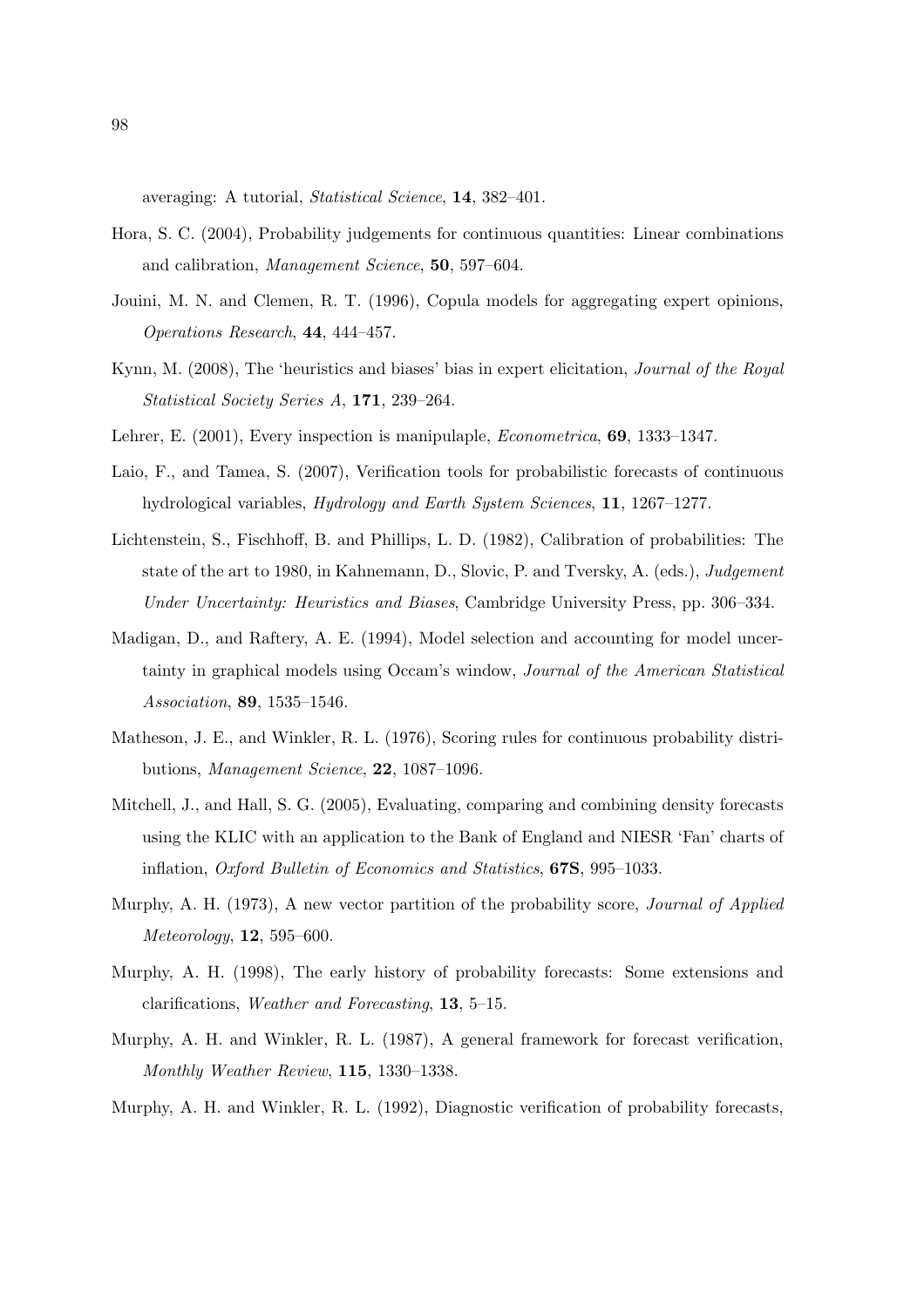International Journal of Forecasting, 7, 435–455.

- Pinson, P., Chevallier, C. and Kariniotakis, G. N. (2007), Trading wind generation from short-term probabilistic forecasts of wind power, IEEE Transactions on Power Systems, 22, 1148–1156.
- Pal, S. (2009), On a conjectured sharpness principle for probabilistic forecasting with calibration, Biometrika, in press.
- Pocernich, M. (2009), Verification: Forecast verification utilities, R package, version 1.29.
- Primo, C., Ferro, C. A. T., Jolliffe, I. T. and Stephenson, D. B. (2009), Combination and calibration methods for probabilistic forecasts of binary events, Monthly Weather Review, 137, 1142–1149.
- Regnier, E. (2008), Doing something about the weather, Omega, 36, 22–32.
- Sanders, F. (1963), On subjective probability forecasting, Journal of Applied Meteorology, 2, 191–201.
- Sandroni, A., Smorodinsky, R. and Vohra, R. V. (2003), Calibration with many checking rules, Mathematics of Operations Research, 28, 141–153.
- Schervish, M. J. (1989), A general method for comparing probability assessors, Annals of Statistics, 17, 1856–1879.
- Selten, R. (1998), Axiomatic characterization of the quadratic scoring rule, *Experimental* Economics, 1, 43–62.
- Sloughter, J. M., Raftery A. E., Gneiting, T. and Fraley, C. (2007), Probabilistic quantitative precipitation forecasting using Bayesian model averaging, Monthly Weather Review, 135, 3209–3220.
- Spiegelhalter, D. J. (1986), Probabilistic prediction in patient management and clinical trials, Statistics in Medicine, 5, 421–433.
- Stephenson, D. B., Coelho, C. and Jolliffe, I. T. (2008), Two extra components in the Brier score decomposition, Weather and Forecasting, 23, 752–757.
- Stone, M. (1961), The linear pool, Annals of Mathematical Statistics, 32, 1339–1342.
- Tetlock, P. E. (2005), Expert Political Judgement: How Good is It? How Can we Know?,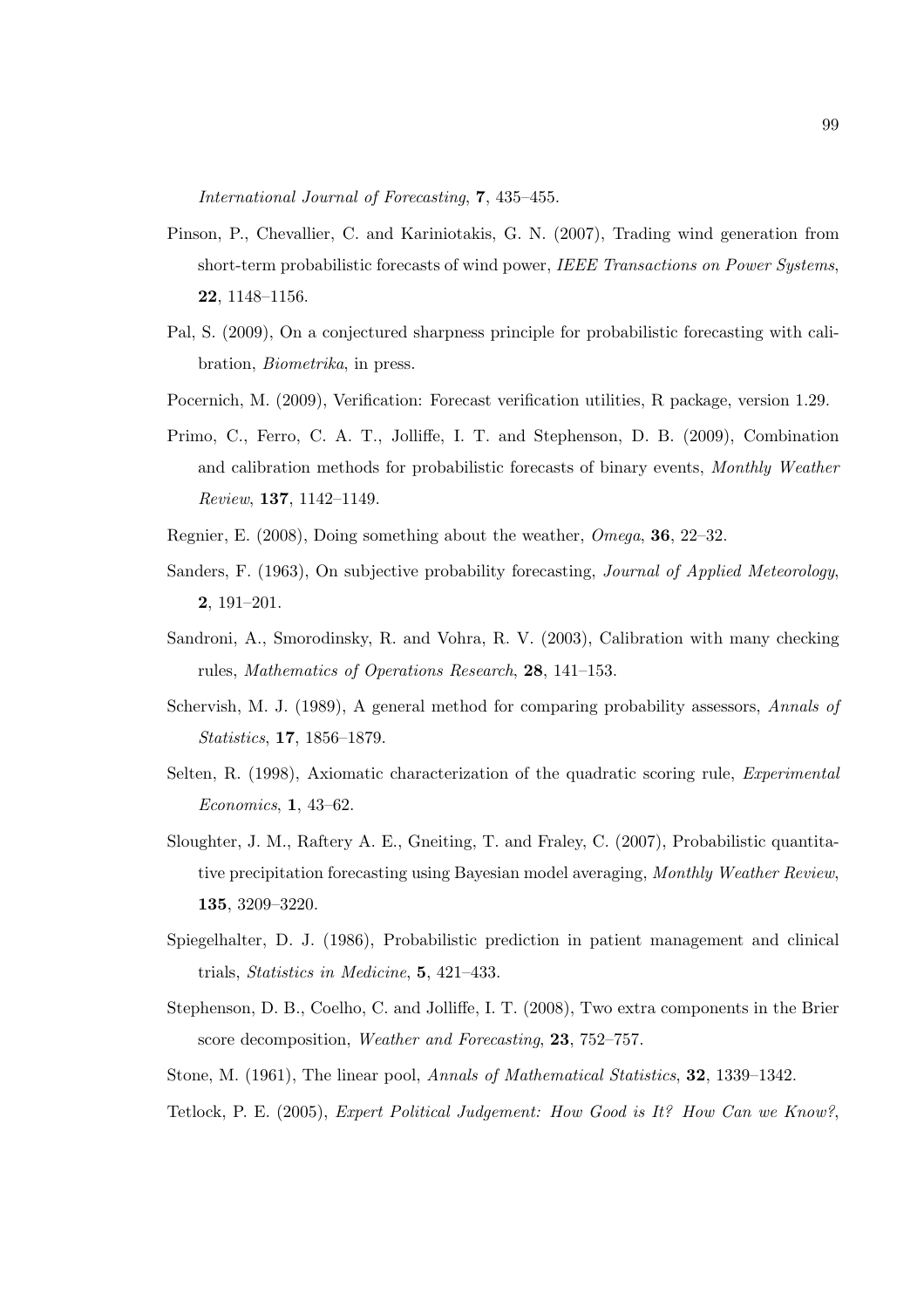Princeton University Press.

- Timmermann, A. (2000), Density forecasting in economics and finance, Journal of Forecasting, 19, 231–234.
- Vovk, V. and Shafer, G. (2005), Good randomized sequential probability forecasting is always possible, Journal of the Royal Statistical Society Series B, 67, 747–763.
- Wallis, K. F. (2003), Chi-squared tests of interval and density forecasts, and the Bank of England's fan charts, International Journal of Forecasting, 19, 165–175.
- Wallis, K. F. (2004), An assessment of Bank of England and National Institute inflation forecast uncertainties, National Institute Economic Review, 189, 64–71.
- Wallis, K. F. (2005), Combining density and interval forecasts: A modest proposal, *Oxford* Bulletin of Economics and Statistics, 67, 983–994.
- Wallsten, T. S. and Diederich, A. (2001), Understanding pooled subjective probability estimates, Mathematical Social Sciences, 18, 1–18.
- Wallsten, T. S., Budescu, D. V., Erev, I. and Diederich, A. (1997), Evaluating and combining subjective probability estimates, Journal of Behavioral Decision Making, 10, 243–268.
- Wilks, D. S. (1991), Representing serial correlation of meteorological events and forecasts in dynamic decision-analytic models, Monthly Weather Review, 119, 1640–1662.
- Wilks, D. S. (2006), *Statistical Methods in the Atmospheric Sciences*, 2nd edition, Academic Press.
- Winkler, R. L. (1968), The consensus of subjective probability distributions, *Management* Science, 15, B 61 –75.
- Winkler, R. L. (1981), Combining probability distributions from dependent information sources, *Management Science*, **27**, 479-488.
- Winkler, R. L. (1996), Scoring rules and the evaluation of probabilities (with discussion and rejoinder), Test,  $5, 1-60$ .
- Winkler, R. L. and Jose, V. R. R. (2008), Comments on: Assessing probabilistic forecasts of multivariate quantities, with an application to ensemble predictions of surface winds, Test, 17, 251–255.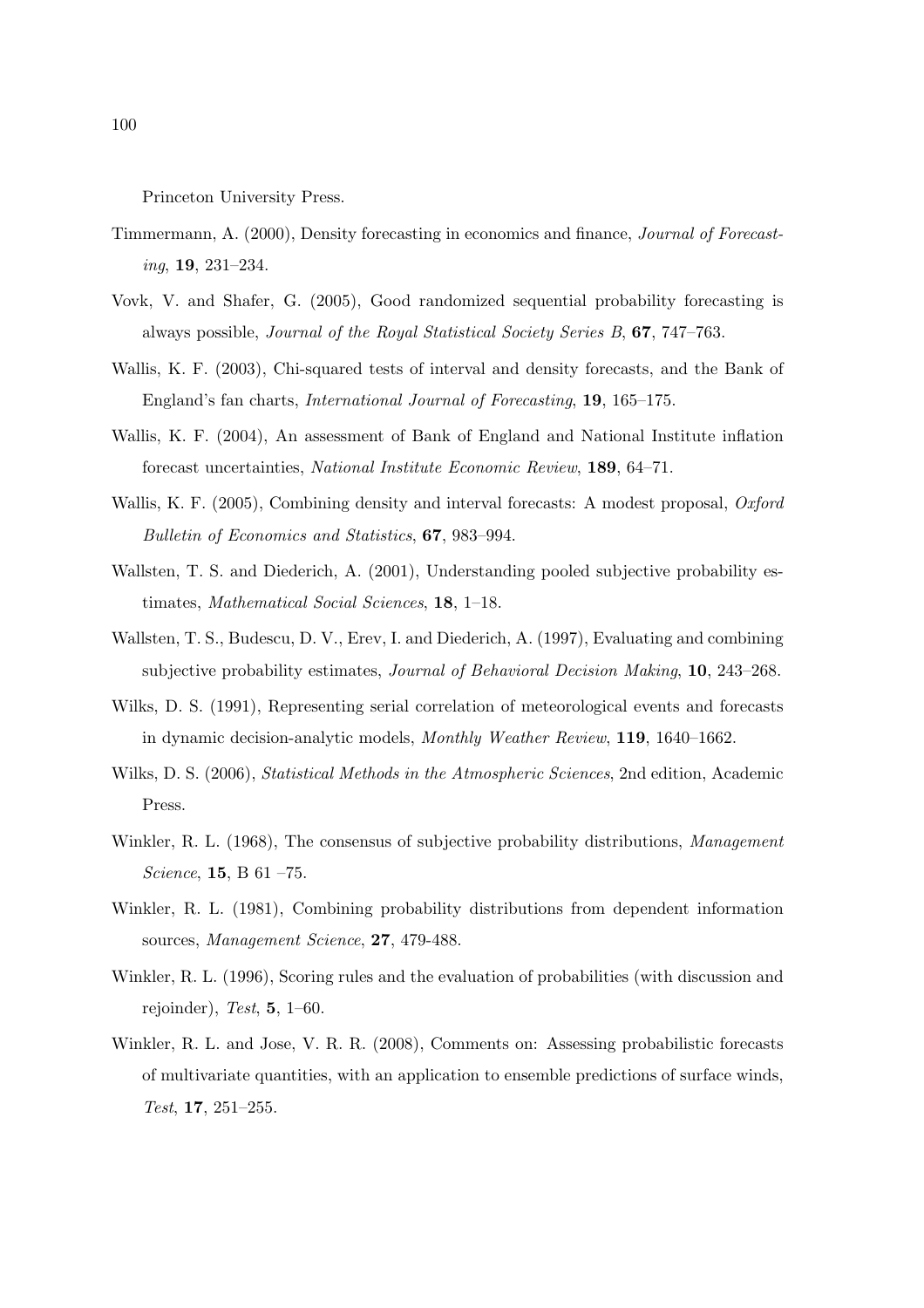Winkler, R. L. and Poses, R. M. (1993), Evaluating and combining physicians' probabilities of survival in an intensive care unit, Management Science, 39, 1526–1543.